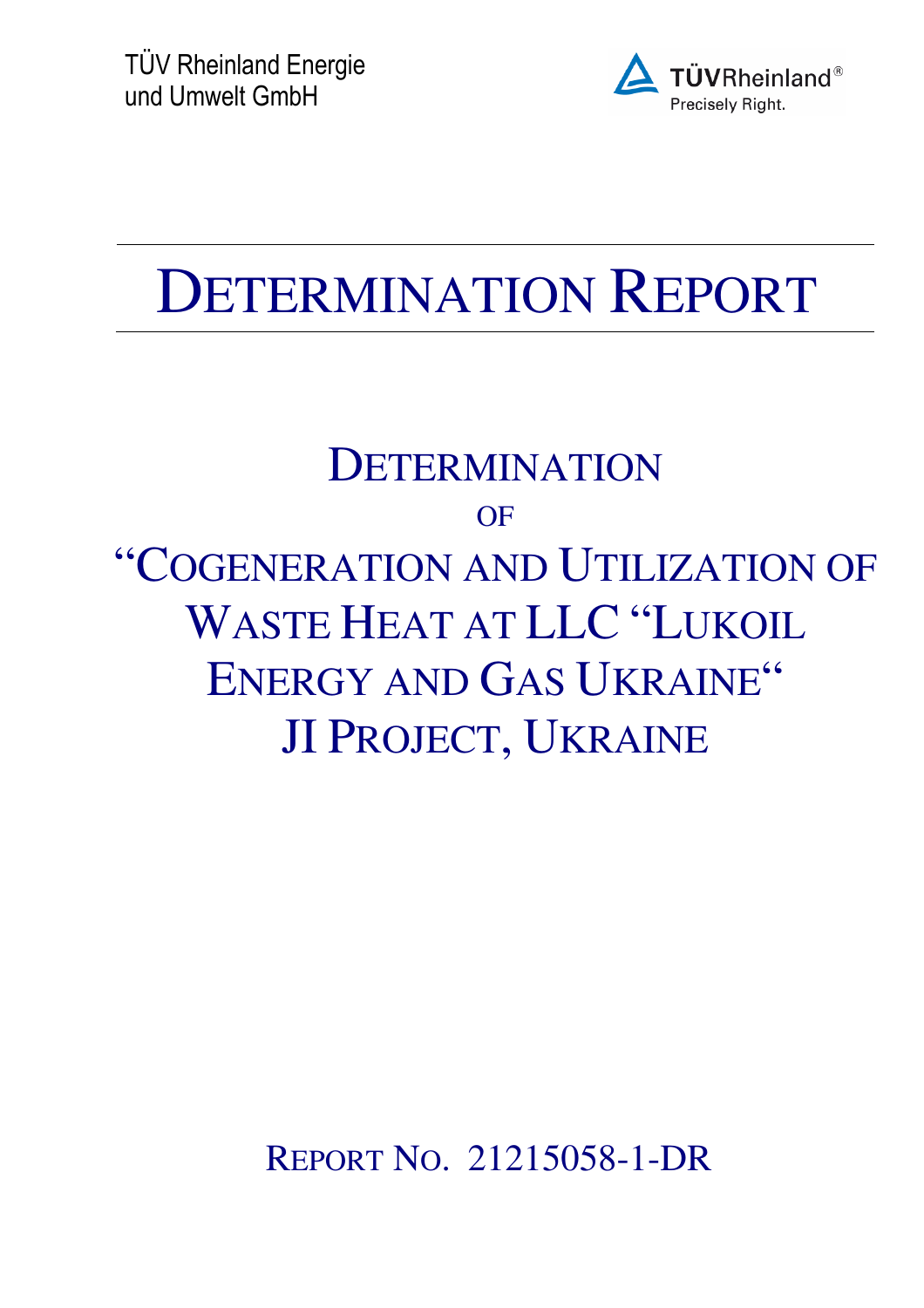

| Date of first issue:                           | Project No.:                                                                                               |
|------------------------------------------------|------------------------------------------------------------------------------------------------------------|
| 05.07.2011                                     | Л 21215058                                                                                                 |
| Client:<br><b>RWE Power Aktiengesellschaft</b> | Organisational unit:<br>TÜV Rheinland Energie und Umwelt<br>GmbH<br>Am Grauen Stein<br>51105 Köln, Germany |

#### Summary:

TÜV Rheinland Energie und Umwelt GmbH (TÜV Rheinland, the verifier) has been ordered by RWE Power Aktiengesellschaft to determine the "Cogeneration and Utilization of Waste Heat at LLC "Lukoil Energy and Gas Ukraine" JI Track 1 Project, Ukraine on the basis of Marrakech Accords, JI rules and modalities and subsequent decisions of Joint Implementation Supervisory Committee (JISC), Host and Guest countries as applicable for JI Track 1 projects.

The determination of this project has been performed by document reviews, interviews and the audit at the location of the project (on-site inspection).

The determination team has reviewed the estimation of the projected emission reductions. TÜV Rheinland can confirm that the indicated amount of tons  $CO<sub>2e</sub>$  of emission reductions (to be issued as ERUs) in the provided crediting period -years 2008 - 2012, first commitment period under the Kyoto Protocol and in the years 2013-2024 (prior to the decision of the Host Country and international treaties) planned to be achieved by the project activity is presented and calculated in an accurate and plausible manner.

On the opinion of verifier, the project does meet all relevant UNFCCC requirements for JI Track 1 project and all relevant host and guest country criteria prior to the start of the project activity.

Based on the information we have seen and evaluated, it can be confirmed, making conservative assumptions and with the reasonable, but not absolute, level of assurance, the estimation of the following emissions reductions planned to be achieved by the project activity "Cogeneration and Utilization of Waste Heat at LLC "Lukoil Energy and Gas Ukraine" during the crediting period:

- 212.571 tCO<sub>2e</sub> over the period of 2010-2012
- 922.697 tCO<sub>2e</sub> over the period of 2013-2024 (subject to Host Country Approval and international treaties)

The determination team can recommend this project to be registered under JI Track 1 mechanism.

| Report No.:<br>21215058-1-DR                                                                                                                        | Subject Group:<br>Ukraine | <b>Indexing terms</b>                                                                    |
|-----------------------------------------------------------------------------------------------------------------------------------------------------|---------------------------|------------------------------------------------------------------------------------------|
| Report title:<br>JI Determination Report "Cogeneration and<br>Utilization of Waste Heat at LLC "Lukoil Energy<br>and Gas Ukraine".<br>TÜV Rheimland |                           | Climate Change<br>Joint Implementation                                                   |
| Work carried out by:<br>Yuriy Lozynskyy, Team Lendesie und Unwelt-GmbH<br>Yevgen Groza, Local Expert<br>Am Grauen Stein                             |                           | No distribution without permission from the<br>Client or responsible organisational unit |
| Work verified by:<br>Ralf Kober                                                                                                                     | D - 51105 Köln            | Limited distribution                                                                     |
| Date of this revision:<br>Rev. No.<br>105.07.2011<br>01                                                                                             | Number of pages:<br>65    | Unrestricted distribution                                                                |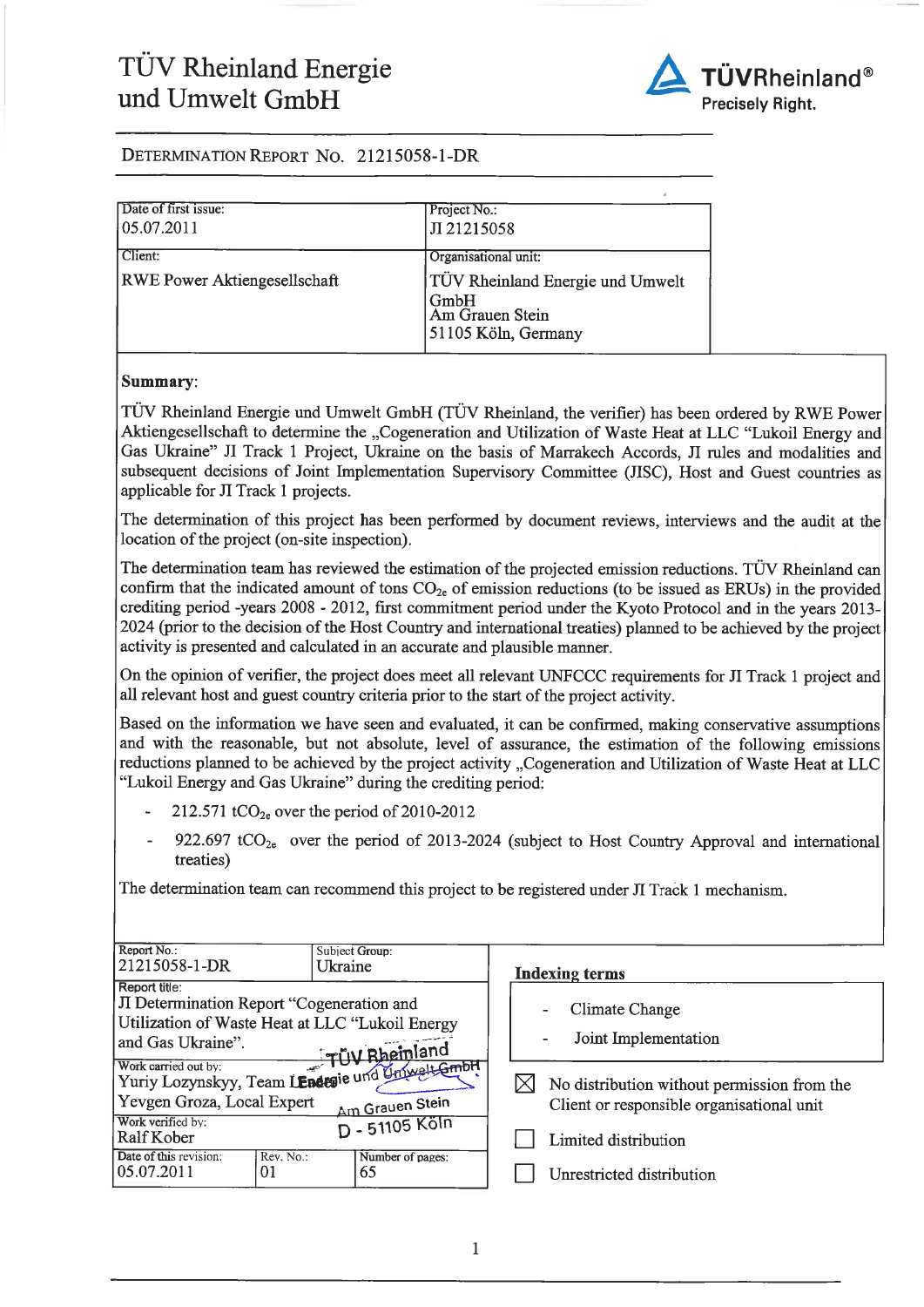

#### **Abbreviations**

*Explain any abbreviations that have been used in the report here.* 

| AM                | Approved Methodology                                  |
|-------------------|-------------------------------------------------------|
| <b>ACM</b>        | <b>Approved Consolidated Methodology</b>              |
| <b>CAR</b>        | <b>Corrective Action Request</b>                      |
| <b>CDM</b>        | <b>Clean Development Mechanism</b>                    |
| <b>CER</b>        | Certified Emissions reduction                         |
| <b>CHP</b>        | <b>Combined Heat and Power Generation</b>             |
| CL                | <b>Clarification Request</b>                          |
| CO <sub>2</sub>   | Carbon Dioxide                                        |
| CO <sub>2</sub> e | Carbon Dioxide Equivalent                             |
| <b>DNA</b>        | Designated National Authority                         |
| <b>DOE</b>        | <b>Designated Operational Entity</b>                  |
| DR                | <b>Document Review</b>                                |
| EA                | <b>Economic Analysis</b>                              |
| <b>EIA</b>        | <b>Environmental Impact Assessment</b>                |
| ER                | Emissions reduction                                   |
| <b>ERPA</b>       | <b>Emissions reduction Purchase Agreement</b>         |
| FAR               | <b>Forward Action Request</b>                         |
| <b>FSR</b>        | <b>Feasibility Study Report</b>                       |
| <b>GHG</b>        | Greenhouse Gas                                        |
| GWh               | Giga Watt Hours                                       |
| <b>GWP</b>        | <b>Global Warming Potential</b>                       |
| Ι                 | Interview                                             |
| <b>IPCC</b>       | Intergovernmental Panel on Climate Change             |
| <b>IRR</b>        | <b>Internal Rate of Return</b>                        |
| Л                 | Joint Implementation                                  |
| <b>JISC</b>       | Joint Implementation Supervisory Committee            |
| kW                | Kilo Watt                                             |
| kWh               | Kilo Watt Hours                                       |
| LoA               | Letter of Approval                                    |
| LoE               | Letter of Endorsement                                 |
| MoV               | Means of Verification                                 |
| MW                | Mega Watt                                             |
| MWh               | Mega Watt Hours                                       |
| <b>NGO</b>        | Non Government Organisation                           |
| <b>NPV</b>        | <b>Net Present Value</b>                              |
| <b>OSV</b>        | On Site Visit                                         |
| <b>PDD</b>        | <b>Project Design Document</b>                        |
| QC                | <b>Quality Control</b>                                |
| QA                | <b>Quality Assurance</b>                              |
| t                 | Tonne                                                 |
| <b>UNFCCC</b>     | United Nations Framework Convention on Climate Change |
| <b>VP</b>         | Verification Protocol                                 |
| <b>VVM</b>        | Validation and Verification Manual                    |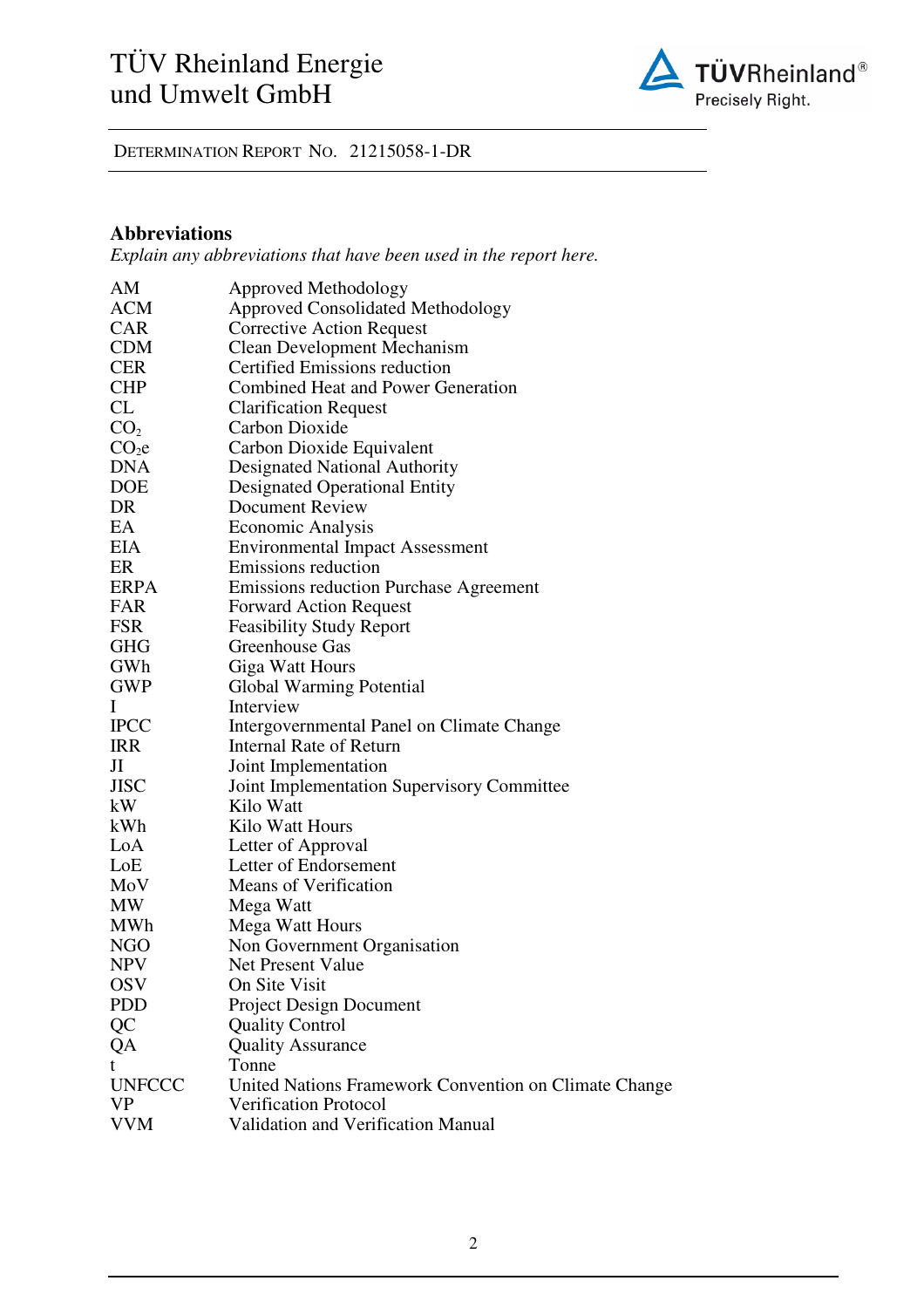

DETERMINATION REPORT NO. 21215058-1-DR

### *Table of Contents Page*

| $\mathbf{1}$   |                                            |                         |
|----------------|--------------------------------------------|-------------------------|
| 1.1            | Objective                                  | $\overline{4}$          |
| 1.2            | Scope                                      | $\overline{4}$          |
| 1.3            | <b>Project Description</b>                 | $\overline{4}$          |
| 1.4            | Determination team                         | 5                       |
| $\overline{2}$ |                                            | $\overline{\mathbf{5}}$ |
| 2.1            | Review of documents                        | 6                       |
| 2.2            | On-site assessment of the project          | 11                      |
| 2.3            | Resolution of outstanding issues           | 12                      |
| 3              |                                            | 13                      |
| 3.1            | Project design                             | 13                      |
| 3.2            | Baseline and additionality                 | 14                      |
| 3.3            | <b>Monitoring Plan</b>                     | 16                      |
| 3.4            | <b>Calculation of GHG Emissions</b>        | 17                      |
| 3.5            | <b>Environmental Impacts</b>               | 18                      |
| 3.6            | Comments by Parties, Stakeholders and NGOs | 19                      |
| 4              |                                            | 20                      |

ANNEX 1: DETERMINATION PROTOCOL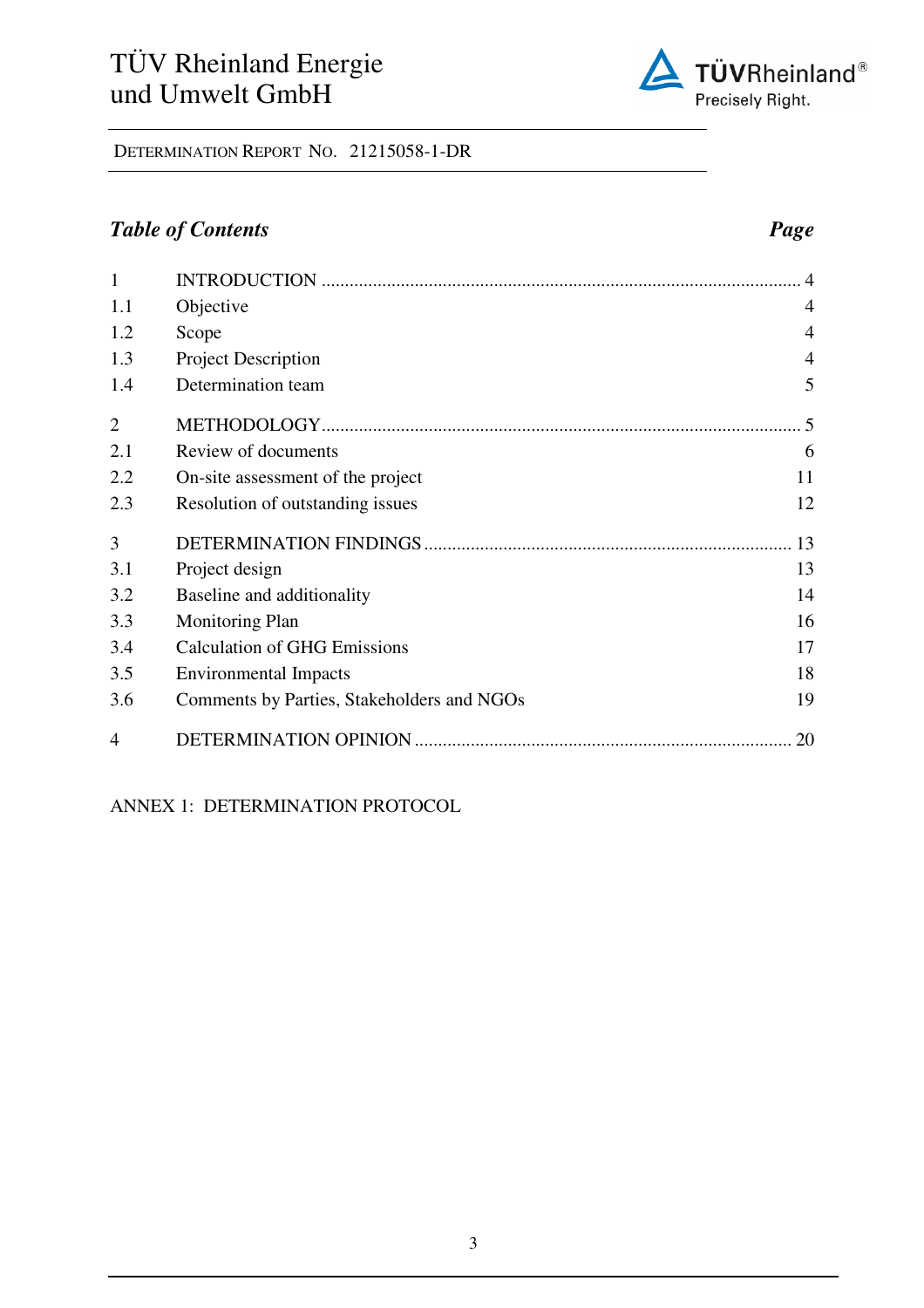

#### **1 INTRODUCTION**

#### **1.1 Objective**

RWE Power Aktiengesellschaft has commissioned TÜV Rheinland Energie und Umwelt GmbH (TEU), a subsidiary of the TÜV Rheinland Group, to make a determination for the JI Track 1 project "Cogeneration and Utilization of Waste Heat at LLC "Lukoil Energy and Gas Ukraine" (hereafter called the project) with regard to the relevant requirements of the Marrakech Accords and Article 6 of the Kyoto Protocol and Host and Guest country requirements in relation to the JI Track 1 procedures. The Project Design Document (PDD) has to be assessed by an independent third party. The determination is one part of the work to clarify that the final version of PDD, version 2.4 /1/ including annexes with relevant project information (e.g. baseline, monitoring plan, calculations of emission reductions) corresponds to the relevant JI requirements. Determination is seen as a necessary tool to provide assurance to stakeholders of the quality of the project and its intended generation of emission reductions.

#### **1.2 Scope**

The determination scope is defined as an independent and objective review of the project design document, the project's baseline study and monitoring plan and other relevant documents. The information in these documents is reviewed against Kyoto Protocol requirements, UNFCCC rules and associated interpretations.

The determination is not meant to provide any consulting towards the Client. However, stated requests for clarifications and/or corrective actions may provide input for the improvement of the project design.

#### **1.3 Project Description**

The purpose of the project is the increase of the organic fuel use efficiency through combined heat and power generation using mainly on the visbroken atmospheric residue combustion, accompanied by greenhouse gases emission reductions. Project is realized by LLC "Lukoil Energy and Gas Ukraine" (LEGU) to improve the reliability of heat energy supply to the nearby JSC "Lukoil Odesskyi Oil Refining Plant" (LOORP).

Generated electricity is supplied to the national grid and substitutes electricity generated by power plants, but could also be used for covering electricity supply of LOORP. Generated heat energy is used for covering the heat energy demand of the LOORP.

LEGU realizes the project of the cogeneration unit construction (diesel engine power plant with 2 exhaust-boilers) with total electricity capacity of 17.8 MW and total heat energy capacity of 176.6 GJ per hour. Project is implemented at the project site of JSC "Lukoil-Odesskyi Oil-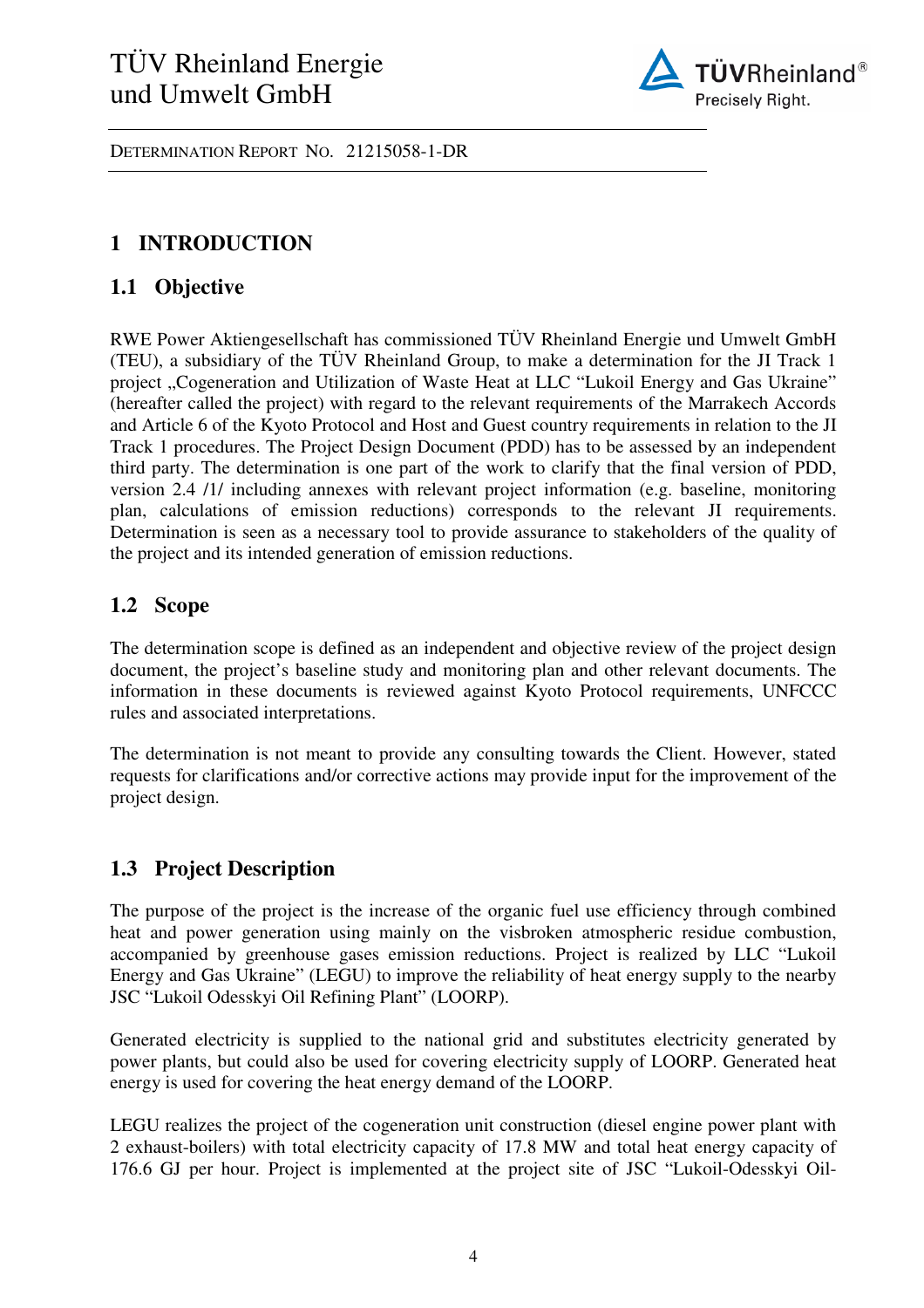

Refining Plant" in 1\1, Shkodova Gora st., Odessa, Ukraine. The geographical coordinates of the project site are the following: 46°30'49"N, 30°41'3"E.

#### Expected results of the project:

Project activity aims to achieve the following results:

- greenhouse gases emission reductions in the amount of  $1.135.268$  tonnes of  $CO<sub>2e</sub>$  for the period of 2010-2024,
- efficient utilization of Visbroken Atmospheric Residue (VAR),
- more efficient utilisation of energy resources due to introduction of cogeneration technology instead of separate generation of electricity and heat energy.

#### **1.4 Determination team**

Lead auditor: Yuriy Lozynskyy, JI lead auditor, TÜV Rheinland

Auditor (s): Yevgen Groza, Local expert

Ralf Kober, JI Auditor and Technical Reviewer, TÜV Rheinland

#### **2 METHODOLOGY**

The determination process consisted of the following phases:

- Desk review of the Project Design Documentation and other supplementary documentation (off-site)
- On-site audit and follow-up interviews with project participants
- Resolution of outstanding issues and the issuance of a draft determination report and opinion.

These phases are described in more details in the following sections.

The Determination is performed as a document review of the available Project Design Document for the project, calculations of the emission reductions planned to be achieved by the project activity and other supporting documentation (see Section 2.1 of this report). The information presented in the documentation is assessed and evaluated against the criteria for JI Track 1 projects.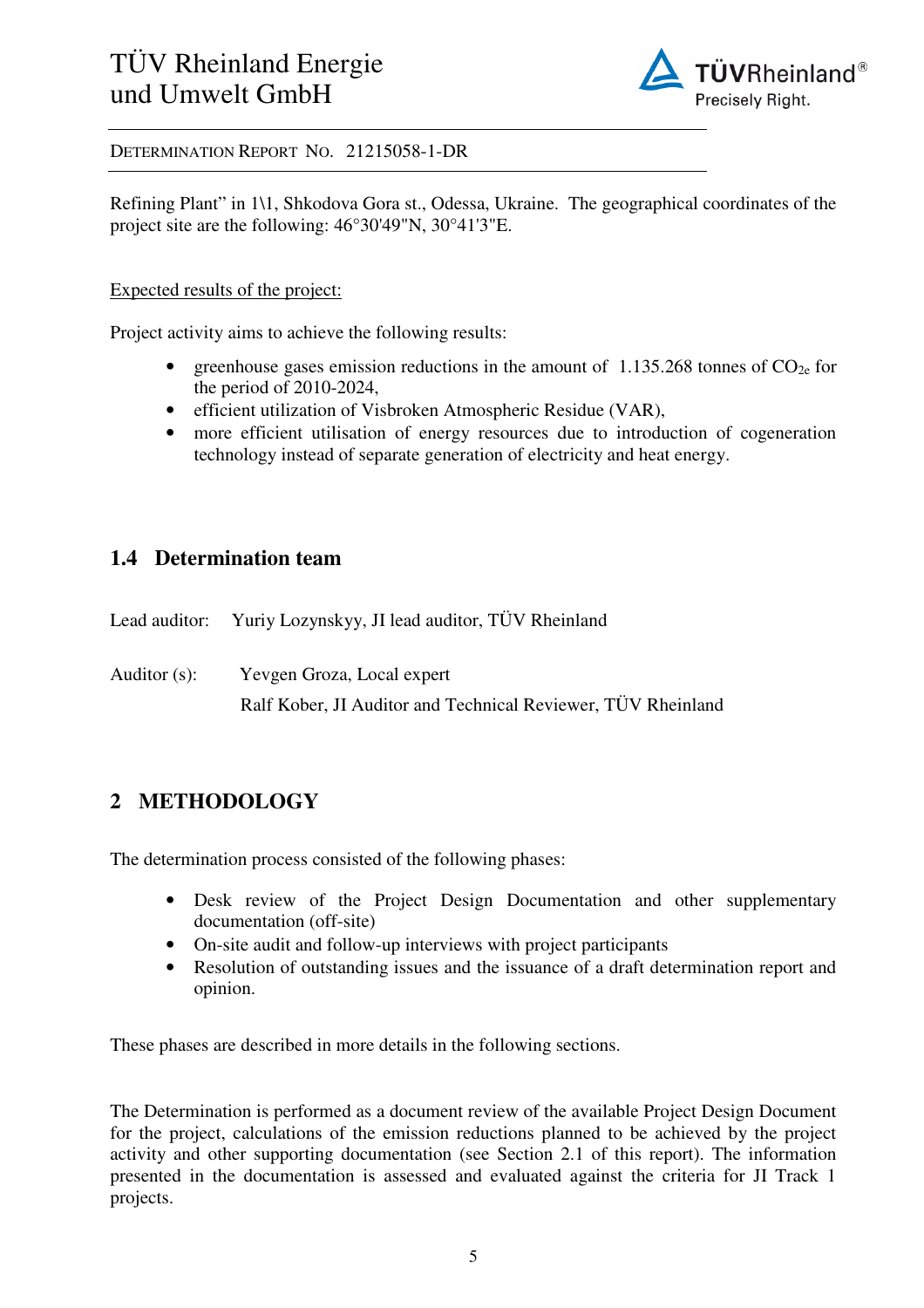

DETERMINATION REPORT NO. 21215058-1-DR

On-site audit and interviews with project participants were hold in order to assess and evaluate the project performance against the information contained in PDD, including the assumptions, sources and data used and related to the establishment of a baseline for the project, additionality, monitoring plan and calculation of emission reductions for the project activity.

The document review and the overall assessment of the project agains JI Track 1 criteria was performed on the basis of JISC Determination and Verification Manual, Version 1 (JISC 19, Annex 4), as relevant to the project activities under JI Track 1 mechanism. The results of the assessment are presented in Annex 1 to this report.

#### Resolution of outstanding issues and the issuance of a draft determination report and opinion.

The objective of this determination phase was to resolve any outstanding issues which have been raised during desk review and on-site assessment and which were needed to be clarified prior to the verifier's conclusion on the project activity.

#### **2.1 Review of Documents**

As part of the scope the following available documents have been reviewed:

| 1.  | Final Project Design Document (PDD) for JI project "Cogeneration and Utilization of<br>Waste Heat at LLC "Lukoil Energy and Gas Ukraine", dated 09.06.2011. |
|-----|-------------------------------------------------------------------------------------------------------------------------------------------------------------|
| 2.  | Investment analysis calculation sheet "Lukoil_IRR V.2.4.xls".                                                                                               |
| 3.  | Project and baseline emissions and emission reductions calculation sheet<br>"Lukoil JI SSC ERU Version V.2.4.xls".                                          |
| 4.  | Calculation sheet: "N <sub>2</sub> O and CH <sub>4</sub> emissions.xls" on N <sub>2</sub> O and CH <sub>4</sub> emissions.                                  |
| 5.  | LLC "Lukoil Energy and gas Ukraine": Organisational structure of LLC "Lukoil Energy<br>and Gas Ukraine".                                                    |
| 6.  | Appendix 1 to the Additional Agreement No. 2 to the Contract № P06400289, July 23,<br>2007. Specification for the equipment: Wärtsilä Unit.                 |
| 7.  | Letter from LLC "Lukoil Energy and Gas Ukraine" $N_2$ 7-677 dated 02.06.2011 on major<br>repair costs of cogeneration unit.                                 |
| 8.  | Letter from LLC "Lukoil Energy and Gas Ukraine" $N_2$ 7-587 dated 20.05.2011 on natural<br>gas and diesel consumption by cogeneration unit.                 |
| 9.  | Letter from LLC "Lukoil Energy and Gas Ukraine" № 7-565 dated 18.05.2011 on heat and<br>electrical energy own consumption by cogeneration unit.             |
| 10. | Technical Specification $\mathbb{N}^{\circ}$ BTP-1.1.1-01-2010: Part 3: Description of technological                                                        |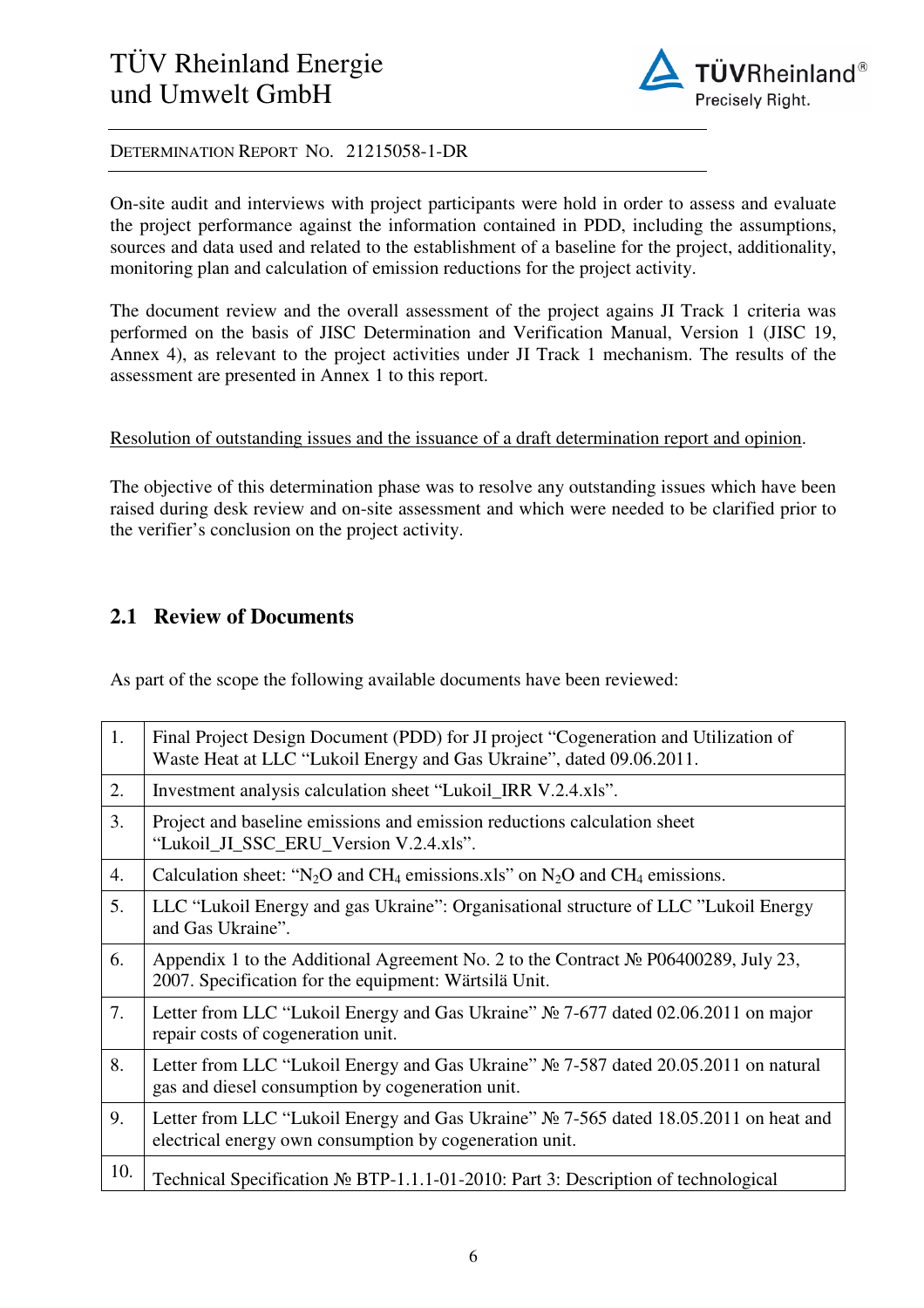

|     | process and production technological scheme.                                                                                                                                                                                                                                                     |
|-----|--------------------------------------------------------------------------------------------------------------------------------------------------------------------------------------------------------------------------------------------------------------------------------------------------|
| 11  | Agreement № 10/298 dated 30.06.2010 on the movable property between LLC "Lukoil<br>Energy and Gas Ukraine" and JSC "Lukoil-Odesskyi Oil- Refining Plant".                                                                                                                                        |
| 12  | Letter from LLC "Lukoil Energy and Gas Ukraine" № 7-490 dated 22.04.2011 on the<br>amount of consumed heat energy and the usage of appropriate amount of fuels in the years<br>2000-2010.                                                                                                        |
| 13  | Letter from Close Corporation "Kotloenergoproekt" № 258/6 dated 13.05.2009 on the fuel<br>usage rates of boiler E-35-1, 4-250.                                                                                                                                                                   |
| 14  | Letter from LLC "Lukoil Energy and Gas Ukraine" № 7-440 dated 12.04.2011 on the fuel<br>usage rate of the cogeneration unit (2 engines Wartsila 20v32 and 2 boilers E-35-1, 4-25).                                                                                                               |
| 15  | Scientific and production enterprise "Energoperspektiva" ltd.: Working project. № 8875-<br>217/30-07-306- OIT3. Moscow 2008. Cogeneration Unit on combined electrical and heat<br>energy production with the utilization of visbroken atmospheric residue.                                       |
| 16  | Letter from LLC "Lukoil Energy and gas Ukraine" $\mathcal{N}_2$ 3-153 dated 03.02.2011 on the<br>planned costs of main fuel used on the cogeneration unit as well as planned prices of heat<br>and electrical energy produced.                                                                   |
| 17  | National Electricity Regulatory Comission of Ukraine: List of companies possessing<br>licenses on the heat energy generation on heat and power plants and the installations with<br>the usage of renewable energy sources or combined heat and electrical energy generation<br>as on 01.09.2010. |
| 18. | State Statistics Committee of Ukraine: Consumer price indexes in 1991-2009 in Ukraine.<br>http://ukrstat.gov.ua/operativ/operativ2006/ct/cn_rik/isc/isc_u/isc_m_u.htm.                                                                                                                           |
| 19. | OOO "Ekotechnika": Technical passport of the waste product $N_2$ 9: GOST 17.9.0.2 – 99.<br>Gipsum (incl. phosphogypsum) non-standard. 2653.3.1.01 - DK 005-96.                                                                                                                                   |
| 20  | Technical conditions TU U 23.2-00152282-004:2009: visbroken atmospheric residue.<br>Valid from 09.04.2009. JSC "Lukoil-Odesskyi Oil- Refining Plant".                                                                                                                                            |
| 21  | Development of the electricity carbon emission factors for Ukraine: Baseline Study for<br>Ukraine, Final Report/EBRD, 14.10.2010. LI 260574.                                                                                                                                                     |
| 22  | TÜV SÜD Industrie Services GmbH: Assessment Report: "Assessment of the Grid<br>Emission Factor Calculation Model for Ukraine" dated 15.10.2010.                                                                                                                                                  |
| 23  | State enterprise Ukrmetrteststandart: Calibration certificate on Visbroken atmospheric<br>residue consumption meter. No 24-1-1/451 dated 16.07.2010.                                                                                                                                             |
| 24  | GPiA SUE: Calibration protocol of electricity meter № 53043936 dated 13.11.2009.                                                                                                                                                                                                                 |
| 25  | GPiA SUE: Calibration protocol of electricity meter № 53043938 dated 13.11.2009.                                                                                                                                                                                                                 |
| 26  | State enterprise "Odessa Regional Center of Standardization, Metrology and Certification":<br>Calibration certificate of Diesel fuel consumption meter № 549-MX dated 08.04.2010.                                                                                                                |
| 27  | State enterprise "Odessa Regional Center of Standardization, Metrology and Certification":<br>Calibration certificate of natural gas flow meter. No 277-td dated 09.07.2010.                                                                                                                     |
| 28  | State enterprise Ukrmetrteststandart: Calibration certificate on Refinery gas consumption<br>meter. No 24-1-1/551 dated 30.07.2010.                                                                                                                                                              |
| 29. | State enterprise Ukrmetrteststandart: Calibration certificate on Residual fuel oil<br>consumption meter. № 24-1-1/450 dated 16.07.2010.                                                                                                                                                          |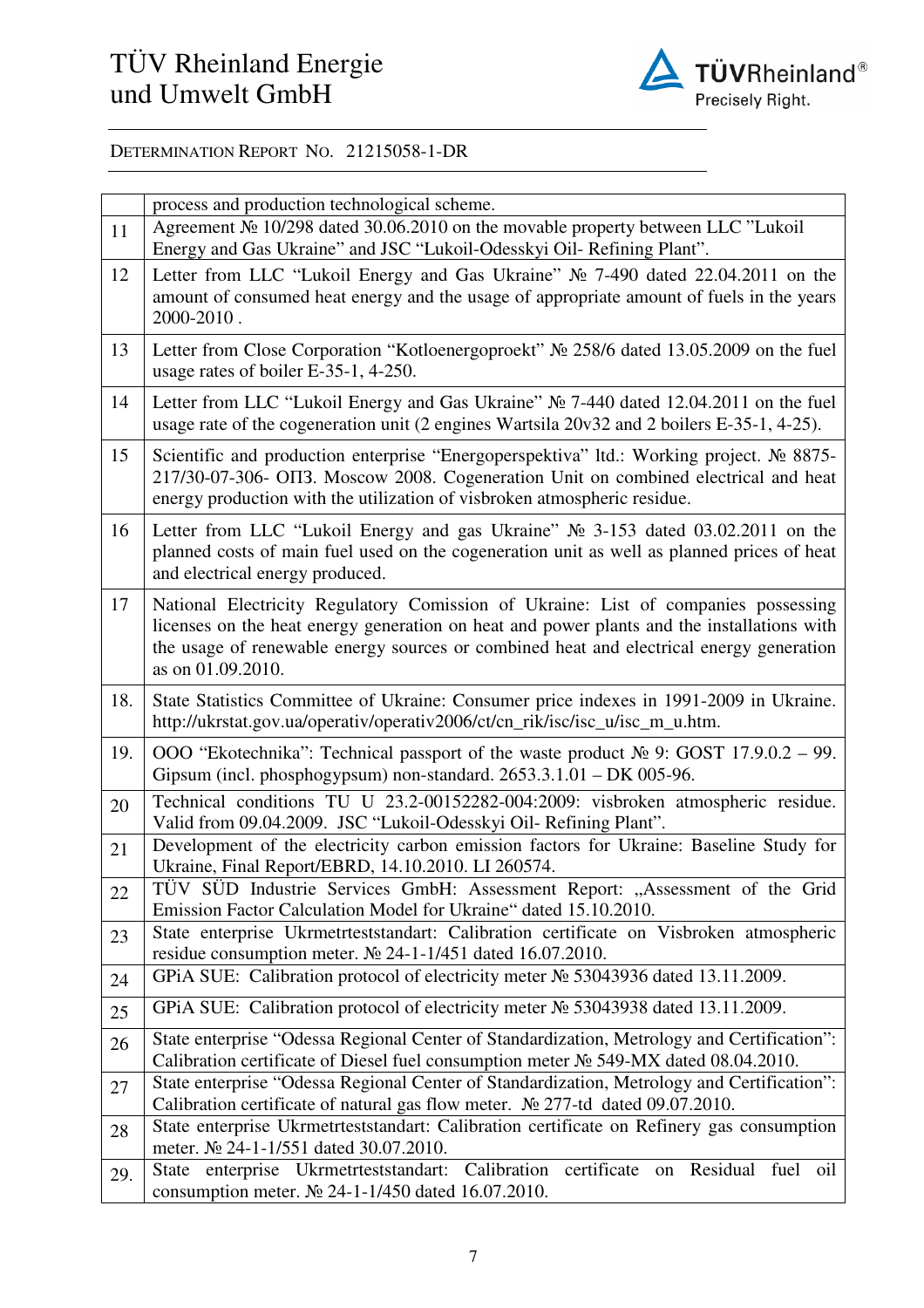

| 30. | State enterprise "Odessa Regional Center of Standardization, Metrology and Certification":                                                                                                 |
|-----|--------------------------------------------------------------------------------------------------------------------------------------------------------------------------------------------|
|     | Calibration certificate of heat energy meter № 08.09.1109. № 178-td dated 27.05.2010.                                                                                                      |
| 31  | State enterprise "Odessa Regional Center of Standardization, Metrology and Certification":                                                                                                 |
|     | Calibration certificate of heat energy meter № 11.09.1112. № 179-td, dated 27.05.2010.                                                                                                     |
| 32  | State enterprise "Odessa Regional Center of Standardization, Metrology and Certification":                                                                                                 |
|     | Calibration certificate of heat energy meter № 11.09.1110. № 180-td, dated 27.05.2010.                                                                                                     |
| 33  | Protocol № 37/06-10 on the boilers operators training of LLC "Lukoil Energy and Gas                                                                                                        |
|     | Ukraine" on "Rules on the design and safe exploitation of steam boilers" dated 02.06.2010.                                                                                                 |
| 34  | Protocol № 43/06-10 on the electricians training of LLC "Lukoil Energy and Gas Ukraine"                                                                                                    |
|     | dated 17.06.2010.                                                                                                                                                                          |
| 35  | Wärtsila Land&Sea Academy. Training Certificate on Power Plant Introduction Courses of                                                                                                     |
|     | Wärtsila engines, No 00108284.                                                                                                                                                             |
| 36  | Wärtsila Land&Sea Academy. Training Certificate on power plant operation and                                                                                                               |
|     | maintenance course. Nº 00162189.<br>Wärtsila Land&Sea Academy. Training Certificate on power plant electrification course.                                                                 |
| 37  | № 00162290.                                                                                                                                                                                |
| 38  | National Environmental Investment Agency of Ukraine: Letter of endorsement for JI                                                                                                          |
|     | Project "Cogeneration and Utilization of Waste Heat at LLC "Lukoil Energy and Gas                                                                                                          |
|     | Ukraine". № 2254/23/7 dated 27.12.2010.                                                                                                                                                    |
| 39  | Anna Tsarenko. Overview of Heating Sector in Ukraine // Center for Social and Economic                                                                                                     |
|     | Research, Kyiv, 2007.                                                                                                                                                                      |
| 40  | Joris Koornneef, Martin Junginger, Andre <sup>c</sup> Faaij. Development of fluidized bed                                                                                                  |
|     | combustion-An overview of trends, performance and cost // Progress in Energy and                                                                                                           |
|     | Combustion Science 33 (2007).                                                                                                                                                              |
| 41  | Ukraine. Energy Policy Overview. Report published by International Energy Agency in<br>2006.                                                                                               |
|     | State Design Norms of Ukraine: DBN V.2.5-20-2001 "Gas supply".                                                                                                                             |
| 42  |                                                                                                                                                                                            |
| 43  | National Bank of Ukraine. Data for March 2007, rate for the loans in national currency for                                                                                                 |
|     | period<br>the<br>greater<br>than<br>5                                                                                                                                                      |
|     | years.http://www.bank.gov.ua/Statist/Electronic%20bulletin/data/4-                                                                                                                         |
|     | Financial%20markets(4.1).xls Spreadsheet 1.3.<br>NEK "Ukrenergo": The Energy Strategy of Ukraine for the period up to 2030.                                                                |
| 44  |                                                                                                                                                                                            |
|     | http://www.ukrenergo.energy.gov.ua/ukrenergo/control/uk/archive/docview?typeId=44577.<br>Decree of Cabinet of Ministers of Ukraine $\mathcal{N}$ 256 -p "On Immediate Actions for Decrease |
| 45  | of Natural Gas Consumption for the Period up to 2010. Dated 19.02.2009.                                                                                                                    |
|     | http://zakon1.rada.gov.ua/cgi-bin/laws/main.cgi?nreg=256-2009-%F0.                                                                                                                         |
| 46  | The European Association for the Promotion of Cogeneration: A Guide to Cogeneration,                                                                                                       |
|     | 2001.<br>http://www.cogeneurope.eu/wp                                                                                                                                                      |
|     | content/uploads//2009/02/educogen_cogen_guide.pdf.                                                                                                                                         |
| 47  | Cogeneration Act of Ukraine, 2005 (3 A K O H<br>УКРАЇНИ Про комбіноване                                                                                                                    |
|     | виробництво теплової та електричної енергії (когенерацію) та використання                                                                                                                  |
|     | http://zakon.rada.gov.ua/cgi-<br>енергопотенціалу),<br>dated<br>05.04.2005.<br>скидного                                                                                                    |
|     | bin/laws/main.cgi?nreg=2509-15.                                                                                                                                                            |
| 48  | Herasimovich V. Ukrainian Gas Sector Review // Center for Social and Economic                                                                                                              |
|     | Research, Kyiv, 2008.                                                                                                                                                                      |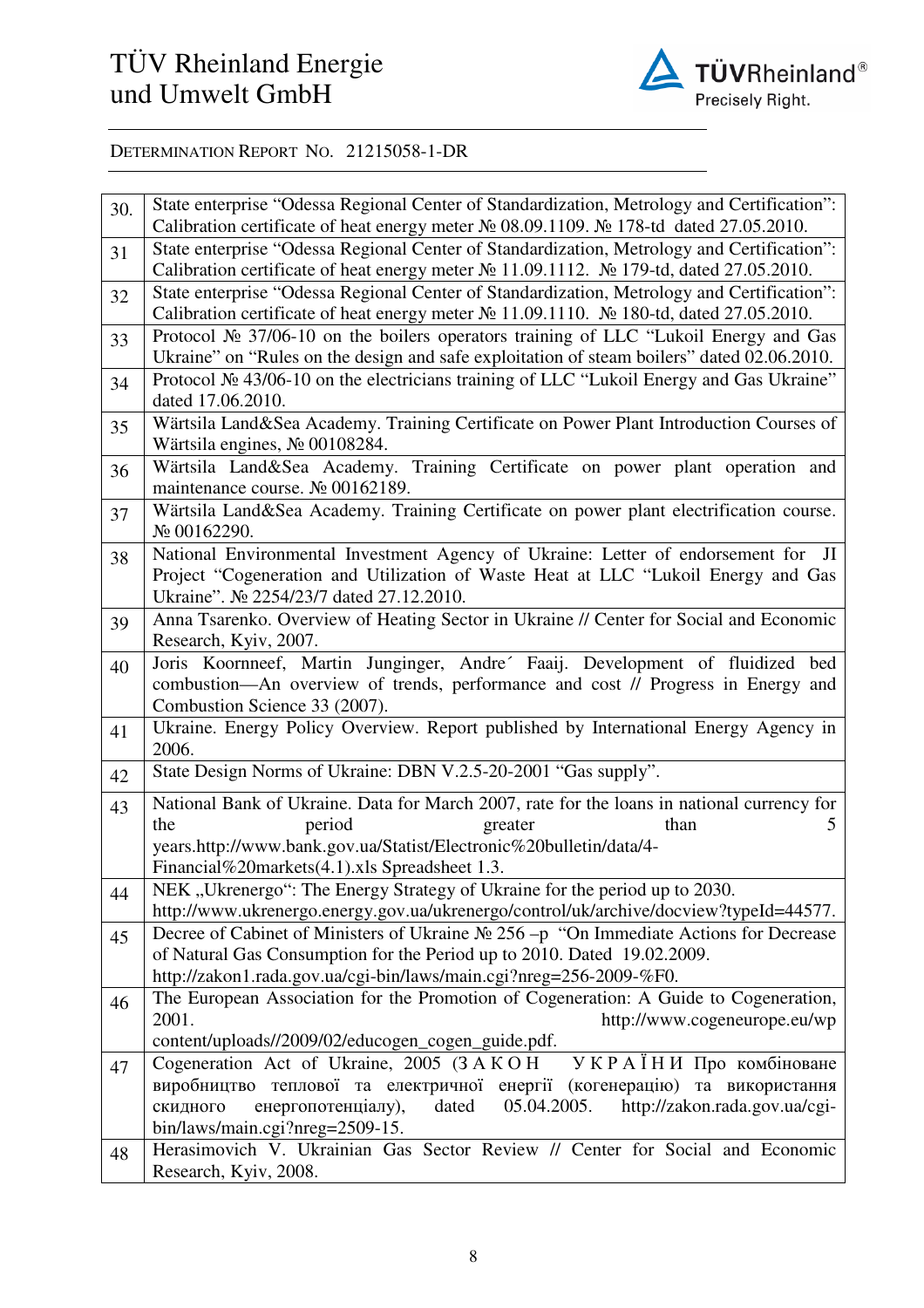

| 49 | Volodymyr Smelik, Vladyslav Smelik and Dmytro Sakharuk. Investing in cogeneration for      |  |
|----|--------------------------------------------------------------------------------------------|--|
|    | Ukraine – how to develop projects successfully. Cogeneration and On-Site Power             |  |
|    | http://www.cospp.com/articles/print/volume-9/issue-6/features/investing-in-<br>Production. |  |
|    | cogeneration-for-ukraine-mdash-how-to-develop-projects-successfully.html.                  |  |
| 50 | JISC, Guidelines for Users of the Join Implementation SSC Project Design Document          |  |
|    | Form.                                                                                      |  |
| 51 | JISC, Joint Implementation SSC Project Design Document Form.                               |  |
| 52 | JISC, Glossary of JI terms, Version 02.                                                    |  |
| 53 | JISC, Guidance on Criteria for Baseline Setting and Monitoring, Version 02.                |  |
| 54 | CDM Methodological tool "Combined tool to identify the baseline scenario and               |  |
|    | demonstrate additionality", Version 02.1.                                                  |  |
| 55 | UNFCCC: AM0014 "Natural gas-based package cogeneration", Version 04.                       |  |
| 56 | JISC, Joint Implementation Determination and Verification Manual, Version 01.              |  |

Following documents were reviewed during on-site assessment:

| 57 | Ministry of Housing and Communal Services of Ukraine: License № 500695 on the<br>heat energy supply for LLC "Lukoil Energy and Gas Ukraine" dated 08.12.2009.                                                                     |
|----|-----------------------------------------------------------------------------------------------------------------------------------------------------------------------------------------------------------------------------------|
| 58 | Newspaper "Dobryj Vecher" #45 (257) dated 13.11.2008. Information on the permit<br>on the emissions in the atmosphere from the stationary sources of cogeneration unit<br>LLC "Lukoil Energy and Gas Ukraine".                    |
| 59 | Odessa Oil Refinery named after 26 Congress of KPSS: Technical Passport of boiler<br>DE-25-14 GM № 2. Registration Nº4635.                                                                                                        |
| 60 | Odessa Oil Refinery named after 26 Congress of KPSS: Technical Passport of boiler<br>E-25-14 GM. Registration No.4511.                                                                                                            |
| 61 | Odessa Oil Refinery named after 26 Congress of KPSS: Technical Passport of boiler<br>DKVR 20-13-250. Registration No. 3670.                                                                                                       |
| 62 | Passport Nº5, Registration Nº 3832 on Steam boiler DKVR 20-13-250.                                                                                                                                                                |
| 63 | Passport Nº6, Registration Nº4072 on Steam boiler DKVR 20-13-250.                                                                                                                                                                 |
| 64 | Working draft: energy block-cogeneration unit with combined generation of<br>electricity and heat with utilization of visbreaking residues. Part 16. Estimation of<br>the influence on the atmosphere. Ecotechnica, Odessa, 2009. |
| 65 | General Plan of cogeneration Unit at LLC "Lukoil Energy and Gas Ukraine".                                                                                                                                                         |
| 66 | Working draft: Production techniques. Energy block-cogeneration unit with<br>combined generation of electricity and heat with utilization of visbreaking residues.<br>"Ukrgiprogazochistka". Zaporozhje, 2008.                    |
| 67 | ZAO HKP "Kotloenergoproekt": Passport of boiler № 6085, Type E-35-1, 4-250,<br>made in 2008.                                                                                                                                      |
| 68 | ZAO HKP "Kotloenergoproekt": Passport of boiler № 6084, Type E-35-1, 4-250,                                                                                                                                                       |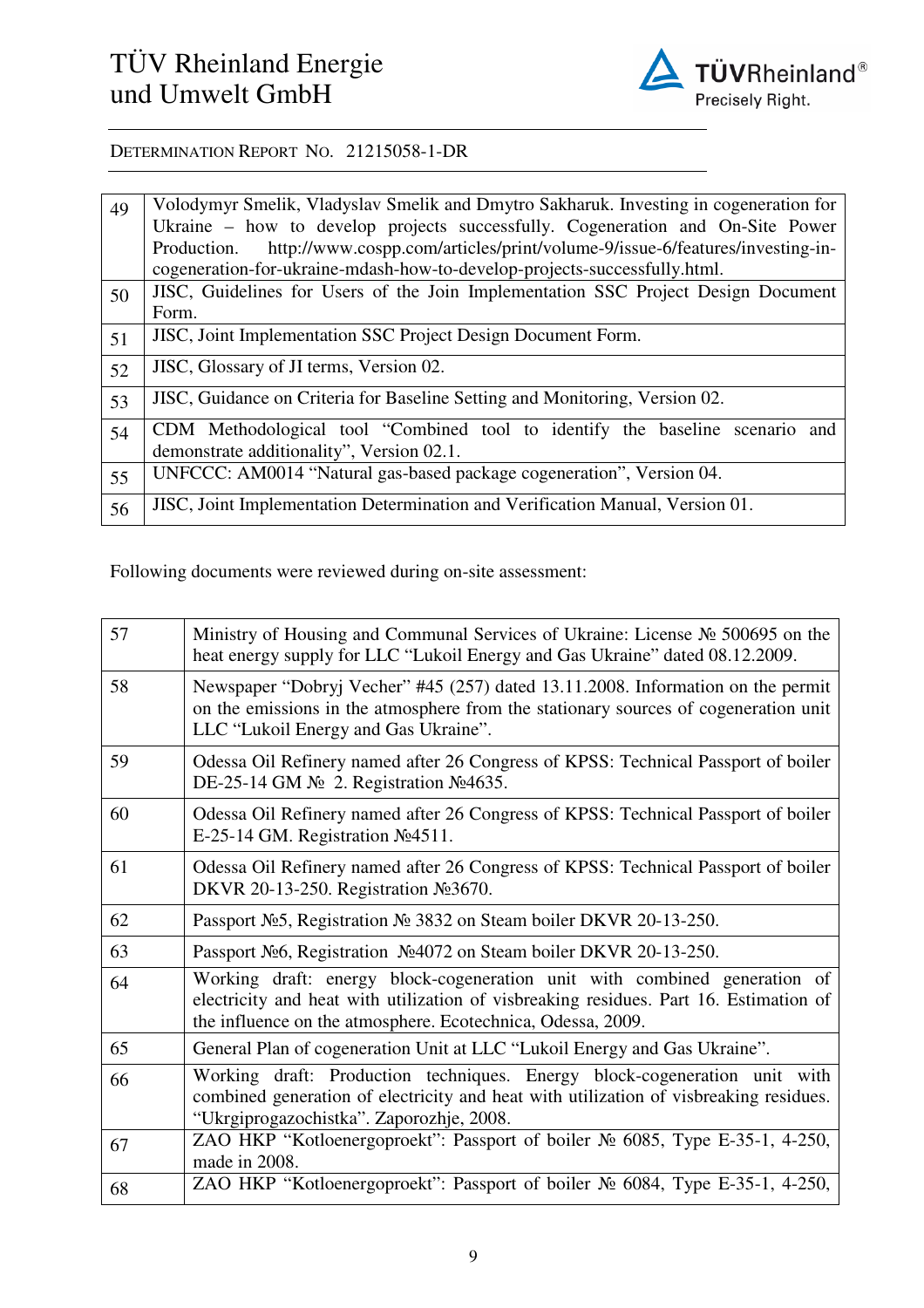

DETERMINATION REPORT NO. 21215058-1-DR

|    | made in 2008.                                                                                                                                                    |
|----|------------------------------------------------------------------------------------------------------------------------------------------------------------------|
| 69 | OOO Chernomormontazh: Technical Report. Ecology-technical Setting up of steam                                                                                    |
|    | boiler ДКВР-20-13-250 ст. 4. Odessa, 2008.                                                                                                                       |
| 70 | OOO Chernomormontazh: Technical Report. Ecology-technical Setting up of steam                                                                                    |
|    | boiler ДКВР-20-13-250 ст. 5. Odessa, 2008.                                                                                                                       |
| 71 | OOO Chernomormontazh: Technical Report. Ecology-technical Setting up of steam                                                                                    |
|    | boiler ДКВР-20-13-250 ст. 5. Odessa, 2008.                                                                                                                       |
| 72 | LLC "Lukoil Energy and Gas Ukraine": Resultant List of technological parameters                                                                                  |
|    | of boiler room performance Nº3670. Steam boiler ДКВР-20-13-250 ст. 4.                                                                                            |
| 73 | Working Conditions Chart of steam boiler <i>IKBP-20-13-250</i> cr. 4, 2008.                                                                                      |
| 74 | Working Conditions Chart of steam boiler ДКВР-20-13-250 ст. 6, 2008.                                                                                             |
| 75 | Contract $\mathcal{N}_2$ 90318-5r dated 17.02.2010: on the manufacturing and delivery of ozone                                                                   |
|    | plant between LLC "Lukoil Energy and Gas Ukraine" and Degremont Technologies                                                                                     |
|    | ltd.                                                                                                                                                             |
| 76 | Contract № P0600289 dated 23.07.2007 between LLC "Lukoil Energy and Gas<br>Ukraine" and Wärtsilä Finland OY on delivery of diesel engine plant.                  |
| 77 | Contract № 15/01 dated 15.01.2010 between closed corporation "Technika" and                                                                                      |
|    | LLC "Lukoil Energy and Gas Ukraine"                                                                                                                              |
| 78 | Contract Nº 600-08 dated 06.11.2008 between "Ukrventsistemy ltd" and LLC                                                                                         |
|    | "Lukoil Energy and Gas Ukraine".                                                                                                                                 |
| 79 | Contract № 8805 dated 06.02.2008 between "Koltloenergoproekt closed                                                                                              |
|    | corporation" and LLC "Lukoil Energy and Gas Ukraine" on two steam boilers E-35-                                                                                  |
|    | 1.4-250.<br>Extract from the protocol: Meeting on the planning and construction of power unit,                                                                   |
| 80 | dated 25.04.2007.                                                                                                                                                |
| 81 | Extract from business plan for power unit. OOO "LokOil-Energogaz", OOO "NPP                                                                                      |
|    | Energoperspektyva". Moscow, 2007.                                                                                                                                |
| 82 | Ministry of environmental Protection of Ukraine: Permit № 5110137600-148 on the                                                                                  |
|    | pollutants emissions in the atmosphere from stationary sources for LLC "Lukoil                                                                                   |
|    | Energy and Gas Ukraine". Dated 01.06.2009.                                                                                                                       |
| 83 | Inspection of state architectural-construction control in Odesska oblast: Certificate                                                                            |
|    | on the completion of construction of cogeneration unit. $N_2$ 15000661 dated                                                                                     |
|    | 25.06.2010.                                                                                                                                                      |
| 84 | National Electricity Regulatory Comission of Ukraine (NKRE): Decision № 741<br>dated 24.06.2010 on the approval of tariffs for heat energy at LLC "Lukoil Energy |
|    | and Gas Ukraine".                                                                                                                                                |
| 85 | National Electricity Regulatory Comission of Ukraine (NKRE): Decision № 740                                                                                      |
|    | dated 24.06.2010 on the approval of tariffs for electricity at LLC "Lukoil Energy                                                                                |
|    | and Gas Ukraine".                                                                                                                                                |
| 86 | National Agency of Ukraine on the effective usage of energy resources (HAEP):                                                                                    |
|    | Confirmation of certification $N_2$ 537-02/14/3-10 dated 16.06.2010 on two Wartsila                                                                              |
|    | engines 20V32 and two boilers E-35-1.4-250.                                                                                                                      |
| 87 | National Commission of power industry regulation of Ukraine: License on the                                                                                      |
|    | combined electricity and heat generation for LLC "Lukoil Energy and Gas<br>Ukraine". No147994 dated 09.09.2009.                                                  |
|    |                                                                                                                                                                  |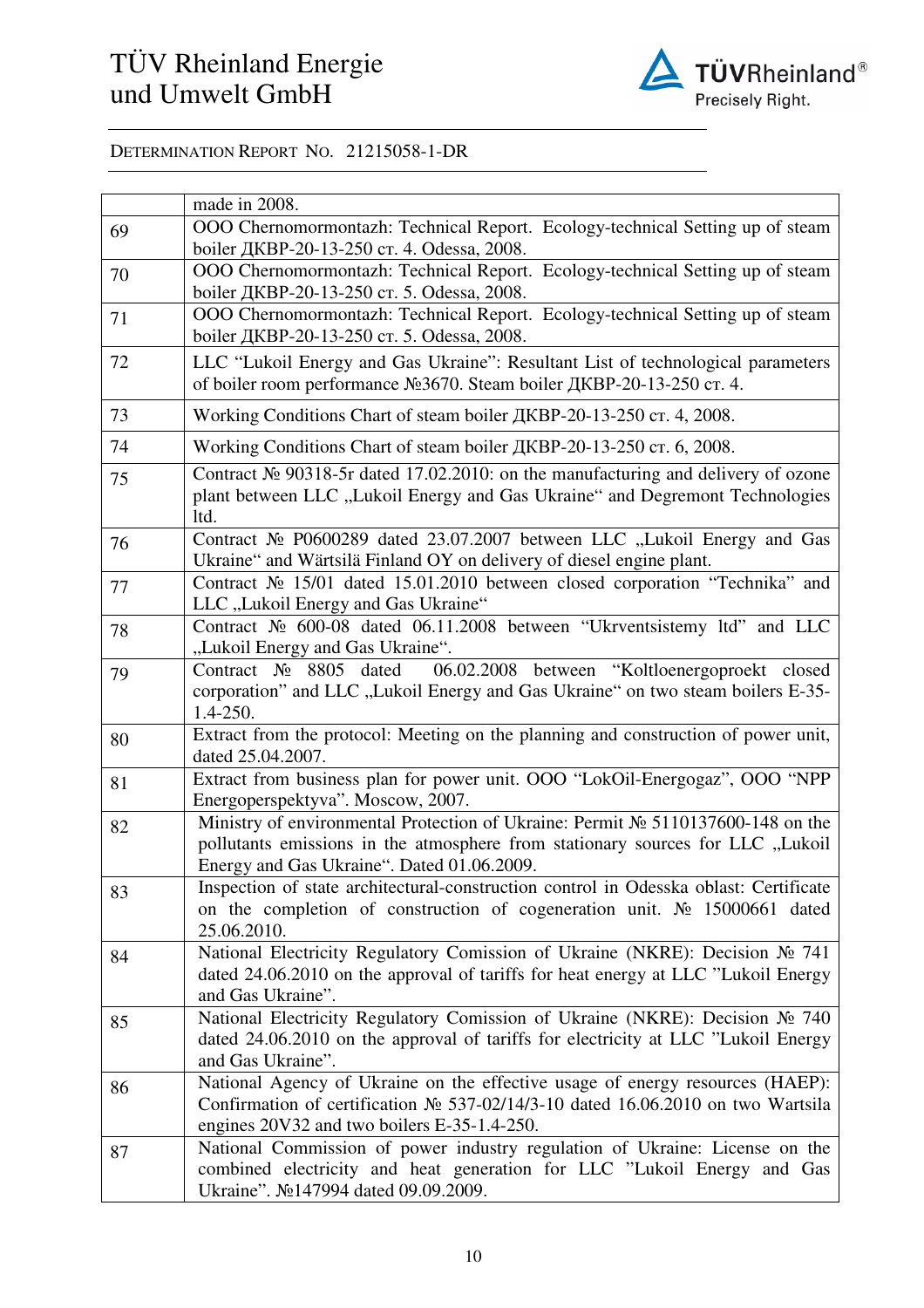

| 88 | JSC "Lukoil-Odesskyi Oil- Refining Plant" (LOORP): Certificate of quality № 1824               |
|----|------------------------------------------------------------------------------------------------|
|    | dated 24.09.2010 according to ДСТУ 4058-2001 on mazut 100. Issued by Central                   |
|    | Plant Laboratory.                                                                              |
| 89 | Certificate $\mathcal{N}_2$ 399: results of test on the composition of dry gas, on 10.10.2010, |
|    | Central Plant Laboratory.                                                                      |
| 90 | JSC "Lukoi Odesskyi Oil Refining Plant" (LOORP): Certificate of quality № 1740                 |
|    | dated 16.09.2010 according to TV V 23.2-00152282-004:2009 on visbreaking                       |
|    | residue. Issed by Central Plant Laboratory.                                                    |
| 91 | Act on the controlling of the amount of electricity produced in the network produced           |
|    | by LLC "Lukoil Energy and Gas Ukraine" for August 2010, Attachment to the letter               |
|    | to Odessaoblenergy ltd $\mathcal{N}$ 153-13/02 dated 24.06.2010.                               |
| 92 | Additional agreement № II-10/2010 to the agreement № 09/630 dated 28.09.2010.                  |
|    |                                                                                                |
| 93 | Act of the working commission on the acceptance in operation of the finished of                |
|    | power unit at LLC "Lukoil Energy and Gas Ukraine" dated 18.06.2010.                            |

#### **2.2 On-site assessment of the project**

On 26/10/2010 the determination team has conducted a visit to the project site (LLC ", Lukoil Energy and Gas Ukraine"). Onsite interviews were hold with the project participant LLC "Lukoil Energy and Gas Ukraine" and the PDD developer LLC "KT-Energy" in order to confirm the selected information and to confirm the information related to the following topics:

| <b>Interviewee</b> | <b>Interview topics</b>                                 |
|--------------------|---------------------------------------------------------|
| LLC "Lukoil Energy | Project history                                         |
| and Gas Ukraine"   | Project boundary                                        |
|                    | Implementation schedule                                 |
|                    | Organizational structure                                |
|                    | Responsibilities and authorities                        |
|                    | Training of personnel                                   |
|                    | Quality management procedures and technology            |
|                    | Implementation of equipment (records)                   |
|                    | Metering equipment control                              |
|                    | Metering record keeping system, database                |
|                    | <b>Technical documentation</b>                          |
|                    | Monitoring plan and procedures                          |
|                    | Permits and licenses                                    |
|                    | <b>Environmental Impact Assessment</b>                  |
|                    | Local stakeholder's response.                           |
| LLC, KT-Energy"    | Baseline scenario and calculation of baseline emissions |
|                    | Calculation of project emissions                        |
|                    | Monitoring plan                                         |
|                    | Proofs of additionality                                 |
|                    | Calculation of emission reductions                      |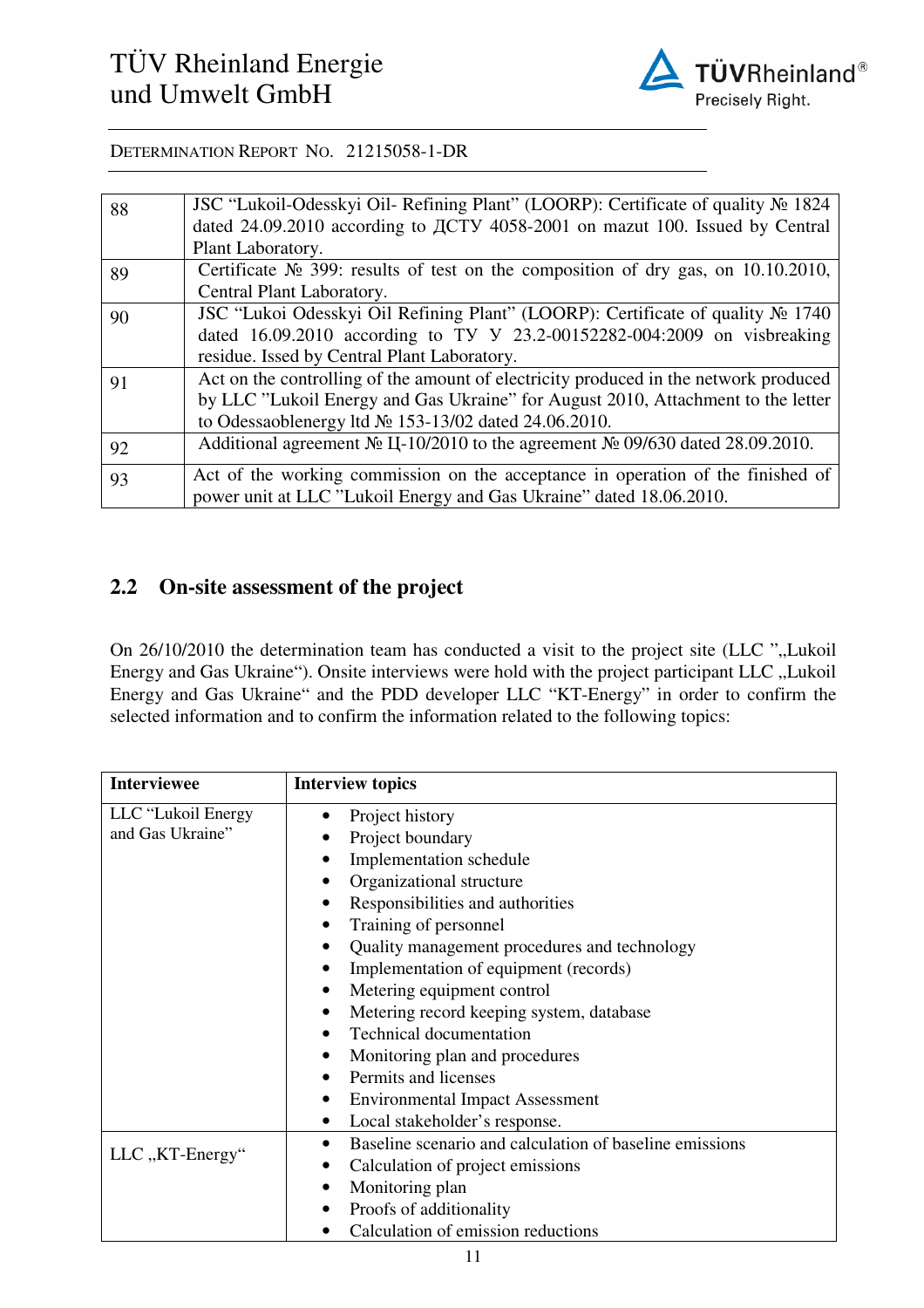

Following persons were interviewed during on-site assessment:

LLC "Lukoil Energy and Gas Ukraine"

1. Vasilij Nikolaevich Zaremba Deputy Director on economic and finance-the treasurer

2. Prokopenko Arina Nikolayevna Environmental engineer

3. Zaikov Sergej Aleksandrovich Main Engineer

4. Berlizov Nikolaj Nikolajevich Head of the energy department

5. Iryna Lorentsovna Nemets Procurement department, Engineer

LLC KT Energy: Mykola Shlapak, Project manager Kateryna Levyk, Project manager

#### **2.3 Resolution of outstanding issues**

The objective of this determination phase was to resolve any outstanding issues which have been raised during desk review and on-site assessment and which were needed to be clarified prior to the verifier's conclusion on the project activity.

In order to ensure the transparency, a list of open issues in the form of CARs, CLs and FARs was customised for the project (see Annex 1), summarizing the status of the resolution of outstanding issues.

During the determination process a Corrective Action Requests (CARs) has been issued where:

- 1 Mistakes have been made in assumptions, application of the methodology and/or methodological tools or in the project documentation (PDD) which directly will influence project results;
- 2 The JI-specific requirements deemed relevant for determination of a project with certain characteristics have not been met;
- 3 There is a risk that emission reductions cannot be verified and certified.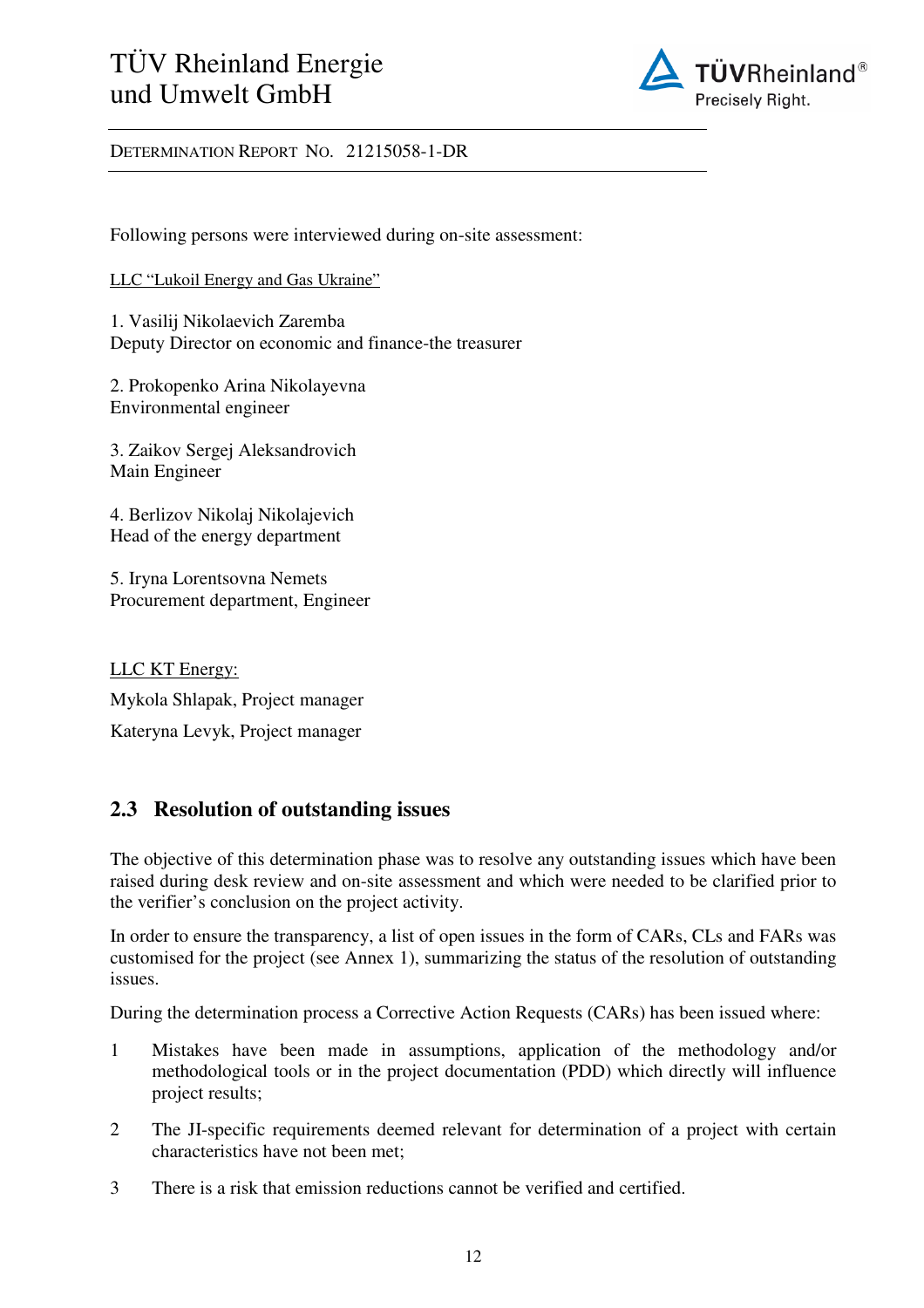

DETERMINATION REPORT NO. 21215058-1-DR

A Clarification Requests (CLs) has been issued where information is insufficient, unclear or not transparent enough to establish whether a requirement is met.

A Forward Action Requests (FARs) has been raised in the context of determination where the certain issues related to project implementation should be reviewed during the first verification.

#### **3 DETERMINATION FINDINGS**

The Determination findings against the JI criteria as relevant to JI Track 1 projects are provided in details in the Determination Protocol (Annex 1). The conclusions regarding the findings of the determination are summarised in the following section.

#### **3.1 Project design**

The purpose of the project is the increase of the organic fuel use efficiency through combined heat and power generation based mainly on the visbroken atmospheric residue combustion, accompanied by greenhouse gases emission reductions. Project is realized by LLC "Lukoil Energy and Gas Ukraine" (LEGU) in order to improve the reliability of heat energy supply to the nearby JSC "Lukoil Odesskyi Oil Refining Plant" (LOORP).

Generated electricity is supplied to the national grid to substitute electricity generated by power plants, but could also be used for covering electricity supply of LOORP. Generated heat energy is used for covering the heat energy demand of the LOORP.

LEGU realizes the project of the cogeneration unit construction (diesel engine power plant with 2 exhaust-boilers) with total electricity capacity of 17.8 MW and total heat energy capacity of 176.6 GJ per hour. Generated electricity is supplied to the national grid to substitute electricity generated by power plants and heat energy is used for covering heat energy demand of JSC "Lukoil-Odesskyi Oil Refining Plant" substituting heat energy produced by steam boilers with residual fuel oil, refinery and natural gas combustion.

Project implementation start date (beginning of the investment stage) was 23.07.2007, when the contract on purchasing the cogeneration unit's diesel engine power plant equipment was concluded. Cogeneration unit's diesel engine power plant equipment was installed in September 2008 and exhaust boilers were installed in April, 2010. The operation of cogeneration unit started on 01.07.2010.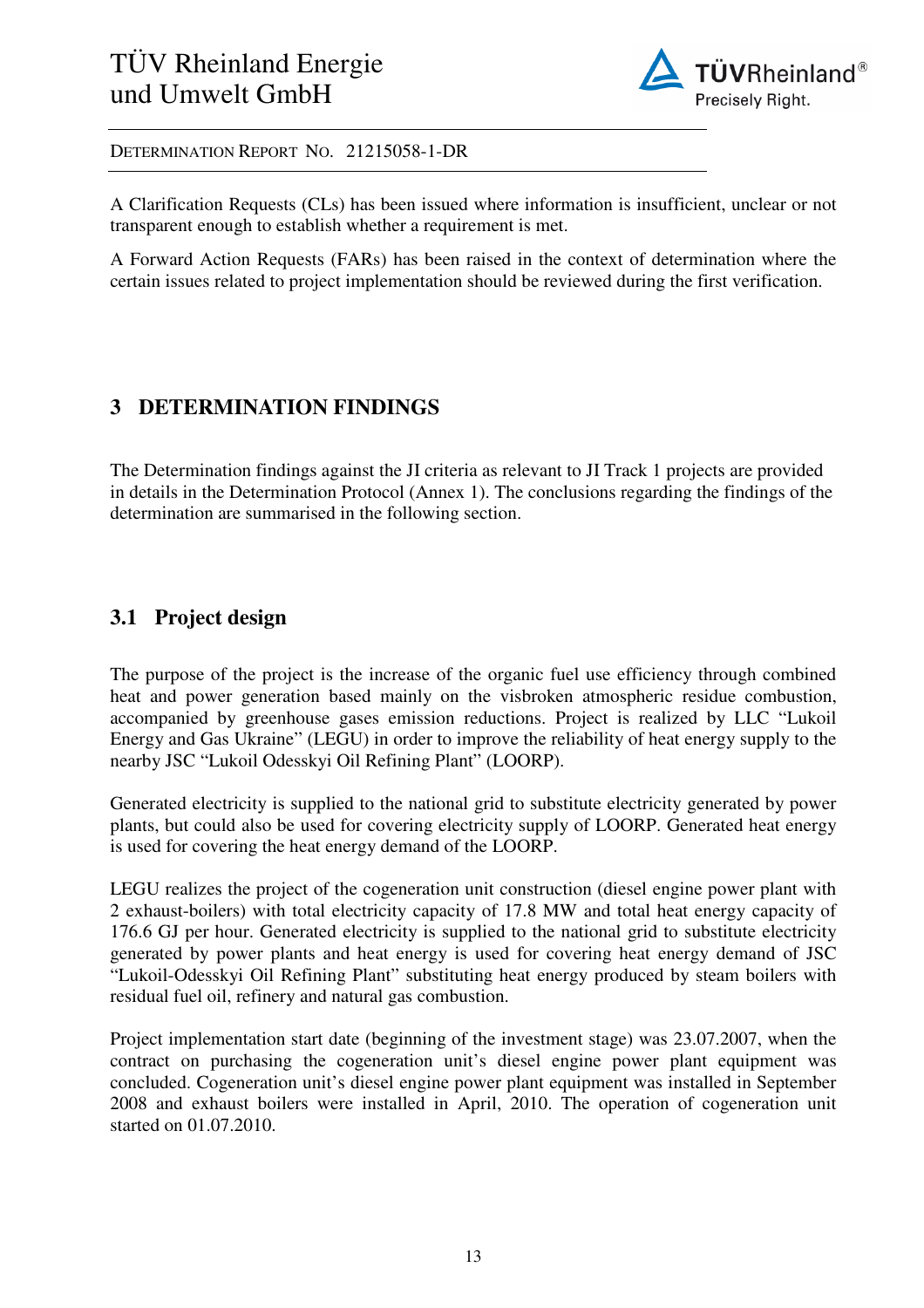

DETERMINATION REPORT NO. 21215058-1-DR

First crediting period for the project stretched from 01.07.2010 till 31.12.2012. In the period 01.01.2013 till 31.12.2024 (second crediting period) project proponent can claim emission reductions achieved under JI mechanism prior to Host Country Approval and subject to international treaties in respect to JI mechanism in the future.

The verifier recognizes that the present project is helping the host country to fulfill its goals to promote sustainable development. The project is expected to be in line with the current specific host-country JI requirements.

National Environmental Investment Agency of Ukraine issued a Letter of Endorsement for the project № 2254/23/7 dated 27.12.2010 providing its support for further development of proposed joint implementation project. However, LoA from Host Country (Ukraine) and Guest Country (Germany) were not available for the project at the time of project's determination. In this regard CAR 1 (See Annex 1, p.2) was issued. CAR 1 remains open at the time of issuance of this determination report. Since this determination report is the prerequisite for the application by the project proponent for the issuance of LoA in Host and Guest countries the verifier accept the pending status of CAR 1 as acceptable for the issuance of this determination report and opinion.

#### **3.2 Baseline and additionality**

JI specific approach with the application of some elements of CDM Methodological tool "Combined tool to identify the baseline scenario and demonstrate additionality" Version 02.1 has been chosen for the justification of baseline scenario. Project participants established the baseline using JI specific approach by identifying and listing possible alternatives on the basis of conservative assumptions and identifying the most plausible one.

According to the information provided in the PDD /1/, JI specific approach was developed based partly on CDM approved methodology AM0014 "Natural gas-based packaged cogeneration" version 4. Namely, the approaches for estimation of energy (fuel) consumptions for heat energy generation under the baseline scenario and associated baseline emissions as well as the approach for estimation of baseline emissions from electricity generation that is offset by the electricity supplied from the cogeneration units have been used. The mentioned CDM methodology is not applicable to this JI project to be used as a whole, because natural gas is not a main fuel type for project cogeneration unit and the project does not meet in full the applicability criteria of the methodology, namely the criterion that no excess heat from the cogeneration system is provided to another user and no excess of electricity is supplied to the power grid. Electricity generated within the project is supplied to the national grid.

The alternatives considered for determination of the baseline scenario in the context of the project activity were defined by project participants based on the existing practice analysis, existing technologies, national and sectoral policies and project specific circumstances.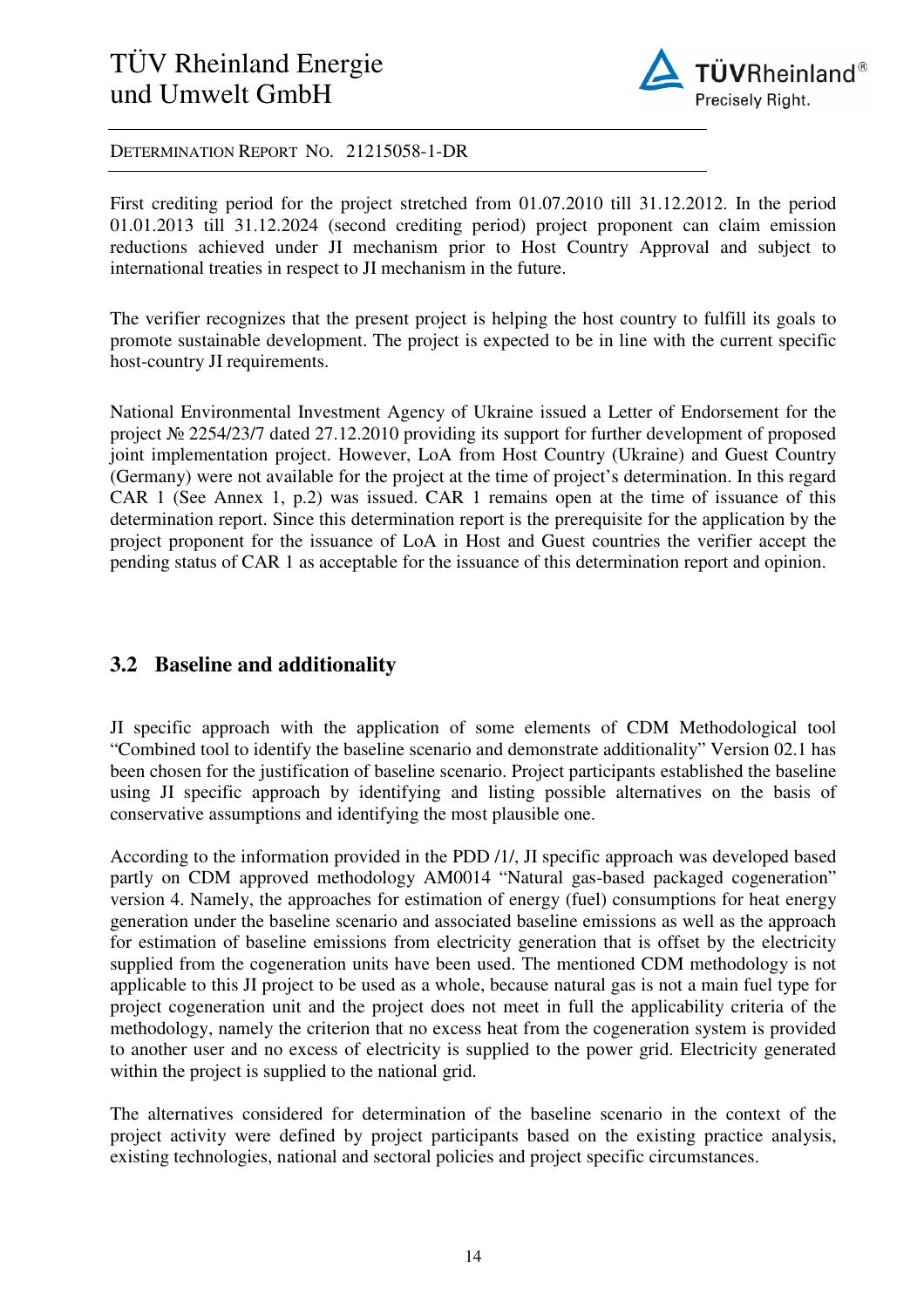

DETERMINATION REPORT NO. 21215058-1-DR

The possible alternatives were identified as follows /1/:

- Alternative 1. The proposed project activity without being registered as a JI project. It implies combined heat and electricity generation using VAR and natural gas as the main fuel types. The alternative foresees all the same measures and use of the same equipment as the project scenario, but does not lead to additional revenues from emission reduction units' sale and thus is less financially attractive.

Alternative 2. Further exploitation of the existing boilers with their graduate replacement with the new boilers utilizing residual fuel oil, natural and refinery gas as fuels; no on site electricity generation.

Alternative 3. Further exploitation of the existing boilers with their graduate replacement with the new boilers utilizing natural gas as the main fuel; electricity generation is absent on site.

Alternative 4. Installation of steam plant equipment with turbines for heat and electricity generation with VAR and refinery gas combustion.

Alternative 5. Installation of gas turbine equipment for heat and electricity generation.

Alternative 6. Installation VAR gasification equipment.

Alternative 7. Installation of boilers circulating fluidized bed technology.

Alternative 2 is selected as being the baseline scenario to project activity - Further exploitation of the existing boilers with their graduate replacement with the new boilers utilizing residual fuel oil, natural and refinery gas as fuels; no on site electricity generation. It is not expected that baseline scenario would have any prohibitive barriers that could prevent it from realization.

Greenhouse gases' emissions sources in baseline scenario include the following:

- Heat power generation by boilers with residual fuel oil, natural and refinery gas combustion in the amount that will be supplied by the cogeneration unit within the project activity;
- Electricity generation by fossil fuels power plants of the national grid in the amount that will be supplied by the cogeneration unit within the project activity.

Investment analysis, barrier analysis and common practice analysis were used by project participants to demonstrate the project's additionality.

The Internal Rate of Return (IRR) is used as a most suitable financial indicator in order to evaluate the project's attractiveness. IRR was applied to measure the profitability of the investments in the proposed project activity without revenues from ERUs sale and its comparison with a benchmark in order to determine whether the proposed project activity is financially/economically feasible, without the revenue from the sale of carbon credits. Sensitivity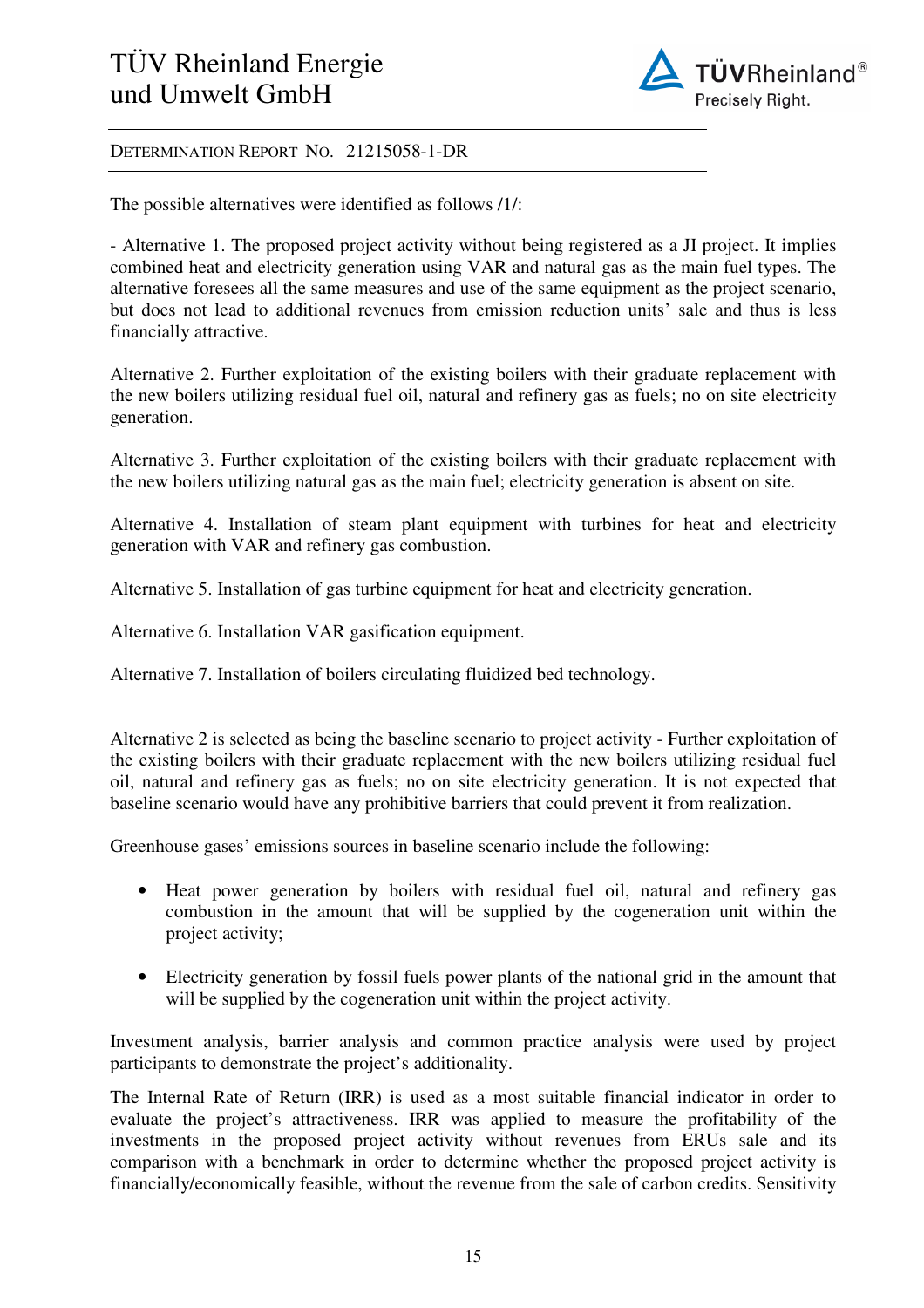

analysis was also conducted for the project taking into account 10% fluctuation of key parameters (VAR price, natural gas price, electricity price, heat energy price and operating expenses). The verifier can confirm by means of examination of IRR calculation sheet and other supporting evidences, summarized in Section 2.1 that the project activity has less favourable indicator (lower IRR) than the benchmark and thus the project activity cannot be considered as financially attractive and that the sensitivity analysis was provided in an accurate and transparent manner. The application of the flexible mechanisms of Kyoto Protocol and additional revenues from emission reduction units' sales improves the economic feasibility of the project and triggers project implementation.

Verifier's opinion is also that the project faced technological, prevailing practice and other barriers. Baseline scenario (heat energy generation by the gradually replaced boilers utilizing residual fuel oil and refinery gas as their major fuels and natural gas as an additional fuel and no electricity generation on the site) would not have been affected by high technological risks as before project implementation the boilers with similar technical characteristics had been in operation for long period of time. The fuel for the boilers (residual fuel oil and refinery gas) is ensured by the nearby LOORP. Besides, the staff of the LOORP is experienced with operating of such equipment.

On the verifier's opinion, the performed analysis of the alternatives to the project activity, project's additionality and identification of project's baseline, as described in PDD, was conducted in an appropriate manner and was supported with appropriate documents and evidences, as summarized in Section 2.1. The proposed approach to additionality demonstration and assessment provides traceable and transparent information showing that the baseline was identified on the basis of plausible assumptions and that the project scenario is not part of the identified baseline scenario. The Project scenario is considered additional in comparison to the baseline scenario, and therefore eligible to receive Emissions Reductions Units (ERUs) under the JI mechanism.

#### **3.3 Monitoring Plan**

JI specific approach with elements of the approved baseline and monitoring methodology AM0014 "Natural gas-based package cogeneration" (Version 04) was chosen for monitoring of greenhouse emission reductions. Monitoring plan is established in accordance with Host Party regulations, namely in accordance with the Decree of Cabinet of Ministers of Ukraine № 206 dated 22.02.2006 "On Approval of the Procedure of Drafting, Review, Approval and Implementation of Projects Aimed at Reduction of Anthropogenic Emissions of Greenhouse Gases" and "Requirements for the Joint Implementation Projects preparation" approved by National Environmental Investment Agency of Ukraine (Order № 33 from 25<sup>th</sup> of June, 2008). On the verifier's opinion, presented in the PDD monitoring plan ensures the collection and archiving of all relevant data necessary for measuring anthropogenic emissions and calculation of GHGs emission reductions occurring within the project boundary during the crediting period. Monitoring plan of the project provides also quality assurance and control procedures for the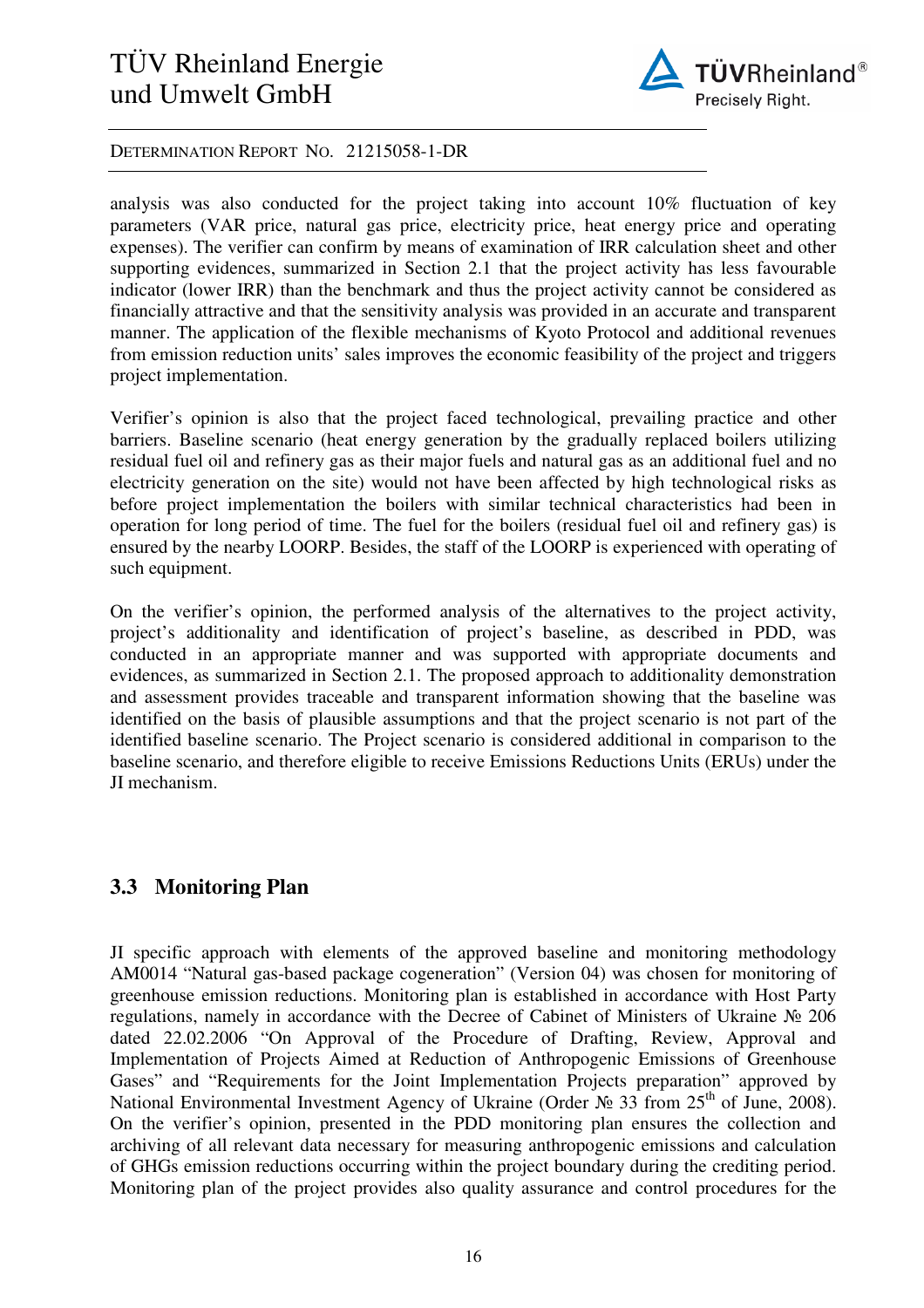

DETERMINATION REPORT NO. 21215058-1-DR

monitoring process and procedures for the periodic calculation of the reductions of anthropogenic emissions by sources of the proposed JI project.

Monitoring plan has also been established in accordance with Appendix B of the JI guidelines and taking into account "Guidance on criteria for baseline setting and monitoring" developed by JISC. The formulae applied correspond to those proposed by the approved baseline and monitoring methodology AM0014 "Natural gas-based package cogeneration" (Version 04) and "Tool to calculate project or leakage  $CO<sub>2</sub>$  emissions from fossil fuels combustion" (Version 02), as applicable.

Detailed theoretical description, assumptions, formulae, data sources and key factors used in the monitoring plan are appropriately and in an accurate manner described in the project design document /1/. The verifier has verified these by the means of the analysis and cross-check of the information provided in PDD with the documents submitted (see Section 2.1) and internationally recognized default factors, as e.g. from IPCC Guidelines for National Greenhouse Gas Inventories, 1996. Detailed information in relation to the organisation of project monitoring, collection and archiving of monitoring data, monitoring equipment used for the estimation of baseline and project emissions as well as information on the quality assurance procedures is provided in the sated monitoring plan in the PDD /1/, Section D.

Monitoring plan is established in accordance with the list of Host Party regulations that is indicated in the PDD. All roles and responsibilities connected with monitoring plan implementation, frequency of data monitoring are provided in PDD /1/ in transparent and accurate manner.

On the opinion of verifier, the monitoring plan for the project is established in an accurate and complete manner, covering all significant GHG emissions attributable to project activity and applying correct formulae and monitoring parameters, as applicable.

#### **3.4 Calculation of GHG Emissions**

Estimation of emission reductions attributable to the project activity was made ex-ante and described in PDD in section E. The monitoring of emission reduction will take place ex-post. Reductions of anthropogenic emissions by sources of greenhouse gases (GHGs) generated by joint implementation (JI) projects are estimated/calculated by comparing the quantified anthropogenic emissions by sources within the project boundary in the baseline scenario with those in the project scenario.

Greenhouse gases emissions sources in baseline scenario of the project include several components: baseline GHGs emissions due to heat energy supply by boilers using residual fuel oil, natural and refinery gas under the baseline scenario in the amount which will be substituted with heat energy supplied by the cogeneration unit under the project scenario; and GHG emissions due to electricity consumption from the national grid under the baseline scenario in the amount which will be substituted with electricity supplied by the cogeneration unit under the project scenario. The detailed algorithms are described in sections E.4 of the PDD.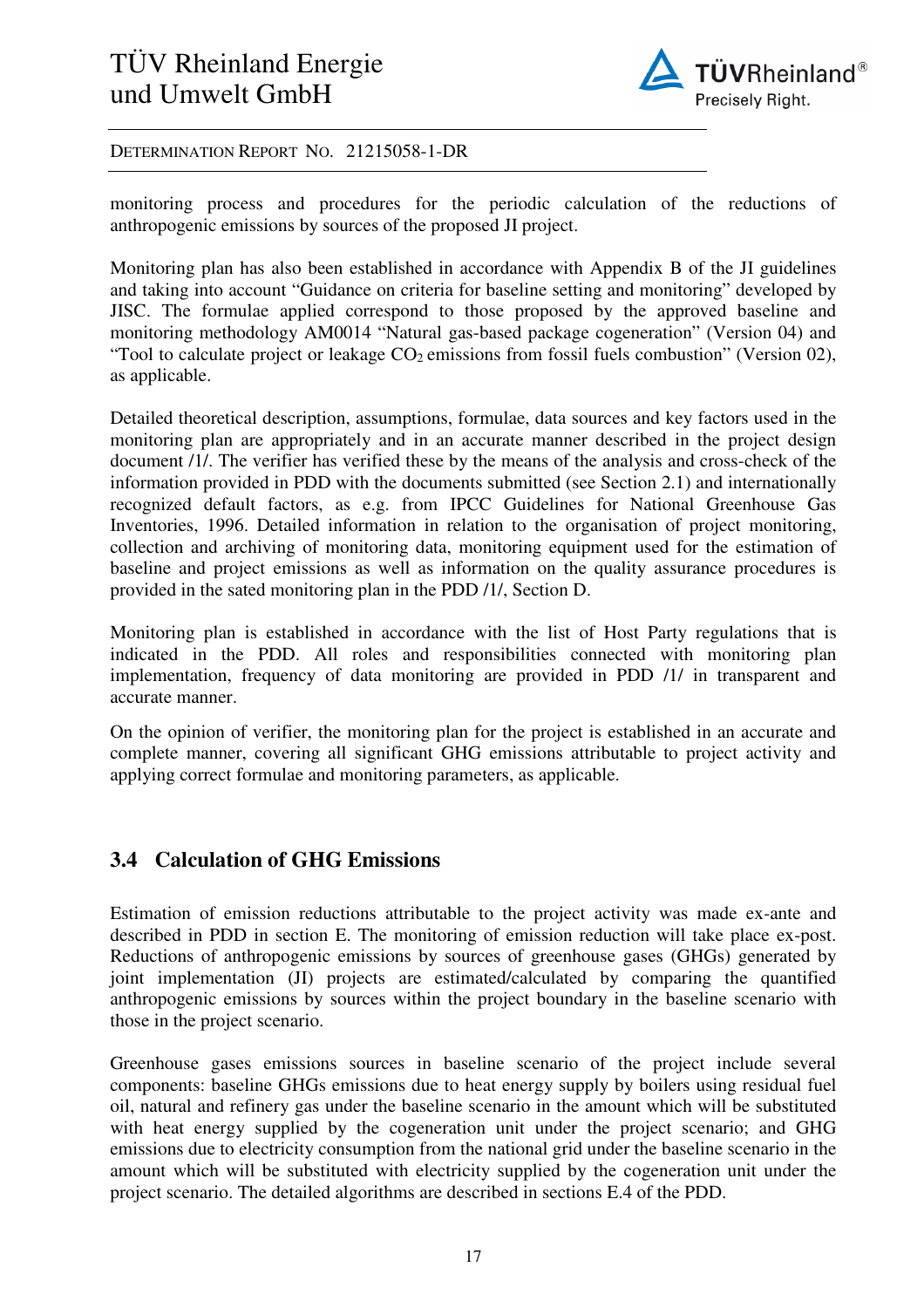

DETERMINATION REPORT NO. 21215058-1-DR

According to the estimated data in the PDD, total amount of baseline emissions for the crediting period of 2010-2024 within the project boundaries is equal to 3.032.553 tonnes  $CO_{2e}$ .

Project GHGs emissions include emissions due to organic fuel combustion by the cogeneration unit– project GHG emissions due to natural gas consumption by the cogeneration unit in tonnes  $CO<sub>2e</sub>/year$ , GHG project emissions due to VAR consumption by the cogeneration unit in tonnes  $CO_{2e}/year$  and GHG project emissions due to diesel fuel consumption by the cogeneration unit, in tonnes  $CO_{2e}/year$ . As a result of calculations presented by PPs, total amount of project emissions for the crediting period 2010-2024 within the project boundaries is estimated to be equal to  $1.897.285$  tonnes  $CO<sub>2e</sub>$ .

With the reference to this JI specific approach, project does not lead to any significant leakages. These were not taken into account within the calculation of greenhouse gases emission reductions and assumed to be zero.

The estimation of the following emissions reductions planned ex-ante to be achieved by the project activity "Cogeneration and Utilization of Waste Heat at LLC "Lukoil Energy and Gas Ukraine" during the crediting period is presented as follows (PDD /1/, Section E.6):

- 212.571 tCO<sub>2e</sub> over the period of 2010-2012
- 922.697 tCO<sub>2e</sub> over the period of 2013-2024 (subject to Host Country Approval)

The verifier has analysed the methodology, key monitored parameters and verified the ex-ante calculation of emission reductions attributable to the project activity, presented by the project proponent in ERU calculation spreadsheet and PDD /1/. On the opinion of the verifier, the methodology applied for the estimation of emission reductions is used in an appropriate way; and calculations of baseline emissions, project emissions and emission reductions are made in correct, accurate and transparent manner and formulae presented in PDD for the estimation of baseline and project emissions attributable to the project activity, as applicable.

#### **3.5 Environmental Impacts**

Implementation of "Cogeneration and Utilization of Waste Heat at LLC "Lukoil Energy and Gas Ukraine" JI Track 1 project will have positive environmental effects due to the more efficient fossil fuel consumption and greenhouse gases emission reductions. Modern cogeneration technology will be employed within the project and the produced power will substitute electricity from national grid (which have high  $CO<sub>2</sub>$  emission factor) and, in addition, produced heat will particular substitute heat energy currently being produced by boilers that combust residual fuel oil and refinery gas mainly.

The project has been subject to a formal environmental impact assessment (EIA) undertaken in an accordance with the applicable legislation and regulations of Ukraine. No considerable impact on the air is foreseen. Project does not have significant impact on biotic and water mediums. In general, project realization has positive environmental impact. Permit № 5110137600-148 on Polluting Substances' Emissions into the Atmospheric Air by Stationary Sources has been issued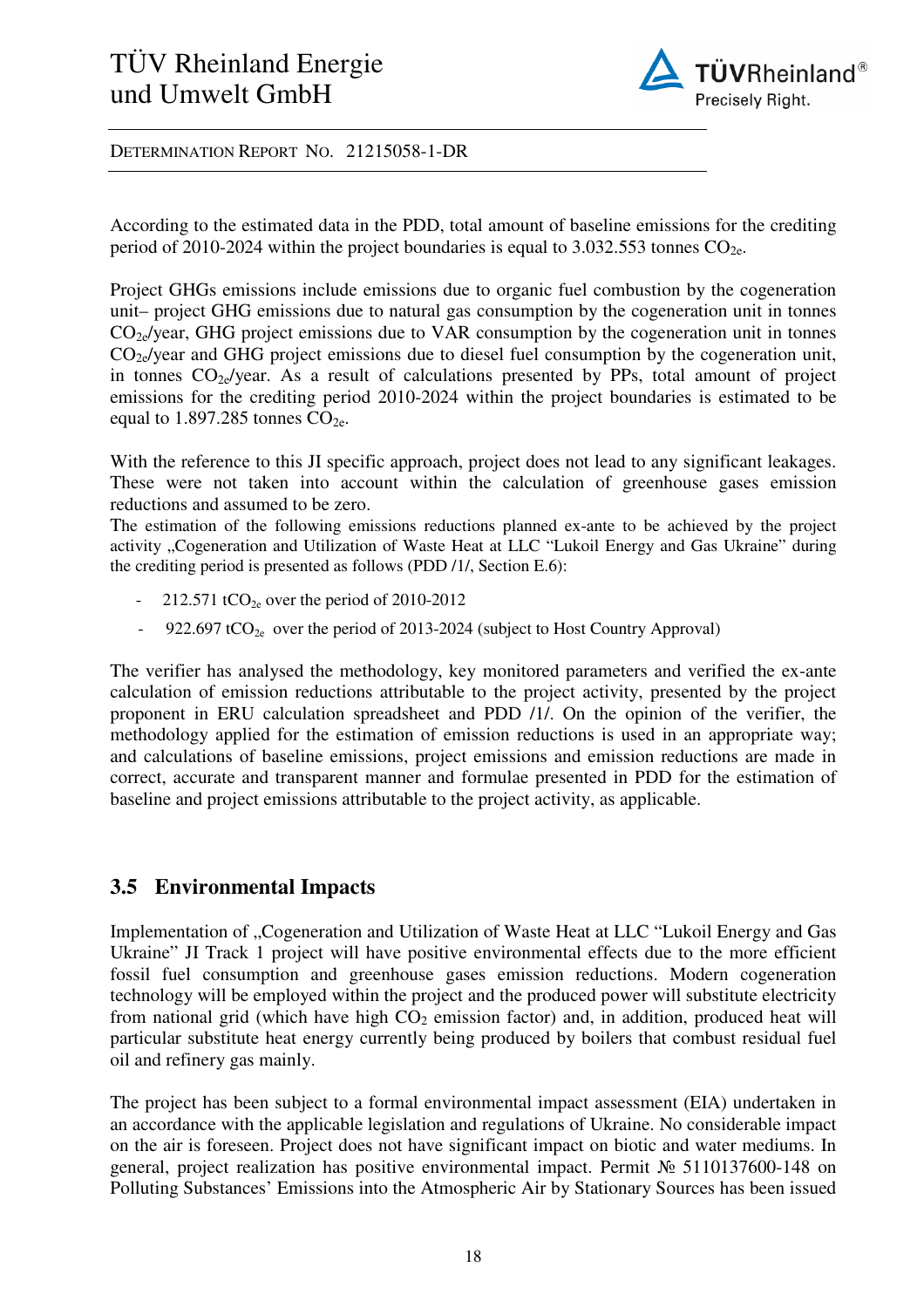

to LLC "Lukoil Energy and Gas Ukraine" by State Department for Environmental Protection in Odesska Oblast. It is valid from 01.06.2009 until 01.06.2014.

Expected concentrations of pollutants will be in compliance with the requirements of the plant's operational license and local environmental regulations. Additionally to greenhouse gases emissions, the substitution of electricity from national grid will lead to nitrous and sulphur oxide emission reductions.

By means of interviews made on-site and check of documents checked as listed in Section 2.1 of this report, the verifier can confirm that the implementation of the project activity has in general positive impact on the environment and more specifically on the atmosphere and is in accordance to the current legislation of Host country.

#### **3.6. Comments by Parties, Stakeholders and NGOs**

Ukrainian legislation on conducting the environmental impact assessment stipulates that for every Environmental Impact Assessment (EIA), a public stakeholder consultation process shall be conducted, during which the affected public is informed of the proposed and invited to provide comments.

In accordance to Ukrainian legislation, an Environmental Impact Assessment, as a part of the project design documents, has been completed for the proposed project and approved by local authority. According to PDD /1/ the statement about emissions from the cogeneration unit operation has been published in the local newspaper "Dobryj Vecher" №45 (257) on 13/11/2008. No negative comments were received. The verifier has assessed the reference published against original version during on-site assessment and can confirm the statement made in PDD.

Global stakeholder consultation process have been conducted by the means of PDD publication online on the TÜV Rhineland's web-site at http://www.tuv.com for thirty days in the period from 21.09.2010 till 21.10.2010 for public comments. No comments were received.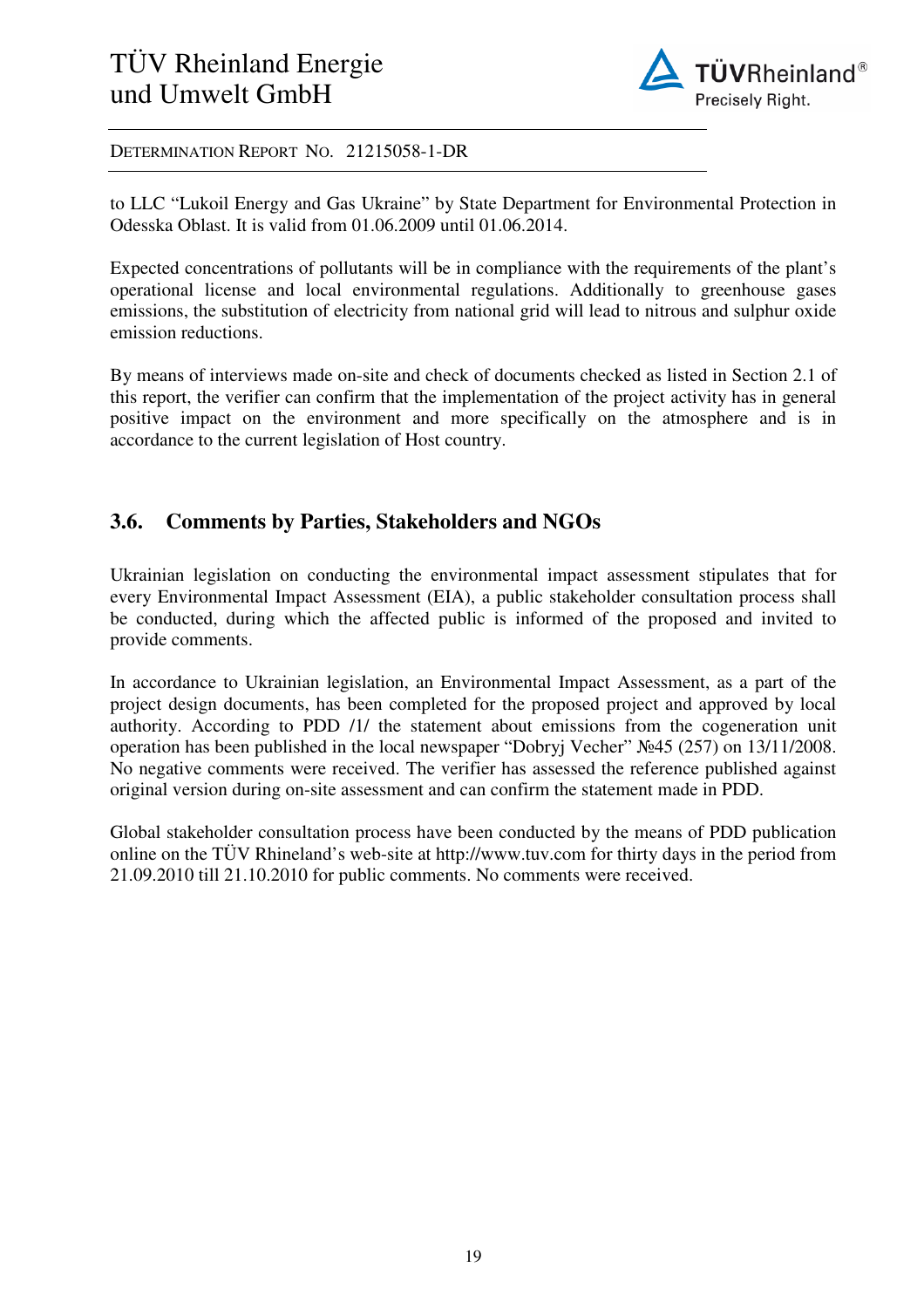

#### **4 DETERMINATION OPINION**

TÜV Rheinalnd has performed a determination of the JI Track 1 project . Cogeneration and Utilization of Waste Heat at LLC "Lukoil Energy and Gas Ukraine" in Ukraine against criteria of JISC, Host and guest countries requirements as applicable for JI Track 1 projects. The determination is based on the information made available to the determination team and the conditions detailed in this report.

The determination consisted of the following three phases: i) a desk review of the project design and the baseline and monitoring plan; ii) interviews with project stakeholders; iii) the resolution of outstanding issues (Annex 1 to the current report) and the issuance of the final determination report and opinion.

The review of the project design documentation and other relevant documents (Section 2.1), interviews, and the resolution of the Corrective Action Requests and Clarification Requests have provided TÜV Rheinland's determination team with the sufficient evidences to determine the fulfilment of the above stated criteria and to demonstrate that the project is additional. Baseline scenario for the project is identified in correct manner. The monitoring plan for the project is developed correctly and transparently, appropriate training of the project's staff have been made, the procedures for the collecting and archiving of the information to be monitored are in place. The ex-ante estimation of baseline emissions and project emissions were made accordingly to the appropriate formulae in an accurate and acceptable manner. The project is expected to have positive impact on the environment.

Emission reductions attributable to the project are additional to any that would otherwise occur in the absence of the project activity. Given that the project is implemented and maintained as designed in PDD and based on the information which have been seen and evaluated it can be confirmed, making conservative assumptions and with the reasonable, but not absolute, level of assurance that the project is likely to achieve the estimated amount of emission reductions stated in PDD /1/as follows:

- 212.571 tCO<sub>2e</sub> over the period of 2010-2012
- 922.697 tCO<sub>2e</sub> over the period of 2013-2024 (subject to Host Country Approval and international treaties)

In conclusion, the determination team can recommend this project to be registered under JI Track 1 mechanism.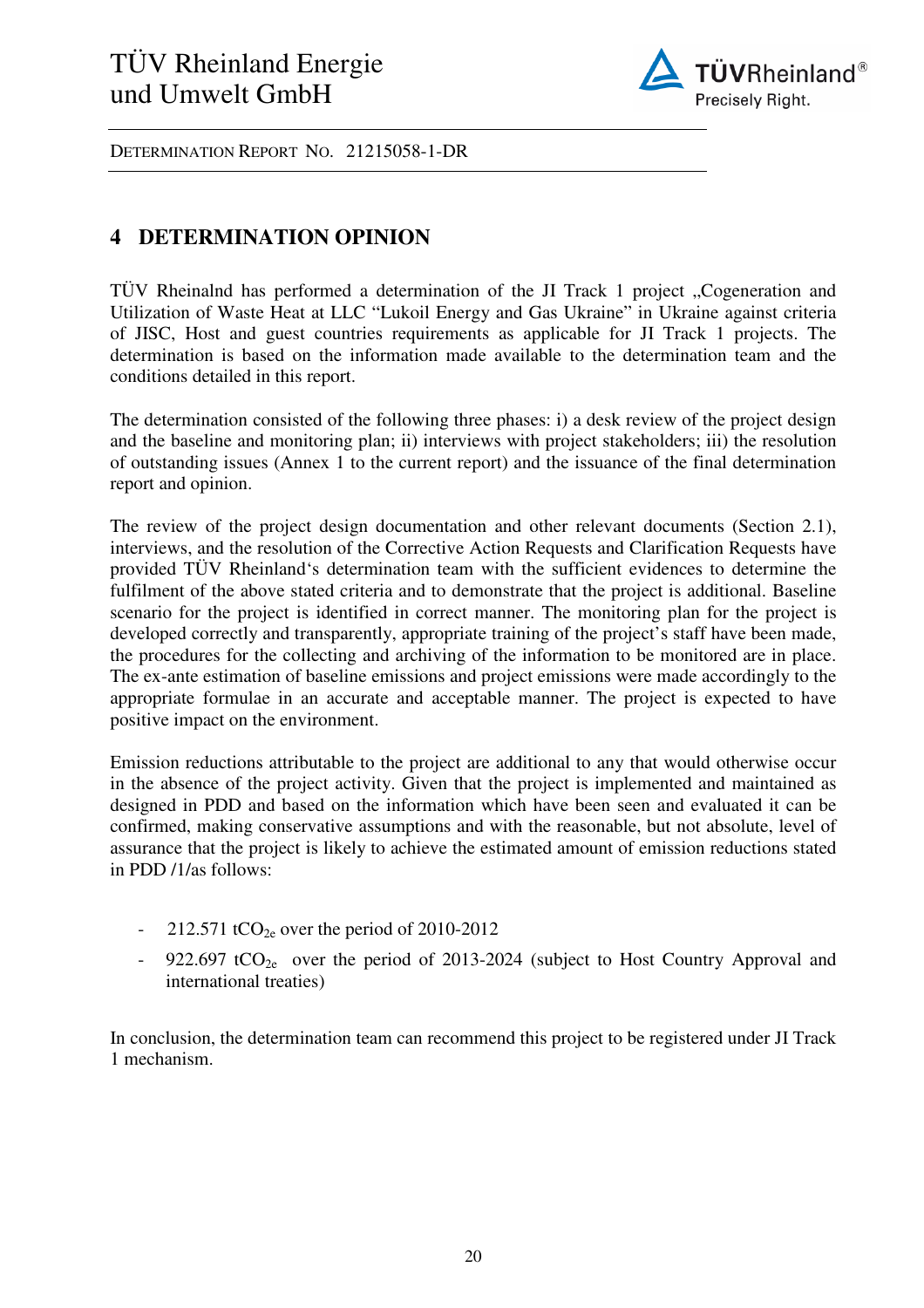

## **Annex 1 JI Determination Protocol**

 **(developed based on Joint Implementation Determination and Verification Manual** 

 **Version 01, Table 2 "Check list for determination")**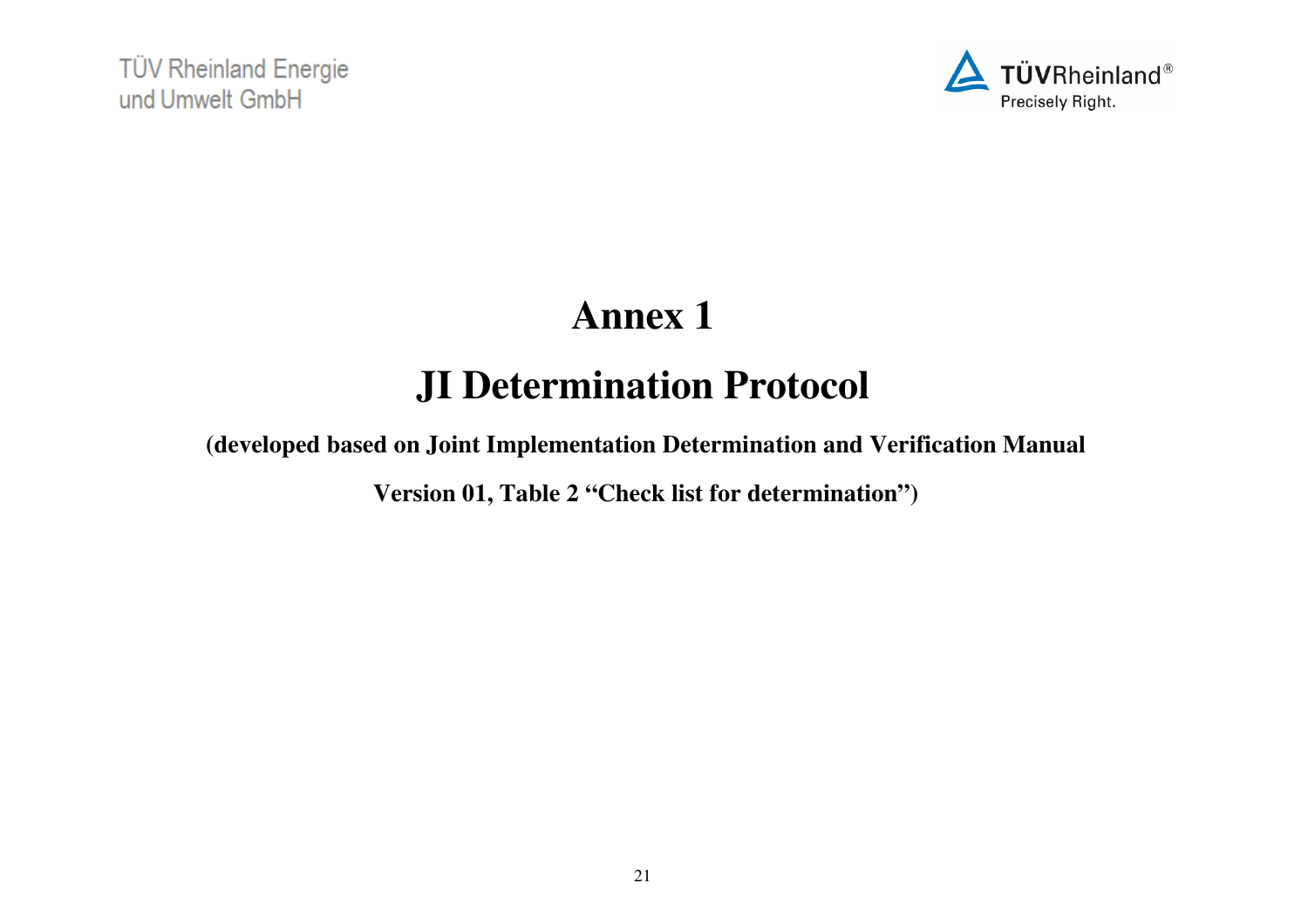| <b>DVM</b><br>§ | <b>Check</b> item                                                                                                                                                                                                                                                                                                                                                                                                                | <b>Initial finding</b>                                                                                                                                     | Action requested to project participants (incl.<br>CAR, CL or FAR)                                                                                                      | Review of project participants.<br>action                                                                                                                                                                                                               | <b>Conclusion</b>                                                  |
|-----------------|----------------------------------------------------------------------------------------------------------------------------------------------------------------------------------------------------------------------------------------------------------------------------------------------------------------------------------------------------------------------------------------------------------------------------------|------------------------------------------------------------------------------------------------------------------------------------------------------------|-------------------------------------------------------------------------------------------------------------------------------------------------------------------------|---------------------------------------------------------------------------------------------------------------------------------------------------------------------------------------------------------------------------------------------------------|--------------------------------------------------------------------|
|                 | <b>Project approvals by Parties involved</b>                                                                                                                                                                                                                                                                                                                                                                                     |                                                                                                                                                            |                                                                                                                                                                         |                                                                                                                                                                                                                                                         |                                                                    |
| 19              | Have the DFPs of all Parties<br>listed as "Parties involved" in<br>the PDD provided written<br>project approvals?                                                                                                                                                                                                                                                                                                                | /38/ from Ukraine<br>LoE<br>is<br>available; LoA from Germany<br>and Ukraine might be issued<br>prior to the issuance of positive<br>determination report. | CAR 1: There is no evidence of written<br>project approvals from the Parties involved<br>available to the determination team - please<br>provide Letter of Endorsement. | National Environmental Investment<br>Agency of Ukraine issued a Letter<br>of Endorsement # 2254/23/7 dated<br>$27th$ of December, 2010 for the<br>project providing its support for<br>further development of proposed<br>joint implementation project. | LoE<br>is<br>provided.<br>LoAs<br>are<br>not<br>available.<br>Open |
| 19              | Does the PDD identify at<br>least the host Party as a<br>"Party involved"?                                                                                                                                                                                                                                                                                                                                                       | Ukraine is identified as the Host<br>Party for the project                                                                                                 | CAR 2 (PDD, Section A.3): Please clearly<br>indicate Guest country for the project in<br>Section A.3 of PDD.                                                            | Germany as a Guest country has<br>been indicated in the Section A.3 of<br>the PDD.                                                                                                                                                                      | $CAR$ $2$ is<br>closed<br>OK                                       |
| 19              | Has the DFP of the host<br>Party issued a written project<br>approval?                                                                                                                                                                                                                                                                                                                                                           | LoA from Ukraine might be<br>issued prior to the determination<br>report issued for the project.                                                           |                                                                                                                                                                         |                                                                                                                                                                                                                                                         | OK                                                                 |
| 20              | Are all the written project<br>approvals by Parties involved<br>unconditional?                                                                                                                                                                                                                                                                                                                                                   | vs. § 19                                                                                                                                                   |                                                                                                                                                                         |                                                                                                                                                                                                                                                         | OK                                                                 |
|                 | <b>Authorization of project participants by Parties involved</b>                                                                                                                                                                                                                                                                                                                                                                 |                                                                                                                                                            |                                                                                                                                                                         |                                                                                                                                                                                                                                                         |                                                                    |
| 21              | Is each of the legal entities<br>listed as project participants<br>in the PDD authorized by a<br>Party involved, which is also<br>listed in the PDD, through:<br>- A written project approval<br>involved,<br>Party<br>a<br>bv<br>explicitly indicating<br>the<br>name of the legal entity? Or<br>- Any other form of project<br>participant authorization in<br>writing, explicitly indicating<br>the name of the legal entity? | LoE /38/ from Ukraine indicates<br>LLC "LukOil Energy and Gas<br>Ukraine" as party involved.                                                               |                                                                                                                                                                         |                                                                                                                                                                                                                                                         | OK                                                                 |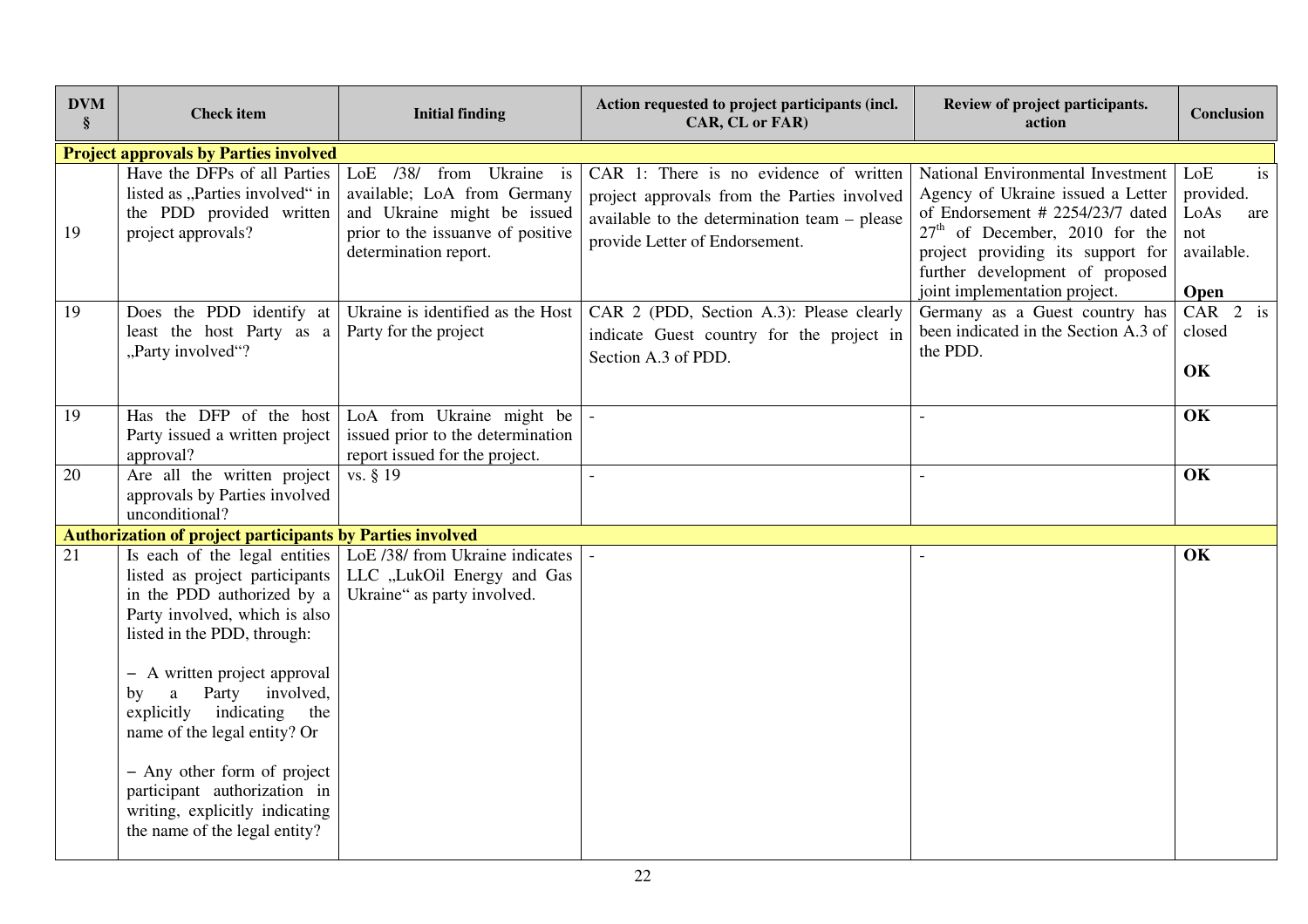| <b>DVM</b> | <b>Check item</b> | <b>Initial finding</b> | Action requested to project participants (incl.<br><b>CAR. CL or FAR)</b> | Review of project participants.<br>action | Conclusion |
|------------|-------------------|------------------------|---------------------------------------------------------------------------|-------------------------------------------|------------|
|------------|-------------------|------------------------|---------------------------------------------------------------------------|-------------------------------------------|------------|

| <b>Baseline setting</b> |                                                                                                                                                                                                                                         |                                                                                                                                                                                                                                                                                                                                                                                                        |                                                                                                                                                                                                                                                                                                                                               |                                                                                              |                             |
|-------------------------|-----------------------------------------------------------------------------------------------------------------------------------------------------------------------------------------------------------------------------------------|--------------------------------------------------------------------------------------------------------------------------------------------------------------------------------------------------------------------------------------------------------------------------------------------------------------------------------------------------------------------------------------------------------|-----------------------------------------------------------------------------------------------------------------------------------------------------------------------------------------------------------------------------------------------------------------------------------------------------------------------------------------------|----------------------------------------------------------------------------------------------|-----------------------------|
| 22                      | Does the PDD<br>explicitly<br>which<br>of<br>indicate<br>the<br>following approaches is used<br>for identifying the baseline?<br>JI specific approach<br>Approved<br><b>CDM</b><br>methodology<br>approach                              | PDD does not explicitly indicate<br>that JI specific approach is used<br>for identifying the baseline.<br>CAR 3 was issued in this regard.                                                                                                                                                                                                                                                             | CAR 3 (Ref.: PDD, p.14): Please explicitly<br>specify that "II specific approach is used for<br>demonstration of additionality of the project<br>in accordance with the paragraph $2(a)$ of the<br>Annex I to the "Guidance on criteria for<br>baseline setting and monitoring" (Version<br>$02$ ).                                           | Has been specified in the PDD.                                                               | CAR 3 is<br>closed<br>OK    |
| 23                      | JI specific approach only<br>Does the PDD provide a<br>detailed<br>theoretical<br>description in a complete and<br>transparent manner?                                                                                                  | In general, PDD provide a<br>detailed theoretical description<br>of the baseline in a complete and<br>transparent manner. However, in<br>regard to the estimation of<br>baseline emissions, there was<br>absent clear description of<br>sources for the formulas for the<br>estimation of baseline emissions<br>and emission reductions in PDD.<br>CAR 4 was issued in this regard.                    | CAR 4: Formulas for the estimation of<br>baseline emissions and emission reductions in<br>PDD: please clearly indicate from which<br>methodology each formula was taken, and for<br>which calculations steps JI specific-based<br>approach was applied (in this case, please<br>indicate the source of formula).                              | The sources of applied formulas<br>have been indicated. See section<br>D.1 of the PDD.       | $CAR$ 4 is<br>closed.<br>OK |
| 23                      | the PDD<br>provide<br>Does<br>justification that the baseline<br>is established:<br>(a) By listing and describing<br>plausible future scenarios on<br>the basis of conservative<br>assumptions and selecting<br>the most plausible one? | in<br><b>PDD</b><br>general<br>provide<br>justification that the baseline is<br>established<br>by listing and<br>describing<br>plausible future<br>scenarios on the basis of<br>conservative assumptions and<br>selecting the most plausible one.<br>However, the decription of<br>alternatives to the project<br>activity was indicated not in an<br>appropriate section in PDD.<br>CAR 5 was issued. | CAR 5 (Ref.: PDD, Sections B1 and B.2.):<br>Please integrate Step 1 text from Section B1<br>to section B2 in the PDD, since the<br>information related to the identification of<br>alternatives is more appropriate here, as due<br>to Guidelines for users of JI PDD Form,<br>Version 04. Please follow the provisions of<br>the Guidelines. | The text of Step 1<br>has been<br>integrated to section B2.<br>See<br>section B2 of the PDD. | CAR 5 is<br>closed.<br>OK   |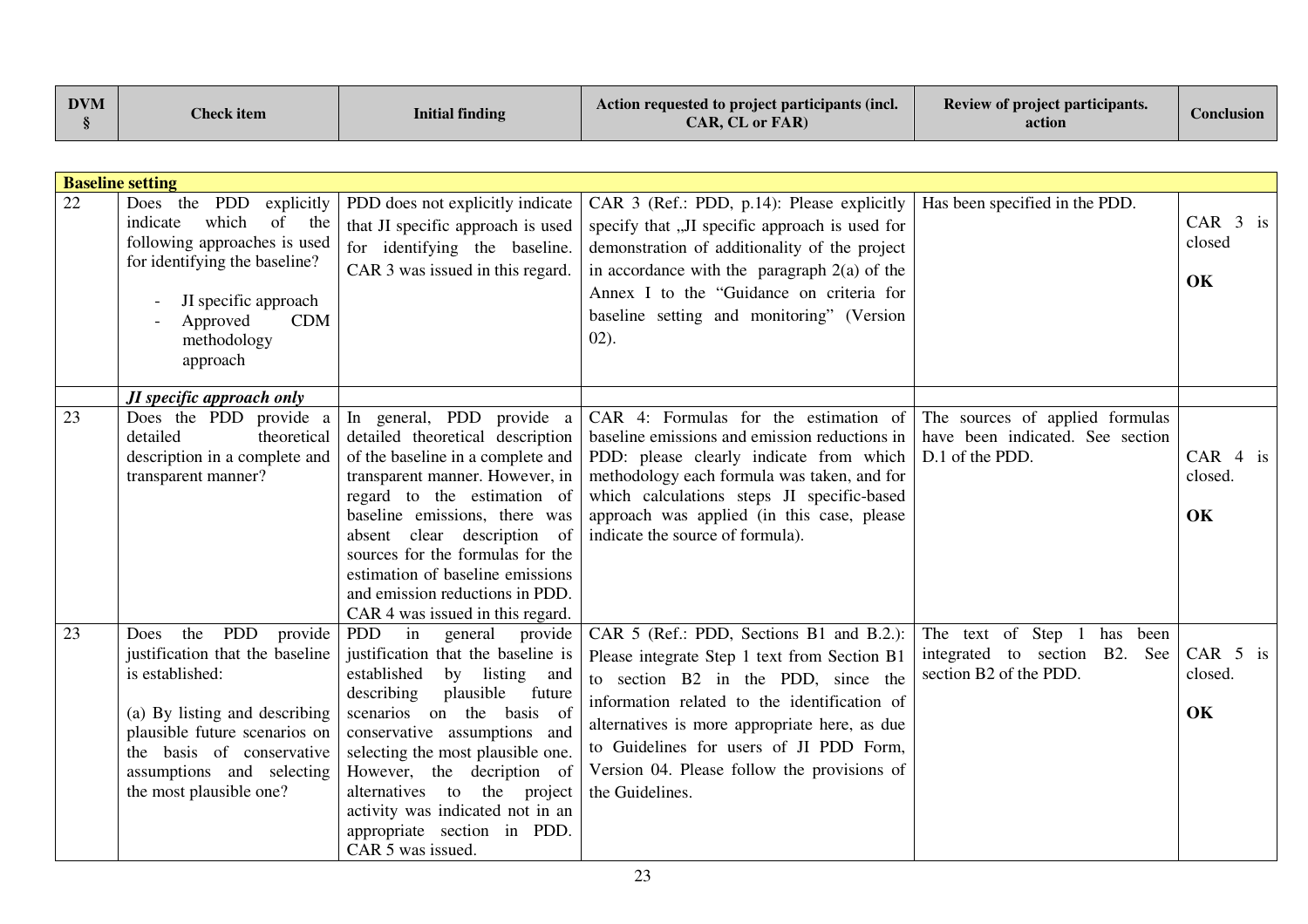| <b>DVM</b> | Check item | Initial finding | Action requested to project participants (incl.<br><b>CAR. CL or FARE</b> | <b>Review of project participants.</b><br>action | <b>Conclusion</b> |
|------------|------------|-----------------|---------------------------------------------------------------------------|--------------------------------------------------|-------------------|
|------------|------------|-----------------|---------------------------------------------------------------------------|--------------------------------------------------|-------------------|

|  | (b) Taking into<br>account<br>national<br>and/or<br>relevant<br>sectoral<br>policies<br>and<br>circumstance?<br>- Are key factors that affect<br>baseline<br>taken<br>into<br>a<br>account? | The description of national<br>policies<br>and<br>circumstances<br>relevant to the baseline of the<br>proposed project activity was<br>not given appropriately in PDD.<br>CAR 6 was issued.                                                                                                                                                                                                                                                                                                                                                                              | CAR 6 (Ref.: PDD, Section B): Please<br>provide a summary of national policies and<br>circumstances relevant to the baseline of the<br>proposed project activity.                                                                                                                                                                                                                                     | A summary of national and sectoral<br>policies and circumstances has been<br>provided. See section B.1 of the<br>PDD. | Section B.1<br>of the PDD<br>was revised<br>appropriate<br>1y.<br>CAR $6$ is<br>closed.<br>OK              |
|--|---------------------------------------------------------------------------------------------------------------------------------------------------------------------------------------------|--------------------------------------------------------------------------------------------------------------------------------------------------------------------------------------------------------------------------------------------------------------------------------------------------------------------------------------------------------------------------------------------------------------------------------------------------------------------------------------------------------------------------------------------------------------------------|-------------------------------------------------------------------------------------------------------------------------------------------------------------------------------------------------------------------------------------------------------------------------------------------------------------------------------------------------------------------------------------------------------|-----------------------------------------------------------------------------------------------------------------------|------------------------------------------------------------------------------------------------------------|
|  | (c) In a transparent manner<br>with regard to the choice of<br>approaches,<br>assumptions,<br>methodologies, parameters,<br>date sources and key factors?                                   | <b>PDD</b><br>provide<br>detailed<br>a<br>theoretical description of the<br>baseline in a complete and<br>transparent manner, but some<br>inconsistences were discovered<br>in respect to the decription in<br>PDD of the installation dates of<br>boilers attributale to the baseline<br>scenario, description of fuels<br>used in baseline scenario, as<br>well as in the calculations of<br>heat energy produced in the<br>scenario.<br>baseline<br>Also<br>evidences on baseline boiler<br>efficiency were requested. CAR<br>7, CAR 8, CL 2 and CL 1 were<br>issued. | CAR 7: Please correct the inconsistencies in<br>PDD in respect to baseline boilers installation<br>dates: "the boilers are old (installed in 1971-<br>1976 years)" (PDD p. 11) and "The boilers<br>were installed in 1972-1986" (PDD p. 2).                                                                                                                                                           | Has been corrected. See sections A<br>and B of the PDD.                                                               | <b>PDD</b><br>was<br>revised in<br>the sections<br>A and B as<br>appropriate.<br>CAR 7 is<br>closed.<br>OK |
|  |                                                                                                                                                                                             |                                                                                                                                                                                                                                                                                                                                                                                                                                                                                                                                                                          | CAR 8 (Ref.: PDD, p. 27): baseline scenario<br>emissions: "Baseline scenario of the proposed<br>joint implementation project foresees the<br>continuation of the steam boilers exploitation<br>with their gradual replacement with the<br>similar types of the boilers combusting<br>residual fuel oil and refinery gas". Natural gas<br>is not mentioned+further on p.28. Please<br>comment/correct. | Has been corrected.                                                                                                   | Corrected<br>in PDD.<br>CAR 8 is<br>closed.<br>OK                                                          |
|  |                                                                                                                                                                                             |                                                                                                                                                                                                                                                                                                                                                                                                                                                                                                                                                                          | CL 1 (Ref.: PDD, p.16): Please provide:<br>operational tests of the boilers indicated in<br>parameter charts of the boiler installed at JSC                                                                                                                                                                                                                                                           |                                                                                                                       | Copies of<br>boilers<br>passports                                                                          |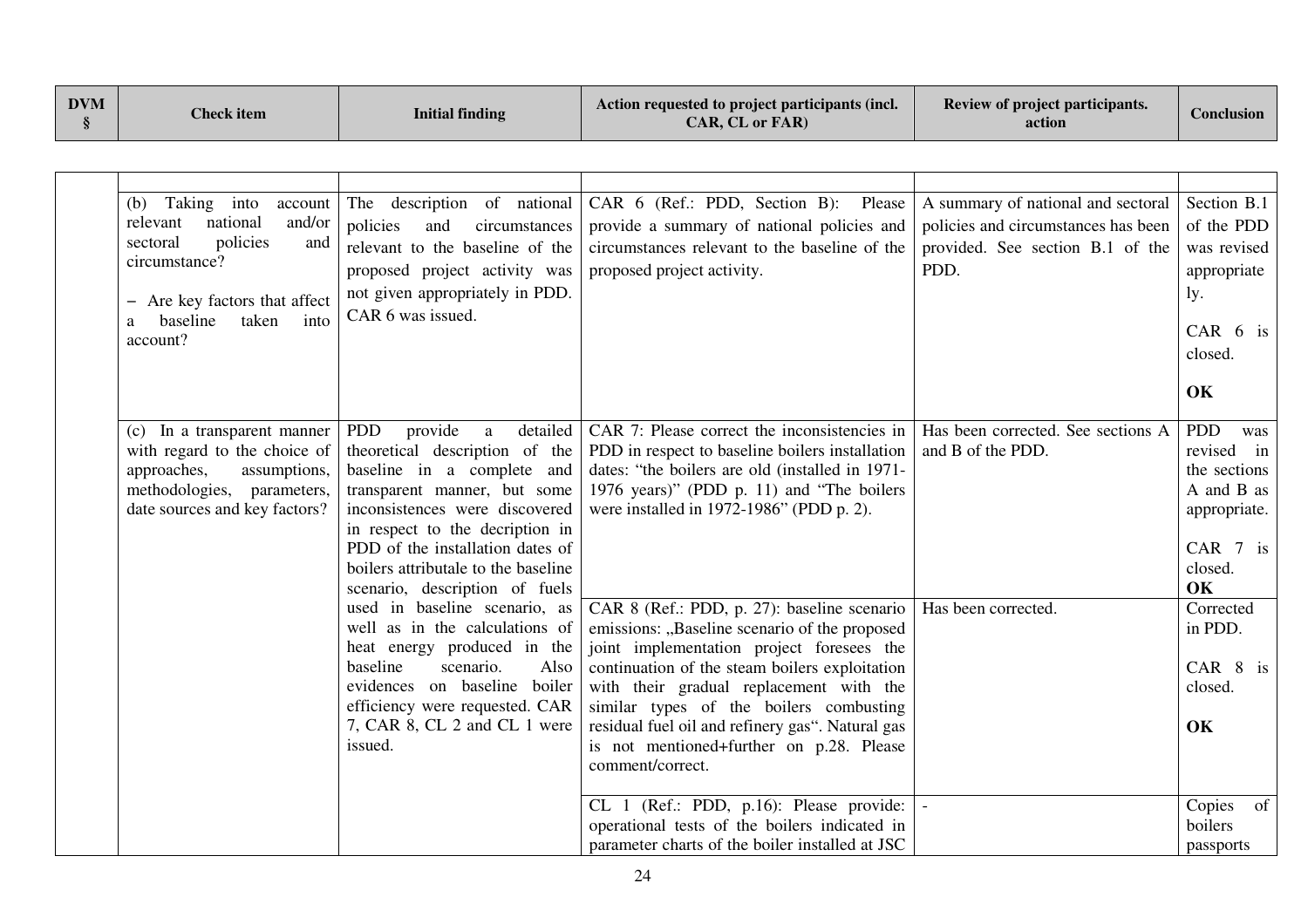| <b>DVM</b><br>§ | <b>Check</b> item                                                                        | <b>Initial finding</b>                                                                                                                                                                             | Action requested to project participants (incl.<br>CAR, CL or FAR)                                                                                                                                                                                                                                                                                                                                                                                                                                                                                                                                                                                                                                                                                                                                                 | Review of project participants.<br>action                                                                                                                                                                                                                                                                                                             | Conclusion                                                                                                                                       |
|-----------------|------------------------------------------------------------------------------------------|----------------------------------------------------------------------------------------------------------------------------------------------------------------------------------------------------|--------------------------------------------------------------------------------------------------------------------------------------------------------------------------------------------------------------------------------------------------------------------------------------------------------------------------------------------------------------------------------------------------------------------------------------------------------------------------------------------------------------------------------------------------------------------------------------------------------------------------------------------------------------------------------------------------------------------------------------------------------------------------------------------------------------------|-------------------------------------------------------------------------------------------------------------------------------------------------------------------------------------------------------------------------------------------------------------------------------------------------------------------------------------------------------|--------------------------------------------------------------------------------------------------------------------------------------------------|
|                 |                                                                                          |                                                                                                                                                                                                    |                                                                                                                                                                                                                                                                                                                                                                                                                                                                                                                                                                                                                                                                                                                                                                                                                    |                                                                                                                                                                                                                                                                                                                                                       |                                                                                                                                                  |
|                 |                                                                                          |                                                                                                                                                                                                    | "Lukoil- Odessa oil refining plant <sup>[1]</sup> in order<br>to demonstrate baseline boiler efficiency of<br>90%.<br>CL 2 (Ref.: PDD $p.40$ ): "BE <sub>th</sub> - baseline<br>emissions due to heat energy generation by<br>the boilers operated on the residual fuel oil<br>under the baseline scenario in the amount<br>which will be substituted with heat energy<br>supplied by the cogeneration unit under the<br>project scenario". Based on PDD, heat energy<br>produced in the baseline scenario must be<br>equal to the heat energy supplied to the plant<br>in the project scenario, in GJ. Please clarify<br>whether all heat energy produced by project<br>activity (in cogeneration unit) will be<br>produced by the residual oil boilers in the<br>baseline scenario and supplied to the plant; in | All heat energy produced within<br>project activity by the cogeneration<br>unit will be produced by the<br>residual oil boilers in the baseline<br>scenario. Data in ERU calculation<br>file has been corrected. Heat energy<br>produced in the baseline scenario<br>is equal to the heat energy<br>supplied to the plant in the<br>project scenario. | were<br>evaluated<br>during on-<br>site<br>assessment.<br>CL<br>-1<br>$\frac{1}{1}$<br>closed.<br>OK<br>CL<br>$\overline{2}$ is<br>closed.<br>OK |
|                 |                                                                                          |                                                                                                                                                                                                    | the ERUs calculation sheet heat supply by<br>CHP units is higher than baseline heat<br>generation (what means value 0,85957 used<br>in the calculations?)                                                                                                                                                                                                                                                                                                                                                                                                                                                                                                                                                                                                                                                          |                                                                                                                                                                                                                                                                                                                                                       |                                                                                                                                                  |
|                 | (d) Taking into account of<br>uncertainties<br>and<br>using<br>conservative assumptions? | provides a<br>PDD<br>detailed<br>theoretical description of the<br>baseline in a complete and<br>transparent manner taking into<br>account of uncertainties and<br>using conservative assumptions. |                                                                                                                                                                                                                                                                                                                                                                                                                                                                                                                                                                                                                                                                                                                                                                                                                    |                                                                                                                                                                                                                                                                                                                                                       | OK                                                                                                                                               |
|                 | (e) In such a way that ERUs<br>be<br>earned<br>for<br>cannot                             | PDD<br>provides<br>a<br>detailed<br>theoretical description of the                                                                                                                                 |                                                                                                                                                                                                                                                                                                                                                                                                                                                                                                                                                                                                                                                                                                                                                                                                                    |                                                                                                                                                                                                                                                                                                                                                       | OK                                                                                                                                               |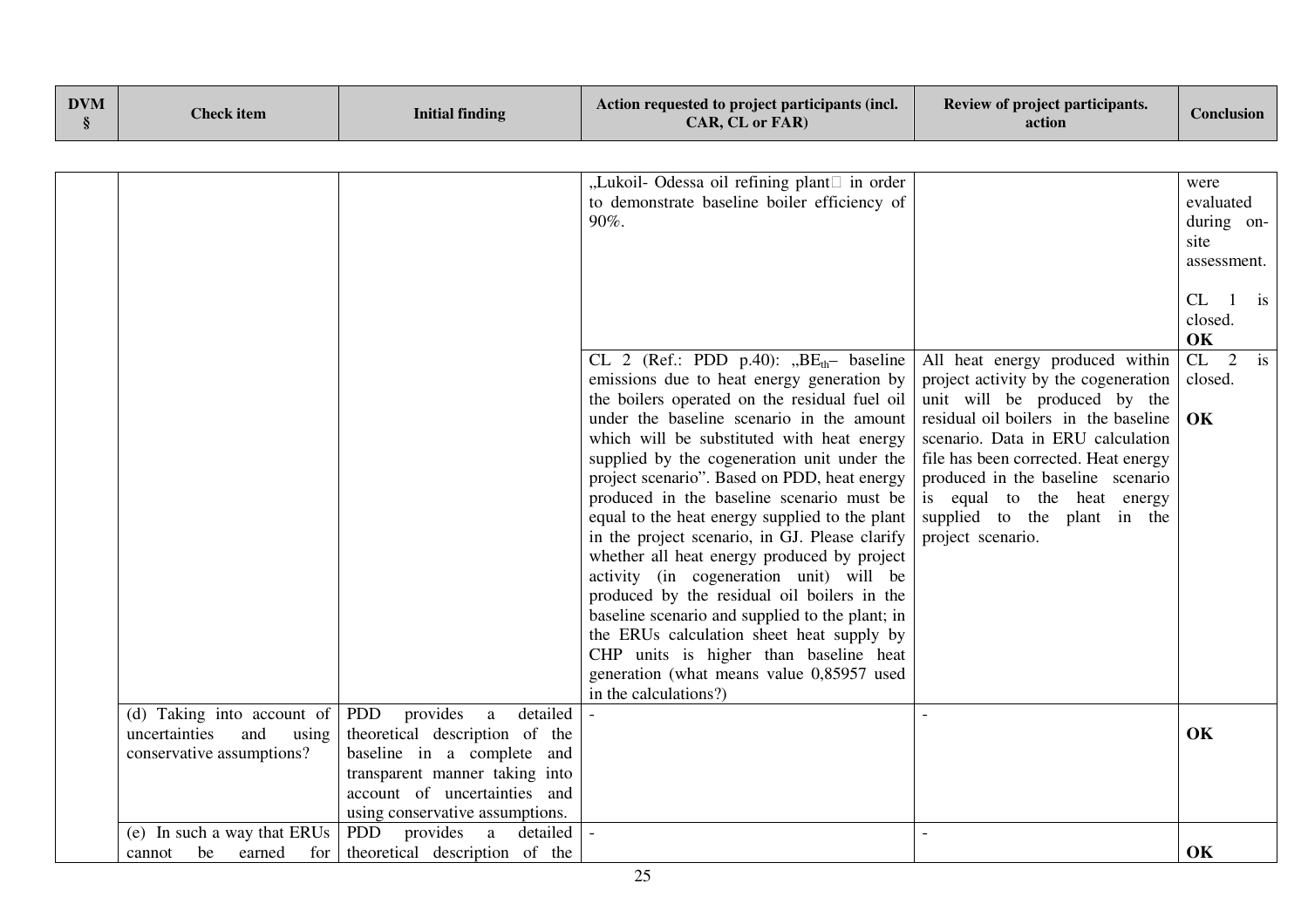| <b>DVM</b><br>$\S$ | <b>Check item</b>                                                                                                                                                                                                                                                                                                            | <b>Initial finding</b>                                                                                                                                                                                                                                                                                                                                                                                                                                                                                     | Action requested to project participants (incl.<br>CAR, CL or FAR) | Review of project participants.<br>action | Conclusion |
|--------------------|------------------------------------------------------------------------------------------------------------------------------------------------------------------------------------------------------------------------------------------------------------------------------------------------------------------------------|------------------------------------------------------------------------------------------------------------------------------------------------------------------------------------------------------------------------------------------------------------------------------------------------------------------------------------------------------------------------------------------------------------------------------------------------------------------------------------------------------------|--------------------------------------------------------------------|-------------------------------------------|------------|
|                    |                                                                                                                                                                                                                                                                                                                              |                                                                                                                                                                                                                                                                                                                                                                                                                                                                                                            |                                                                    |                                           |            |
|                    | decreases in activity levels<br>outside the project activity or<br>due to force majeure?                                                                                                                                                                                                                                     | baseline in a complete and<br>transparent manner in such a<br>way that ERUs cannot be earned<br>for decreases in activity levels<br>outside the project activity or<br>due to force majeure.                                                                                                                                                                                                                                                                                                               |                                                                    |                                           |            |
|                    | (f) By drawing on the list of<br>standard variables contained<br>in appendix B to "Guidance<br>on criteria for baseline<br>setting and monitoring", as<br>appropriate                                                                                                                                                        | PDD do provides correctly a<br>detailed theoretical description<br>of the baseline in a complete and<br>transparent manner by drawing<br>on the list of standard variables<br>contained in appendix B to<br>"Guidance on criteria<br>for<br>baseline<br>setting<br>and<br>monitoring"and accordingly to<br>the applied CDM approved<br>methodology AM0014 "Natural<br>gas-based<br>packaged<br>cogeneration" Version 04, as<br>applicable.                                                                 |                                                                    |                                           | OK         |
| 24                 | selected<br>H<br>elements<br><i>or</i><br>combinations of approved<br>methodologies<br>CDM<br>or<br>methodological tools for<br>baseline setting are used, are<br>the selected elements or<br>combinations together with<br>the elements supplementary<br>developed by the project<br>participants in line with 23<br>above? | JI specific approach with the<br>application of some elements of<br>CDM Methodological<br>tool<br>"Combined tool to identify the<br>baseline<br>scenario<br>and<br>additionality"<br>demonstrate<br>Version 02.1 has been chosen<br>for justification of baseline<br>scenario, as well as CDM<br>approved methodology AM0014<br>"Natural gas-based packaged<br>cogeneration" Version 04. The<br><b>PDD</b><br>sufficent<br>provide<br>justification that the baseline is<br>established in accordance with |                                                                    |                                           | OK         |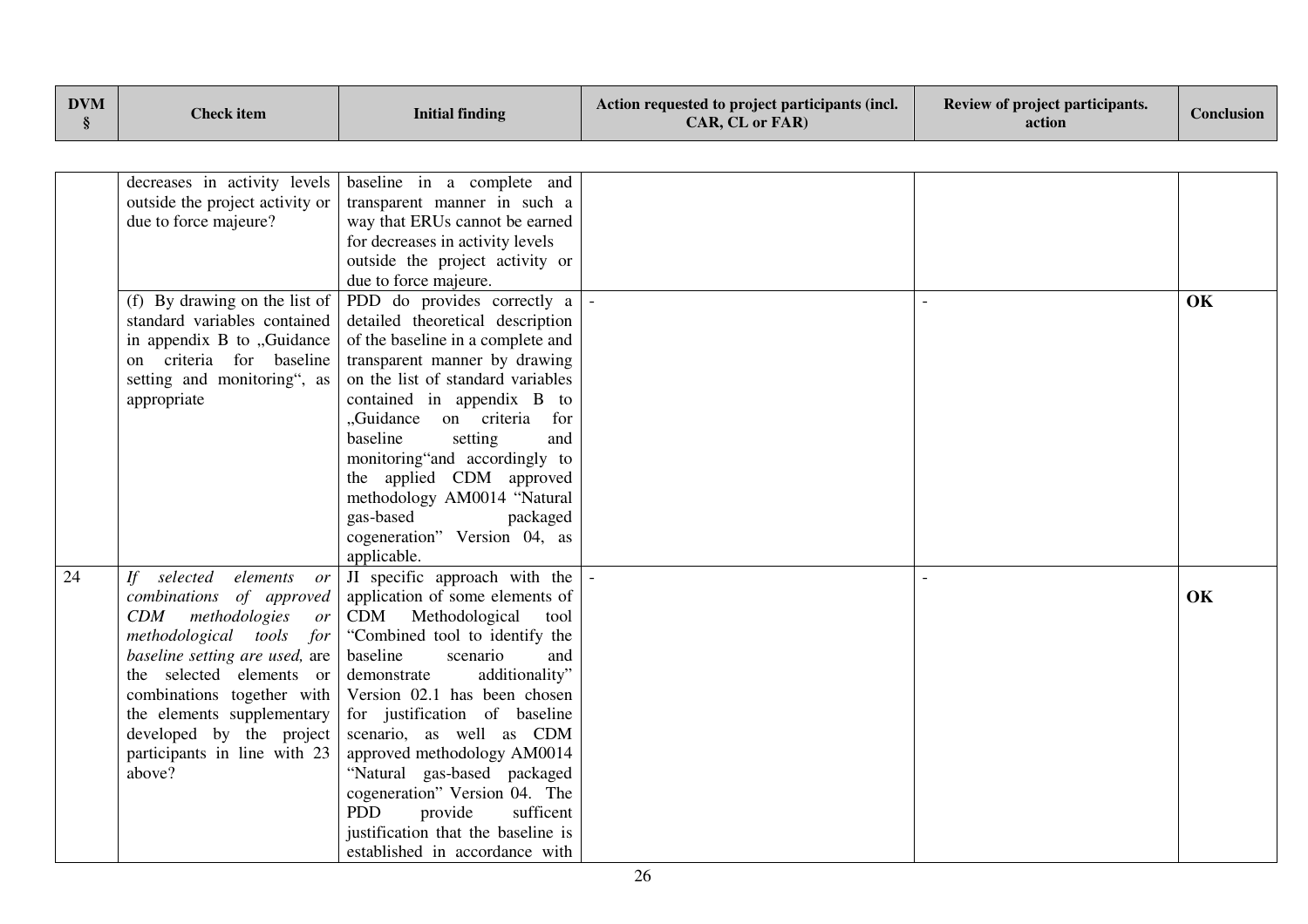| <b>DVM</b> | <b>Check item</b> | <b>Initial finding</b> | Action requested to project participants (incl.<br><b>CAR. CL or FAR)</b> | <b>Review of project participants.</b><br>action | <b>Conclusion</b> |
|------------|-------------------|------------------------|---------------------------------------------------------------------------|--------------------------------------------------|-------------------|
|------------|-------------------|------------------------|---------------------------------------------------------------------------|--------------------------------------------------|-------------------|

|                      |                                                                                                         | 23 above.                                 |  |     |
|----------------------|---------------------------------------------------------------------------------------------------------|-------------------------------------------|--|-----|
| 25                   | If a multi-project emission<br>factor is used, does the PDD<br>provide<br>appropriate<br>justification? | N/A                                       |  | N/A |
|                      |                                                                                                         |                                           |  |     |
| <b>Additionality</b> |                                                                                                         |                                           |  |     |
|                      | JI specific approach only                                                                               |                                           |  |     |
| 28                   | Does the PDD indicate which                                                                             | In the PDD approach (a) is used $\vert$ - |  | OK  |
|                      | of the following approaches                                                                             | for the<br>demonstration of               |  |     |
|                      | for<br>demonstrating                                                                                    | additionality of the project. JI          |  |     |
|                      | additionality is used?                                                                                  | specific approach is used for             |  |     |
|                      | Provision of traceable<br>(a)                                                                           | demonstration of additionality of         |  |     |
|                      | and transparent information                                                                             | the project in accordance with            |  |     |
|                      | showing the baseline was                                                                                | the paragraph $2(a)$ of the Annex         |  |     |
|                      | identified on the basis of                                                                              | I to the "Guidance on criteria for        |  |     |
|                      | conservative<br>assumptions,                                                                            | baseline setting and monitoring"          |  |     |
|                      | that the project scenario is                                                                            | (Version 02)". The latest version         |  |     |
|                      | not part of the identified                                                                              | of the CDM Executive Board                |  |     |
|                      | baseline scenario and that the                                                                          | "Tool<br>approved<br>for<br>the           |  |     |
|                      | project will lead to emission                                                                           | demonstration and assessment of           |  |     |
|                      | reductions or enhancements                                                                              | additionality" Version 05.2 has           |  |     |
|                      | of removals;                                                                                            | been applied to show that the             |  |     |
|                      | (b) Provision of traceable and                                                                          | reductions of anthropogenic               |  |     |
|                      | transparent information that                                                                            | emissions of the greenhouse               |  |     |
|                      | an AIE has already positively                                                                           | gases are reduced below those             |  |     |
|                      | determined that a comparable                                                                            | that would have otherwise                 |  |     |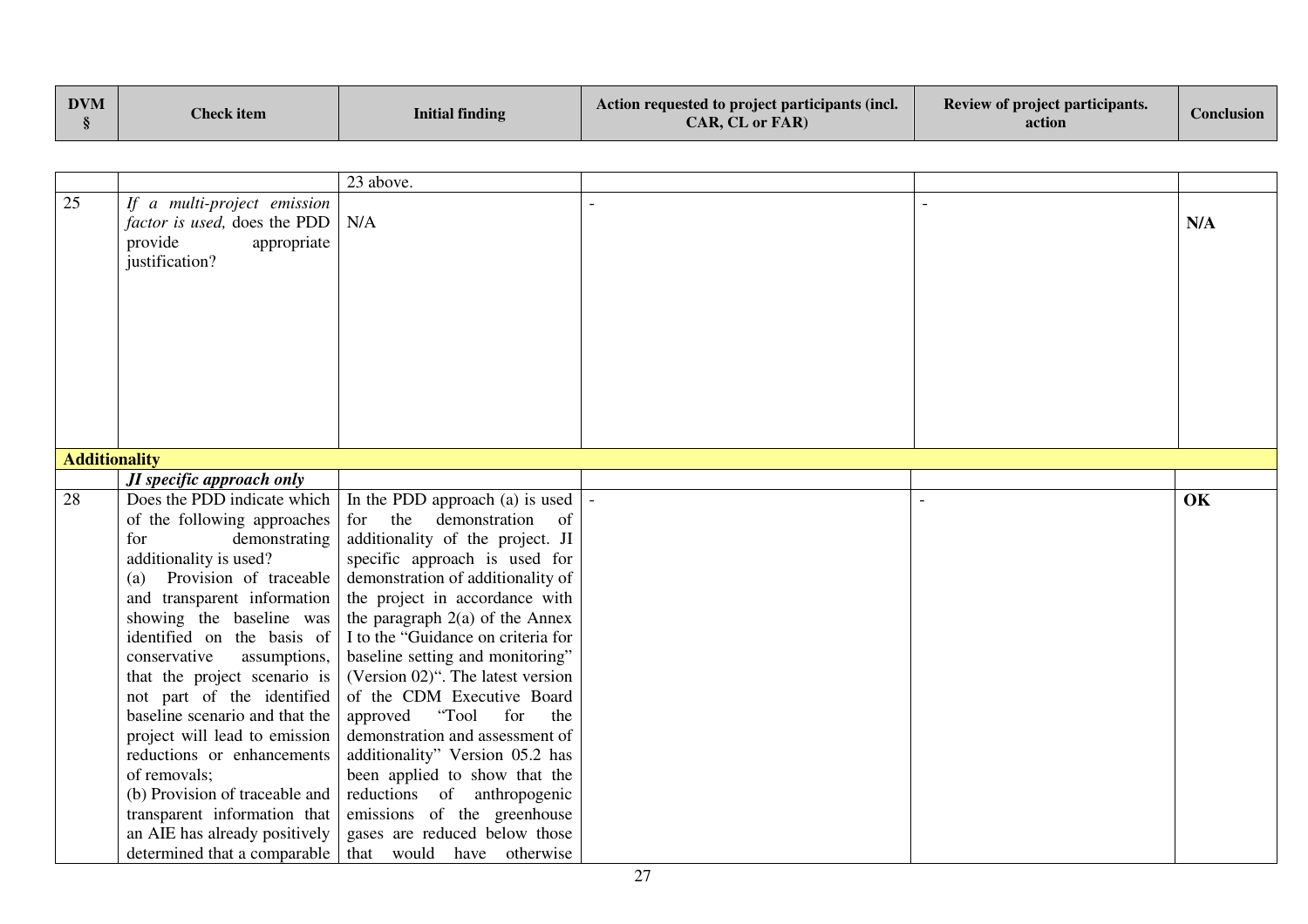| <b>DVM</b><br>§ | <b>Check</b> item                                                                                                                                                                                                                                                                                                                                                                                                                                                                                                | <b>Initial finding</b>                                                                                                                                                                                                                                                                                                                                                                                                                                                                                                                                                                                                                                                                                                                                                                                                         | Action requested to project participants (incl.<br>CAR, CL or FAR)                                                                                                                                                                                                                                                                                                                                                                                                                                                                                             | Review of project participants.<br>action                                                                                                                                                                                                                                                                                                                                               | Conclusion                                                                                                                                                        |
|-----------------|------------------------------------------------------------------------------------------------------------------------------------------------------------------------------------------------------------------------------------------------------------------------------------------------------------------------------------------------------------------------------------------------------------------------------------------------------------------------------------------------------------------|--------------------------------------------------------------------------------------------------------------------------------------------------------------------------------------------------------------------------------------------------------------------------------------------------------------------------------------------------------------------------------------------------------------------------------------------------------------------------------------------------------------------------------------------------------------------------------------------------------------------------------------------------------------------------------------------------------------------------------------------------------------------------------------------------------------------------------|----------------------------------------------------------------------------------------------------------------------------------------------------------------------------------------------------------------------------------------------------------------------------------------------------------------------------------------------------------------------------------------------------------------------------------------------------------------------------------------------------------------------------------------------------------------|-----------------------------------------------------------------------------------------------------------------------------------------------------------------------------------------------------------------------------------------------------------------------------------------------------------------------------------------------------------------------------------------|-------------------------------------------------------------------------------------------------------------------------------------------------------------------|
| 29(a)           | project (to be) implemented<br>under<br>comparable<br>circumstances<br>has<br>additionality;<br>(c) Application of the most<br>recent version of the "Tool<br>for the demonstration and<br>assessment of additionality"<br>(allowing for a two-month<br>grace period) or any other<br>method<br>for<br>proving<br>additionality approved by the<br>CDM Executive Board.<br>Does the PDD provide a<br>justification<br>of<br>the<br>applicability of the approach<br>with a clear and transparent<br>description? | "Tool to<br>occurred.<br>Partly,<br>determine the remaining time of<br>the equipment" Version 01 has<br>been used to estimate technical<br>lifetime of the equipment and<br>"Combined tool to identify the<br>baseline<br>scenario<br>and<br>additionality"<br>demonstrate<br>Version 02.1 was used to<br>determine<br>conservative<br>assessment period for the<br>investment analysis.<br>Alternatives for the proposed<br>project activity have been<br>defined on the project specific<br>basis.<br>In general, PDD provides a<br>justification of the applicability<br>of the additionality approach<br>with a clear and transparent<br>description. However,<br>some<br>correctictions to PDD and<br>clarifications to alternatives to<br>the project scenario<br>were<br>requested. CAR 9, CAR 10, CL<br>3 were issued. | CAR 9. PDD, Section B.2. Please use the<br>title of Step 1 in consistence with the latest<br>version of the "Tool for the demonstration<br>and assessment of additionality".<br>CAR 10. Please confirm if all the costs for<br>fuel and power were taken as of the time of<br>the investment decision (2007). Please<br>confirm that capital expenses for project<br>equipment, works and services are quoted<br>using 2007 prices (time of investment<br>decision).<br>CL 3: What is the reason that in the<br>alternative 2 the generation of electricity is | The title of Step 1 has been<br>corrected as due to the "Tool for the<br>demonstration and assessment of<br>additionality". See section B.2 of<br>the PDD.<br>All the costs for fuel and power as<br>well as capital expenditures were<br>taken as expected values at the time<br>of the investment decision.<br>Alternative 2 presumes further<br>exploitation of the existing boilers | <b>PDD</b><br>was<br>corrected.<br>$CAR$ $9$ is<br>closed.<br>OK<br>Section B.2.<br>was<br>updated.<br>CAR 10 is<br>closed.<br>OK<br><b>PDD</b><br>was<br>updated |
|                 |                                                                                                                                                                                                                                                                                                                                                                                                                                                                                                                  |                                                                                                                                                                                                                                                                                                                                                                                                                                                                                                                                                                                                                                                                                                                                                                                                                                | not before seen at all (PDD, p. 11)?                                                                                                                                                                                                                                                                                                                                                                                                                                                                                                                           | with their graduate replacement<br>with the new boilers utilizing $\vert y$ .                                                                                                                                                                                                                                                                                                           | appropriatel                                                                                                                                                      |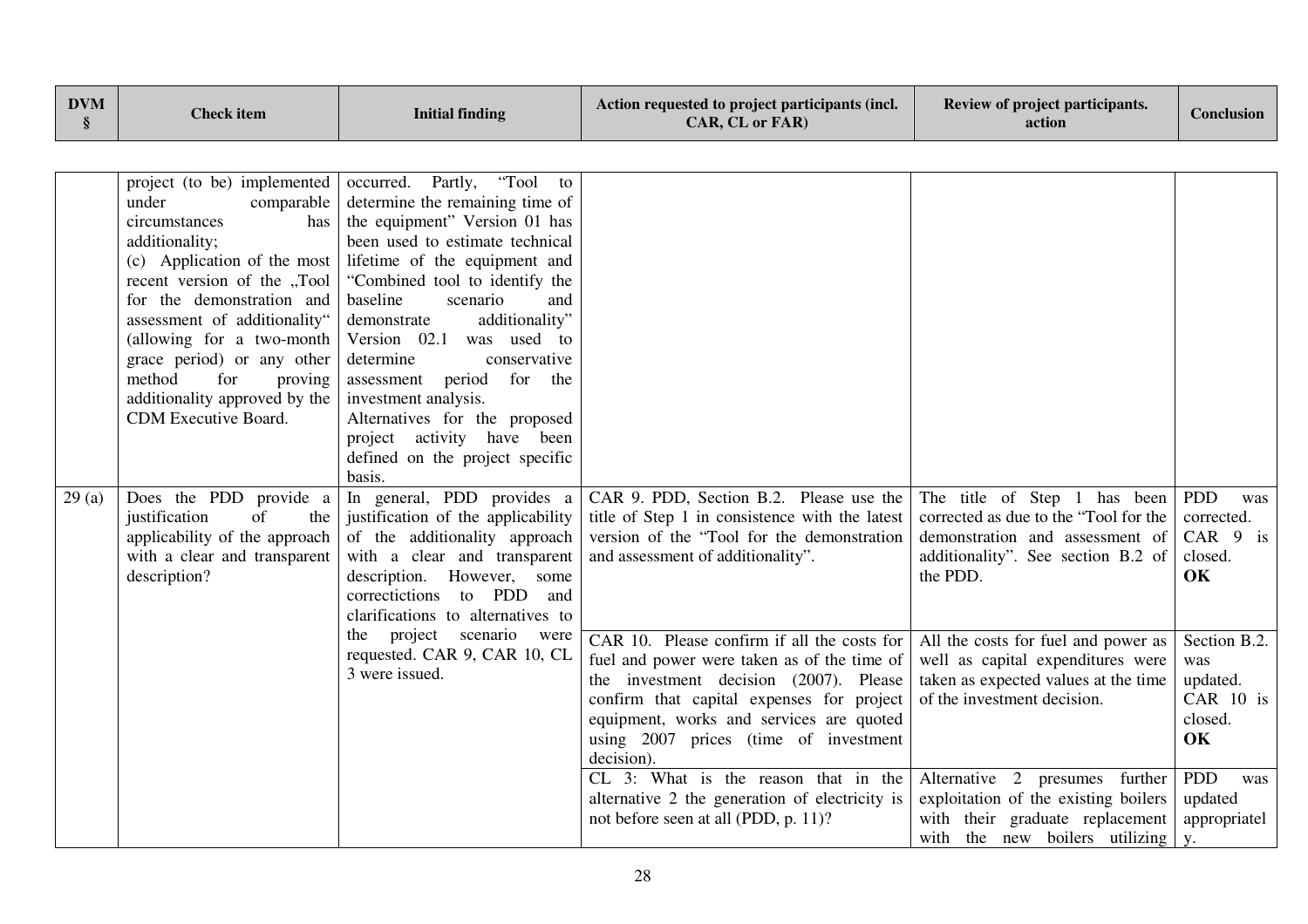| <b>DVM</b><br>§ | <b>Check item</b>              | <b>Initial finding</b>                                                                                                                                                     | Action requested to project participants (incl.<br>CAR, CL or FAR) | Review of project participants.<br>action                                                                                                                                                                                                                                                                                                                                                                                                                                                                                                                                                                                                                                                                                                                                                                                                               | <b>Conclusion</b>                              |
|-----------------|--------------------------------|----------------------------------------------------------------------------------------------------------------------------------------------------------------------------|--------------------------------------------------------------------|---------------------------------------------------------------------------------------------------------------------------------------------------------------------------------------------------------------------------------------------------------------------------------------------------------------------------------------------------------------------------------------------------------------------------------------------------------------------------------------------------------------------------------------------------------------------------------------------------------------------------------------------------------------------------------------------------------------------------------------------------------------------------------------------------------------------------------------------------------|------------------------------------------------|
|                 |                                |                                                                                                                                                                            |                                                                    | residual fuel oil as the main fuel<br>and<br>no on site electricity                                                                                                                                                                                                                                                                                                                                                                                                                                                                                                                                                                                                                                                                                                                                                                                     | CL<br>$\overline{\mathbf{3}}$<br>$\frac{1}{1}$ |
|                 |                                |                                                                                                                                                                            |                                                                    | generation. Boilers, which were<br>used for heat energy generation                                                                                                                                                                                                                                                                                                                                                                                                                                                                                                                                                                                                                                                                                                                                                                                      | closed.                                        |
|                 |                                |                                                                                                                                                                            |                                                                    | before project implementation,<br>produce steam with a pressure of<br>13-14 kg·s/sm2 and the temperature<br>of 225-250 degrees Celsius, which<br>are further used for technological<br>purposes. The steam with such<br>characteristics<br>energy<br>is<br>problematic to be used<br>for<br>electricity generation as it can be<br>used for electricity generation only<br>with the low revolution turbine<br>installation and specific generators<br>capable to work in conjunction with<br>such turbine. Moreover, use of the<br>steam for electricity generation<br>would have lead to lowering of<br>steam energy content, which is not<br>reasonable in light of reliable<br>satisfaction of heat demand for<br>technology purposes. Therefore, the<br>alternative envisages no generation<br>of electricity.<br>Has been added to the section B.2 | OK                                             |
| 29(b)           | additionality<br>Are<br>proofs | In order to demonstrate the                                                                                                                                                | CAR 11 (Ref.: PDD p.13): Please provide                            | of the PDD.<br>The description of the alternative 7                                                                                                                                                                                                                                                                                                                                                                                                                                                                                                                                                                                                                                                                                                                                                                                                     | Section B.2                                    |
|                 | provided?                      | additionality of the project,                                                                                                                                              | estimated CAPEX for Alternative 7.                                 | has been amended and the                                                                                                                                                                                                                                                                                                                                                                                                                                                                                                                                                                                                                                                                                                                                                                                                                                | of the PDD                                     |
|                 |                                | project proponent conducted<br>Identification of alternatives to<br>the project activity consistent<br>laws<br>current<br>with<br>and<br>regulations, investment analysis, |                                                                    | information about estimated capital<br>expenditures for fluidized bed<br>technology introduction and the<br>role of scale factor has been added.<br>See section B.2 of the PDD.                                                                                                                                                                                                                                                                                                                                                                                                                                                                                                                                                                                                                                                                         | was revised<br>appropriatel<br>у.              |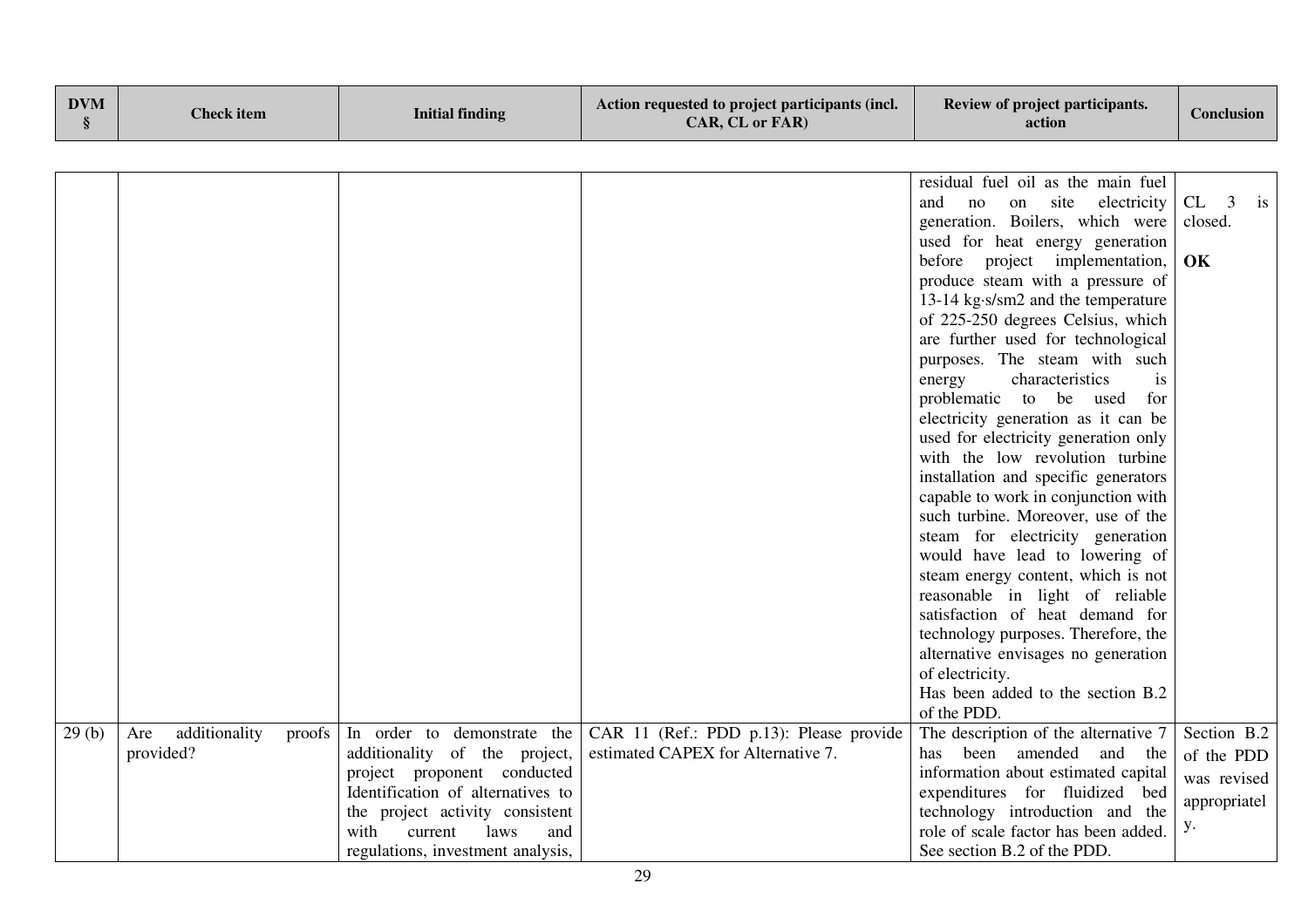| <b>DVM</b><br>$\S$ | <b>Check</b> item | <b>Initial finding</b>                                                                                                                                                                                                                                                                                                                                                | Action requested to project participants (incl.<br>CAR, CL or FAR)                                                                 | Review of project participants.<br>action                                                                                                                                                                                                                                                                                                                                                                               | <b>Conclusion</b>                               |
|--------------------|-------------------|-----------------------------------------------------------------------------------------------------------------------------------------------------------------------------------------------------------------------------------------------------------------------------------------------------------------------------------------------------------------------|------------------------------------------------------------------------------------------------------------------------------------|-------------------------------------------------------------------------------------------------------------------------------------------------------------------------------------------------------------------------------------------------------------------------------------------------------------------------------------------------------------------------------------------------------------------------|-------------------------------------------------|
|                    |                   |                                                                                                                                                                                                                                                                                                                                                                       |                                                                                                                                    |                                                                                                                                                                                                                                                                                                                                                                                                                         |                                                 |
|                    |                   | barrier analysis and common<br>practise analysis. Validation<br>team has reviewed the PDD in<br>context and reviwed<br>this<br>evidences<br>supporting<br>as<br>appropriate and indicated in<br>PDD. The additionality analysis<br>was conducted in transparent<br>way and additionality proofs<br>were provided. However, in this<br>respect CL 4, CL 5, CL 6, CL 7, |                                                                                                                                    |                                                                                                                                                                                                                                                                                                                                                                                                                         | CAR 11 is<br>closed.<br><b>OK</b>               |
|                    |                   | CL 8, CAR 11, CAR 12 were<br>issued during determination<br>process.                                                                                                                                                                                                                                                                                                  | CL 4: Please provide the documentation                                                                                             | Documentation to be provided.                                                                                                                                                                                                                                                                                                                                                                                           | CL<br>$\overline{4}$<br>is                      |
|                    |                   |                                                                                                                                                                                                                                                                                                                                                                       | supporting key data used in the investment<br>analysis, as on p. 19 of PDD.                                                        |                                                                                                                                                                                                                                                                                                                                                                                                                         | closed.<br>OK                                   |
|                    |                   |                                                                                                                                                                                                                                                                                                                                                                       | CL 5: Please provide supporting evidences<br>on the growth of the inflation rate of $8,6\%$<br>$(p.17$ of PDD).                    | Expected inflation rate was derived<br>as a projection of the average<br>inflation index during 2002-2006<br>period, which was 8.36%. Taking<br>into account, that expected inflation<br>rate under the budget of Ukraine for<br>2007 was primarily set at the level<br>of 7.5%, the value of 8.36% is to be<br>conservative forecast. The copy of<br>the referenced web page is provided<br>to the determination team. | CL<br>$5$ is<br>closed.<br>OK                   |
|                    |                   |                                                                                                                                                                                                                                                                                                                                                                       | CL 6 (Ref.: PDD, Section A): Please provide<br>evidences of the consideration of Kyoto<br>mechanisms prior to projects start date. | Copy of extract from the minutes of<br>meeting regarding designing and<br>construction of power-generating<br>unit on Odessa Refinery plant dated<br>25.04.2007.<br>Copy of extract from business plan                                                                                                                                                                                                                  | Documents<br>were<br>reviewed.<br>CL<br>6<br>is |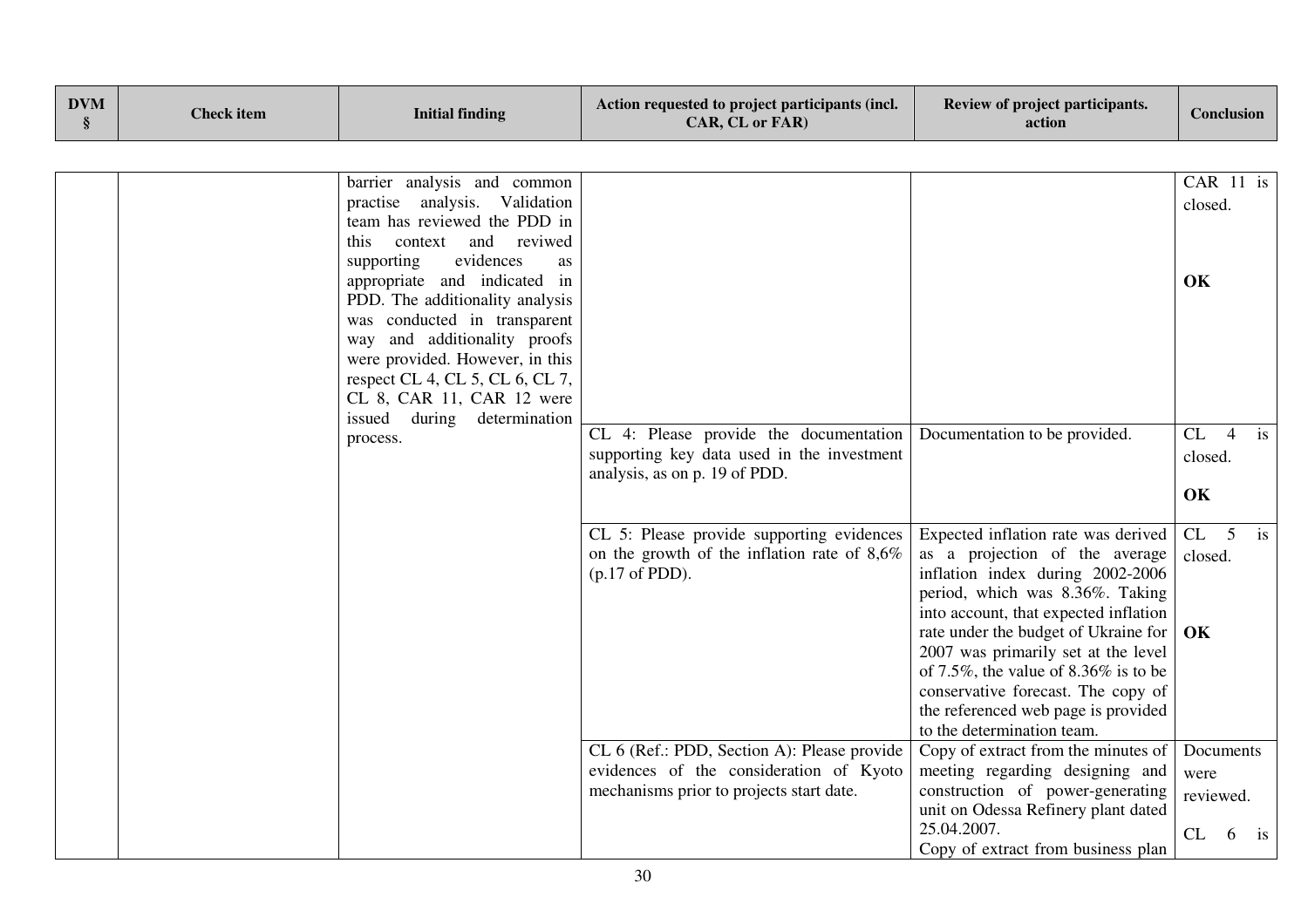| <b>DVM</b><br>§ | <b>Check item</b> | <b>Initial finding</b> | Action requested to project participants (incl.<br>CAR, CL or FAR)                                                                                                                                                                                                         | Review of project participants.<br>action                                                                                                                                                                                                                                                                                                                                                                                                                                                                                                                                                                                                                                                                                                                                                                                                                                                                    | Conclusion                                                     |
|-----------------|-------------------|------------------------|----------------------------------------------------------------------------------------------------------------------------------------------------------------------------------------------------------------------------------------------------------------------------|--------------------------------------------------------------------------------------------------------------------------------------------------------------------------------------------------------------------------------------------------------------------------------------------------------------------------------------------------------------------------------------------------------------------------------------------------------------------------------------------------------------------------------------------------------------------------------------------------------------------------------------------------------------------------------------------------------------------------------------------------------------------------------------------------------------------------------------------------------------------------------------------------------------|----------------------------------------------------------------|
|                 |                   |                        |                                                                                                                                                                                                                                                                            | on the construction of<br>power-<br>generating unit on Odessa Oil<br>Refinery 2007                                                                                                                                                                                                                                                                                                                                                                                                                                                                                                                                                                                                                                                                                                                                                                                                                           | closed.<br>OK                                                  |
|                 |                   |                        | CL 7: Please provide the evidence on ERUs<br>price of 10 Euro.                                                                                                                                                                                                             | Price of 10 Euros is estimation<br>only, provided document:<br>Copy of extract from business plan<br>on the construction of power-<br>generating unit on Odessa Oil<br>Refinery, 2007.                                                                                                                                                                                                                                                                                                                                                                                                                                                                                                                                                                                                                                                                                                                       | CL<br>$7\phantom{.0}$<br>i <sub>S</sub><br>closed.<br>OK       |
|                 |                   |                        | CL 8: PDD, p.3. Preliminary exploitation<br>lifetime of the installed equipment is 15<br>years- please clarify whether this figure is<br>applicable to both boilers and electricity<br>generation units? Please explain why 15<br>years are taken as operational lifetime? | When estimating the lifetime of<br>Wartsila<br>engines,<br>technical<br>characteristics of the equipment, the<br>fact of combustion of non-common<br>fuel and default values under the<br>Tool to determine the remaining<br>time of the equipment, Version 01,<br>were taking into account. Since<br>Wartsila engines need major repairs<br>every 48 000 hours of the operation<br>and<br>consume<br>visbroken<br>atmospheric residue, which is not<br>typical fuel and high risks of<br>equipment disrepair exist, expected<br>operational time of Wartsila<br>engines was set at the level of 15<br>years. The conservativeness of the<br>estimated lifetime of the engines is<br>confirmed by the default value for<br>technical lifetime of diesel/oil/gas<br>fired generator sets as per "Tool to<br>determine the remaining time of the<br>equipment", Version 01, which is<br>equal to 50 000 hours. | Explanation<br>is sufficent.<br>CL<br>8<br>is<br>closed.<br>OK |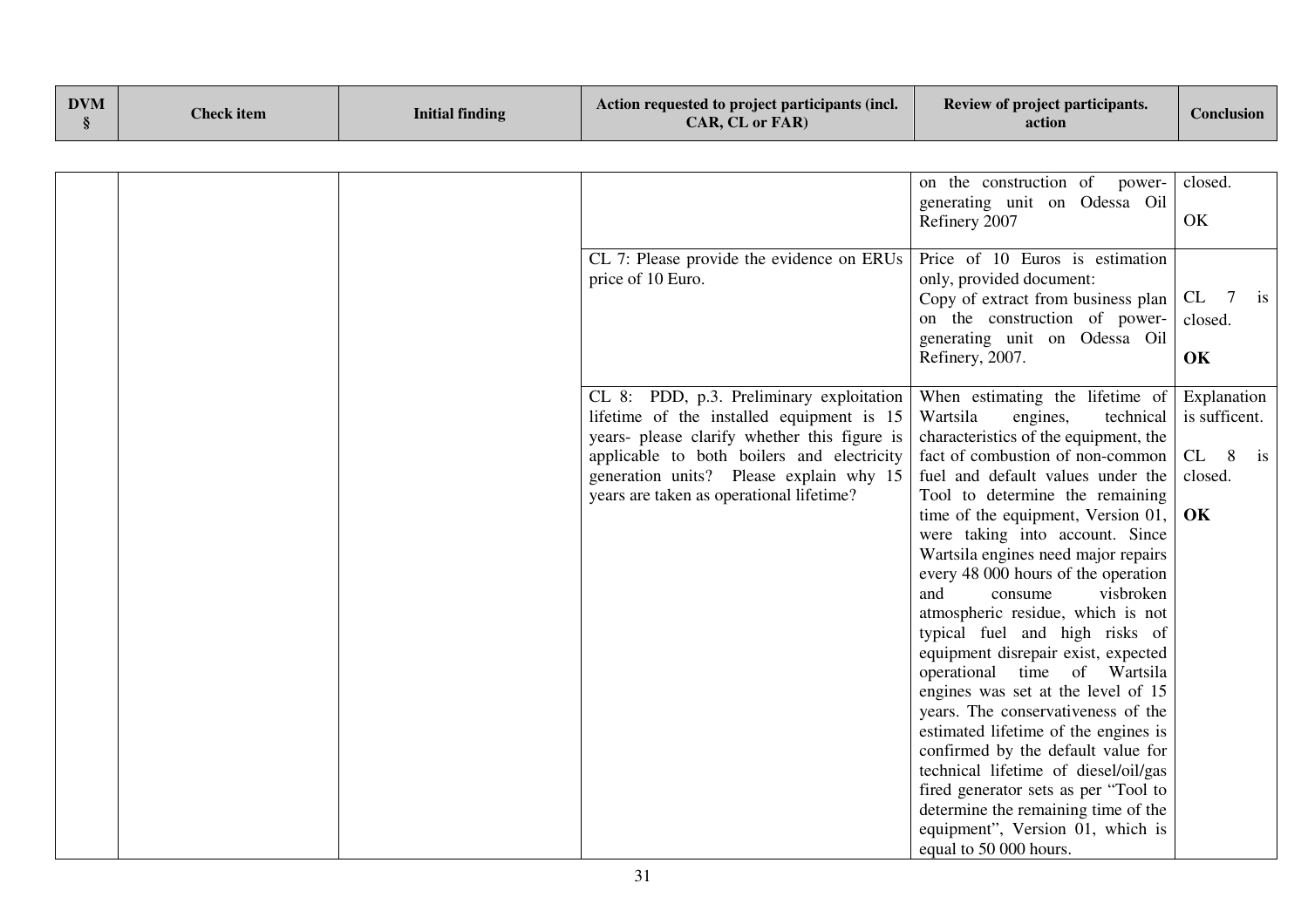| <b>DVM</b><br>§ | <b>Check</b> item                 | <b>Initial finding</b>                | Action requested to project participants (incl.<br>CAR, CL or FAR)                       | Review of project participants.<br>action                                                                                                                                                                                                                                                                                                                                                                                                                                                                                                                                                                                                                                                                                                                                         | <b>Conclusion</b> |
|-----------------|-----------------------------------|---------------------------------------|------------------------------------------------------------------------------------------|-----------------------------------------------------------------------------------------------------------------------------------------------------------------------------------------------------------------------------------------------------------------------------------------------------------------------------------------------------------------------------------------------------------------------------------------------------------------------------------------------------------------------------------------------------------------------------------------------------------------------------------------------------------------------------------------------------------------------------------------------------------------------------------|-------------------|
|                 |                                   |                                       |                                                                                          |                                                                                                                                                                                                                                                                                                                                                                                                                                                                                                                                                                                                                                                                                                                                                                                   |                   |
|                 |                                   |                                       |                                                                                          | According to the to the Annex:<br>Guidelines on the Assessment of<br>Investment Analysis (Version 03.1)<br>of "Combined tool to identify the<br>baseline scenario and demonstrate<br>additionality" Version 3.0.0 a<br>minimum period of 10 years and a<br>maximum period of 20 years for the<br>assessment in the investment<br>analysis is appropriate. Although<br>the operational lifetime of exhaust-<br>boilers exceeds the period of the<br>assessment, the fare liquidation<br>value of exhaust boilers has been<br>added to the cash flow. What is<br>more, project lifetime by the project<br>owners is also assumed as 15 years<br>that is confirmed by the rent<br>agreement between LLC "Lukoil<br>Energy and Gas Ukraine" and JSC<br>"Lukoil-Odessa<br>Oil-Refining |                   |
|                 |                                   |                                       | CAR 12 (Ref.: PDD, p.17) : Please indicate                                               | Plant".<br>Loan interest rate for non-financial                                                                                                                                                                                                                                                                                                                                                                                                                                                                                                                                                                                                                                                                                                                                   | CAR 12 is         |
|                 |                                   |                                       | exact location (month or row number) of the<br>figure on the loan interest rate for non- | corporations for the period greater<br>than 5 years has been revised and                                                                                                                                                                                                                                                                                                                                                                                                                                                                                                                                                                                                                                                                                                          | closed.           |
|                 |                                   |                                       | financial corporations of 15.19% for 2007,                                               | the value of $16.6\%$ as for the time                                                                                                                                                                                                                                                                                                                                                                                                                                                                                                                                                                                                                                                                                                                                             | OK                |
|                 |                                   |                                       | sited<br>be<br>as<br>to<br>located<br>in                                                 | of decision-making has been used.                                                                                                                                                                                                                                                                                                                                                                                                                                                                                                                                                                                                                                                                                                                                                 |                   |
|                 |                                   |                                       | http://www.bank.gov.ua/Statist/Electronic%2                                              | See cell M31 of Spreadsheet 1.3.                                                                                                                                                                                                                                                                                                                                                                                                                                                                                                                                                                                                                                                                                                                                                  |                   |
|                 |                                   |                                       | 0bulletin/data/4-Financial%20markets                                                     | http://www.bank.gov.ua/Statist/Ele                                                                                                                                                                                                                                                                                                                                                                                                                                                                                                                                                                                                                                                                                                                                                |                   |
|                 |                                   |                                       | $(4.1)$ .xls Spreadsheet 1.3. Data for 2007, rate                                        | ctronic%20bulletin/data/4-                                                                                                                                                                                                                                                                                                                                                                                                                                                                                                                                                                                                                                                                                                                                                        |                   |
|                 |                                   |                                       | for the loans in national currency for the<br>period greater than 5 years.               | Financial%20markets (4.1).xls                                                                                                                                                                                                                                                                                                                                                                                                                                                                                                                                                                                                                                                                                                                                                     |                   |
| 29(c)           | the<br>additionality<br><b>Is</b> | result<br>As<br>of<br>the<br>projects |                                                                                          |                                                                                                                                                                                                                                                                                                                                                                                                                                                                                                                                                                                                                                                                                                                                                                                   | OK                |
|                 | demonstrated                      | additionality<br>analysis,<br>as      |                                                                                          |                                                                                                                                                                                                                                                                                                                                                                                                                                                                                                                                                                                                                                                                                                                                                                                   |                   |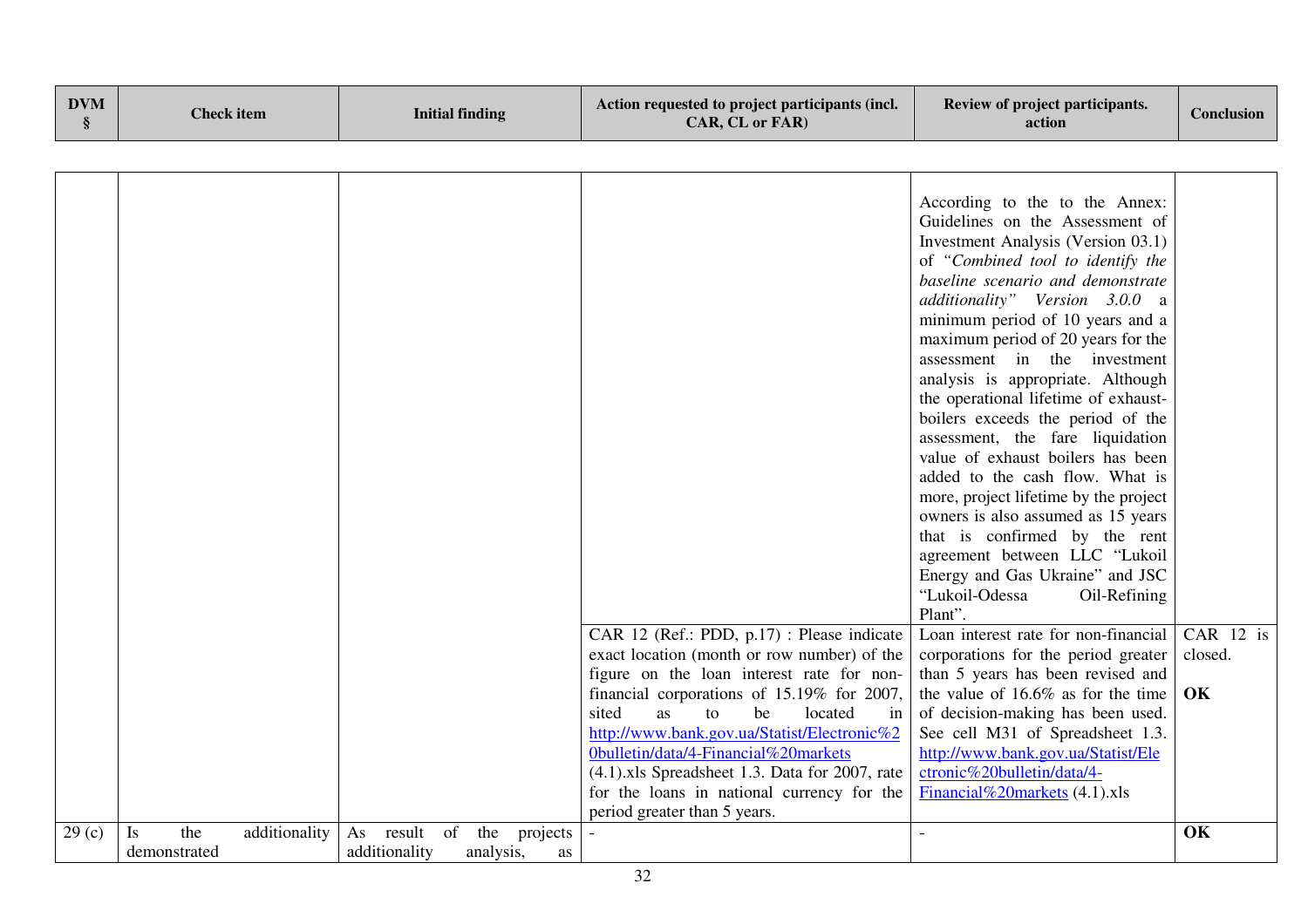| <b>DVM</b> | <b>Check item</b> | <b>Initial finding</b> | Action requested to project participants (incl.<br><b>CAR. CL or FAR)</b> | Review of project participants.<br>action | Conclusion |
|------------|-------------------|------------------------|---------------------------------------------------------------------------|-------------------------------------------|------------|
|------------|-------------------|------------------------|---------------------------------------------------------------------------|-------------------------------------------|------------|

|       | appropriately as a result?                                         | PDD,<br>the<br>presented<br>in          |                                                                                                                                     |     |
|-------|--------------------------------------------------------------------|-----------------------------------------|-------------------------------------------------------------------------------------------------------------------------------------|-----|
|       |                                                                    | additionality of the project is         |                                                                                                                                     |     |
|       |                                                                    | demonstrated in a plausible and         |                                                                                                                                     |     |
|       |                                                                    | transparent way.                        |                                                                                                                                     |     |
| 30    | If the approach 28 $\overline{(c)}$ is                             | N/A                                     |                                                                                                                                     | N/A |
|       | chosen, are all explanations,                                      |                                         |                                                                                                                                     |     |
|       | descriptions and analyses                                          |                                         |                                                                                                                                     |     |
|       | made in accordance with the                                        |                                         |                                                                                                                                     |     |
|       | selected tool or method?                                           |                                         |                                                                                                                                     |     |
|       | <b>Project boundary (applicable except for JI LULUCF projects)</b> |                                         |                                                                                                                                     |     |
|       | JI specific approach only                                          |                                         |                                                                                                                                     |     |
| 32(a) | Does the project boundary                                          | The project boundary defined in         |                                                                                                                                     | OK  |
|       | in<br>the<br>PDD<br>defined                                        | the PDD encompasses all                 |                                                                                                                                     |     |
|       | encompass all anthropogenic                                        | anthropogenic emissions<br>by           |                                                                                                                                     |     |
|       | emissions by sources of                                            | sources of GHGs that are under          |                                                                                                                                     |     |
|       | GHGs that are:                                                     | the control of the project              |                                                                                                                                     |     |
|       | (i) Under the control of the                                       | participants.                           |                                                                                                                                     |     |
|       | project participants?                                              | Project boundaries<br>include           |                                                                                                                                     |     |
|       |                                                                    | existing boiler workshop of JSC         |                                                                                                                                     |     |
|       |                                                                    | "Lukoil-Odesskyi oil-refining           |                                                                                                                                     |     |
|       |                                                                    | plant" (being currently under the       |                                                                                                                                     |     |
|       |                                                                    | operation of Lukoil Energy and          |                                                                                                                                     |     |
|       |                                                                    | Gas Ukraine based on the rent           |                                                                                                                                     |     |
|       |                                                                    | agreement)<br>and<br>equipment          |                                                                                                                                     |     |
|       |                                                                    | installed within the project            |                                                                                                                                     |     |
|       |                                                                    | activity (cogeneration unit with        |                                                                                                                                     |     |
|       |                                                                    | engines, exhaust-boilers and            |                                                                                                                                     |     |
|       |                                                                    | purification systems).                  |                                                                                                                                     |     |
|       |                                                                    | The project boundary defined in         |                                                                                                                                     | OK  |
|       | (ii) Reasonably attributable                                       | the PDD<br>all<br>encompass             |                                                                                                                                     |     |
|       | to the project?                                                    | anthropogenic emissions<br>$\mathbf{b}$ |                                                                                                                                     |     |
|       |                                                                    | sources of GHGs that<br>are             |                                                                                                                                     |     |
|       |                                                                    |                                         |                                                                                                                                     |     |
|       |                                                                    | reasonably attributable to the          |                                                                                                                                     |     |
|       |                                                                    | project                                 |                                                                                                                                     |     |
|       | (iii) Significant?                                                 |                                         | Table B 3-1. "Sources of CAR 13: PDD, Section B.3. Please provide CH <sub>4</sub> and N <sub>2</sub> O emissions from the CAR 13 is |     |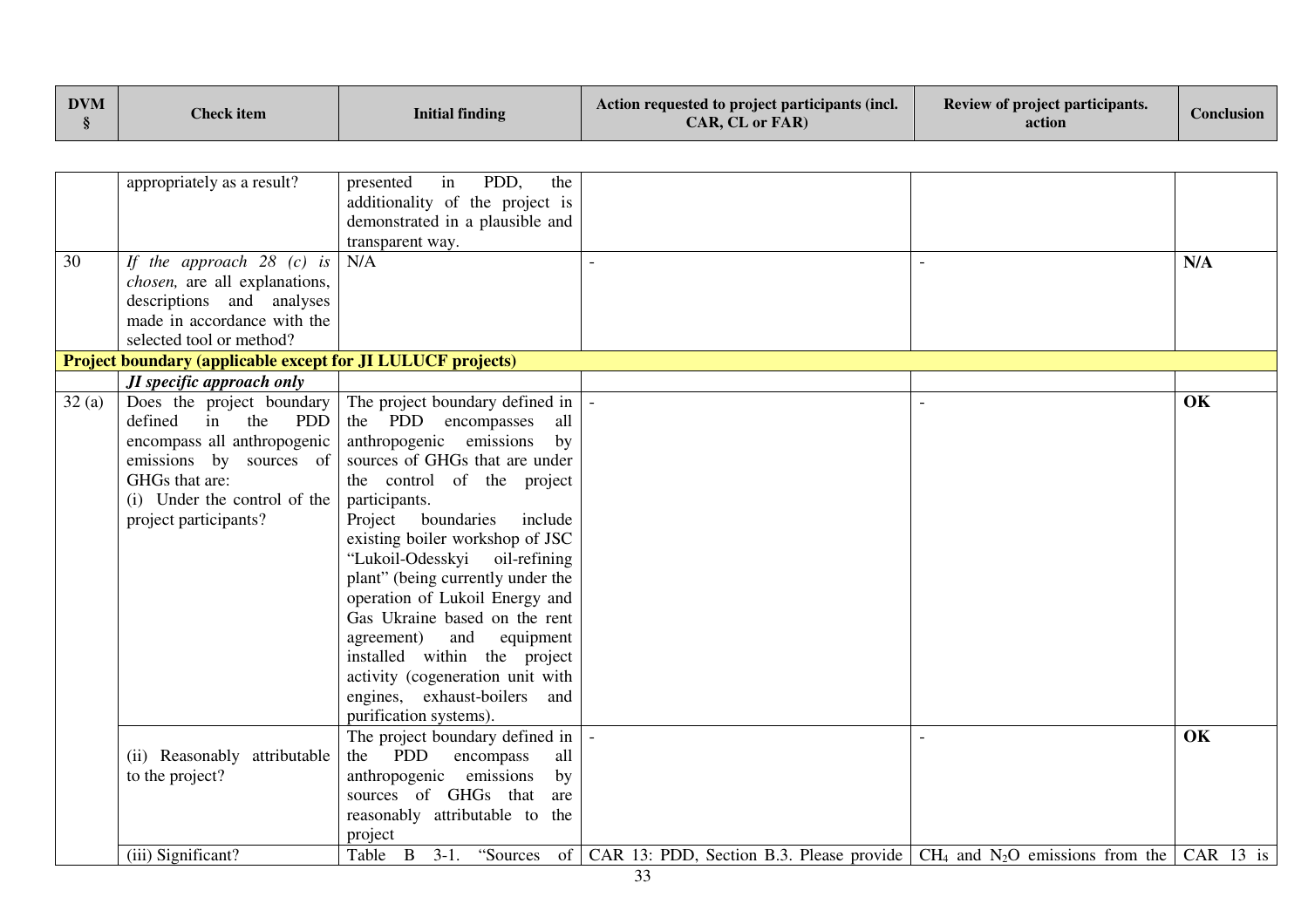| <b>DVM</b><br>§ | <b>Check</b> item                                                                                                                                                                                 | <b>Initial finding</b>                                                                                                                                                                                                                                                                                                                                          | Action requested to project participants (incl.<br>CAR, CL or FAR)                                                                                                                                                                                                                                                                                   | Review of project participants.<br>action                                                                                                                                                                                                                                                                                                                                                                                                                                                                                                                                                                                                                                                                                                                                                                    | <b>Conclusion</b> |
|-----------------|---------------------------------------------------------------------------------------------------------------------------------------------------------------------------------------------------|-----------------------------------------------------------------------------------------------------------------------------------------------------------------------------------------------------------------------------------------------------------------------------------------------------------------------------------------------------------------|------------------------------------------------------------------------------------------------------------------------------------------------------------------------------------------------------------------------------------------------------------------------------------------------------------------------------------------------------|--------------------------------------------------------------------------------------------------------------------------------------------------------------------------------------------------------------------------------------------------------------------------------------------------------------------------------------------------------------------------------------------------------------------------------------------------------------------------------------------------------------------------------------------------------------------------------------------------------------------------------------------------------------------------------------------------------------------------------------------------------------------------------------------------------------|-------------------|
|                 |                                                                                                                                                                                                   | included<br>emissions<br>in<br>consideration or excluded of it"<br>in PDD summarizes GHGs<br>emissions considered<br>to be<br>significant. Validation team has<br>issued CAR 13 in order to prove<br>this statement.<br>The project boundary defined in<br>the PDD encompasses all<br>anthropogenic emissions<br>by<br>sources of GHGs that are<br>significant. | justification for exclusion of greenhouse<br>gases other than $CO2$ from the project<br>boundary, specifically $CH_4$ and $N_2O$ - Section<br>B <sub>3</sub> , PDD.<br>Please indicate the sources of information on<br>the amount of $N_2O$ and $CO_2$ emissions<br>expected/calculated and provide<br>these<br>evidences to the determination team | combustion of fuel were considered<br>negligible as they do not exceed 1<br>per cent of the annual average<br>anthropogenic emissions by sources<br>of GHGs, or an amount of 2,000<br>tonnes of $CO2$ equivalent. Thus,<br>average annual project CH <sub>4</sub> and<br>$N_2O$ emissions were estimated as<br>$0.16\%$ of average annual project<br>emissions, and average annual<br>baseline $CH_4$ and $N_2O$ emissions<br>were estimated as 0.05% of average<br>annual baseline emissions Has been<br>indicated in section B.3 of the<br>PDD.<br>The amount of $N_2O$ and $CH_4$<br>emissions has been calculated<br>based on the approaches used in the<br>methodology AM0014 "Natural<br>gas-based packaged cogeneration"<br>Version 04. Calculations have been<br>provided to the determination team. | closed.<br>OK     |
| 32(b)           | Is the project boundary<br>defined on the basis of a<br>case-by-case assessment with<br>regard to the criteria referred<br>to in $32$ (a) above?                                                  | The project boundary is defined   -<br>on the basis of a case-by-case<br>assessment with regard to the<br>criteria referred to in 32 (a)<br>above.                                                                                                                                                                                                              |                                                                                                                                                                                                                                                                                                                                                      |                                                                                                                                                                                                                                                                                                                                                                                                                                                                                                                                                                                                                                                                                                                                                                                                              | OK                |
| 32(c)           | Are the delineation of the<br>project boundary and the<br>gases and sources included<br>appropriately described and<br>justified in the PDD by using<br>a figure or flow chart as<br>appropriate? | In PDD Fig. B-3.1 "The scheme<br>project<br>and<br>baseline<br>of<br>boundaries" illustrates project<br>boundary and baseline scenario<br>boundary.                                                                                                                                                                                                             |                                                                                                                                                                                                                                                                                                                                                      |                                                                                                                                                                                                                                                                                                                                                                                                                                                                                                                                                                                                                                                                                                                                                                                                              | OK                |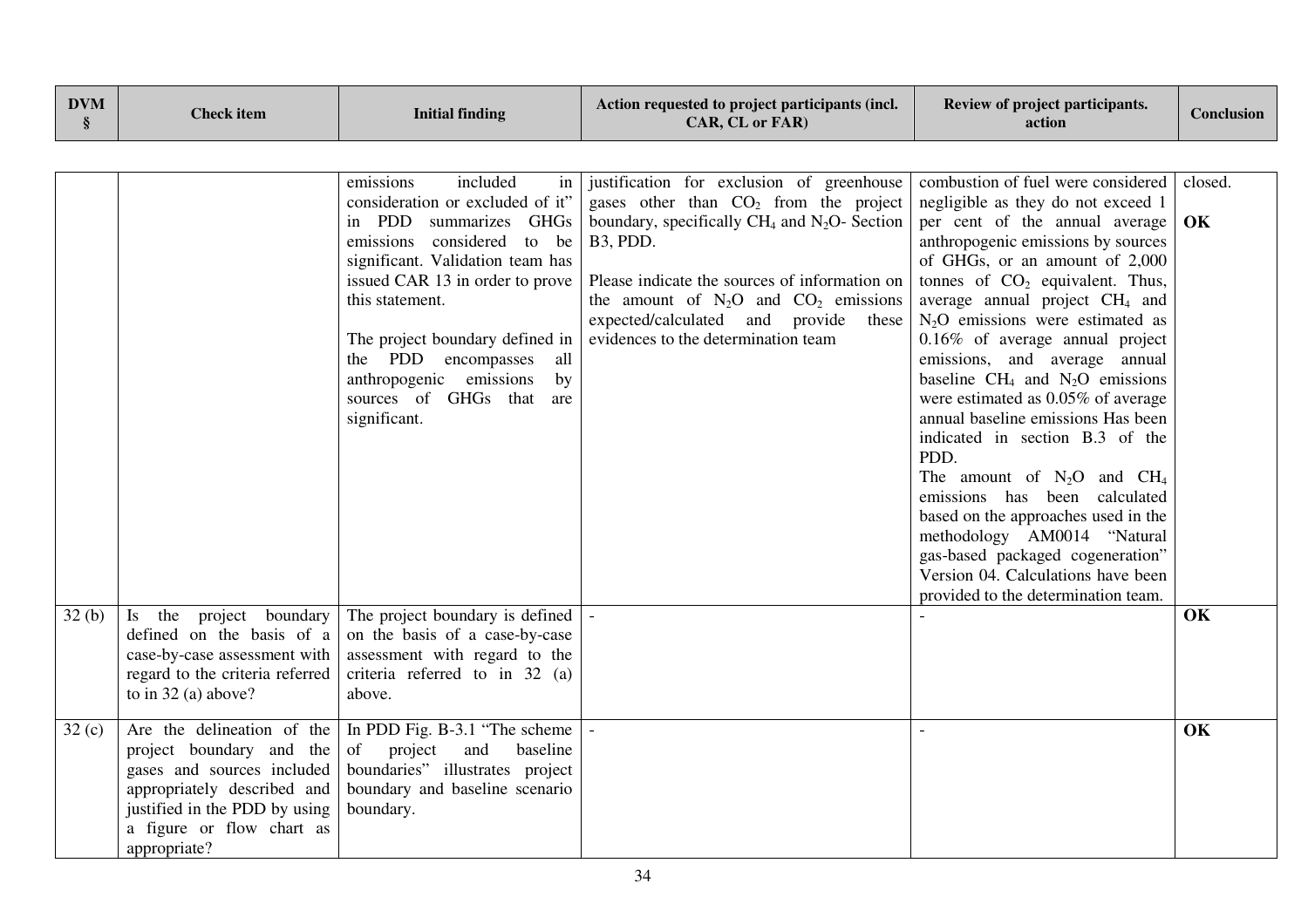| <b>DVM</b><br>§   | <b>Check</b> item                                                                                                                                                                              | <b>Initial finding</b>                                                                                                                                                                                                                                                                                                                                                                                                                                                                                                              | Action requested to project participants (incl.<br>CAR, CL or FAR)                                                                                                                                                                                 | Review of project participants.<br>action                                                                                                                                                                                                                                                                                                                                                                                                                                                                                                                                                                                                                                                                                         | <b>Conclusion</b>                                           |
|-------------------|------------------------------------------------------------------------------------------------------------------------------------------------------------------------------------------------|-------------------------------------------------------------------------------------------------------------------------------------------------------------------------------------------------------------------------------------------------------------------------------------------------------------------------------------------------------------------------------------------------------------------------------------------------------------------------------------------------------------------------------------|----------------------------------------------------------------------------------------------------------------------------------------------------------------------------------------------------------------------------------------------------|-----------------------------------------------------------------------------------------------------------------------------------------------------------------------------------------------------------------------------------------------------------------------------------------------------------------------------------------------------------------------------------------------------------------------------------------------------------------------------------------------------------------------------------------------------------------------------------------------------------------------------------------------------------------------------------------------------------------------------------|-------------------------------------------------------------|
| 32(d)             | Are all gases and sources<br>included explicitly stated,<br>and the exclusions of any<br>related<br>to<br>the<br>sources<br>baseline or the project are<br>appropriately justified?            | PDD provide in general clear<br>description of project activity<br>and baseline scenario - the<br>cogeneration unit for combined<br>heat and power generation with<br>visbroken atmospheric residue,<br>diesel fuel and natural gas<br>combustion is installed instead<br>of boilers, which combust<br>organic fuel and generate heat<br>power in the baseline scenario.<br>However, it was not clear<br>whether any reserve boilers will<br>be included in the project<br>scenario and in the monitoring<br>plan. CL 9 was issued. | CL 9. Please explain whether it is envisaged<br>to include reserve baseline boiler(s)<br>emissions into project emissions? If yes,<br>please explain how and for which period of<br>time this will be made, how the monitoring<br>will looks like? | The inclusion of the boilers in the<br>monitoring plan is not foreseen.<br>The boilers are not supposed to<br>operate within the project and thus<br>will not contribute to the project<br>emissions. At the<br>time<br>- of<br>determination<br>site<br>visit<br>the<br>cogeneration unit has been tested<br>for its readiness to operate in<br>winter, and one of reserve boilers<br>was put in "hot mode" to ensure<br>heat energy generation and supply<br>to the consumers in the case of any<br>accidents on the CHP. "Hot mode"<br>foresees a readiness of a boiler to<br>start heat energy generation without<br>delay. However, during testing no<br>accidents happened and all boilers<br>are taken out from operation. | Explanation<br>is sufficient.<br>$CL$ 9 is<br>closed.<br>OK |
|                   | <b>Approved</b><br>CDM<br>methodology approach only                                                                                                                                            |                                                                                                                                                                                                                                                                                                                                                                                                                                                                                                                                     |                                                                                                                                                                                                                                                    |                                                                                                                                                                                                                                                                                                                                                                                                                                                                                                                                                                                                                                                                                                                                   |                                                             |
| 33 <sub>(c)</sub> | Is the project boundary<br>defined in accordance with<br><b>CDM</b><br>approved<br>the<br>methodology?                                                                                         | N/A                                                                                                                                                                                                                                                                                                                                                                                                                                                                                                                                 |                                                                                                                                                                                                                                                    |                                                                                                                                                                                                                                                                                                                                                                                                                                                                                                                                                                                                                                                                                                                                   | N/A                                                         |
|                   | <b>Crediting Period</b>                                                                                                                                                                        |                                                                                                                                                                                                                                                                                                                                                                                                                                                                                                                                     |                                                                                                                                                                                                                                                    |                                                                                                                                                                                                                                                                                                                                                                                                                                                                                                                                                                                                                                                                                                                                   |                                                             |
| 34(a)             | Does the PDD state the<br>starting date of the project as<br>the date on which the<br>implementation<br><sub>or</sub><br>construction or real action of<br>the project will begin or<br>began? | Project implementation starting<br>(beginning)<br>of<br>date<br>the<br>investment<br>stage)<br>was<br>23.07.2007, when the contract<br>on purchasing engines for<br>cogeneration unit has been<br>concluded. However, start of<br>the crediting period for proposed<br>project activity is 01.07.2010,                                                                                                                                                                                                                              |                                                                                                                                                                                                                                                    |                                                                                                                                                                                                                                                                                                                                                                                                                                                                                                                                                                                                                                                                                                                                   | OK                                                          |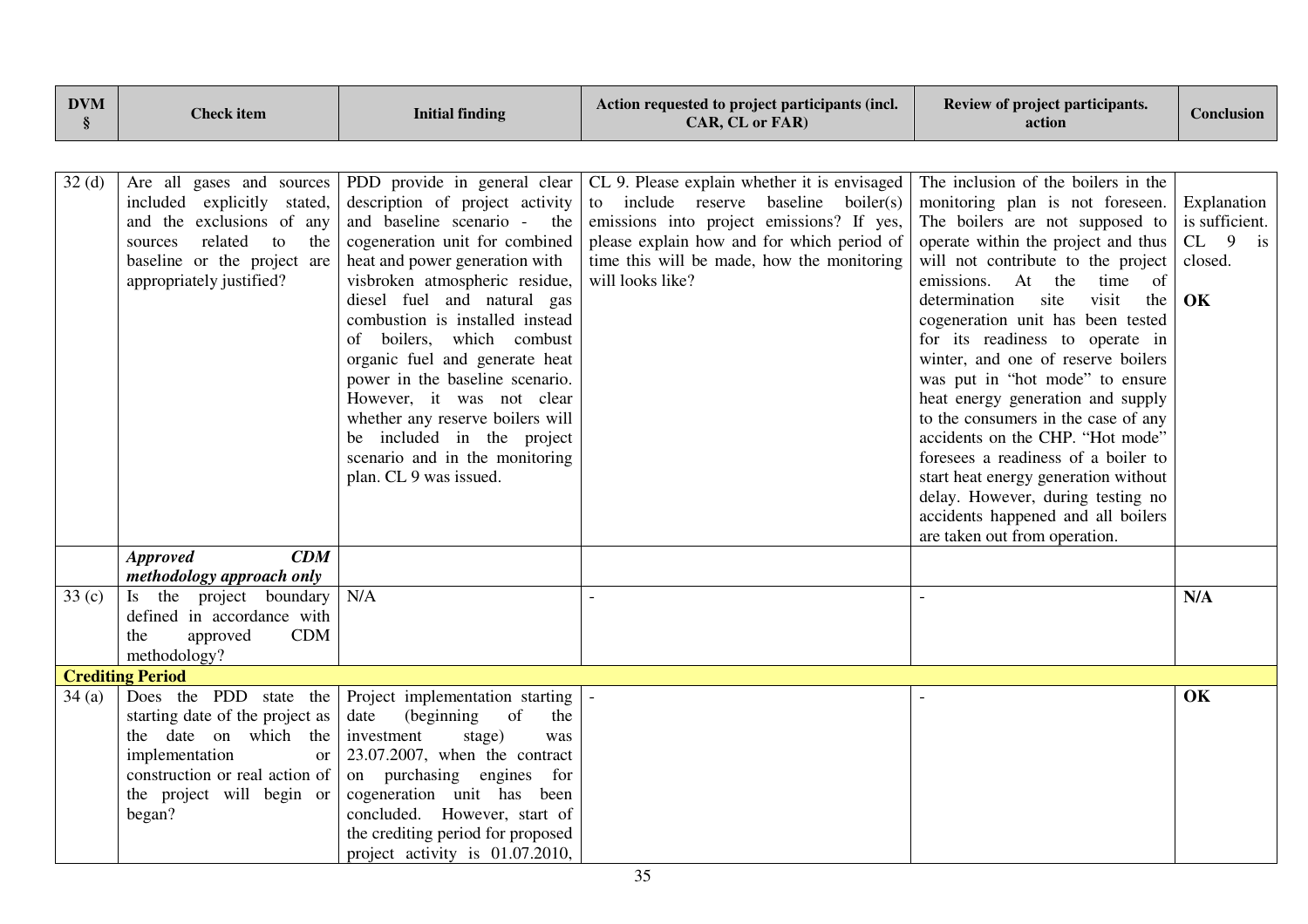| <b>DVM</b> | <b>Check item</b> | Initial finding | Action requested to project participants (incl.<br><b>CAR. CL or FARE</b> | <b>Review of project participants.</b><br>action | Conclusion |
|------------|-------------------|-----------------|---------------------------------------------------------------------------|--------------------------------------------------|------------|
|------------|-------------------|-----------------|---------------------------------------------------------------------------|--------------------------------------------------|------------|

|       |                                                                                                                                                             | when the cogeneration unit was<br>installed.                                                                                                                                                                                                                               |                                                                                                                               |                                                                                                                                                                                                                                                                                                                                                                                                                                                                                                                                                                                                        |                                                                                            |
|-------|-------------------------------------------------------------------------------------------------------------------------------------------------------------|----------------------------------------------------------------------------------------------------------------------------------------------------------------------------------------------------------------------------------------------------------------------------|-------------------------------------------------------------------------------------------------------------------------------|--------------------------------------------------------------------------------------------------------------------------------------------------------------------------------------------------------------------------------------------------------------------------------------------------------------------------------------------------------------------------------------------------------------------------------------------------------------------------------------------------------------------------------------------------------------------------------------------------------|--------------------------------------------------------------------------------------------|
| 34(a) | Is the starting date after the<br>beginning of 2000?                                                                                                        | The starting date of the project<br>is after the beginning of 2000<br>(start of the crediting period on<br>01.07.2010).                                                                                                                                                    |                                                                                                                               |                                                                                                                                                                                                                                                                                                                                                                                                                                                                                                                                                                                                        | OK                                                                                         |
| 34(b) | Does the PDD state the<br>expected operational lifetime<br>of the project in years and<br>months?                                                           | Expected operational lifetime of<br>the project was not set in the<br>years and months (Section C.2).<br>CAR 14 was issued.                                                                                                                                                | CAR 14: PDD, p.22: Please set expected<br>operational lifetime of the project in years<br>and months (JI DVM, Paragraph 34b). | Expected operational lifetime of the<br>exhaust-boilers is<br>30 years.<br>Operational life time of the<br>Wartsila diesel engines is not set in<br>technical<br>documentation,<br>the<br>although it is indicated that every<br>48 000 hours of the operation they<br>need major repairs. Taking into<br>account operational lifetime of the<br>exhaust-boilers (30 years) and<br>major repairs of diesel engines<br>$(every \t 6$<br>years),<br>expected<br>operational lifetime of the project<br>has been assumed as 15 years (or<br>180 months). Has been indicated in<br>section C.2 of the PDD. | Section C.2.<br>of<br><b>PDD</b><br>$V.2.1.$ was<br>updated.<br>CAR 14 is<br>closed.<br>OK |
| 34(c) | Does the PDD state the<br>length of the crediting period<br>in years and months?                                                                            | In PDD in Section C.3 length of $\vert$ -<br>the crediting period was set<br>correctly to 2 years and 6<br>months (30 months). Further 12<br>years or 144 months are<br>expected to be within the<br>crediting<br>project's<br>period<br>(subject to Host Party approval). |                                                                                                                               |                                                                                                                                                                                                                                                                                                                                                                                                                                                                                                                                                                                                        | OK                                                                                         |
| 34(c) | Is the starting date of the<br>crediting period on or after<br>the date of the first emission<br>reductions or enhancements<br>of net removals generated by | The starting date of the crediting<br>period is after the date of the<br>emission<br>first<br>reductions<br>generated by the project activity<br>(see also $34(a)$ )                                                                                                       |                                                                                                                               |                                                                                                                                                                                                                                                                                                                                                                                                                                                                                                                                                                                                        | OK                                                                                         |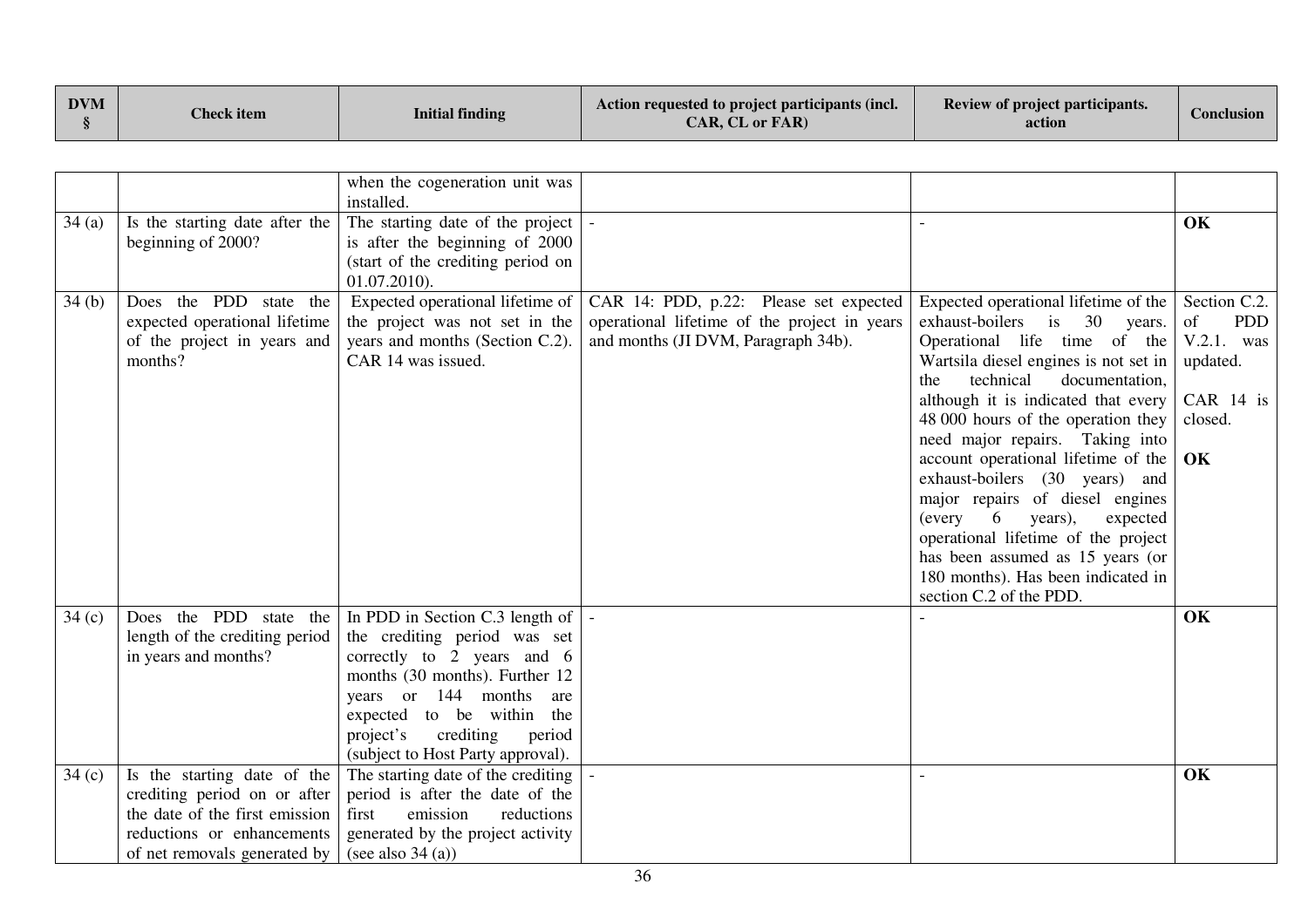| <b>DVM</b> | <b>Check item</b> | Initial finding | Action requested to project participants (incl.<br><b>CAR. CL or FAR)</b> | <b>Review of project participants.</b><br>action | <b>Conclusion</b> |
|------------|-------------------|-----------------|---------------------------------------------------------------------------|--------------------------------------------------|-------------------|
|------------|-------------------|-----------------|---------------------------------------------------------------------------|--------------------------------------------------|-------------------|

|       | the project?                   |                                    |  |    |
|-------|--------------------------------|------------------------------------|--|----|
| 34(d) | Does the PDD state that the    | In PDD, Section C.3 is stated:"    |  | OK |
|       | crediting period for issuance  | Start of the crediting period for  |  |    |
|       | of ERUs starts only after the  | proposed project activity is 1st   |  |    |
|       | beginning of 2008 and does     | of July, 2010". Further in         |  |    |
|       | not extend beyond the          | Section C.3 is stated "The length" |  |    |
|       | operational lifetime of the    | of the second commitment           |  |    |
|       | project?                       | period is expected to be 12 years  |  |    |
|       |                                | or 144 months. The second          |  |    |
|       |                                | commitment period does not         |  |    |
|       |                                | extend beyond the operational      |  |    |
|       |                                | lifetime of the project and is a   |  |    |
|       |                                | subject to the Host Party          |  |    |
|       |                                | approval".                         |  |    |
| 34(d) | the crediting period<br>If     | In PDD, in Section C.3 is stated   |  | OK |
|       | extends beyond 2012, does      | that the extention of the          |  |    |
|       | the PDD state that the         | crediting period beyond 2012 is    |  |    |
|       | extension is subject to the    | a subject to the Host Party        |  |    |
|       | host Party approval?           | approval.                          |  |    |
|       |                                |                                    |  |    |
|       | Are the estimates of emission  | Yes, throughout PDD emissions      |  | OK |
|       | reductions or enhancements     | reductions attributable to the     |  |    |
|       | of net removals presented      | project activity are separately    |  |    |
|       | separately for those until     | calculated for those until 2012    |  |    |
|       | 2012 and those after 2012?     | and those after 2012.              |  |    |
|       | <b>Monitoring plan</b>         |                                    |  |    |
| 35    | Does the PDD<br>explicitly     | PDD, Section D.1 states: $JI$ -    |  | OK |
|       | indicate<br>which<br>of<br>the | specific approach with elements    |  |    |
|       | following<br>approaches<br>is  | of the approved baseline and       |  |    |
|       | used?                          | monitoring<br>methodology          |  |    |
|       | JI specific approach           | AM0014 "Natural gas-based          |  |    |
|       | <b>CDM</b><br>Approved         | package cogeneration" (Version     |  |    |
|       | methodology                    | 04) was chosen for monitoring      |  |    |
|       | approach                       | greenhouse<br>emission<br>of       |  |    |
|       |                                | reductions.                        |  |    |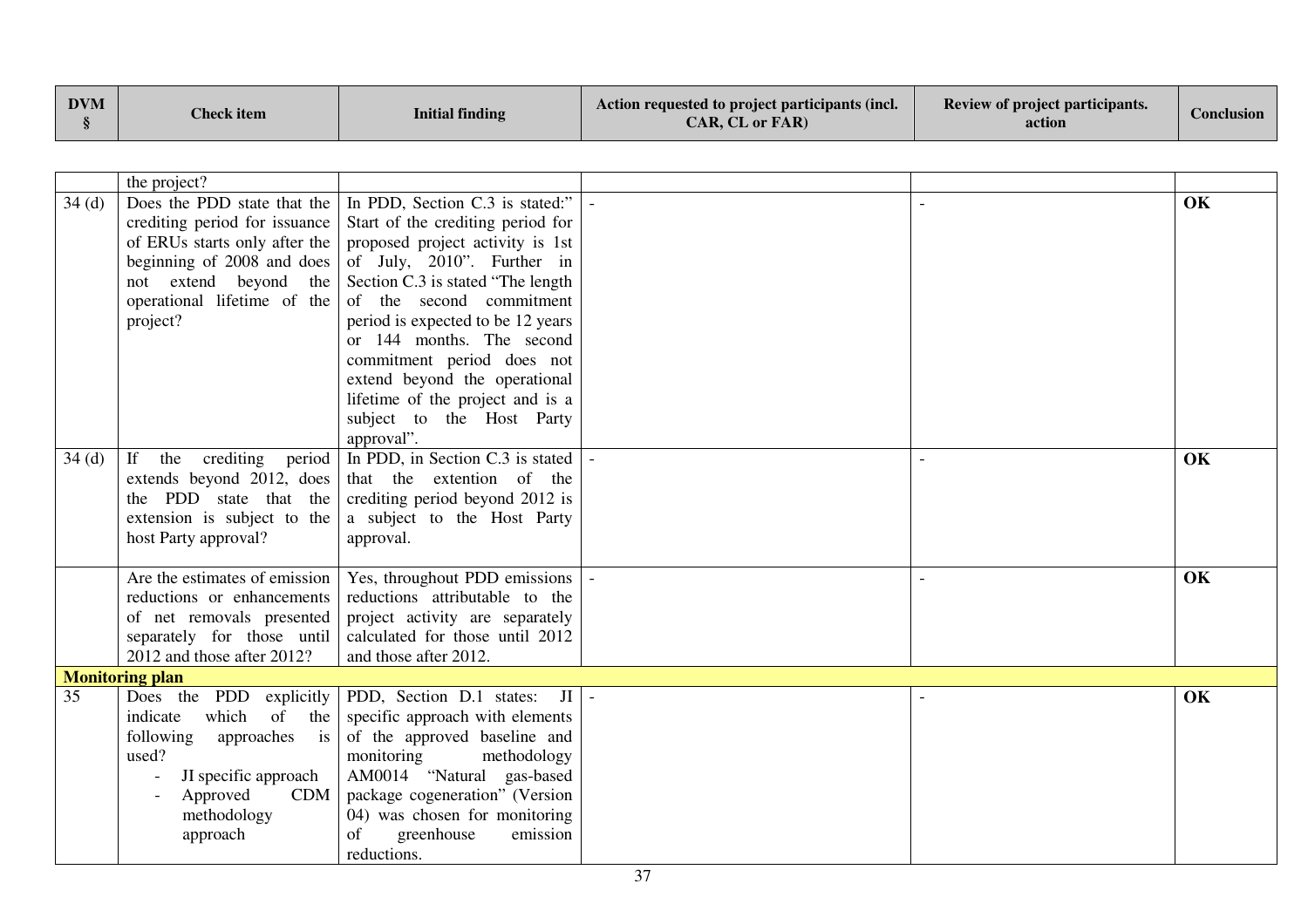| <b>DVM</b> | <b>Check item</b> | <b>Initial finding</b> | Action requested to project participants (incl.<br><b>CAR. CL or FAR)</b> | <b>Review of project participants.</b><br>action | Conclusion |
|------------|-------------------|------------------------|---------------------------------------------------------------------------|--------------------------------------------------|------------|
|------------|-------------------|------------------------|---------------------------------------------------------------------------|--------------------------------------------------|------------|

| 36(a) | JI specific approach only<br>Does the monitoring plan<br>describe:<br>- All relevant factors and<br>key characteristics that will<br>be monitored?<br>- The period in which they<br>will be monitored?<br>- All decisive factors for the<br>control and reporting of<br>project performance? | The monitoring plan section<br>(Section D.2 in PDD) provide a<br>list of data to be monitored.<br>Section D.3. Quality control<br>(QC) and quality assurance<br>(QA) procedures undertaken for<br>data monitored provides a<br>summary on how oft the<br>parameters will be measured and<br>describe appropriate QA/QC<br>procedures.<br>In<br>general<br>monitoring plan is developed in<br>transparent<br>consistent<br>and<br>manner, however in respect to<br>the monitoring of the data on<br>calorific value for oil gas,<br>mazut, VAR and Natural gas the<br>information was missing. Also,<br>PDD has not provided the<br>information<br>on<br>how<br>the<br>monitored data will be kept<br>(archived) and who will be<br>responsible for monitoring.<br>Appropriatly, CL 10 and CAR | CL 10: How it was envisaged to organize and<br>provide monitoring of the calorific value for<br>oil gas, mazut, VAR and Natural gas (see pp.<br>27-28 of PDD)? Please describe and revise<br>PDD accordingly.<br>CAR 15: Information on how the monitored<br>data will be kept (archived) and who will be<br>responsible for monitoring, how it will be<br>organized is missing (Section D.3, PDD).<br>Please revise PDD appropriately. | Monitoring data on net calorific<br>value of fuels used will be collected<br>monthly<br>according<br>to<br>the<br>Certificates of quality of fuels,<br>which are provided by fuel<br>suppliers. Has been indicated in<br>section D.3 of the PDD.<br>Information on monitoring and<br>archiving of data has been added to<br>the section D.3 of the PDD. | Primary<br>information<br>is collected;<br>PDD shall<br>be corrected<br>with<br>this<br>additional<br>information.<br>CL<br>$10$ is<br>closed.<br>OK<br>CAR 15 is<br>closed.<br>OK |
|-------|----------------------------------------------------------------------------------------------------------------------------------------------------------------------------------------------------------------------------------------------------------------------------------------------|-----------------------------------------------------------------------------------------------------------------------------------------------------------------------------------------------------------------------------------------------------------------------------------------------------------------------------------------------------------------------------------------------------------------------------------------------------------------------------------------------------------------------------------------------------------------------------------------------------------------------------------------------------------------------------------------------------------------------------------------------------------------------------------------------|-----------------------------------------------------------------------------------------------------------------------------------------------------------------------------------------------------------------------------------------------------------------------------------------------------------------------------------------------------------------------------------------------------------------------------------------|---------------------------------------------------------------------------------------------------------------------------------------------------------------------------------------------------------------------------------------------------------------------------------------------------------------------------------------------------------|------------------------------------------------------------------------------------------------------------------------------------------------------------------------------------|
|       |                                                                                                                                                                                                                                                                                              | 15 were issued.                                                                                                                                                                                                                                                                                                                                                                                                                                                                                                                                                                                                                                                                                                                                                                               |                                                                                                                                                                                                                                                                                                                                                                                                                                         |                                                                                                                                                                                                                                                                                                                                                         |                                                                                                                                                                                    |
| 36(b) | Does the monitoring plan<br>specify<br>indicators,<br>the<br>constants and variables used<br>that are reliable, valid and<br>provide transparent picture of<br>the emission reductions or<br>of<br>enhancements<br>net<br>removals to be monitored?                                          | All ex-ante and ex-post defined<br>indicators,<br>constants<br>and<br>variables used in the monitoing<br>plan are reliable, valid and<br>provide transparent picture of<br>the emission reductions to be<br>monitored.                                                                                                                                                                                                                                                                                                                                                                                                                                                                                                                                                                        |                                                                                                                                                                                                                                                                                                                                                                                                                                         |                                                                                                                                                                                                                                                                                                                                                         | OK                                                                                                                                                                                 |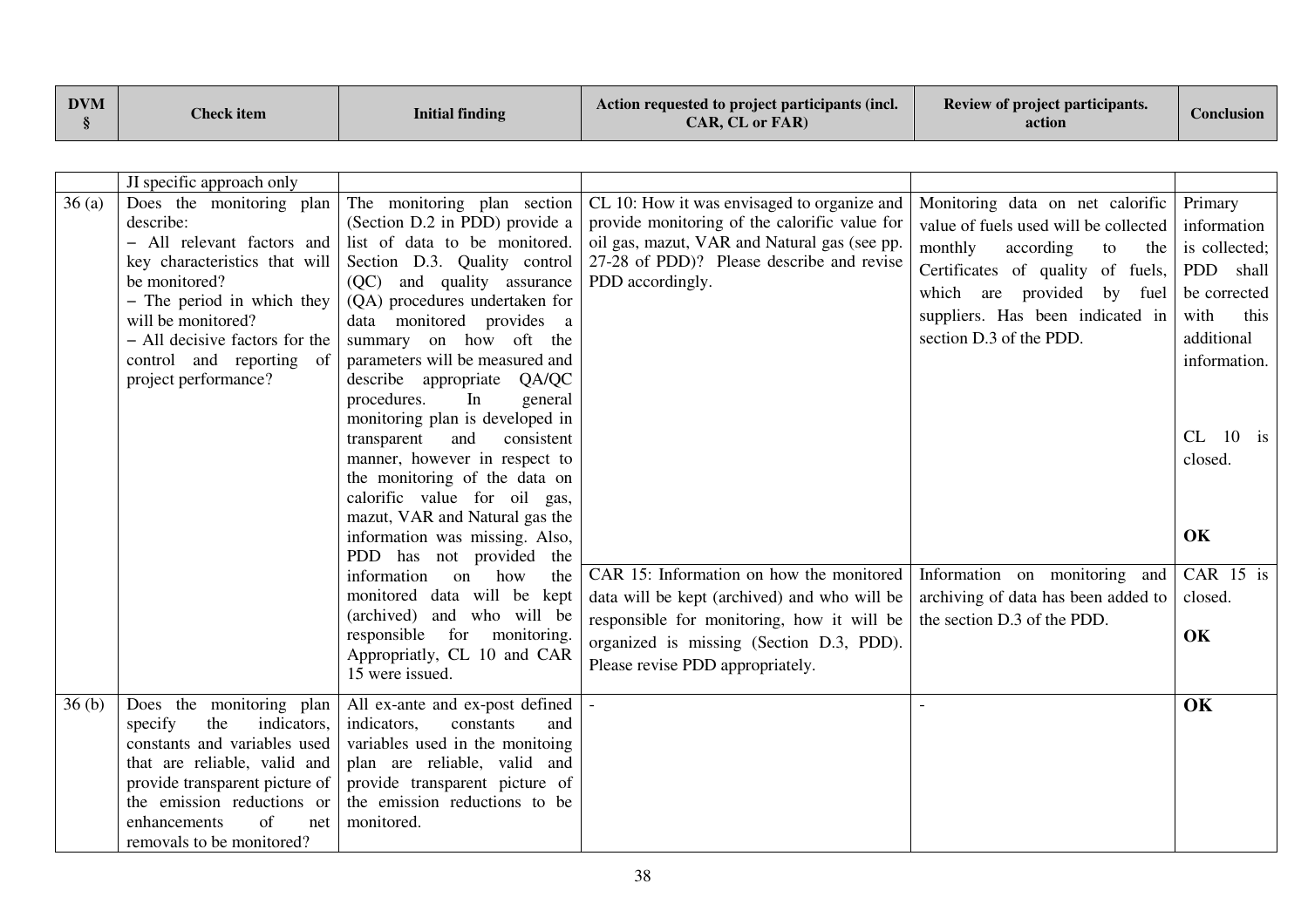| <b>DVM</b><br>$\S$ | <b>Check</b> item                                                                                                                                | <b>Initial finding</b>                                                                                                                                                                                                                                                                                                                                                                                                                                                                                                                                                                                                                                                                                               | Action requested to project participants (incl.<br>CAR, CL or FAR) | Review of project participants.<br>action | <b>Conclusion</b> |
|--------------------|--------------------------------------------------------------------------------------------------------------------------------------------------|----------------------------------------------------------------------------------------------------------------------------------------------------------------------------------------------------------------------------------------------------------------------------------------------------------------------------------------------------------------------------------------------------------------------------------------------------------------------------------------------------------------------------------------------------------------------------------------------------------------------------------------------------------------------------------------------------------------------|--------------------------------------------------------------------|-------------------------------------------|-------------------|
|                    |                                                                                                                                                  |                                                                                                                                                                                                                                                                                                                                                                                                                                                                                                                                                                                                                                                                                                                      |                                                                    |                                           |                   |
| 36(b)              | If default values are used,<br>$\overline{\phantom{0}}$<br>Are<br>accuracy<br>and<br>reasonableness<br>carefully<br>balanced in their selection? | Ex-ante default factors for the<br>fuels used in the cogeneration<br>unit in the project scenario for<br>the calculation of project<br>emissions are used accruratly<br>from the recognized source -<br>Revised 1996 IPCC<br>from<br>Guidelines<br>for<br>National<br>Greenhouse Gas Inventories:<br>Workbook, Module 1: Energy,<br>Table 1-2 Carbon emission<br>factors.<br>For the estimation of baseline<br>emissions, default factors such<br>as average efficiency of residual<br>fuel oil/gas fired boilers under<br>the baseline scenario; weighted<br>emission factor for baseline fuel<br>mix and emission factor for<br>electricity of Ukrainian grid<br>were also estimated accurately<br>and reasonable. |                                                                    |                                           | OK                |
|                    | Do the default values<br>originate from recognized<br>sources?                                                                                   | Ex-ante default factors for the<br>fuels used in the cogeneration<br>unit in the project scenario for<br>calculation of project<br>the<br>emissions are used from the<br>recognized source - from<br>Revised 1996 IPCC Guidelines<br>for National Greenhouse Gas<br>Inventories: Workbook, Module<br>1: Energy, Table 1-2 Carbon<br>emission factors.                                                                                                                                                                                                                                                                                                                                                                |                                                                    |                                           | OK                |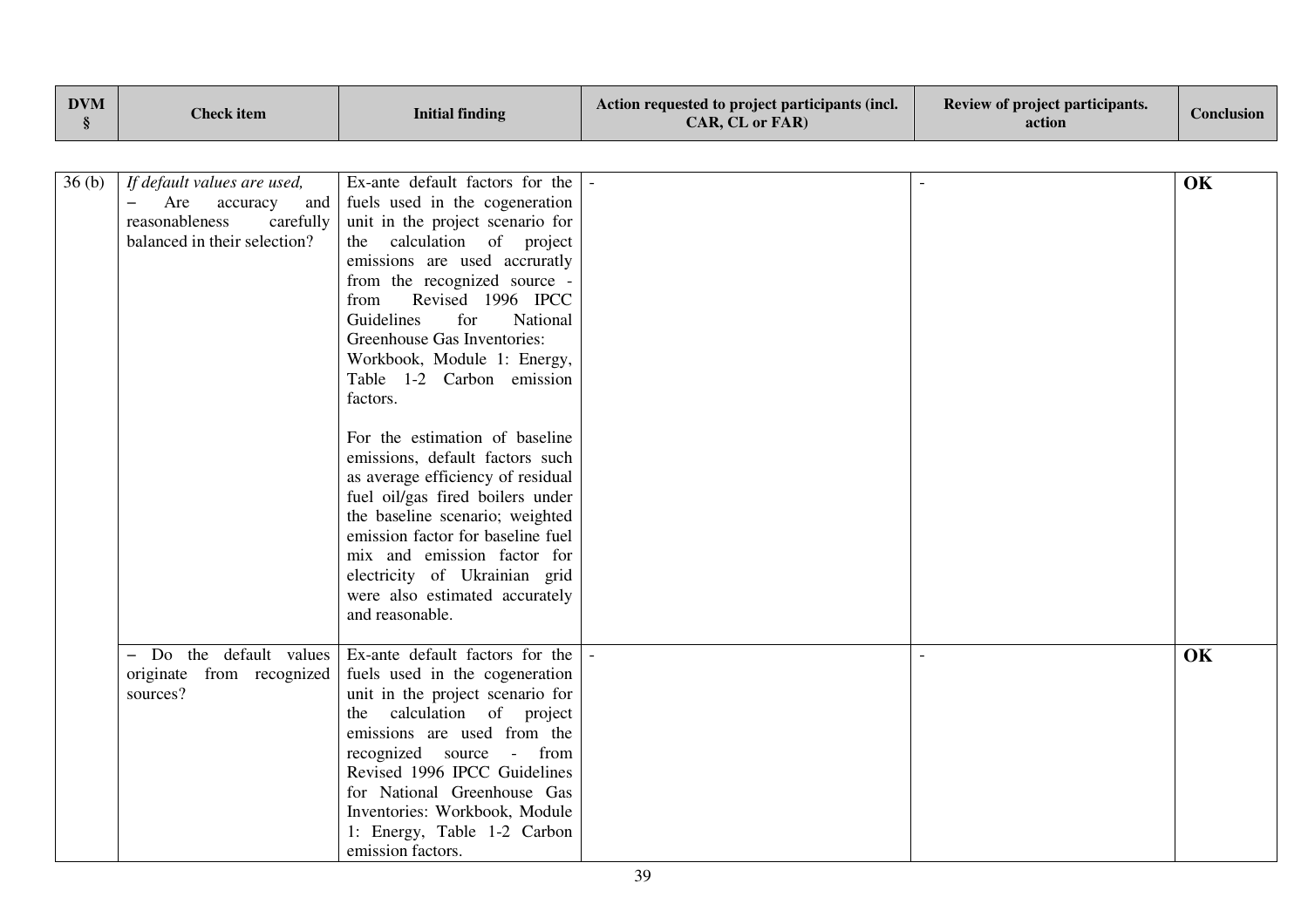| <b>DVM</b><br>$\S$ | <b>Check</b> item                                                                                                                                          | <b>Initial finding</b>                                                                                                                                                                                                                                                                                                                                                                                                                                                                                                                                                                                                                                                                         | Action requested to project participants (incl.<br>CAR, CL or FAR) | Review of project participants.<br>action | <b>Conclusion</b> |
|--------------------|------------------------------------------------------------------------------------------------------------------------------------------------------------|------------------------------------------------------------------------------------------------------------------------------------------------------------------------------------------------------------------------------------------------------------------------------------------------------------------------------------------------------------------------------------------------------------------------------------------------------------------------------------------------------------------------------------------------------------------------------------------------------------------------------------------------------------------------------------------------|--------------------------------------------------------------------|-------------------------------------------|-------------------|
|                    |                                                                                                                                                            |                                                                                                                                                                                                                                                                                                                                                                                                                                                                                                                                                                                                                                                                                                |                                                                    |                                           |                   |
|                    |                                                                                                                                                            | Average efficiency of residual<br>fuel oil/gas fired boilers under<br>baseline scenario was<br>the<br>defined according to operational<br>tests of the boilers indicated in<br>parameter charts of the boiler<br>installed at JSC "Lukoil-Odessa<br>oil refining plant". Weighted<br>emission factor for baseline fuel<br>mix was estimated on a project-<br>specific basis based on the<br>average fuel mix consumption<br>over the period of 2000-2009.<br>Emission factor for electricity of<br>Ukrainian grid is based on the<br>data from "Development of the<br>electricity carbon<br>emission<br>factors for Ukraine: Baseline<br>Study for Ukraine" Final Report<br>(EBRD, 14.10.2010) |                                                                    |                                           |                   |
|                    | - Are the default values<br>supported<br>statistical<br>by<br>analyses<br>providing<br>reasonable<br>confidence<br>levels?                                 | See above                                                                                                                                                                                                                                                                                                                                                                                                                                                                                                                                                                                                                                                                                      |                                                                    |                                           | OK                |
|                    | - Are the default values<br>presented in a transparent<br>manner?                                                                                          | All default values provided in<br>the monitoring plan are used in<br>transparent manner.                                                                                                                                                                                                                                                                                                                                                                                                                                                                                                                                                                                                       |                                                                    |                                           | OK                |
| 36(b)<br>(i)       | For those values that are to<br>be provided by the project<br>participants,<br>does<br>the<br>plan<br>monitoring<br>clearly<br>indicate how the values are | vs. 36(a)                                                                                                                                                                                                                                                                                                                                                                                                                                                                                                                                                                                                                                                                                      |                                                                    |                                           | OK                |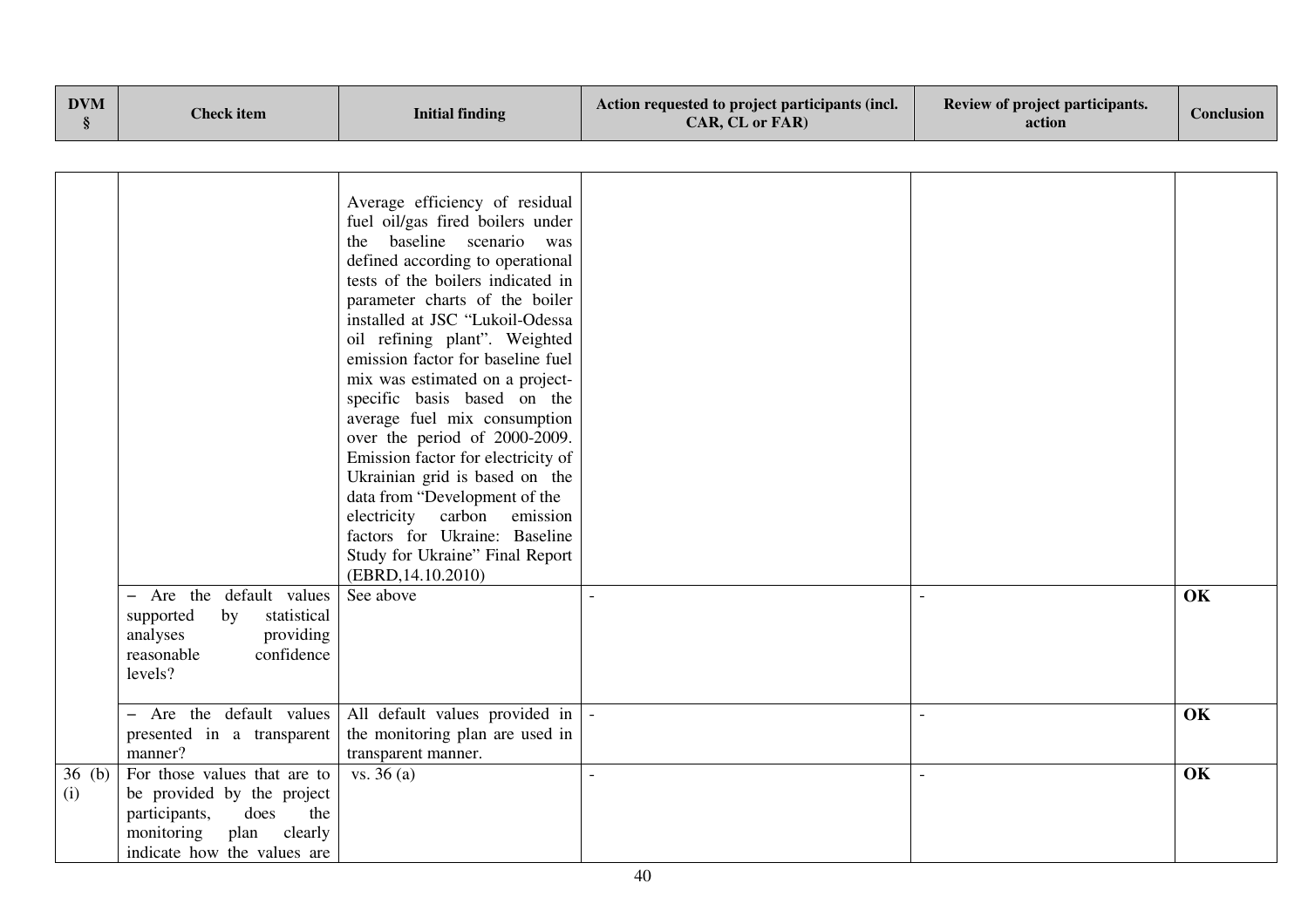| <b>DVM</b> | <b>Check item</b> | Initial finding | Action requested to project participants (incl.<br><b>CAR. CL or FAR)</b> | <b>Review of project participants.</b><br>action | <b>Conclusion</b> |
|------------|-------------------|-----------------|---------------------------------------------------------------------------|--------------------------------------------------|-------------------|
|------------|-------------------|-----------------|---------------------------------------------------------------------------|--------------------------------------------------|-------------------|

|       | to be selected and justified?                       |                                                         |  |    |
|-------|-----------------------------------------------------|---------------------------------------------------------|--|----|
| 36(b) | For other values,                                   | vs. 36(b).                                              |  | OK |
| (ii)  | - Does the monitoring plan                          |                                                         |  |    |
|       | clearly indicate the precise                        |                                                         |  |    |
|       | references from which these                         |                                                         |  |    |
|       | values are taken?                                   |                                                         |  |    |
|       |                                                     |                                                         |  |    |
|       | - Is the conservativeness of                        | All the values provided in the                          |  | OK |
|       | the values provided justified?                      | monitoring plan are established                         |  |    |
|       |                                                     | in an accurate maner and are                            |  |    |
|       |                                                     | based on the recognized sources.                        |  |    |
|       |                                                     | The conservativeness of the data                        |  |    |
|       |                                                     | used can be justified.                                  |  |    |
| 36(b) | For all data sources, does the                      | The monitoring plan do not                              |  | OK |
| (iii) | monitoring plan specify the                         | specify the procedures to be                            |  |    |
|       | procedures to be followed if                        | followed if expected data                               |  |    |
|       | expected<br>data<br>are                             | needed for the monitoring of                            |  |    |
|       | unavailable?                                        | project activity will be not                            |  |    |
|       |                                                     | available.<br>Validation<br>team                        |  |    |
|       |                                                     | reviwed the monitoring plan and                         |  |    |
|       |                                                     | concludes that this situation is                        |  |    |
|       |                                                     | unlikely to occur. But in case of                       |  |    |
|       |                                                     | such situation, the monitoring                          |  |    |
|       |                                                     | plan should be appropriately                            |  |    |
|       |                                                     | changed during the verification                         |  |    |
|       |                                                     | phase of the project.                                   |  |    |
| 36(b) | International<br>System<br>Are                      | International System Unit (SI                           |  | OK |
| (iv)  | Unit (SI units) used?                               | units) are used.                                        |  |    |
| 36(b) | Does the monitoring plan                            | The monitoring plan envisages                           |  | OK |
| (v)   | note                                                | that such parameters as annual                          |  |    |
|       | parameters,<br>any<br>coefficients, variables, etc. | from<br>heat<br>output<br>the                           |  |    |
|       | that are used to calculate                          | cogeneration unit that<br>$\frac{1}{1}$                 |  |    |
|       | baseline emissions or net                           | supplied to the consumer in GJ                          |  |    |
|       |                                                     | removals but are obtained and the amount of electricity |  |    |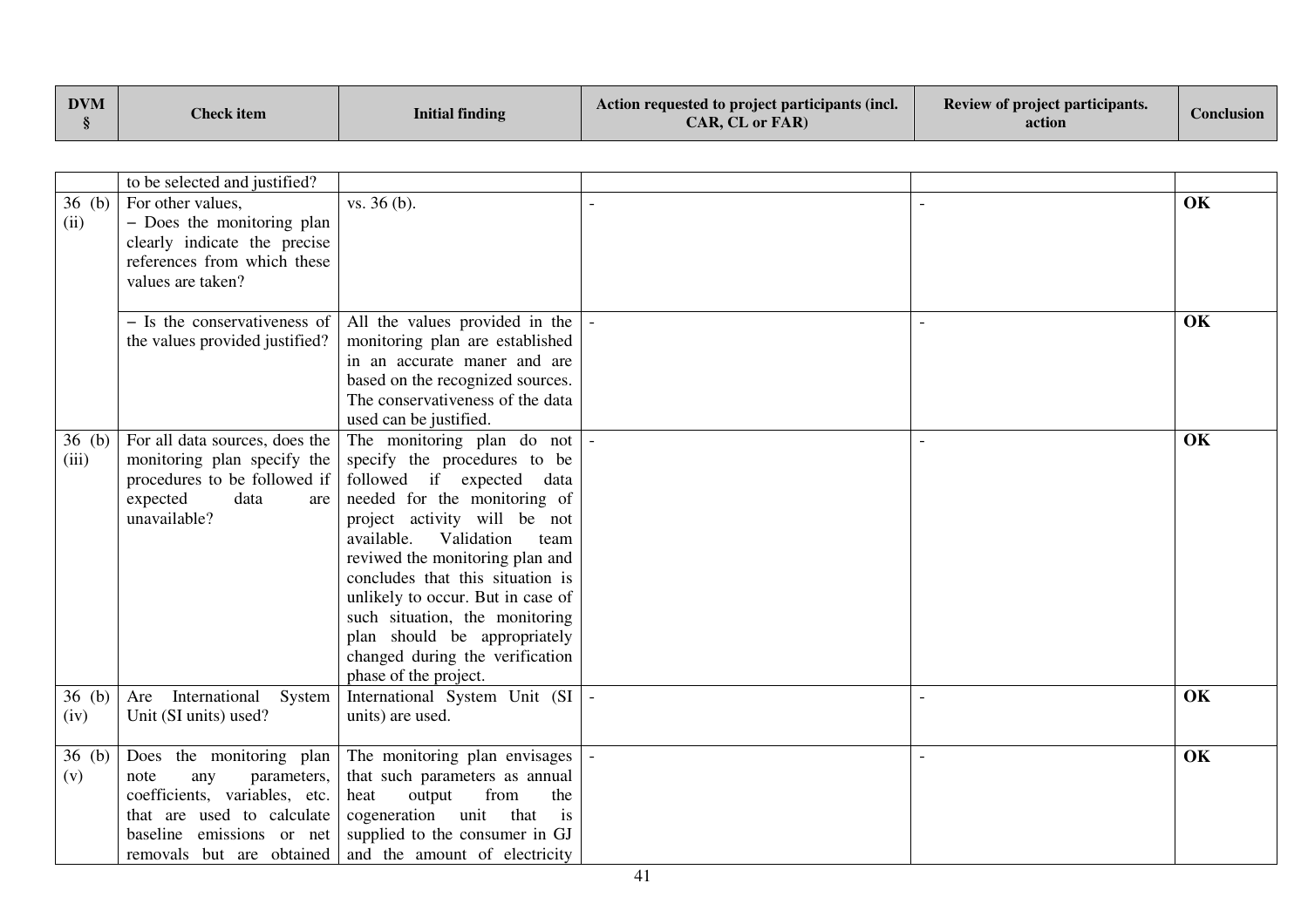| <b>DVM</b> | <b>Check item</b> | Initial finding | Action requested to project participants (incl.<br><b>CAR. CL or FAR)</b> | Review of project participants.<br>action | <b>Conclusion</b> |
|------------|-------------------|-----------------|---------------------------------------------------------------------------|-------------------------------------------|-------------------|
|------------|-------------------|-----------------|---------------------------------------------------------------------------|-------------------------------------------|-------------------|

|                   | through monitoring?                                      | supplied to the national grid in                              |  |           |
|-------------------|----------------------------------------------------------|---------------------------------------------------------------|--|-----------|
|                   |                                                          | MWh as result of the project<br>activity performance will be  |  |           |
|                   |                                                          | monitored for the calculation of                              |  |           |
|                   |                                                          | baseline emissions.                                           |  |           |
| 36 (b)            | Is the use of parameters,                                | The usage of<br>parameters,                                   |  | OK        |
| (v)               | coefficients, variables, etc.                            | coefficients and variables, is                                |  |           |
|                   | consistent<br>between<br>the<br>baseline                 | consistent between the baseline                               |  |           |
|                   | and monitoring<br>plan?                                  | and monitoring plan.                                          |  |           |
|                   |                                                          |                                                               |  |           |
| 36 <sub>(c)</sub> | Does the monitoring plan                                 | list<br>The<br>monitoring<br>plan                             |  | <b>OK</b> |
|                   | draw on the list of standard                             | standard variables in accordance                              |  |           |
|                   | variables<br>contained<br>in                             | with Appendix B of "Guidance                                  |  |           |
|                   | appendix B of "Guidance on                               | on criteria for baseline setting                              |  |           |
|                   | criteria for baseline setting                            | monitoring",<br>and<br>where                                  |  |           |
|                   | and monitoring"?                                         | applicable.                                                   |  |           |
| 36(d)             | Does the monitoring plan<br>explicitly<br>clearly<br>and | The monitoring plan explicitly                                |  | OK        |
|                   | distinguish:                                             | and clearly distinguishes the<br>data and parameters that are |  |           |
|                   | (i) Data and parameters that                             | established ex-ante and that are                              |  |           |
|                   | are not monitored throughout                             | available already at the stage of                             |  |           |
|                   | the crediting period, but are                            | determination.                                                |  |           |
|                   | determined only once (and                                |                                                               |  |           |
|                   | thus remain fixed throughout                             | vs. 36(b)                                                     |  |           |
|                   | the crediting period), and that                          |                                                               |  |           |
|                   | are available already at the                             |                                                               |  |           |
|                   | stage of determination?                                  |                                                               |  |           |
|                   | (ii) Data and parameters that                            | Such parameters and data are                                  |  | N/A       |
|                   | are not monitored throughout                             | not included in the monitoring                                |  |           |
|                   | the crediting period, but are                            | plan.                                                         |  |           |
|                   | determined only once (and                                |                                                               |  |           |
|                   | thus remain fixed throughout                             |                                                               |  |           |
|                   | the crediting period), but that                          |                                                               |  |           |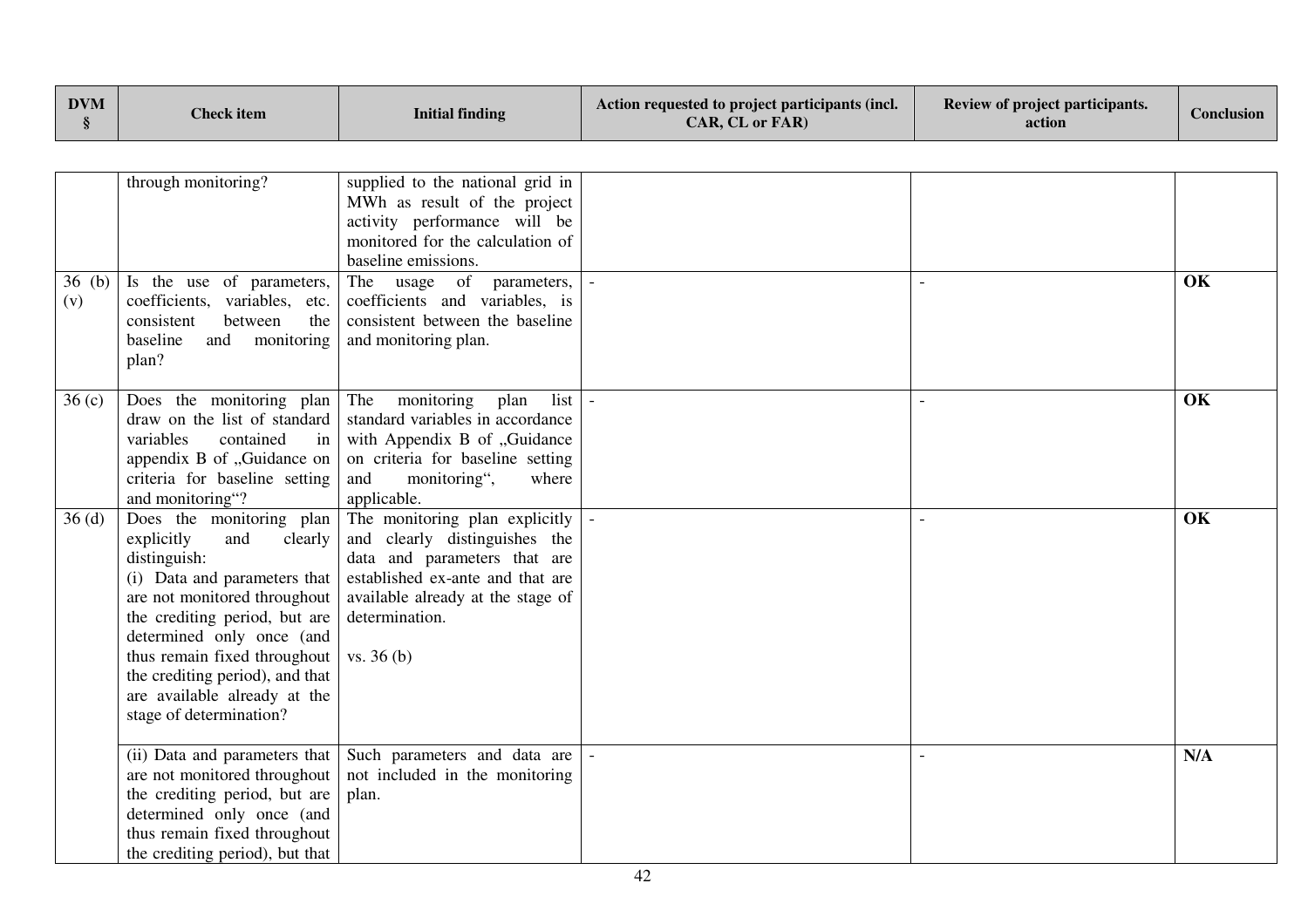| <b>DVM</b> | <b>Check item</b> | <b>Initial finding</b> | Action requested to project participants (incl.<br><b>CAR. CL or FAR)</b> | <b>Review of project participants.</b><br>action | Conclusion |
|------------|-------------------|------------------------|---------------------------------------------------------------------------|--------------------------------------------------|------------|
|------------|-------------------|------------------------|---------------------------------------------------------------------------|--------------------------------------------------|------------|

|       | are not already available at<br>the stage of determination?                                                                                        |                                                                                                                                                                                                                                                                                                                                                                                                                                                                                                                                                                                                                                                       |                                                                                                                                                                                                                        |                                                                                                     |                                                                                                                                                              |
|-------|----------------------------------------------------------------------------------------------------------------------------------------------------|-------------------------------------------------------------------------------------------------------------------------------------------------------------------------------------------------------------------------------------------------------------------------------------------------------------------------------------------------------------------------------------------------------------------------------------------------------------------------------------------------------------------------------------------------------------------------------------------------------------------------------------------------------|------------------------------------------------------------------------------------------------------------------------------------------------------------------------------------------------------------------------|-----------------------------------------------------------------------------------------------------|--------------------------------------------------------------------------------------------------------------------------------------------------------------|
|       | (iii) Data and parameters that<br>are monitored throughout the<br>crediting period?                                                                | The monitoring plan in Section<br>D.2. explicitly and clearly<br>distinguishes the data<br>and<br>parameters that have to<br>be<br>monitored<br>throughout<br>the<br>crediting period.                                                                                                                                                                                                                                                                                                                                                                                                                                                                |                                                                                                                                                                                                                        |                                                                                                     | OK                                                                                                                                                           |
| 36(e) | Does the monitoring plan<br>describe<br>methods<br>the<br>for<br>employed<br>data<br>(including)<br>its<br>monitoring<br>frequency) and recording? | The monitoring plan section<br>(Section D.2 in PDD) provide a<br>list of data to be monitored.<br>Section D.3. Quality control<br>(QC) and quality assurance<br>(QA) procedures undertaken for<br>data monitored provides a<br>summary on the methods<br>employed for data monitoring.<br>The description of the methods<br>is in general complete, however<br>information<br>on<br>how<br>the<br>monitored data will be kept<br>(archived) and who will be<br>responsible for monitoring, how<br>it will be organized (including<br>storage of data monitored) is<br>missing . Appropriatly, CAR 16<br>and CAR 17 were issued.<br>vs. also $36$ (a). | CAR 16: Information on how the monitored<br>data will be kept (archived) and who will be<br>responsible for monitoring, how it will be<br>organized is missing (Section D.3, PDD).<br>Please revise PDD appropriately. | Information on monitoring and<br>archiving of data has been added to<br>the section D.3 of the PDD. | Information<br>on<br>monitoring<br>and<br>archiving of<br>data<br>has<br>been added<br>the<br>to<br>section D.3<br>of the PDD.<br>CAR 16 is<br>closed.<br>OK |
|       |                                                                                                                                                    |                                                                                                                                                                                                                                                                                                                                                                                                                                                                                                                                                                                                                                                       | CAR 17, PDD Section D: Data monitored   Has been added to the section D.3                                                                                                                                              |                                                                                                     | Information                                                                                                                                                  |
|       |                                                                                                                                                    |                                                                                                                                                                                                                                                                                                                                                                                                                                                                                                                                                                                                                                                       | and required for verification are to be kept of the PDD.                                                                                                                                                               |                                                                                                     | on                                                                                                                                                           |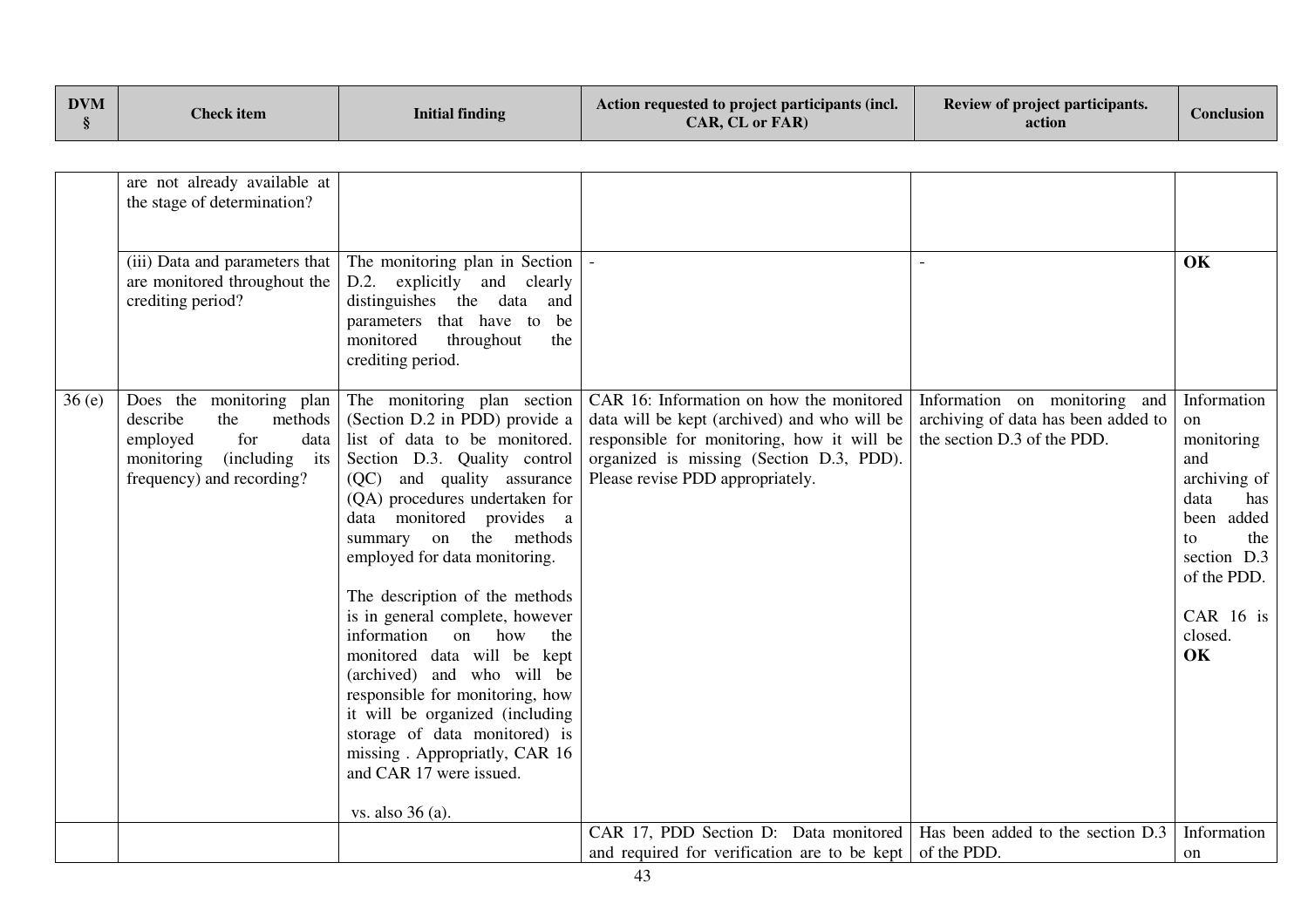| <b>DVM</b><br>§ | <b>Check item</b>                                                                                                                                                                                                                                                                                    | <b>Initial finding</b>                                                                                                                                                                                                             | Action requested to project participants (incl.<br>CAR, CL or FAR)                                                         | Review of project participants.<br>action | <b>Conclusion</b>                                                                      |
|-----------------|------------------------------------------------------------------------------------------------------------------------------------------------------------------------------------------------------------------------------------------------------------------------------------------------------|------------------------------------------------------------------------------------------------------------------------------------------------------------------------------------------------------------------------------------|----------------------------------------------------------------------------------------------------------------------------|-------------------------------------------|----------------------------------------------------------------------------------------|
|                 |                                                                                                                                                                                                                                                                                                      |                                                                                                                                                                                                                                    |                                                                                                                            |                                           |                                                                                        |
|                 |                                                                                                                                                                                                                                                                                                      |                                                                                                                                                                                                                                    | for two years after the last transfer of ERUs<br>for the project. Please revise the PDD in the<br>Monitoring Plan Section. |                                           | monitoring<br>of the data<br>been<br>has<br>added to the<br>section D.3<br>of the PDD. |
|                 |                                                                                                                                                                                                                                                                                                      |                                                                                                                                                                                                                                    |                                                                                                                            |                                           | CAR 17 is<br>closed.                                                                   |
|                 |                                                                                                                                                                                                                                                                                                      |                                                                                                                                                                                                                                    |                                                                                                                            |                                           | OK                                                                                     |
| 36(f)           | Does the monitoring plan<br>elaborate all algorithms and<br>for<br>formulae<br>used<br>the<br>estimation/calculation<br>of<br>baseline emissions/removals<br>and<br>project<br>emissions/removals or direct<br>monitoring of<br>emission<br>reductions from the project,<br>leakage, as appropriate? | All algorithms and formulae<br>used for the estimation and<br>calculation of baseline emissions<br>and project emissions<br>are<br>elaborated in transparent and<br>plausible manner and<br>are<br>suffieciently described in PDD. |                                                                                                                            |                                           | OK                                                                                     |
| 36 (f)<br>(i)   | Is the underlying rationale<br>for the algorithms/formulae<br>explained?                                                                                                                                                                                                                             | Underlying rationale for the<br>algorithms/formulae used in the<br>monitoring plan are explained<br>transparantly and complete in<br>PDD,<br>the<br>meaning<br>of<br>algorithms/formulae<br>is<br>explained.                       | $\mathbb{L}$                                                                                                               |                                           | OK                                                                                     |
| 36 (f)<br>(ii)  | consistent<br>variables,<br>Are<br>equation formats, subscripts<br>etc. used?                                                                                                                                                                                                                        | the<br>monitoring<br>In<br>plan<br>algorithms/formulae<br>and<br>minotored<br>parameters<br>are<br>described in consistent manner<br>with correct equation formats<br>and subscripts, as applicable.                               |                                                                                                                            |                                           | OK                                                                                     |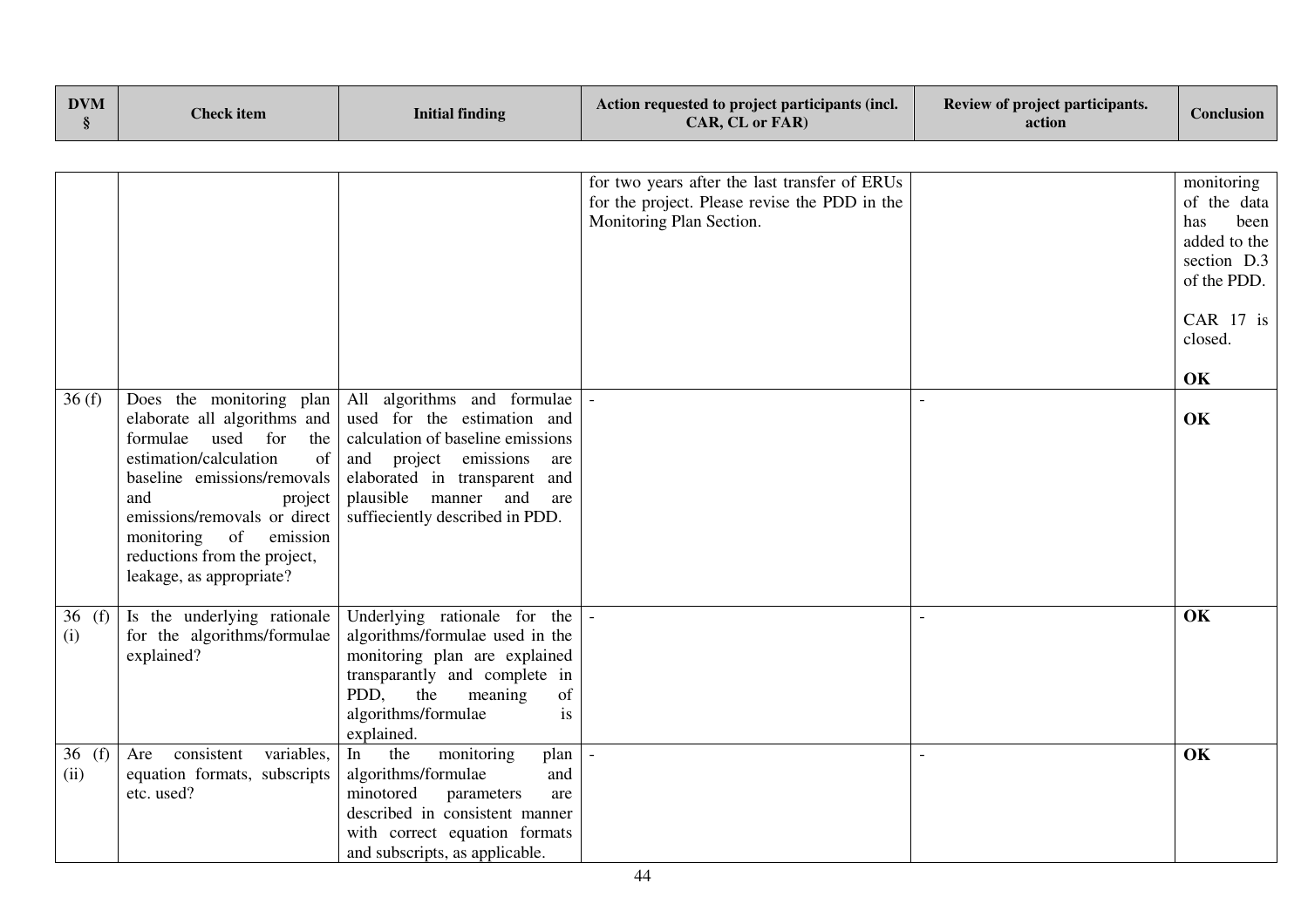| <b>DVM</b><br>$\S$ | <b>Check item</b>                                                                                                                                                       | <b>Initial finding</b>                                                                                                                                                                                                                                                                                                                                                                                                                                                                                                                                                                                                                                          | Action requested to project participants (incl.<br>CAR, CL or FAR) | Review of project participants.<br>action | <b>Conclusion</b> |
|--------------------|-------------------------------------------------------------------------------------------------------------------------------------------------------------------------|-----------------------------------------------------------------------------------------------------------------------------------------------------------------------------------------------------------------------------------------------------------------------------------------------------------------------------------------------------------------------------------------------------------------------------------------------------------------------------------------------------------------------------------------------------------------------------------------------------------------------------------------------------------------|--------------------------------------------------------------------|-------------------------------------------|-------------------|
|                    |                                                                                                                                                                         |                                                                                                                                                                                                                                                                                                                                                                                                                                                                                                                                                                                                                                                                 |                                                                    |                                           |                   |
| 36 $(f)$<br>(iii)  | Are all equations numbered?                                                                                                                                             | numbered<br>Equations<br>are<br>throughout the PDD.                                                                                                                                                                                                                                                                                                                                                                                                                                                                                                                                                                                                             |                                                                    |                                           | OK                |
| 36 (f)<br>(iv)     | Are all variables, with units<br>indicated defined?                                                                                                                     | In PDD, Section<br>$D.2.$ all<br>variables in monitoring plan are<br>indicated with appropriate units.                                                                                                                                                                                                                                                                                                                                                                                                                                                                                                                                                          | $\omega$                                                           |                                           | OK                |
| 36(f)<br>(v)       | Is the conservativeness of the<br>algorithms/procedures<br>justified?                                                                                                   | Algorithms and procedures used<br>in the monitoring plan are used<br>corectly and deemed to be<br>applied in conservative manner.                                                                                                                                                                                                                                                                                                                                                                                                                                                                                                                               |                                                                    |                                           | OK                |
| 36 $(f)$<br>(v)    | To the extent possible, are<br>methods to quantitatively<br>account for uncertainty in<br>key parameters included?                                                      | Key aparameters in monitoring<br>plan are estimated ex-ante or<br>will be estimated ex-post using<br>recognizable<br>sources<br>of<br>information<br>and, thus,<br>no<br>significant uncertainty of key<br>parameters is beforeseen.                                                                                                                                                                                                                                                                                                                                                                                                                            |                                                                    |                                           | OK                |
| 36 (f)<br>(vi)     | Is consistency between the<br>elaboration of the baseline<br>scenario and the procedure<br>for calculating the emissions<br>or net removals of the<br>baseline ensured? | Consistency<br>the<br>between<br>elaboration of the baseline<br>scenario and the procedure for<br>calculating<br>baseline<br>the<br>emissions is ensured.<br><b>Baseline</b><br>emissions<br>are<br>calculated based on assumption<br>that heat supply by the boilers<br>operated on the residual fuel oil,<br>natural and refinery gas under<br>the baseline scenario will be<br>substituted with heat energy<br>supplied by the cogeneration<br>unit under the project scenario<br>during the year y, tonnes $CO2e$ .<br>Baseline emissions due to<br>electricity generation by power<br>plants of the national grid under<br>baseline scenario<br>the<br>are |                                                                    |                                           | OK                |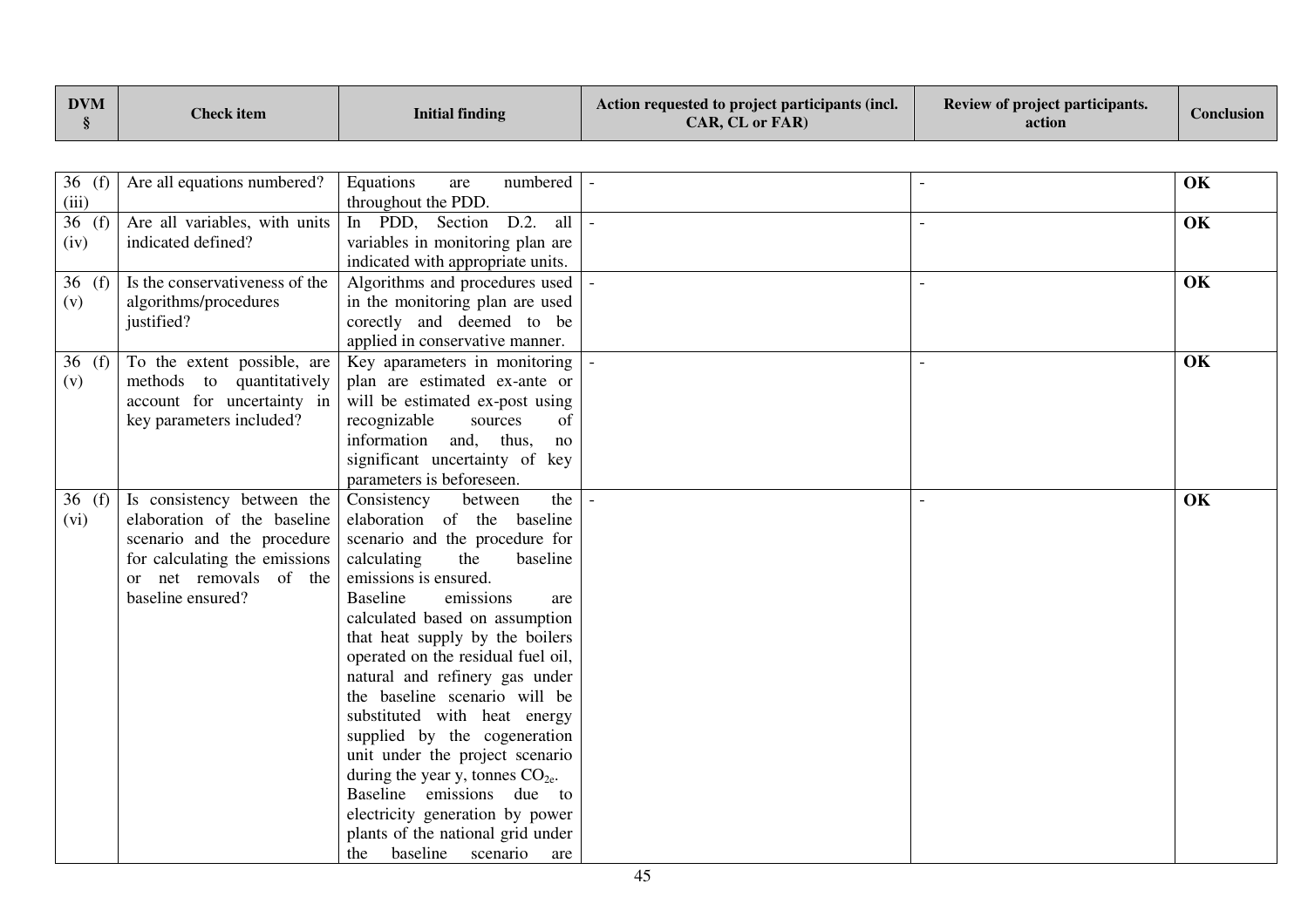| <b>DVM</b><br>$\S$ | <b>Check item</b>                                                                                                    | <b>Initial finding</b>                                                                                                                                                                                                                                                                                                                                                                                                                                                                                                                                                                                                    | Action requested to project participants (incl.<br>CAR, CL or FAR) | Review of project participants.<br>action | <b>Conclusion</b> |
|--------------------|----------------------------------------------------------------------------------------------------------------------|---------------------------------------------------------------------------------------------------------------------------------------------------------------------------------------------------------------------------------------------------------------------------------------------------------------------------------------------------------------------------------------------------------------------------------------------------------------------------------------------------------------------------------------------------------------------------------------------------------------------------|--------------------------------------------------------------------|-------------------------------------------|-------------------|
|                    |                                                                                                                      |                                                                                                                                                                                                                                                                                                                                                                                                                                                                                                                                                                                                                           |                                                                    |                                           |                   |
|                    |                                                                                                                      | calculated<br>based<br>the<br>on<br>assumption that the amount of<br>electricity consumed in the<br>baseline scenarion will be equal<br>to the amount of electricity<br>which will be supplied by the<br>cogeneration unit under the<br>project scenario.<br>Baseline and project emissions<br>are calculated in consistent<br>manner.                                                                                                                                                                                                                                                                                    |                                                                    |                                           |                   |
| 36 (f)<br>(vii)    | of the<br>Are<br>any parts<br>algorithms or formulae that<br>self-evident<br>are<br>not<br>explained?                | vs. $36(f)$ .<br>All algorithms or formulae are<br>sufficently explained.                                                                                                                                                                                                                                                                                                                                                                                                                                                                                                                                                 |                                                                    |                                           | OK                |
| 36 (f)<br>(vii)    | Is it justified that the<br>procedure is consistent with<br>standard technical procedures<br>in the relevant sector? | Monitoring plan was established<br>using JI specific approach with<br>elements of the approved<br>baseline<br>and<br>monitoring<br>methodology AM0014 "Natural<br>gas-based<br>package<br>cogeneration" (Version 04) was<br>chosen for monitoring of<br>greenhouse emission reductions.<br>Monitoring plan is established in<br>accordance with Host Party<br>regulations,<br>namely<br>in<br>accordance with Decree of<br>Cabinet of Ministers of Ukraine<br>#206 dated 22.02.2006 'On<br>Approval of the Procedure of<br>Drafting, Review, Approval and<br>Implementation of Projects<br>Aimed<br>Reduction<br>at<br>of |                                                                    |                                           | OK                |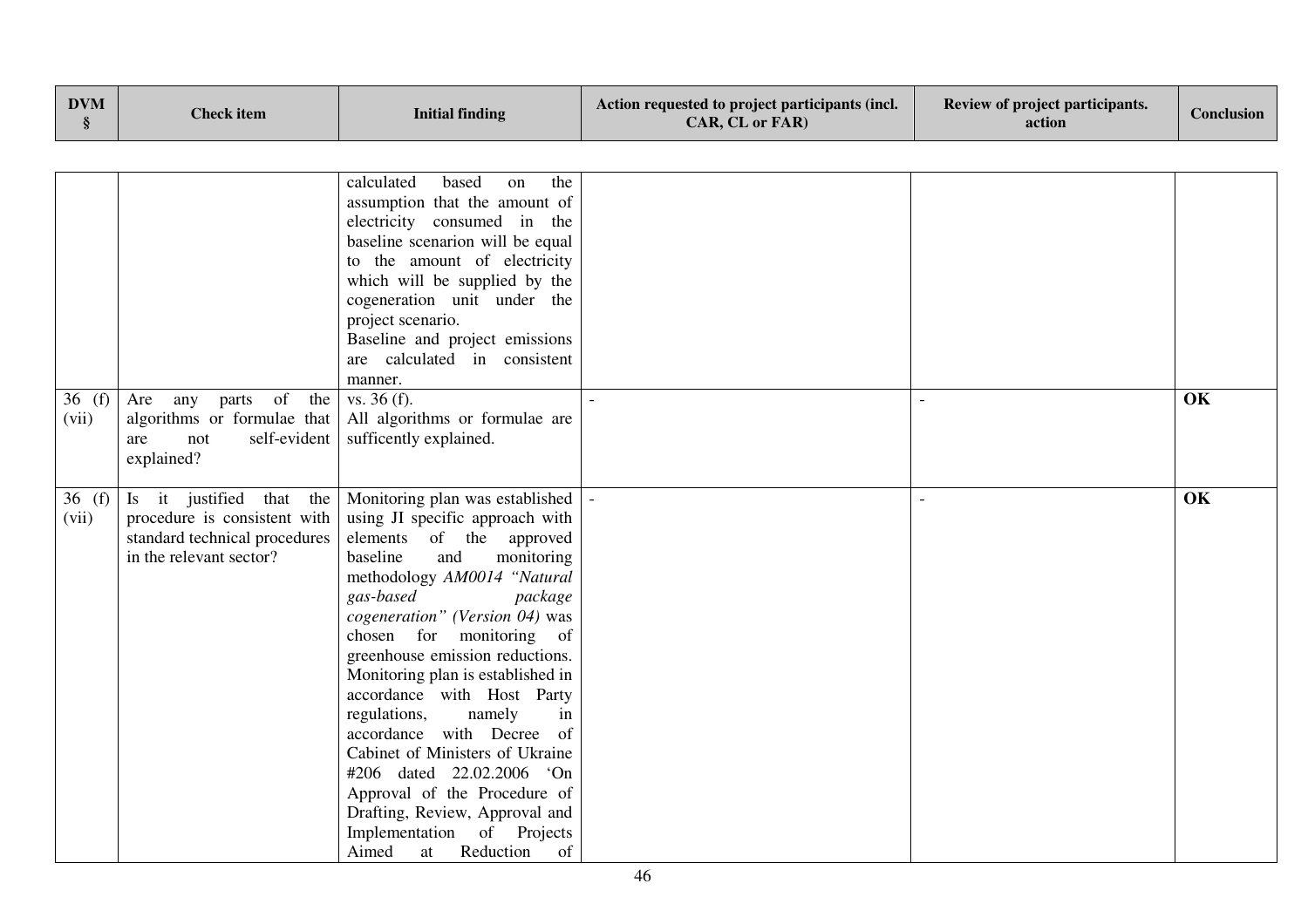| <b>DVM</b><br>§   | <b>Check item</b>                        | <b>Initial finding</b>                                                                                                                                                                                                                                                 | Action requested to project participants (incl.<br>CAR, CL or FAR)                                                                                                                       | Review of project participants.<br>action                                                                                             | <b>Conclusion</b>          |
|-------------------|------------------------------------------|------------------------------------------------------------------------------------------------------------------------------------------------------------------------------------------------------------------------------------------------------------------------|------------------------------------------------------------------------------------------------------------------------------------------------------------------------------------------|---------------------------------------------------------------------------------------------------------------------------------------|----------------------------|
|                   |                                          |                                                                                                                                                                                                                                                                        |                                                                                                                                                                                          |                                                                                                                                       |                            |
|                   |                                          | Emissions of<br>Anthropogenic<br>Greenhouse<br>Gases'<br>and<br>"Requirements for the Joint<br>Implementation<br>Projects<br>preparation"<br>approved<br>by<br>National<br>Environmental<br>Investment Agency of Ukraine<br>(Order #33 dated $25th$ of June,<br>2008). |                                                                                                                                                                                          |                                                                                                                                       |                            |
| 36 $(f)$<br>(vii) | Are references provided as<br>necessary? | In PDD<br>references to the<br>statements (incl. parameters)<br>were provided correctly in most                                                                                                                                                                        | CAR 18: Please indicate in PDD for all sited<br>documents and decisions of JISC and CDM<br>EB a version numbers in PDD, e.g. for the                                                     | A version number of all documents<br>and decisions of JISC and CDM EB<br>has been indicated throughout the                            | CAR 18 is<br>closed.       |
|                   |                                          | cases. However, CAR 18, CAR<br>19, CAR 20, CAR 21, CAR 22<br>were issued in order to complete<br>the list of references or to                                                                                                                                          | AM0014 on PDD $p.10$                                                                                                                                                                     | PDD.                                                                                                                                  | OK                         |
|                   |                                          | correct the references.                                                                                                                                                                                                                                                | CAR 19 (Ref.: PDD, Section A.4): Please use<br>the full company's name instead of<br>'Enterprise' when explaining the heat supply.<br>Please revise PDD accordingly.                     | JSC "Lukoil-Oil Refining Plant"<br>has been used for the company's<br>name. PDD has been revised<br>accordingly.                      | CAR 19 is<br>closed.<br>OK |
|                   |                                          |                                                                                                                                                                                                                                                                        | CAR 20 (ref.: PDD p.11): Please provide full<br>reference in PDD for the Energy Strategy of<br>Ukraine until 2030 (Ref. 2, p.11 in PDD).                                                 | Full reference for the Energy<br>Strategy of Ukraine until 2030 has<br>been provided. See section B.1 of<br>the PDD.                  | CAR 20 is<br>closed.<br>OK |
|                   |                                          |                                                                                                                                                                                                                                                                        | CAR 21 (Ref.: PDD p.12): Please provide an<br>external reference for this sentence under<br>Alternative 4: 'low efficiency of energy<br>generation cycle using steam turbine' in<br>PDD. | The description of Alternative 4 has<br>been amended. External reference<br>has been provided. Please, see<br>section B.2 of the PDD. | CAR 21 is<br>closed.<br>OK |
|                   |                                          |                                                                                                                                                                                                                                                                        | CAR 22 (Ref.: PDD, Section B.2): Please<br>provide full reference for Cogeneration Act<br>in PDD, Section B.2.                                                                           | Full reference for Cogeneration Act<br>has been provided. See section B.2<br>of the PDD.                                              | CAR 22 is<br>closed.<br>OK |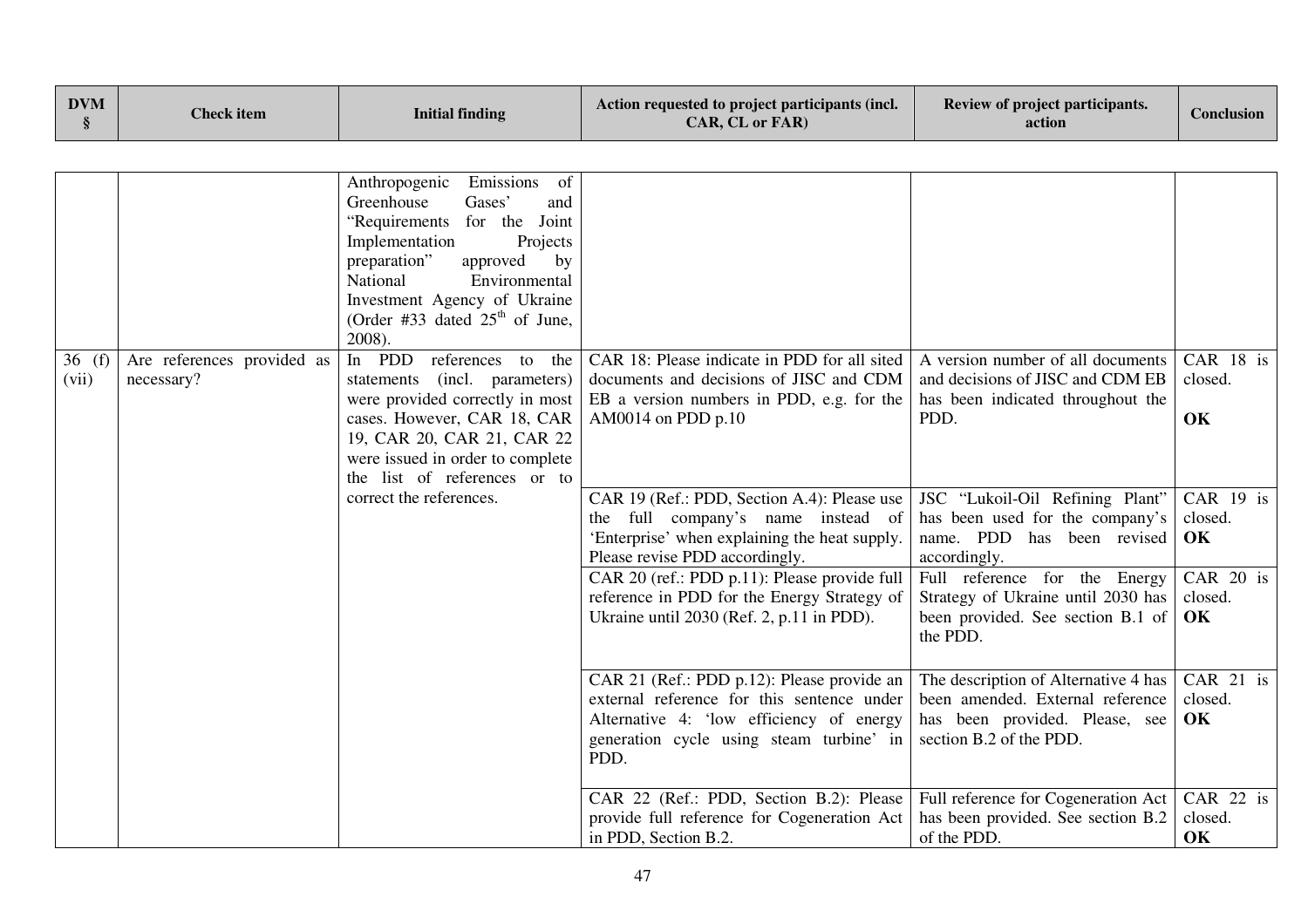| <b>DVM</b> | <b>Check item</b> | Initial finding | Action requested to project participants (incl.<br><b>CAR. CL or FAR)</b> | <b>Review of project participants.</b><br>action | <b>Conclusion</b> |
|------------|-------------------|-----------------|---------------------------------------------------------------------------|--------------------------------------------------|-------------------|
|------------|-------------------|-----------------|---------------------------------------------------------------------------|--------------------------------------------------|-------------------|

| 36 (f)   | Are implicit and explicit key           | In the monitoring plan, implicit                                   |        |     |
|----------|-----------------------------------------|--------------------------------------------------------------------|--------|-----|
| (vii)    | assumptions explained in a              | and explicit key assumptions are                                   |        | OK  |
|          | transparent manner?                     | explained in a transparent                                         |        |     |
|          |                                         | manner.                                                            |        |     |
| 36 $(f)$ | Is it clearly stated which              | Section "D.3. Quality control                                      | $\sim$ | OK  |
| (vii)    | assumptions and procedures              | (QC) and quality assurance                                         |        |     |
|          | have significant uncertainty            | (QA) procedures undertaken for                                     |        |     |
|          |                                         | data Monitored"                                                    |        |     |
|          | associated with them, and               | of PDD                                                             |        |     |
|          | how such uncertainty is to be           | indicates<br>low<br>uncertainty                                    |        |     |
|          | addressed?                              | associated with all parameters                                     |        |     |
|          |                                         | Therefore, such<br>monitored.                                      |        |     |
|          |                                         | uncertainty is not addressed in                                    |        |     |
|          |                                         | more details in PDD.                                               |        |     |
| 36 (f)   | Is the uncertainty of key               | Section "D.3. Quality control                                      |        | OK  |
| (vii)    | parameters described<br>and,            | (QC) and quality assurance                                         |        |     |
|          | where possible, is<br>an                | (QA) procedures undertaken for                                     |        |     |
|          | uncertainty range at<br>95%             | data Monitored"<br>of PDD                                          |        |     |
|          | confidence level for<br>key             | indicates<br>low<br>uncertainty                                    |        |     |
|          | for<br>the<br>parameters                | associated with all parameters                                     |        |     |
|          | of emission<br>calculation              | monitored.                                                         |        |     |
|          | reductions or enhancements              |                                                                    |        |     |
|          | of net removals provided?               |                                                                    |        |     |
| 36(g)    | Does the monitoring plan                | vs. 36 (f) (vii), p.27                                             |        | OK  |
|          | national<br>identify a<br><sub>or</sub> |                                                                    |        |     |
|          |                                         |                                                                    |        |     |
|          | international<br>monitoring             |                                                                    |        |     |
|          | standard if such standard has           |                                                                    |        |     |
|          | to be and/or is applied to              |                                                                    |        |     |
|          | certain aspects of the project?         |                                                                    |        |     |
|          |                                         |                                                                    |        |     |
|          | Does the monitoring plan                | vs. 36 (f) (vii), p.27                                             |        | OK  |
|          | provide a reference as to               |                                                                    |        |     |
|          | where a detailed description            |                                                                    |        |     |
|          | of the standard can be found?           |                                                                    |        |     |
| 36(h)    |                                         | Does the monitoring plan $\vert$ No special statistical techniques |        | N/A |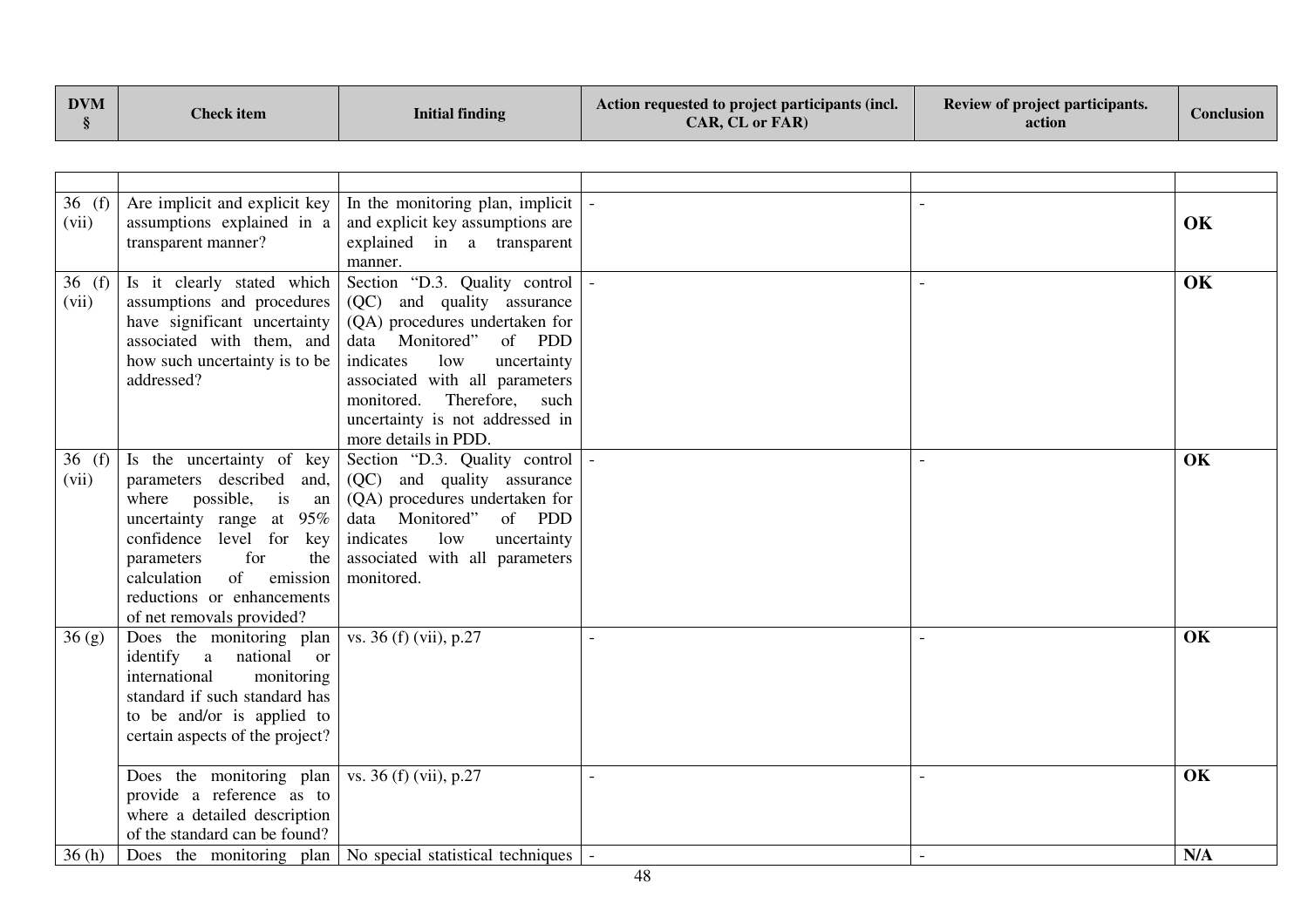| <b>DVM</b><br>§ | <b>Check</b> item                                                                                                                                                                                                                                                                                         | <b>Initial finding</b>                                                                                                                                                                                                                                                                                                                                                                                                                                 | Action requested to project participants (incl.<br>CAR, CL or FAR)                                                                                                                                               | Review of project participants.<br>action                                                                                                                                   | <b>Conclusion</b>                                                                                 |
|-----------------|-----------------------------------------------------------------------------------------------------------------------------------------------------------------------------------------------------------------------------------------------------------------------------------------------------------|--------------------------------------------------------------------------------------------------------------------------------------------------------------------------------------------------------------------------------------------------------------------------------------------------------------------------------------------------------------------------------------------------------------------------------------------------------|------------------------------------------------------------------------------------------------------------------------------------------------------------------------------------------------------------------|-----------------------------------------------------------------------------------------------------------------------------------------------------------------------------|---------------------------------------------------------------------------------------------------|
|                 |                                                                                                                                                                                                                                                                                                           |                                                                                                                                                                                                                                                                                                                                                                                                                                                        |                                                                                                                                                                                                                  |                                                                                                                                                                             |                                                                                                   |
|                 | statistical<br>document<br>techniques, if used for<br>monitoring, and that they are<br>used in a conservative<br>manner?                                                                                                                                                                                  | have to be used for monitoring.                                                                                                                                                                                                                                                                                                                                                                                                                        |                                                                                                                                                                                                                  |                                                                                                                                                                             |                                                                                                   |
| 36(i)           | Does the monitoring plan<br>present the quality assurance<br>and control procedures for<br>monitoring<br>process,<br>the<br>including, as appropriate,<br>information on calibration<br>and on how records on data<br>and/or method validity and<br>accuracy are kept and made<br>available upon request? | Section D.3. "Quality control<br>(QC) and quality assurance<br>(QA) procedures undertaken for<br>data Monitored" of PDD presents<br>the quality assurance and control<br>procedures for the monitoring<br>including,<br>process,<br><b>as</b><br>appropriate,<br>information<br>on<br>calibration<br>of<br>measuring<br>equipment. Information on how<br>records on data are kept is<br>missing.<br>CAR 16, CAR 17 (vs. 36 (e)),<br>CAR 23 are issued. | CAR 23 (Ref.: PDD, Section D): Please<br>describe in PDD how the training of personal<br>was maid in respect to the operation of<br>cogeneration unit incl. safety regulations?<br>Provide supporting evidences. | Information on the trainings of the<br>personal has been added to the<br>section D.4 of the PDD.<br>The<br>supporting evidences have provided<br>to the determination team. | Copies<br>- of<br>the training<br>certificates<br>were<br>provided.<br>CAR 23 is<br>closed.<br>OK |
| 36(j)           | Does the monitoring plan<br>clearly<br>identify<br>the<br>responsibilities<br>and<br>the<br>authority<br>regarding<br>the<br>monitoring activities?                                                                                                                                                       | In PDD, Section D.4 "Brief<br>description of the operational<br>and management structure that<br>will be applied in implementing<br>the monitoring plan" clearly<br>provides the description of the<br>responsibilities and the authority<br>related to the the fulfillment of<br>monitoring plan.                                                                                                                                                     |                                                                                                                                                                                                                  |                                                                                                                                                                             | OK                                                                                                |
| 36(k)           | Does the monitoring plan, on<br>the whole, reflect good<br>monitoring<br>practices<br>appropriate to the project<br>type?                                                                                                                                                                                 | The monitoring plan, on the<br>whole, reflects good monitoring<br>practices appropriate to the<br>project type.                                                                                                                                                                                                                                                                                                                                        |                                                                                                                                                                                                                  |                                                                                                                                                                             | OK                                                                                                |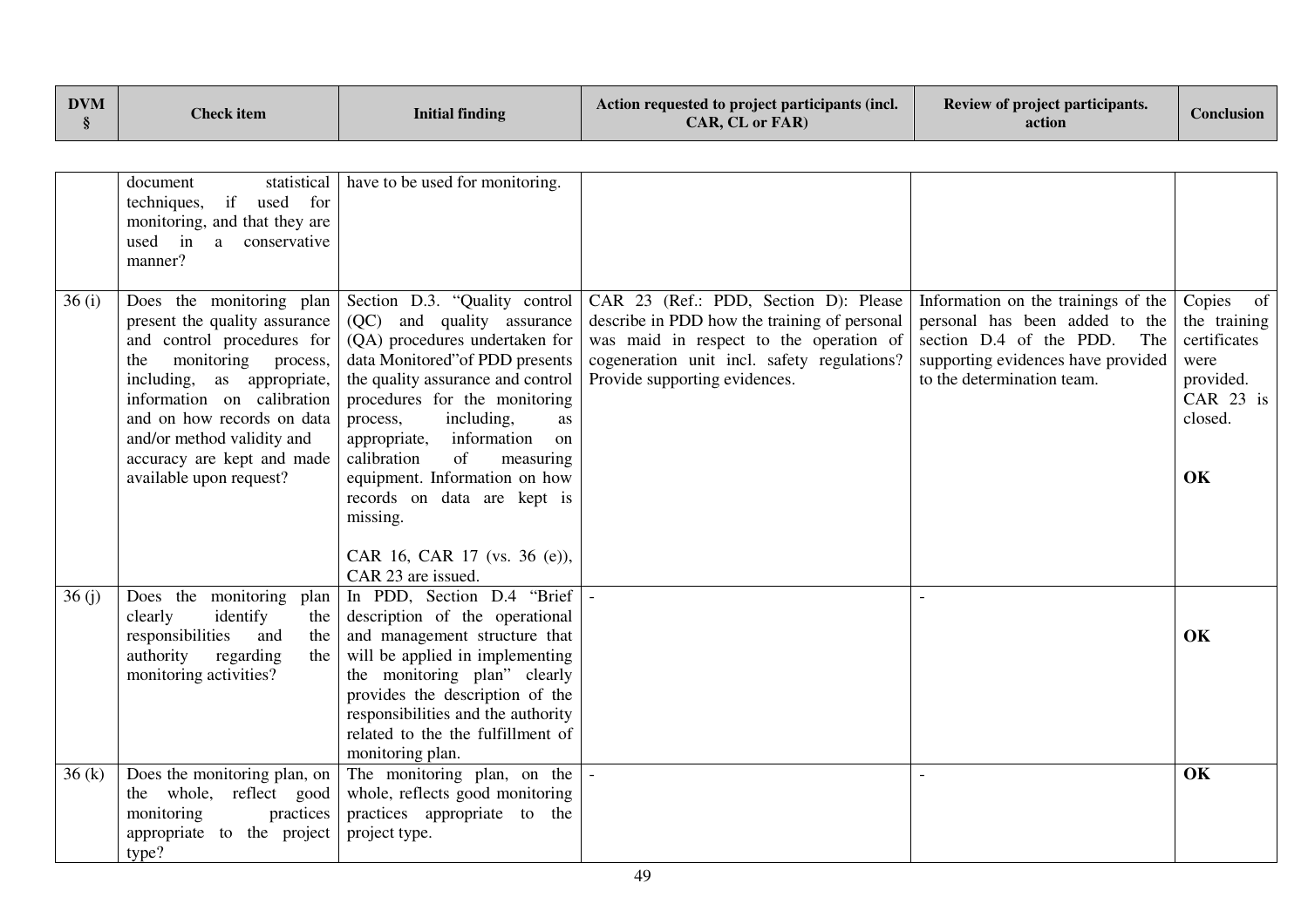| <b>DVM</b><br><b>Review of project participants.</b><br>Action requested to project participants (incl.<br><b>Initial finding</b><br><b>Check item</b><br><b>CAR. CL or FAR)</b><br>action | Conclusion |
|--------------------------------------------------------------------------------------------------------------------------------------------------------------------------------------------|------------|
|--------------------------------------------------------------------------------------------------------------------------------------------------------------------------------------------|------------|

|       | If it is a JI LULUCF project,<br>is the good practice guidance<br>developed by IPCC applied?                                                                                                                                                                                                                                   | N/A                                                                                                                                                                                                                                                                    |                                 |           | N/A |
|-------|--------------------------------------------------------------------------------------------------------------------------------------------------------------------------------------------------------------------------------------------------------------------------------------------------------------------------------|------------------------------------------------------------------------------------------------------------------------------------------------------------------------------------------------------------------------------------------------------------------------|---------------------------------|-----------|-----|
| 36(1) | Does the monitoring plan<br>provide, in tabular form, a<br>complete compilation of the<br>data that need to be collected<br>for its application, including<br>data that are measured or<br>sampled and data that are<br>collected from other sources<br>but not including data that<br>calculated<br>with<br>are<br>equations? | N/A. All data included in<br>monitoring plan are either ex-<br>post or ex-ante determined<br>parameters summarized in the<br>tabular format in Section D.2 of<br>PDD and are used in the<br>calculations.                                                              |                                 |           | N/A |
| 36(m) | Does the monitoring plan<br>the<br>indicate<br>that<br>data<br>monitored and required for<br>verification are to be kept for<br>two years after the last<br>transfer of ERUs for the<br>project?                                                                                                                               | No, this information is missing<br>in monitoring plan.                                                                                                                                                                                                                 | CAR 17 was issued.<br>vs. 36(e) | vs. 36(e) | OK  |
| 37    | If selected<br>elements<br>or<br>combinations of approved<br>CDM methodologies<br><sub>or</sub><br>methodological tools<br>are<br>used for<br>establishing the<br>monitoring plan, are<br>the<br>elements<br>selected<br>$\alpha$<br>combination, together with<br>elements<br>supplementary<br>developed by the project       | JI<br>specific<br>approach<br>with<br>elements of the approved<br>baseline<br>monitoring<br>and<br>methodology AM0014 "Natural<br>gas-based<br>package<br>cogeneration" (Version 04) was<br>chosen for the elaboration of<br>monitoring plan in line with 36<br>above. |                                 |           | OK  |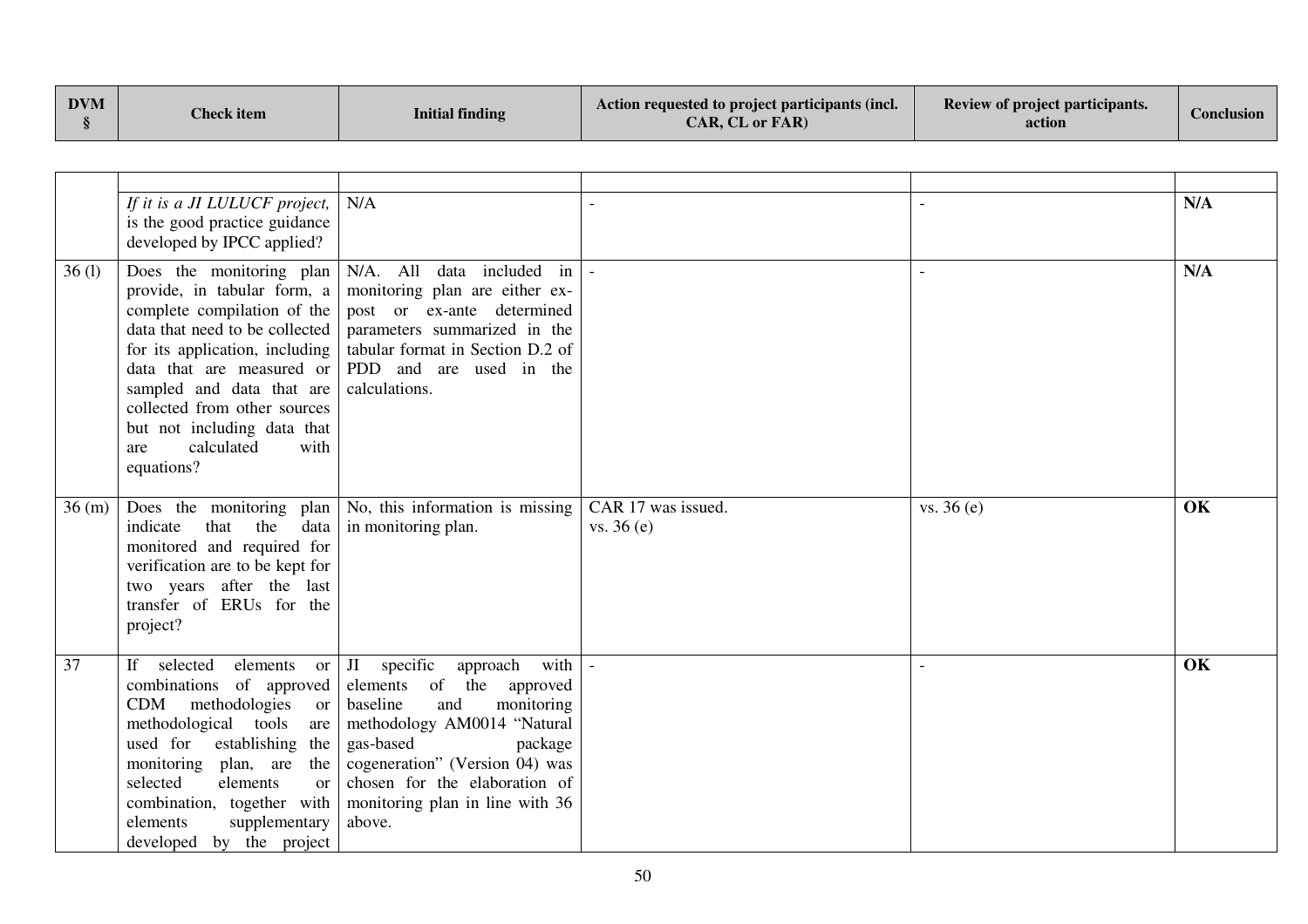| <b>DVM</b> | <b>Check item</b> | <b>Initial finding</b> | Action requested to project participants (incl.<br><b>CAR. CL or FAR)</b> | Review of project participants.<br>action | Conclusion |
|------------|-------------------|------------------------|---------------------------------------------------------------------------|-------------------------------------------|------------|
|------------|-------------------|------------------------|---------------------------------------------------------------------------|-------------------------------------------|------------|

|    | participants in line with 36<br>above?                        |                                                           |  |     |
|----|---------------------------------------------------------------|-----------------------------------------------------------|--|-----|
|    | Applicable to both<br>$J\!I$                                  |                                                           |  |     |
|    | specific<br>approach<br>and                                   |                                                           |  |     |
|    | approved CDM methodology                                      |                                                           |  |     |
|    | approach                                                      |                                                           |  |     |
| 39 |                                                               | If the monitoring plan   Monitoring plan do not indicates |  | N/A |
|    | overlapping<br>indicates                                      | overlapping monitoring periods                            |  |     |
|    | monitoring periods during                                     | during the crediting period of                            |  |     |
|    | the crediting period,                                         | the project. N/A.                                         |  |     |
|    | (a) Is the underlying project                                 |                                                           |  |     |
|    | composed<br>of<br>clearly                                     |                                                           |  |     |
|    | identifiable components for                                   |                                                           |  |     |
|    | which emission reductions or                                  |                                                           |  |     |
|    | enhancements of removals                                      |                                                           |  |     |
|    | be<br>calculated<br>can                                       |                                                           |  |     |
|    | independently?                                                |                                                           |  |     |
|    | (b) Can monitoring                                            | be $N/A$                                                  |  | N/A |
|    | performed independently for                                   |                                                           |  |     |
|    | each of these components                                      |                                                           |  |     |
|    | the<br>data/parameters<br>(i.e.                               |                                                           |  |     |
|    | monitored<br>for<br>one                                       |                                                           |  |     |
|    | component are not dependent                                   |                                                           |  |     |
|    | on/effect data/parameters to                                  |                                                           |  |     |
|    | be monitored for another                                      |                                                           |  |     |
|    | component)?                                                   |                                                           |  |     |
|    | (c) Does the monitoring plan $\vert$                          | N/A                                                       |  | N/A |
|    | ensure that monitoring is<br>for                              |                                                           |  |     |
|    | performed<br>all                                              |                                                           |  |     |
|    | components and that in these<br>cases all the requirements of |                                                           |  |     |
|    | the JI guidelines and further                                 |                                                           |  |     |
|    | guidance by the<br><b>JISC</b>                                |                                                           |  |     |
|    | regarding monitoring<br>are                                   |                                                           |  |     |
|    |                                                               |                                                           |  |     |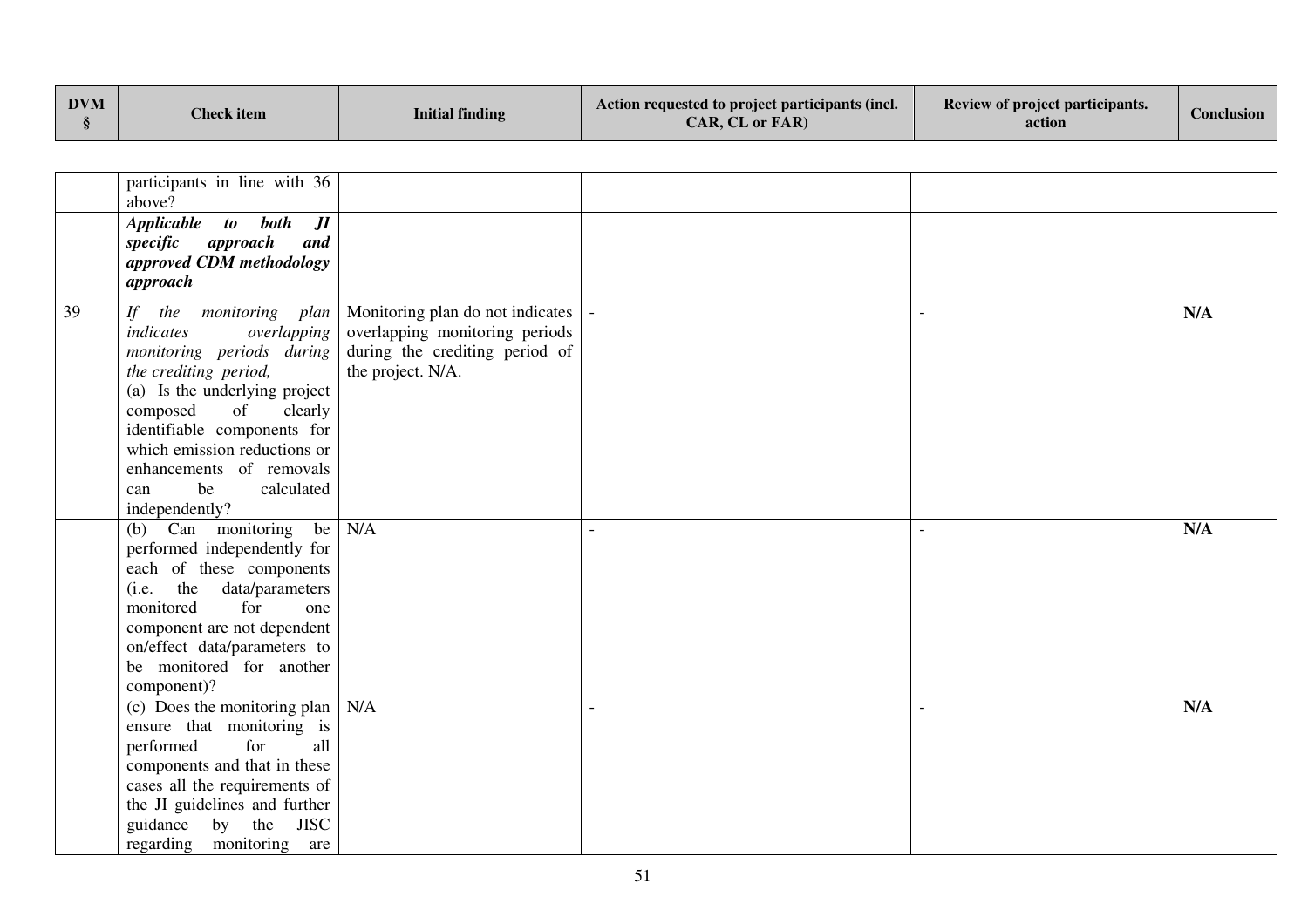| <b>DVM</b> | <b>Check item</b> | Initial finding | Action requested to project participants (incl.<br><b>CAR. CL or FAR)</b> | Review of project participants.<br>action | <b>Conclusion</b> |
|------------|-------------------|-----------------|---------------------------------------------------------------------------|-------------------------------------------|-------------------|
|------------|-------------------|-----------------|---------------------------------------------------------------------------|-------------------------------------------|-------------------|

|                | met?                                                                                                                                                                                                            |                                                                                                                                                                                                                                                                                                                                                                                                                                                                                                                                                                                         |                                                                                                                                                 |                                                                    |                                                                                                   |
|----------------|-----------------------------------------------------------------------------------------------------------------------------------------------------------------------------------------------------------------|-----------------------------------------------------------------------------------------------------------------------------------------------------------------------------------------------------------------------------------------------------------------------------------------------------------------------------------------------------------------------------------------------------------------------------------------------------------------------------------------------------------------------------------------------------------------------------------------|-------------------------------------------------------------------------------------------------------------------------------------------------|--------------------------------------------------------------------|---------------------------------------------------------------------------------------------------|
|                |                                                                                                                                                                                                                 |                                                                                                                                                                                                                                                                                                                                                                                                                                                                                                                                                                                         |                                                                                                                                                 |                                                                    |                                                                                                   |
|                |                                                                                                                                                                                                                 |                                                                                                                                                                                                                                                                                                                                                                                                                                                                                                                                                                                         |                                                                                                                                                 |                                                                    |                                                                                                   |
|                |                                                                                                                                                                                                                 |                                                                                                                                                                                                                                                                                                                                                                                                                                                                                                                                                                                         |                                                                                                                                                 |                                                                    |                                                                                                   |
|                |                                                                                                                                                                                                                 |                                                                                                                                                                                                                                                                                                                                                                                                                                                                                                                                                                                         |                                                                                                                                                 |                                                                    |                                                                                                   |
|                | (d) Does the monitoring plan<br>explicitly<br>provide<br>for<br>overlapping<br>monitoring<br>periods of clearly defined<br>project components, justify<br>its need and state how the                            | N/A                                                                                                                                                                                                                                                                                                                                                                                                                                                                                                                                                                                     |                                                                                                                                                 |                                                                    | N/A                                                                                               |
|                | conditions mentioned in (a)-                                                                                                                                                                                    |                                                                                                                                                                                                                                                                                                                                                                                                                                                                                                                                                                                         |                                                                                                                                                 |                                                                    |                                                                                                   |
|                | $(c)$ are met?                                                                                                                                                                                                  |                                                                                                                                                                                                                                                                                                                                                                                                                                                                                                                                                                                         |                                                                                                                                                 |                                                                    |                                                                                                   |
| <b>Leakage</b> |                                                                                                                                                                                                                 |                                                                                                                                                                                                                                                                                                                                                                                                                                                                                                                                                                                         |                                                                                                                                                 |                                                                    |                                                                                                   |
|                | JI specific approach only                                                                                                                                                                                       |                                                                                                                                                                                                                                                                                                                                                                                                                                                                                                                                                                                         |                                                                                                                                                 |                                                                    |                                                                                                   |
| 40(a)          | Does the PDD appropriately<br>describe an assessment of the<br>potential leakage of the<br>project and appropriately<br>explain which sources of<br>leakage are to be calculated<br>and which can be neglected? | AM0014 states in this regard<br>following: "Project emissions<br>are those associated with natural<br>consumption<br>by the<br>gas<br>cogeneration system, including<br>$CO2$ , CH <sub>4</sub> , and N <sub>2</sub> O emissions<br>from natural gas combustion and<br>CH4 emissions from natural gas<br>production and pipeline leakage,<br>associated<br>with<br>the<br>gas<br>consumption of the cogeneration<br>system.<br>No information on leakage<br>expected during the project<br>activity is given in PDD.<br>In this regard, CAR 13 (vs. 32)<br>(a)) and CAR 24 were issued. | CAR 24 (Ref.: PDD, Section D): Please<br>provide an explanation whether leakage is<br>expected under the Section D, PDD.<br>CAR 13 (vs. 32 (a)) | No leakage is expected under the<br>project activity.<br>vs. 32(a) | <b>PDD</b><br>was<br>revised<br>accordingly.<br>CAR 24 is<br>closed<br>CAR 13 is<br>closed.<br>OK |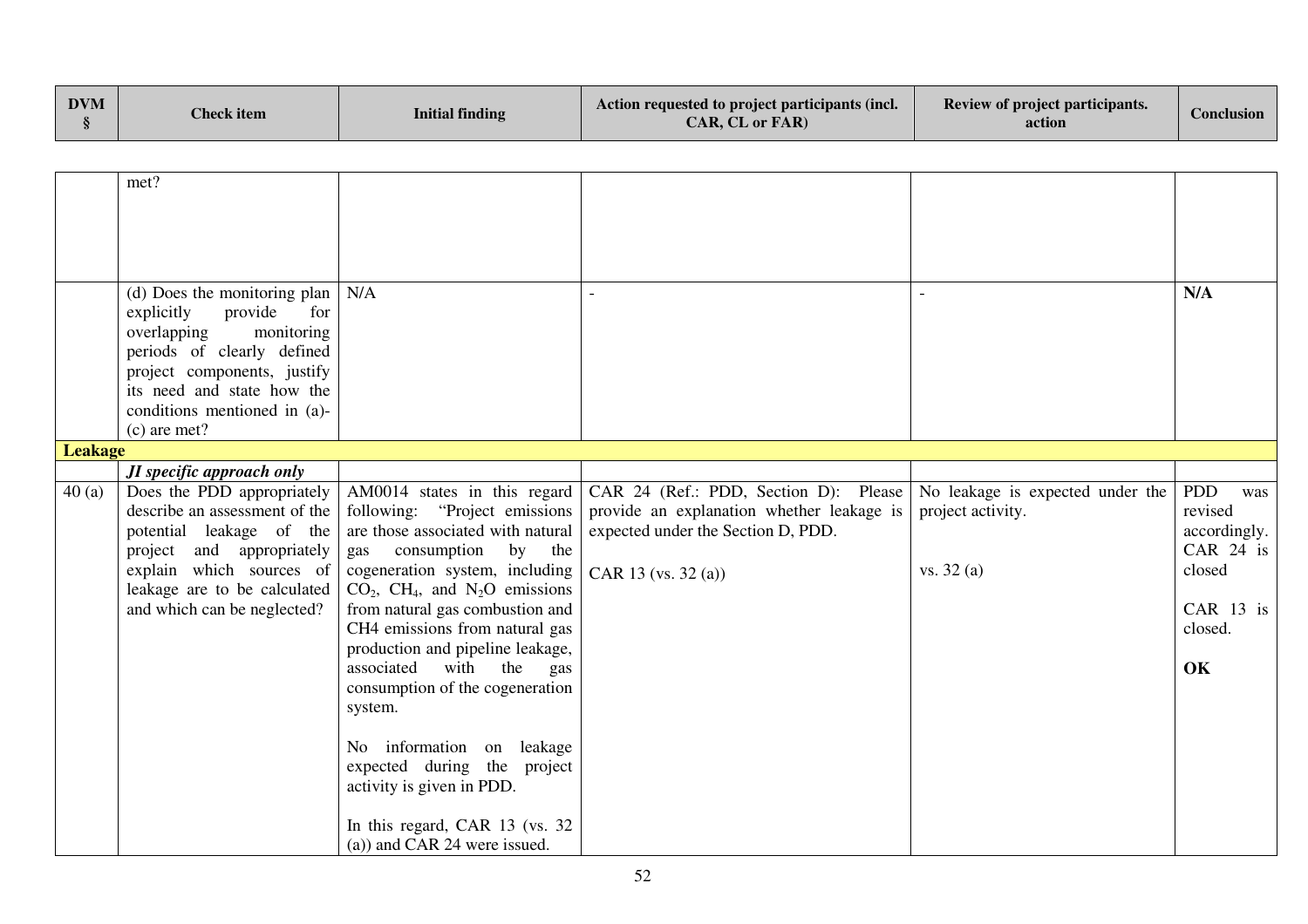| <b>DVM</b><br>§ | <b>Check</b> item                                                                                                                                                                                                                                                                                                                                                                                                           | <b>Initial finding</b>                                                                                                                                                                                                                                       | Action requested to project participants (incl.<br>CAR, CL or FAR) | Review of project participants.<br>action | <b>Conclusion</b> |
|-----------------|-----------------------------------------------------------------------------------------------------------------------------------------------------------------------------------------------------------------------------------------------------------------------------------------------------------------------------------------------------------------------------------------------------------------------------|--------------------------------------------------------------------------------------------------------------------------------------------------------------------------------------------------------------------------------------------------------------|--------------------------------------------------------------------|-------------------------------------------|-------------------|
|                 |                                                                                                                                                                                                                                                                                                                                                                                                                             |                                                                                                                                                                                                                                                              |                                                                    |                                           |                   |
| 40(b)           | Does the PDD provide a Leakage emissions for<br>procedure for an ex-ante<br>estimate of leakage?                                                                                                                                                                                                                                                                                                                            | the<br>project were<br>identified<br>as<br>negligible (vs. 32 (a)). No<br>procedure was therefore needed<br>for an ex-ante estimate of<br>leakage in PDD.                                                                                                    |                                                                    |                                           | OK                |
|                 | <b>Estimation of emission reductions or enhancements of net removals</b>                                                                                                                                                                                                                                                                                                                                                    |                                                                                                                                                                                                                                                              |                                                                    |                                           |                   |
| 42<br>43        | of the following approaches<br>it chooses?<br>(a) Assessment of emissions<br>or net removals in the<br>baseline scenario and in the<br>project scenario<br>(b) Direct assessment of<br>emission reductions<br>If the approach $(a)$ in 42 is<br>chosen, does the PDD<br>provide ex ante estimates of:<br>Emissions<br><sub>or</sub><br>(a)<br>net<br>removals for the project<br>scenario (within the project<br>boundary)? | Does the PDD indicate which $\vert$ The PDD applies approach (a)<br>(a) Assessment of emissions or<br>net removals in the baseline<br>scenario and in the project<br>scenario.<br>Secton E of PDD provides ex-<br>ante estimation of emission<br>reductions. |                                                                    |                                           | OK<br>OK          |
|                 | (b) Leakage, as applicable?                                                                                                                                                                                                                                                                                                                                                                                                 | vs. $40$ (a) and $40$ (b)                                                                                                                                                                                                                                    | vs. 40 (a) and 40 (b)                                              | vs. $40$ (a) and $40$ (b)                 | OK                |
|                 | Emissions<br><b>or</b><br>(c)<br>net<br>removals for the baseline<br>scenario (within the project<br>boundary)?                                                                                                                                                                                                                                                                                                             | Secton E of PDD provides ex-<br>ante estimation of the baseline<br>emissions.                                                                                                                                                                                |                                                                    |                                           | OK                |
|                 | $(d)$ Emission reductions or<br>enhancements<br>of<br>net<br>removals<br>adjusted<br>by<br>leakage?                                                                                                                                                                                                                                                                                                                         | Secton E of PDD provides ex-<br>ante estimation of the emission<br>reductions.                                                                                                                                                                               |                                                                    |                                           | OK                |
| 44              | If the approach (b) in 42 is $N/A$                                                                                                                                                                                                                                                                                                                                                                                          |                                                                                                                                                                                                                                                              |                                                                    |                                           | N/A               |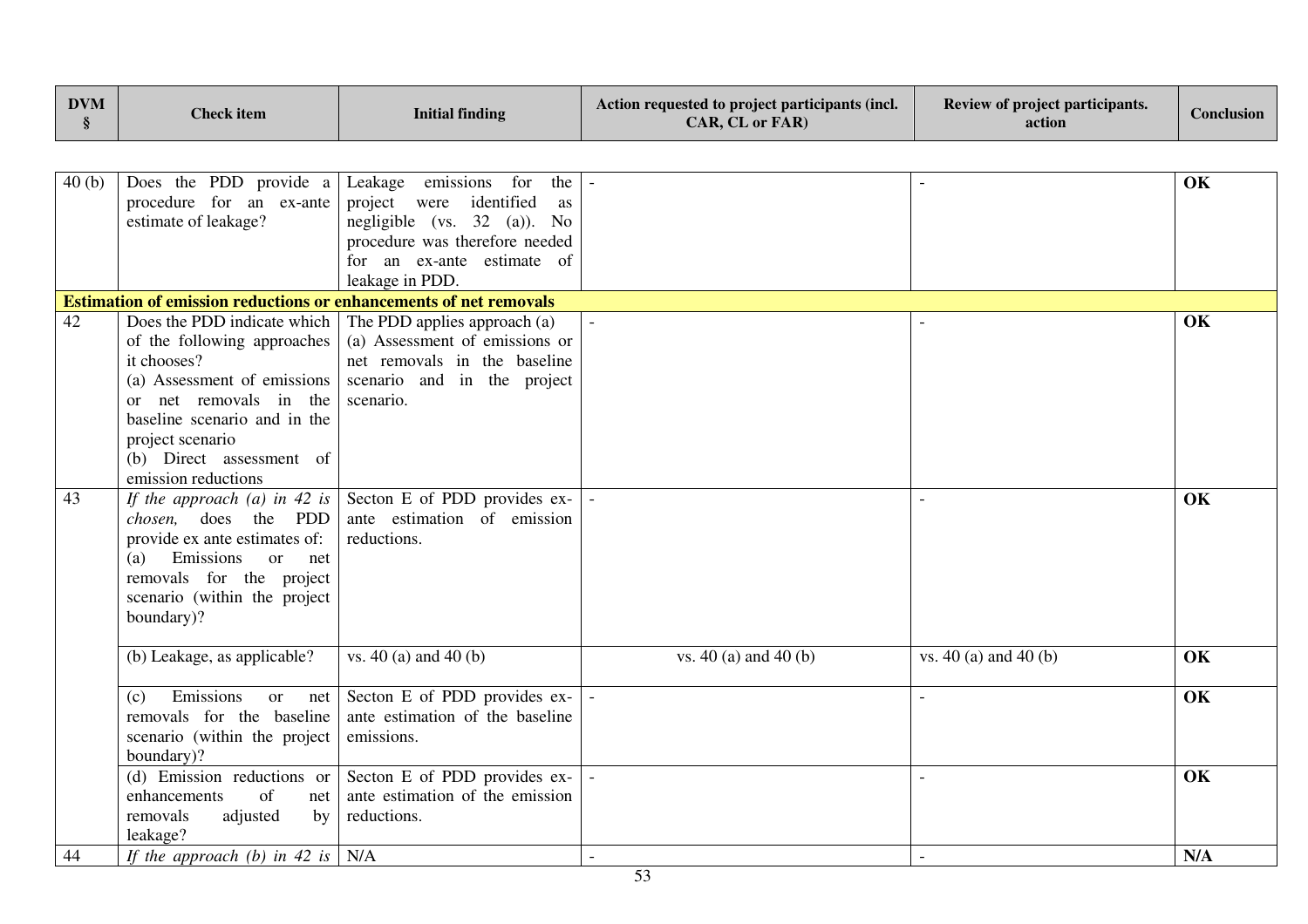| <b>DVM</b><br>§ | <b>Check</b> item                                                                                                                                                                                     | <b>Initial finding</b>                                                                                                                                                                                    | Action requested to project participants (incl.<br>CAR, CL or FAR)                                                                                                     | Review of project participants.<br>action                                                                                     | <b>Conclusion</b>          |
|-----------------|-------------------------------------------------------------------------------------------------------------------------------------------------------------------------------------------------------|-----------------------------------------------------------------------------------------------------------------------------------------------------------------------------------------------------------|------------------------------------------------------------------------------------------------------------------------------------------------------------------------|-------------------------------------------------------------------------------------------------------------------------------|----------------------------|
|                 |                                                                                                                                                                                                       |                                                                                                                                                                                                           |                                                                                                                                                                        |                                                                                                                               |                            |
|                 | PDD<br>does<br>the<br>chosen,<br>provide ex ante estimates of:<br>(a) Emission reductions or<br>of<br>enhancements<br>net<br>removals (within the project<br>boundary)?                               |                                                                                                                                                                                                           |                                                                                                                                                                        |                                                                                                                               |                            |
|                 | (b) Leakage, as applicable?                                                                                                                                                                           | N/A                                                                                                                                                                                                       |                                                                                                                                                                        |                                                                                                                               | N/A                        |
|                 | (c) Emission reductions or<br>enhancements<br>of<br>net<br>adjusted<br>removals<br>by<br>leakage?                                                                                                     | N/A                                                                                                                                                                                                       |                                                                                                                                                                        |                                                                                                                               | N/A                        |
| 45              | For both approaches in 42<br>(a) Are the estimates in 43<br>or 44 given:<br>(i) On a periodic basis?                                                                                                  | <b>PDD</b><br>provides<br>ex-ante<br>of<br>estimation<br>emission<br>reductions on a periodic basis<br>(for each year of the crediting<br>period).                                                        |                                                                                                                                                                        |                                                                                                                               | OK                         |
|                 | At least from the<br>(ii)<br>beginning until the end of the<br>crediting period?                                                                                                                      | <b>PDD</b><br>provides<br>ex-ante<br>estimation of the<br>emission<br>reductions from the beginning<br>until the end of the crediting<br>period. One correction in this<br>regard was requested (CAR 25). | CAR 25 (PDD, Section A.2): "Expected<br>results of the project". Please add the period<br>when it is expected to reach the estimated<br>amount of emission reductions. | Calculations of GHGs emissions<br>for the project have been revised,<br>and have been added to the section<br>A.2 of the PDD. | CAR 25 is<br>closed.<br>OK |
|                 | On<br>(iii)<br>a<br>source-by-<br>source/sink-by-sink basis?                                                                                                                                          | <b>PDD</b><br>provides<br>ex-ante<br>estimation of the<br>emission<br>reductions on a source-by-<br>source/sink-by-sink basis.                                                                            |                                                                                                                                                                        |                                                                                                                               | OK                         |
|                 | (iv) For each GHG?                                                                                                                                                                                    | <b>PDD</b><br>provides<br>ex-ante<br>estimation of the $CO2$ emission<br>reductions, as applicable.                                                                                                       | $\sim$                                                                                                                                                                 |                                                                                                                               | OK                         |
|                 | In<br>tones<br>of<br>CO <sub>2</sub><br>(v)<br>using<br>global<br>equivalent,<br>warming potentials defined<br>by decision 2/CP.3 or as<br>subsequently<br>revised<br>in<br>accordance with Article 5 | All emissions calculations in<br>PDD are provided in tones of<br>$CO2$ equivalent, as applicable.                                                                                                         |                                                                                                                                                                        |                                                                                                                               | OK                         |

г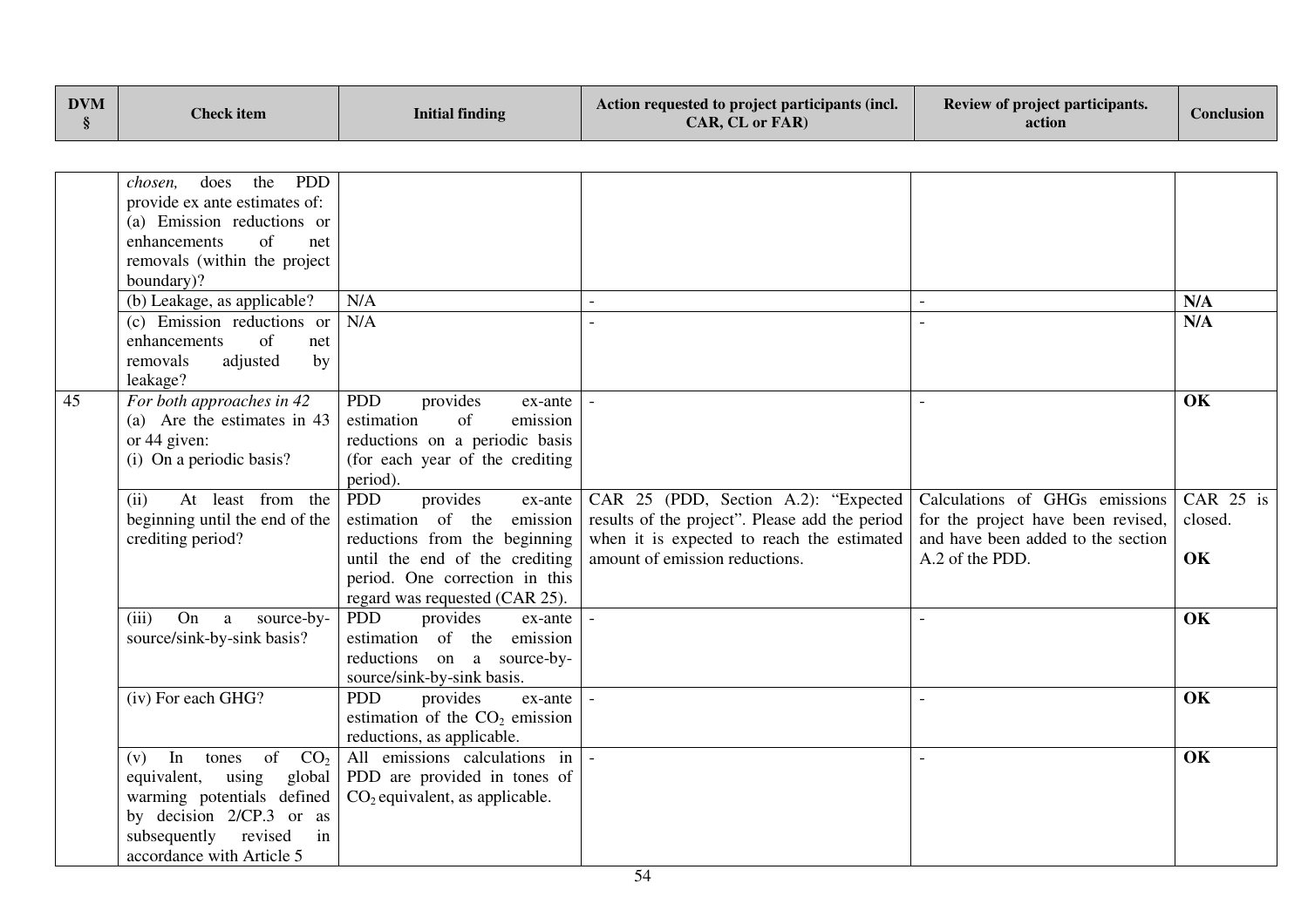| <b>DVM</b> | <b>Check item</b> | <b>Initial finding</b> | Action requested to project participants (incl.<br><b>CAR. CL or FAR)</b> | Review of project participants.<br>action | <b>Conclusion</b> |
|------------|-------------------|------------------------|---------------------------------------------------------------------------|-------------------------------------------|-------------------|
|------------|-------------------|------------------------|---------------------------------------------------------------------------|-------------------------------------------|-------------------|

| of the Kyoto Protocol?                                                                                                                                                                                                                                                                           |                                                                                                                                                                                                                                                 |                                                                                                                                                                                                   |                                                                                                                                                                                                                                                                                                                                                                                                                                                                                                                                                                                                                                                                                                                                                                                                                                                     |                                                                                                                                                      |
|--------------------------------------------------------------------------------------------------------------------------------------------------------------------------------------------------------------------------------------------------------------------------------------------------|-------------------------------------------------------------------------------------------------------------------------------------------------------------------------------------------------------------------------------------------------|---------------------------------------------------------------------------------------------------------------------------------------------------------------------------------------------------|-----------------------------------------------------------------------------------------------------------------------------------------------------------------------------------------------------------------------------------------------------------------------------------------------------------------------------------------------------------------------------------------------------------------------------------------------------------------------------------------------------------------------------------------------------------------------------------------------------------------------------------------------------------------------------------------------------------------------------------------------------------------------------------------------------------------------------------------------------|------------------------------------------------------------------------------------------------------------------------------------------------------|
| (b) Are the formula used for<br>calculating the estimates in<br>43<br><sub>or</sub><br>44<br>consistent<br>throughout the PDD?                                                                                                                                                                   | The formula used for calculating<br>the emission reductions as result<br>of project activity are consistent<br>throughout the PDD.                                                                                                              |                                                                                                                                                                                                   |                                                                                                                                                                                                                                                                                                                                                                                                                                                                                                                                                                                                                                                                                                                                                                                                                                                     | OK                                                                                                                                                   |
| (c) For calculating estimates<br>in 43 or 44, are key factors<br>influencing the baseline<br>emissions or removals and<br>the activity level of the<br>project and the emissions or<br>net removals as well as risks<br>associated with the project<br>taken into<br>account, as<br>appropriate? | factors<br>In regard<br>to<br>key<br>influencing baseline emissions<br>emission<br>reductions<br>and<br>calculations, as well as risks<br>associated with<br>the project<br>following open issues were<br>identified:<br>CAR 26, CAR 27, CAR 28 | CAR 26 (PDD, Section E): Please describe<br>and explain how own consumption of heat<br>and electricity by cogeneration unit was<br>taken into account during calculation of<br>project emissions. | Project<br>emissions<br>have<br>been<br>calculated as due to the Tool to<br>calculate project or leakage CO <sub>2</sub><br>emissions<br>from<br>fossil<br>fuels<br>combustion (Version 2) by adding<br>project emissions from combustion<br>of all fuel types. Project emissions<br>calculations are based on the<br>amount of fuel combusted, net<br>calorific value of the particular fuel<br>type and its emission factor. Thus,<br>all generated electricity and heat<br>(including own consumption of<br>heat and electricity by cogeneration<br>unit) was taken into account. While<br>baseline emissions calculations are<br>based on heat and electricity supply<br>by the cogeneration unit (thus, its<br>own consumption of heat and<br>electricity is excluded) with an<br>adjustment to average boilers<br>efficiency for heat energy. | Explanation<br>is sufficient<br>and in line<br>with applied<br>calculations<br>procedures<br>and<br>methodolog<br>ies.<br>CAR 26 is<br>closed.<br>OK |
|                                                                                                                                                                                                                                                                                                  |                                                                                                                                                                                                                                                 | CAR 27 (Ref.: PDD, Section A.4.3): PDD:<br>"Within the proposed project activity the                                                                                                              | Within the proposed project activity<br>the cogeneration unit for combined                                                                                                                                                                                                                                                                                                                                                                                                                                                                                                                                                                                                                                                                                                                                                                          | Correction<br>made<br>in                                                                                                                             |
|                                                                                                                                                                                                                                                                                                  |                                                                                                                                                                                                                                                 | cogeneration unit for combined heat and<br>power generation with visbroken atmospheric                                                                                                            | heat and power generation with<br>visbroken<br>atmospheric residue,                                                                                                                                                                                                                                                                                                                                                                                                                                                                                                                                                                                                                                                                                                                                                                                 | PDD.                                                                                                                                                 |
|                                                                                                                                                                                                                                                                                                  |                                                                                                                                                                                                                                                 | residue and natural gas combustion is<br>installed instead of boilers, which combust                                                                                                              | diesel fuel<br>and natural gas<br>combustion is installed instead of                                                                                                                                                                                                                                                                                                                                                                                                                                                                                                                                                                                                                                                                                                                                                                                | CAR 27 is<br>closed.                                                                                                                                 |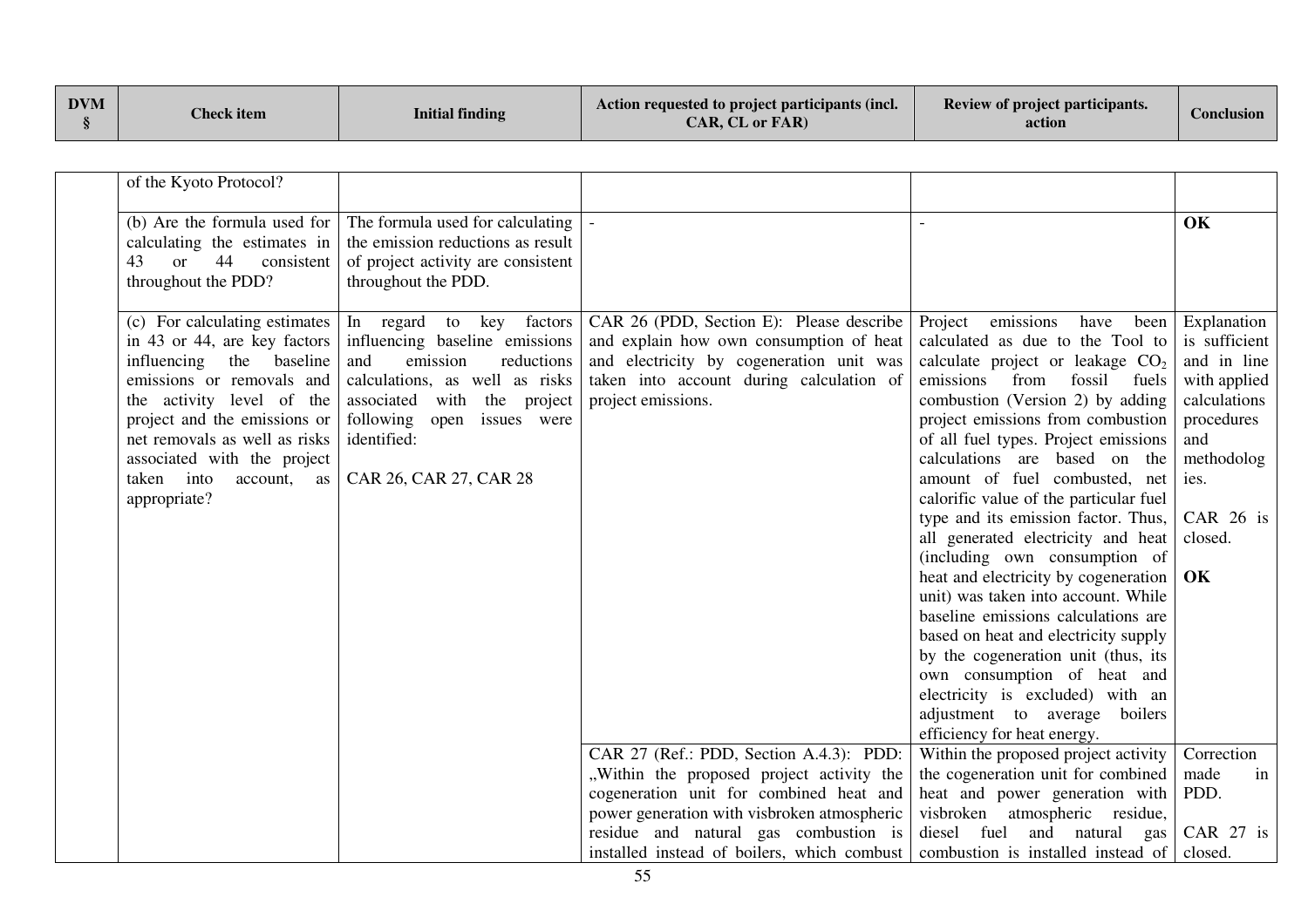| <b>DVM</b><br>§ | <b>Check</b> item                                                                                                          | <b>Initial finding</b>                                                                                                                                                             | Action requested to project participants (incl.<br>CAR, CL or FAR)                                                                                           | Review of project participants.<br>action                                                                                                                                                                       | <b>Conclusion</b>                                                 |
|-----------------|----------------------------------------------------------------------------------------------------------------------------|------------------------------------------------------------------------------------------------------------------------------------------------------------------------------------|--------------------------------------------------------------------------------------------------------------------------------------------------------------|-----------------------------------------------------------------------------------------------------------------------------------------------------------------------------------------------------------------|-------------------------------------------------------------------|
|                 |                                                                                                                            |                                                                                                                                                                                    |                                                                                                                                                              |                                                                                                                                                                                                                 |                                                                   |
|                 |                                                                                                                            |                                                                                                                                                                                    | organic fuel and generate heat power" -<br>diesel fuel, residual fuel oil gas and refinery<br>are not<br>mentioned.<br>Please<br>gas<br>comment/correct.     | boilers, which combust organic fuel<br>and generate heat power. Residual<br>fuel oil and refinery gas are reserve<br>fuels and would be used in the<br>absence of main fuels. Has been<br>indicated in the PDD. | OK                                                                |
|                 |                                                                                                                            |                                                                                                                                                                                    | CAR 28 (ref.: PDD, p. 30): "QA / QC<br>procedures (to be) applied" is missing for FC<br>(DF). Please correct.                                                | Has been corrected.                                                                                                                                                                                             | Correction<br>made<br>in<br>PDD.<br>CAR 28 is<br>closed.<br>OK    |
|                 | (d) Are data sources used for<br>calculating the estimates in<br>43 or 44 clearly identified,<br>reliable and transparent? | In general, data sources used for<br>calculating the estimates in 43 or<br>44 are clearly identified, reliable<br>and transparent. However, in<br>some cases reference to the data | CAR 29 (Ref.: PDD, Section A): Please<br>and<br>provide<br>the source of<br>indicate<br>information (reference) for the total heat<br>capacity of 163,2 GJ/h | The value of total heat capacity has<br>been corrected as due to the<br>Passports of exhaust-boilers E-35-<br>1.4/250, which were installed<br>within the project activity. Has                                 | Section<br>$\overline{A}$<br>has<br>been<br>revised.<br>CAR 29 is |
|                 |                                                                                                                            | sources was not established, or<br>more detailed decription of<br>data<br>and<br>parameters,                                                                                       |                                                                                                                                                              | been corrected in the section A of<br>the PDD.                                                                                                                                                                  | closed.<br>OK                                                     |
|                 |                                                                                                                            | assumptions<br>used<br>for<br>the<br>of<br>emission<br>estimation<br>reductions was needed to be                                                                                   | CAR 30: Please provide reference to the data<br>described in table A.4.3-3 of PDD.                                                                           | Physicochemical characteristics of<br>visbroken atmospheric residue (the<br>data described in table A.4.3-3) are                                                                                                | CAR 30 is<br>closed.                                              |
|                 |                                                                                                                            | provided in PDD. Following<br>CARs and CLs were issued:<br><b>CAR 29</b>                                                                                                           |                                                                                                                                                              | provided according to the Technical<br>conditions TY Y 23.2-00152282-<br>004:2009 on visbreaking residue<br>dated $9th$ of April, 2009.                                                                         | OK                                                                |
|                 |                                                                                                                            | <b>CAR 30</b><br><b>CAR 31</b>                                                                                                                                                     | CAR 31 (Ref.: PDD p. 37, ERUs calculation<br>sheet): What are the fuel consumption rates                                                                     | Fuel consumption rates for the<br>cogeneration unit are the following:                                                                                                                                          | Letter from<br>LukOil Nr.                                         |
|                 |                                                                                                                            | <b>CAR 33</b><br><b>CAR 33</b>                                                                                                                                                     | for cogeneration unit used in the calculations<br>of project emissions? Please provide the data.                                                             | • VAR consumption is 1844<br>kg/hour,                                                                                                                                                                           | 7-587 dated<br>20.05.2011                                         |
|                 |                                                                                                                            | <b>CL11</b><br>CL 12                                                                                                                                                               | Please describe into more details in which<br>way the amount of consumed natural gas in                                                                      | Natural gas consumption is<br>2866.7 $m^3/h$ our,                                                                                                                                                               | the<br>on<br>amount of                                            |
|                 |                                                                                                                            | CL 13<br><b>CL 14</b>                                                                                                                                                              | m3 and diesel fuel in tons was calculated in<br>the "ERU" calculation sheet, based on which                                                                  | Diesel fuel consumption is                                                                                                                                                                                      | diesel<br>fuel<br>and natural                                     |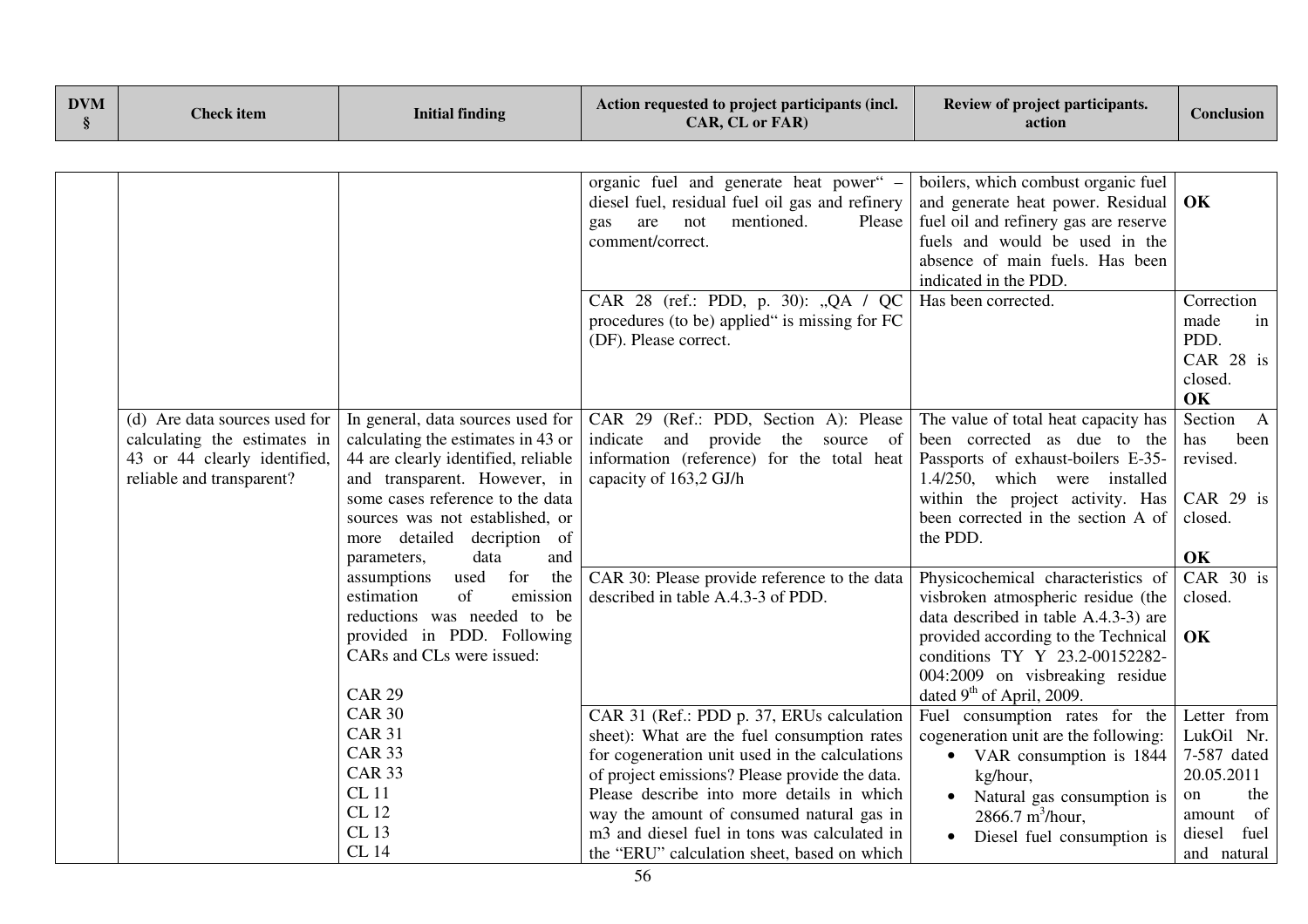| <b>DVM</b><br>§ | <b>Check item</b> | <b>Initial finding</b> | Action requested to project participants (incl.<br>CAR, CL or FAR)                                                                                                                                                                                                  | Review of project participants.<br>action                                                                                                                                                                                                                                                                                                                                                                                                                                                                                                                                                                                                                                                                                                                                                                                               | <b>Conclusion</b>                               |
|-----------------|-------------------|------------------------|---------------------------------------------------------------------------------------------------------------------------------------------------------------------------------------------------------------------------------------------------------------------|-----------------------------------------------------------------------------------------------------------------------------------------------------------------------------------------------------------------------------------------------------------------------------------------------------------------------------------------------------------------------------------------------------------------------------------------------------------------------------------------------------------------------------------------------------------------------------------------------------------------------------------------------------------------------------------------------------------------------------------------------------------------------------------------------------------------------------------------|-------------------------------------------------|
|                 |                   |                        |                                                                                                                                                                                                                                                                     |                                                                                                                                                                                                                                                                                                                                                                                                                                                                                                                                                                                                                                                                                                                                                                                                                                         |                                                 |
|                 |                   |                        | sources? Please indicate sources and provide<br>references. Please indicate also the data<br>sources for the calculations of the amount of<br>heat and electricity produced in the project<br>scenario.                                                             | 1650 kg/hour.<br>The volume of electricity generated<br>was estimated by multiplying<br>electricity output rate of the<br>cogeneration unit by<br>annual<br>operating hours, and a volume of<br>VAR used was calculated by<br>multiplying VAR consumption rate<br>by annual operating hours. Heat<br>energy generation amount is<br>assumed based on the data about<br>forecasted heat energy demand<br>obtained from the Enterprise.<br>Natural gas consumption was<br>calculated based on its consumption<br>rates and forecasted heat energy<br>demand. See section E for details.<br>The amount of consumed natural<br>gas and diesel is based on the<br>production plan of the fuel<br>consumption. Fuel consumption<br>was estimated on the basis of fuel<br>consumption rates and forecasted<br>demand of Odessa-Lukoil Refinery | gas<br>was<br>provided.<br>CAR 31 is<br>closed. |
|                 |                   |                        | CAR 32: Table E.1-1. "Fuel consumption by                                                                                                                                                                                                                           | in heat energy.<br>Has been corrected.                                                                                                                                                                                                                                                                                                                                                                                                                                                                                                                                                                                                                                                                                                                                                                                                  | CAR 32 is                                       |
|                 |                   |                        | cogeneration unit:<br>Natural<br>the<br>gas<br>consumption, 1000 $m3$ - please recheck total<br>sum, also in Table E.1-2. Heat energy and<br>electricity generation- total sum (exept<br>"Electricity consumption for own needs of<br>the cogeneration unit, MWh"). |                                                                                                                                                                                                                                                                                                                                                                                                                                                                                                                                                                                                                                                                                                                                                                                                                                         | closed                                          |
|                 |                   |                        | CAR 33: Please specify the sources for heat Electricity consumption on own Letter from                                                                                                                                                                              |                                                                                                                                                                                                                                                                                                                                                                                                                                                                                                                                                                                                                                                                                                                                                                                                                                         |                                                 |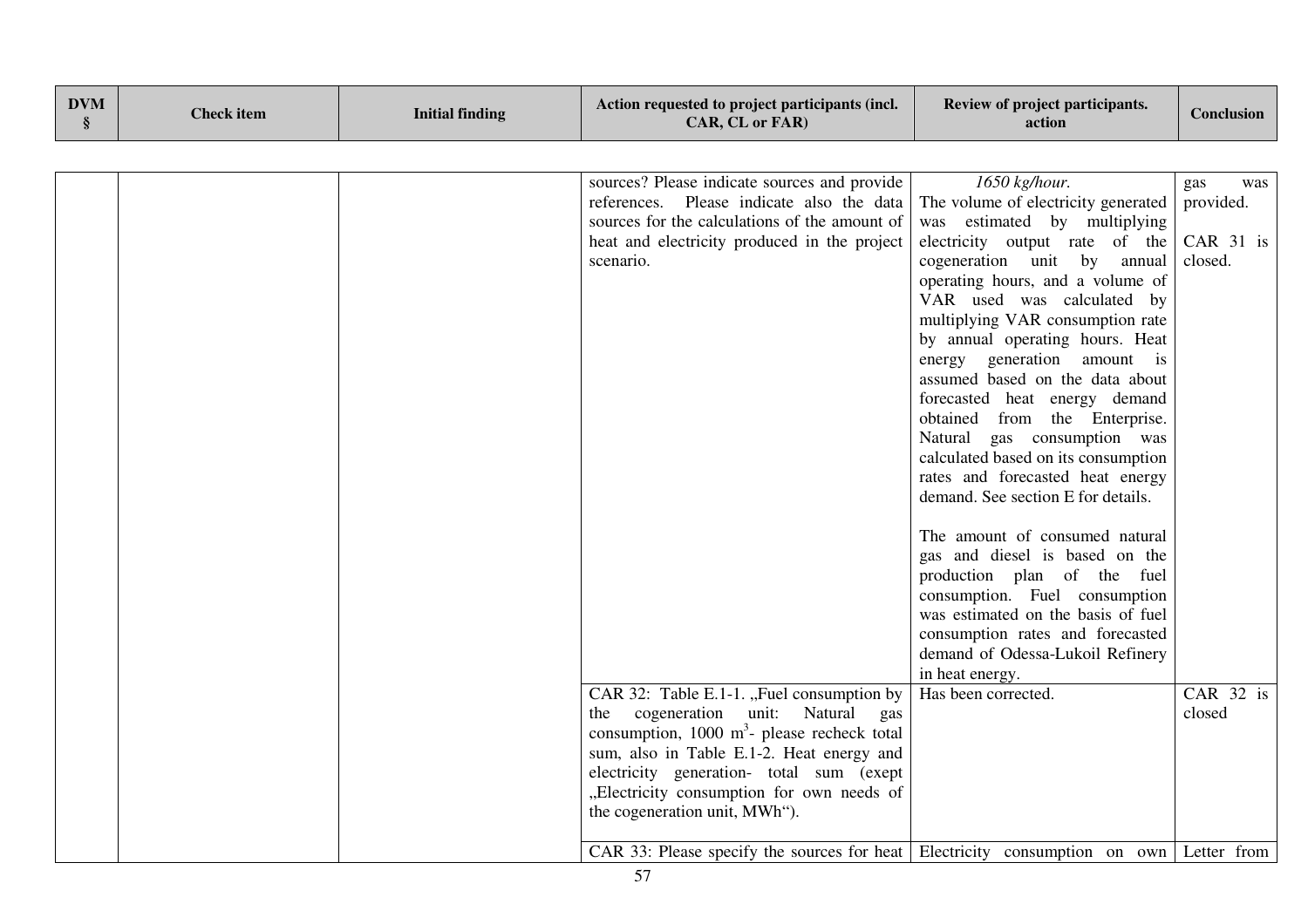| <b>DVM</b><br>§ | <b>Check</b> item | <b>Initial finding</b> | Action requested to project participants (incl.<br>CAR, CL or FAR)                                                                                                                                                                                                                                                                                                                                            | Review of project participants.<br>action                                                                                                                                                                                                                                                                                                                             | <b>Conclusion</b>                                                                                                                                                                  |
|-----------------|-------------------|------------------------|---------------------------------------------------------------------------------------------------------------------------------------------------------------------------------------------------------------------------------------------------------------------------------------------------------------------------------------------------------------------------------------------------------------|-----------------------------------------------------------------------------------------------------------------------------------------------------------------------------------------------------------------------------------------------------------------------------------------------------------------------------------------------------------------------|------------------------------------------------------------------------------------------------------------------------------------------------------------------------------------|
|                 |                   |                        | and electricity consumption for own needs of<br>CHP units, Gkal.                                                                                                                                                                                                                                                                                                                                              | needs of cogeneration units refers<br>to the work of electric power gear<br>of main and auxiliary equipment of<br>the cogeneration unit, and its<br>heating, ventilation and lightening.<br>Heat energy consumption on own<br>needs of the cogeneration unit<br>refers to the consumption of steam<br>on a fuel heating, chemically<br>purified water, dearation etc. | LukOil Nr.<br>$7-565$ dated<br>18.05.2011<br>the<br>on<br>amount of<br>electricity<br>and heat for<br>own<br>consumptio<br>$\mathbf n$<br>was<br>provided.<br>CAR 33 is<br>closed. |
|                 |                   |                        | CL 11 (Ref.: PDD, p.18): "Visbroken<br>atmospheric residue is a main by-product in<br>goudrons visbreaking. This technology was<br>implemented in 2008 and is first of its kind in<br>Ukraine". Please indicate the sources of<br>information that the project is first of its kind<br>using VAR as a fuel in Ukraine: any<br>feasibilities studies etc.? Please provide<br>evidences to the validation team. | Interviews were made during on-<br>site assessment.<br>Utilization of VAR is not a widely<br>used technology; examples exist in<br>Canada and Russia, but not in<br>Ukraine yet.                                                                                                                                                                                      | OK<br>CL<br>$11$ is<br>closed.<br>OK                                                                                                                                               |
|                 |                   |                        | CL 12: Please indicate in PDD the meaning<br>of $PEVAR, CU$ and $PEDF, CU$ from Formula 1 on<br>p.23 and p.30 of PDD.                                                                                                                                                                                                                                                                                         | Has been indicated in sections D<br>and E of the PDD.                                                                                                                                                                                                                                                                                                                 | <b>PDD</b><br>was<br>revised.<br>$CL$ 12 is<br>closed.<br>OK                                                                                                                       |
|                 |                   |                        | CL 13: Please provide the source of NCV<br>VAR -38,97 GJ/t value.                                                                                                                                                                                                                                                                                                                                             | The value of NCV=38.97 GJ/t for<br>VAR has been used according to<br>the Technical conditions TY Y<br>23.2-00152282-004:2009<br>on<br>visbreaking residue dated 9th<br>of<br>April, 2009.                                                                                                                                                                             | Technical<br>conditions<br>TY Y 23.2-<br>00152282-<br>004:2009<br>on                                                                                                               |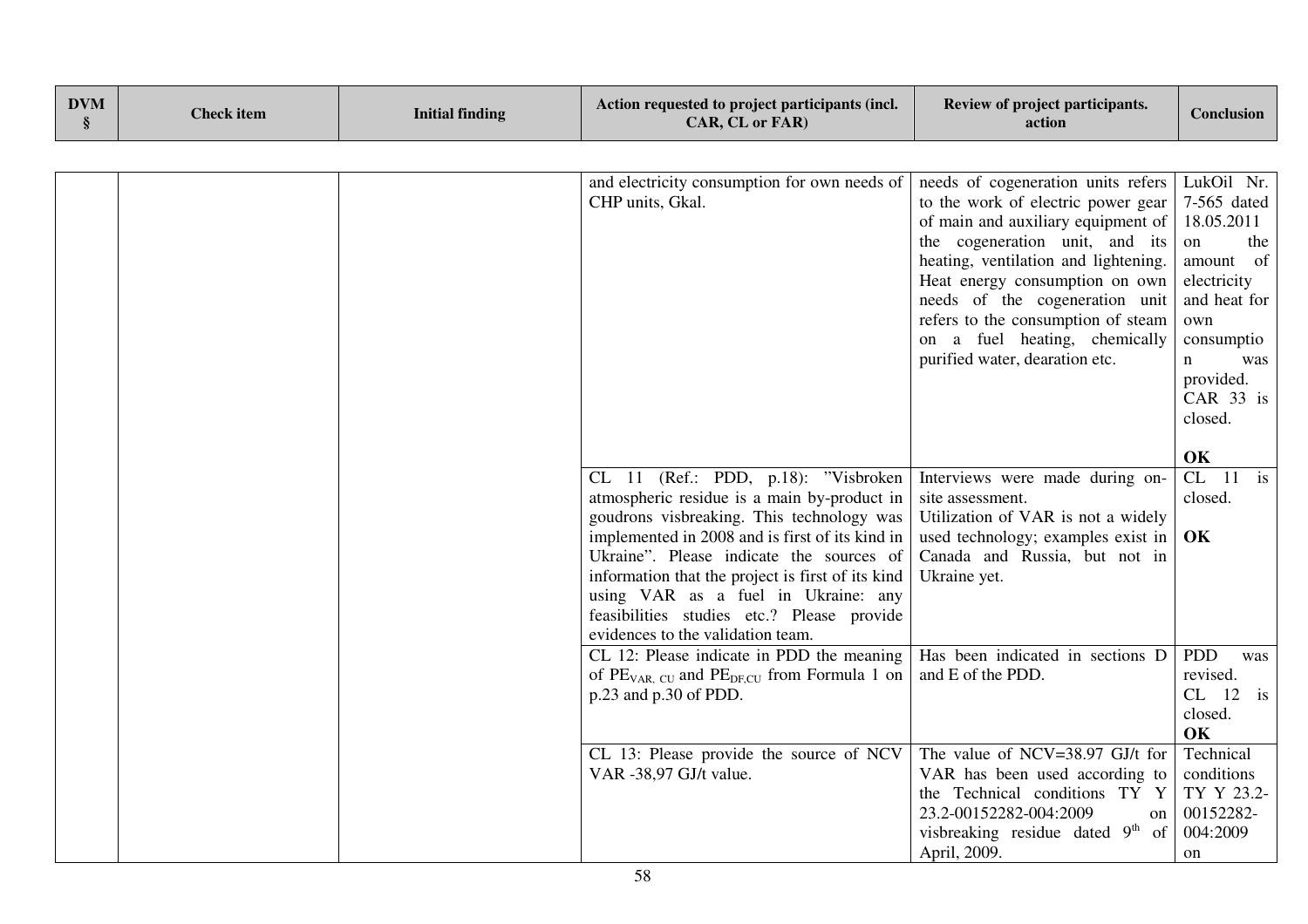| <b>DVM</b><br>§ | <b>Check</b> item                                                                                                                                                                                                                                                 | <b>Initial finding</b>                                                                                                                                                                                                                                                                                                                           | Action requested to project participants (incl.<br>CAR, CL or FAR)                                                                                                                                                                                                                                                         | Review of project participants.<br>action                                                                                                                                                                                                                                                                                                                                          | <b>Conclusion</b>                                                                                                  |
|-----------------|-------------------------------------------------------------------------------------------------------------------------------------------------------------------------------------------------------------------------------------------------------------------|--------------------------------------------------------------------------------------------------------------------------------------------------------------------------------------------------------------------------------------------------------------------------------------------------------------------------------------------------|----------------------------------------------------------------------------------------------------------------------------------------------------------------------------------------------------------------------------------------------------------------------------------------------------------------------------|------------------------------------------------------------------------------------------------------------------------------------------------------------------------------------------------------------------------------------------------------------------------------------------------------------------------------------------------------------------------------------|--------------------------------------------------------------------------------------------------------------------|
|                 |                                                                                                                                                                                                                                                                   |                                                                                                                                                                                                                                                                                                                                                  |                                                                                                                                                                                                                                                                                                                            |                                                                                                                                                                                                                                                                                                                                                                                    |                                                                                                                    |
|                 |                                                                                                                                                                                                                                                                   |                                                                                                                                                                                                                                                                                                                                                  |                                                                                                                                                                                                                                                                                                                            |                                                                                                                                                                                                                                                                                                                                                                                    | visbreaking<br>residue<br>dated $9th$ of<br>April, 2009<br>been<br>has<br>provided.<br>$CL$ 13 is<br>closed.<br>OK |
|                 |                                                                                                                                                                                                                                                                   |                                                                                                                                                                                                                                                                                                                                                  | CL 14: Formula 1.5 uses same abbreviation<br>for project emissions from refinery gas<br>consumption as for residual fuel oil<br>consumption (formula 1.4). Please clarify.                                                                                                                                                 | Abbreviations for formula 1.5 have<br>been corrected as per project<br>emissions<br>from refinery gas<br>consumption.                                                                                                                                                                                                                                                              | $CL$ 14 is<br>closed.<br>OK                                                                                        |
|                 | Are emission factors<br>(e)<br>(including default emission<br>if<br>used<br>factors)<br>for<br>calculating the estimates in<br>43 or 44 selected by carefully<br>balancing accuracy<br>and<br>reasonableness.<br>and<br>appropriately justified of the<br>choice? | Emission<br>factors<br><i>(including)</i><br>default emission factors) used<br>for calculating baseline and<br>project emissions are chosen in<br>general in transparent and<br>accurate<br>manner<br>(despite)<br>emission factor for refinery gas,<br>where CL 15 was issued).                                                                 | CL 15 (Ref.: PDD V.2.1, p.27): Please<br>describe the calculation of EF for refinery<br>gas and indicate which Carbon Emission<br>Factor was used for the calculations from the<br>Table 1-2, IPCC 1999 Guidelines.                                                                                                        | Emission<br>Carbon<br>Factor<br>for<br>refinery gas CEF=18.2 kg C/GJ<br>has been used; CEF has been<br>multiplied by oxidation factor 1 and<br>44/12 and the value for $EF_{RG} = 66.73$<br>kg $CO2/GI$ has been used. Has been<br>corrected in the PDD.                                                                                                                           | CL<br>$15$ is<br>closed.<br>OK                                                                                     |
|                 | (f) Is the estimation in 43 or<br>44 based on conservative<br>assumptions and the most<br>plausible scenarios in a<br>transparent manner?                                                                                                                         | Estimation of baseline emissions<br>and project emissions was based<br>on conservative assumptions,<br>but the information on the state<br>of the art of the technology<br>(CAR 34), information on which<br>fuels can be used by the exhaust<br>boilers of the cogeneration units<br>(CAR 35) was missing. It was<br>also not clear to whom the | CAR 34. Reference: PDD, Section A.4.<br>Please provide brief explanation on whether<br>project uses state of the art<br>the<br>technology(ies) or would the technology(ies)<br>result in a significantly better performance<br>than any commonly used technologies in<br>Ukraine.<br>CAR 35, PDD, p. 7: Please incorporate | The project uses the state-of-the-art<br>technologies, which will result in a<br>significantly better performance<br>than commonly used technologies<br>in Ukraine (natural gas fired boilers)<br>for heat generation and generation<br>of electricity by power stations of<br>national grid). Has been indicated<br>in section A.4 of the PDD.<br>Information on fuel that can be | <b>PDD</b><br>was<br>revised<br>appropriatel<br>y.<br>CAR 34 is<br>closed.<br>OK<br>CAR 35 is                      |
|                 |                                                                                                                                                                                                                                                                   | energy produced in the project<br>scenario will be provided (CL                                                                                                                                                                                                                                                                                  | information on which fuels can be used by<br>the exhaust boilers of the cogeneration units                                                                                                                                                                                                                                 | used by the exhaust boilers of the<br>cogeneration units has been added                                                                                                                                                                                                                                                                                                            | closed.                                                                                                            |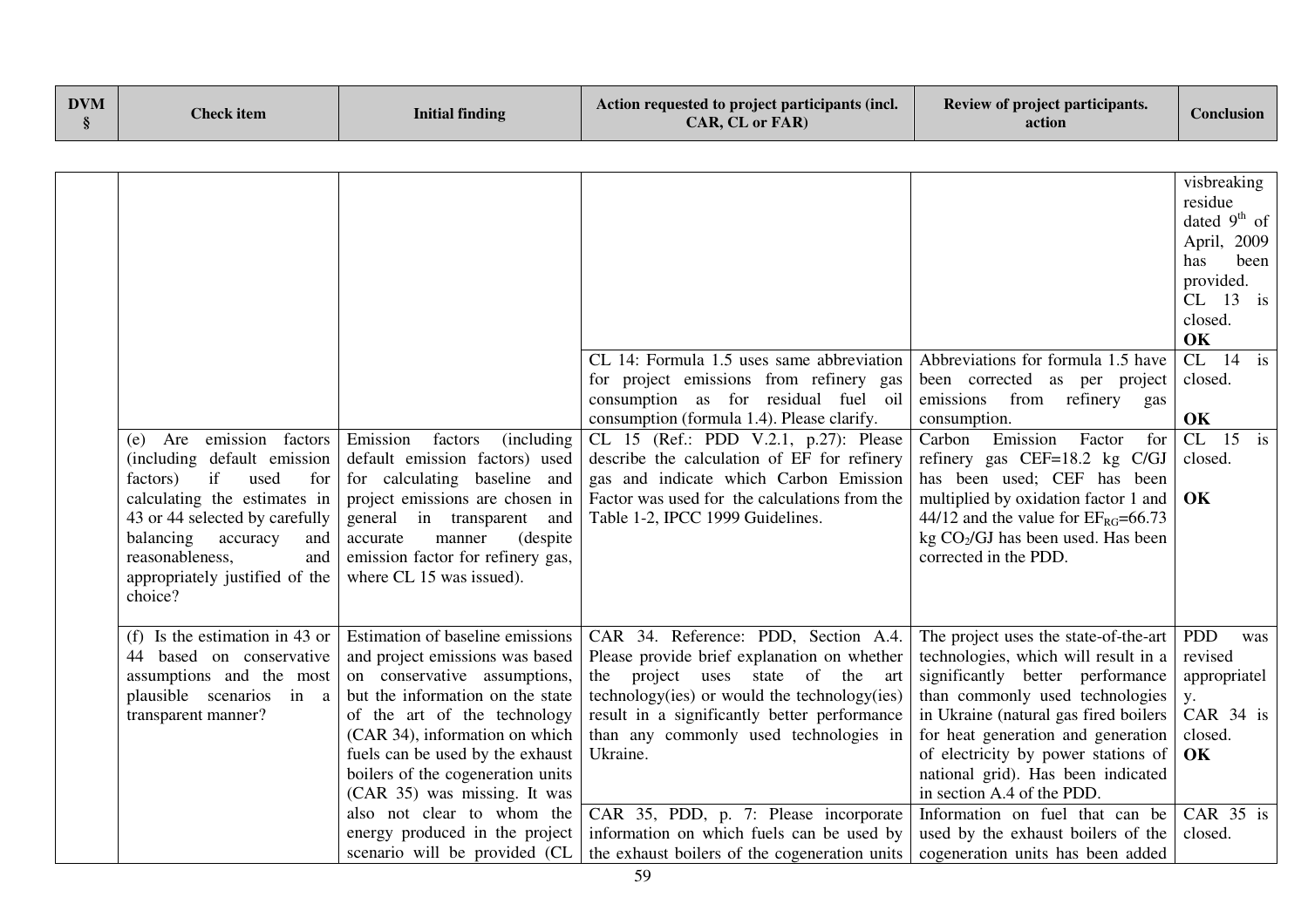| <b>DVM</b><br>§ | <b>Check</b> item                                                        | <b>Initial finding</b>                                                                                                                                                  | Action requested to project participants (incl.<br>CAR, CL or FAR)                                                                                                                                                                                                                                                                                   | Review of project participants.<br>action                                                                                                                                                                                                                                                                                                              | Conclusion                  |
|-----------------|--------------------------------------------------------------------------|-------------------------------------------------------------------------------------------------------------------------------------------------------------------------|------------------------------------------------------------------------------------------------------------------------------------------------------------------------------------------------------------------------------------------------------------------------------------------------------------------------------------------------------|--------------------------------------------------------------------------------------------------------------------------------------------------------------------------------------------------------------------------------------------------------------------------------------------------------------------------------------------------------|-----------------------------|
|                 |                                                                          |                                                                                                                                                                         |                                                                                                                                                                                                                                                                                                                                                      |                                                                                                                                                                                                                                                                                                                                                        |                             |
|                 |                                                                          | how VAR, as the main<br>16).<br>fuel, will be used (processed) in                                                                                                       | in the Table A.4.3-2. of PDD.                                                                                                                                                                                                                                                                                                                        | to the Table A.4.3-2 of the PDD.                                                                                                                                                                                                                                                                                                                       | OK                          |
|                 |                                                                          | the product and technology<br>processes in the baseline<br>scenario (CL 17) and which<br>liquid fuels are meant in Table<br>A.4.3-2 in PDD (CL 18).                     | PDD, $p. 2$ .:<br>Please clarify<br>CL 16:<br>"Generated heat energy is used for covering<br>the heat energy demand of the LOORP and<br>other customers". Heat energy substitution<br>cannot be claimed for consumers other than<br>Oil Rafinery LOORP since the baseline<br>emissions for such consumers is not defined.<br>Please correct/comment. | Generated heat energy is used for<br>covering the heat energy demand of<br>the LOORP. Has been corrected in<br>the PDD.                                                                                                                                                                                                                                | $CL$ 16 is<br>closed.<br>OK |
|                 |                                                                          |                                                                                                                                                                         | CL 17: Please explain how VAR, as the main<br>fuel, will be used (processed) in the product<br>and technology processes in the baseline<br>scenario? Please describe and revise PDD<br>accordingly with this information.                                                                                                                            | In the absence of project activity<br>VAR would be processed into<br>residual fuel oil by adding gasoil to<br>reduce its viscosity. Thus, VAR<br>would<br>meet<br>all<br>regulatory<br>technical<br>requirements<br>and<br>conditions for residual fuel oil and<br>would be sold tot he customers. Has<br>been added to the Section B.2 of<br>the PDD. | $CL$ 17 is<br>closed.<br>OK |
|                 |                                                                          |                                                                                                                                                                         | CL 18: Please explain and correct in PDD in<br>the Table A.4.3-2, Row own consumption<br>which liquid fuels are meant and from which<br>source the data is used.                                                                                                                                                                                     | Under liquid fuels VAR and<br>residual fuel oil are meant. The data<br>is provided according to the Part 3<br>"Описание<br>технологического<br>процесса и технологической<br>схемы производства" document,<br>p.38.                                                                                                                                    | $CL$ 18 is<br>closed.<br>OK |
|                 | $(g)$ Are the estimates in 43<br>or 44 consistent throughout<br>the PDD? | The estimates of baseline and<br>project emissions are in general<br>provided correctly. However,<br>discrepancies<br>some<br>were<br>discovered in the calculations of | CAR 36 (Ref.: PDD, p.34): Data in tables in<br>Sections E.5 and E.6. do not correspond to<br>each other (e.g. estimated emission<br>reductions for the year 2011). Please correct<br>the PDD as appropriate.                                                                                                                                         | Has been corrected. See sections<br>E.5 and E.6 of the PDD.                                                                                                                                                                                                                                                                                            | CAR 36 is<br>closed.<br>OK  |
|                 |                                                                          | total values in some cases. CAR<br>36, CAR 37 and CAR 38 were<br>issued.                                                                                                | CAR 37 (Ref.: PDD V.1.2, p. 43): Please<br>recheck values on emissions in the fields<br>"Estimated baseline Emissions (tonnes of                                                                                                                                                                                                                     | The values of estimated baseline<br>emissions over the periods 2010-<br>2012 and 2013-2024 in PDD have                                                                                                                                                                                                                                                 | CAR 37 is<br>closed.        |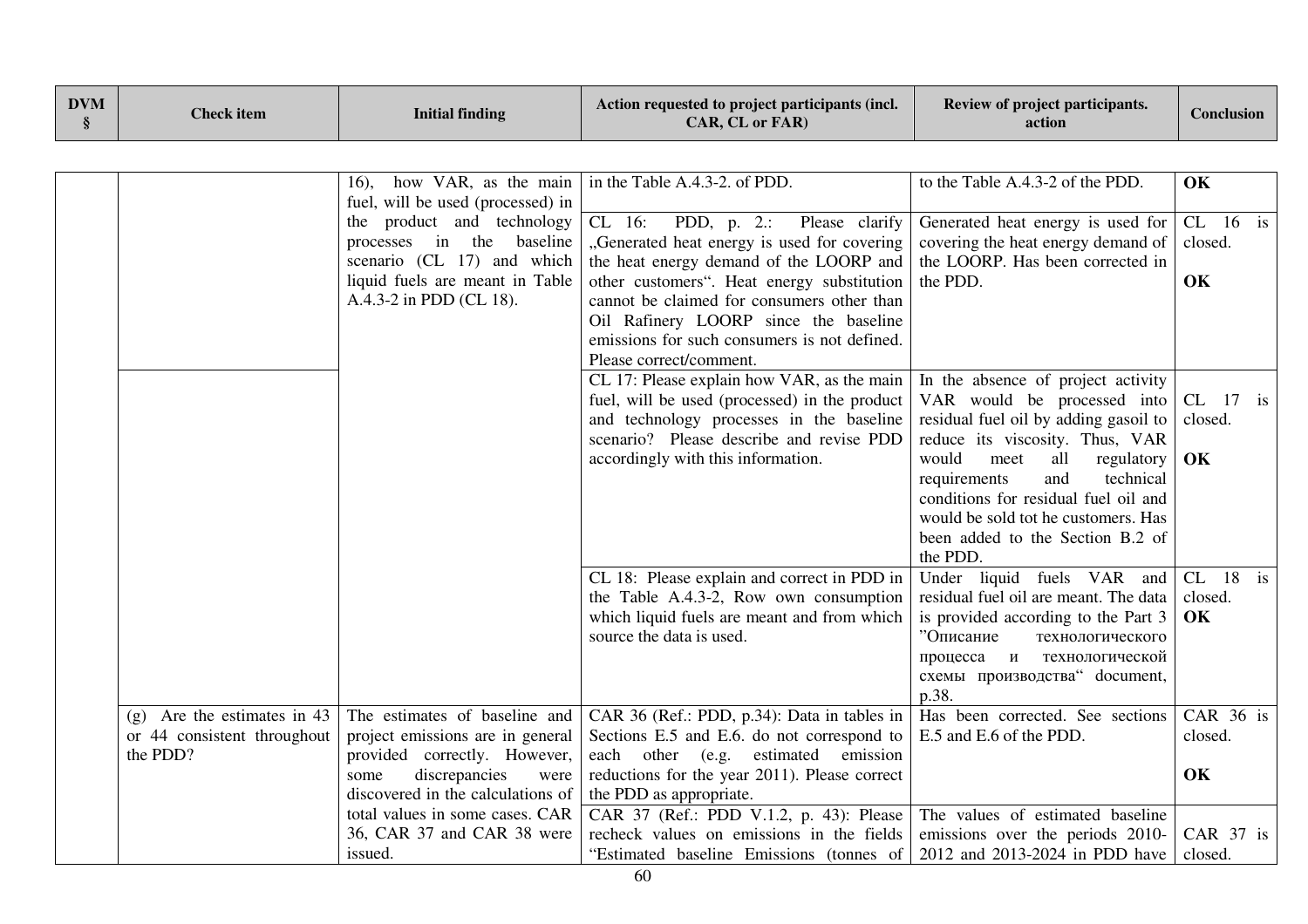| <b>DVM</b><br>§ | <b>Check</b> item                                                                                                                                                                                                                                       | <b>Initial finding</b>                                                                                                                                                | Action requested to project participants (incl.<br>CAR, CL or FAR)                                                                                                                                                                                                                                                                                                                | Review of project participants.<br>action                                                                                                 | Conclusion                            |
|-----------------|---------------------------------------------------------------------------------------------------------------------------------------------------------------------------------------------------------------------------------------------------------|-----------------------------------------------------------------------------------------------------------------------------------------------------------------------|-----------------------------------------------------------------------------------------------------------------------------------------------------------------------------------------------------------------------------------------------------------------------------------------------------------------------------------------------------------------------------------|-------------------------------------------------------------------------------------------------------------------------------------------|---------------------------------------|
|                 |                                                                                                                                                                                                                                                         |                                                                                                                                                                       |                                                                                                                                                                                                                                                                                                                                                                                   |                                                                                                                                           |                                       |
|                 |                                                                                                                                                                                                                                                         |                                                                                                                                                                       | $CO2$ Equivalent) subtotal over the period<br>"Estimated Emission<br>2013-2024" and<br>reductions (tonnes of $CO2$ equivalent) total<br>over the period of 2010-2024" on p. 43 with<br>ERU calculation sheet.                                                                                                                                                                     | been used according to the same<br>values in ERU calculation sheet.                                                                       | OK                                    |
|                 |                                                                                                                                                                                                                                                         |                                                                                                                                                                       | CAR 38: Calculation sheet "WAEF": "Heat<br>energy consumption by the oil-refinery plant,<br>Gkal" data in 2006-2009 do not matches with<br>data in PDD, p 3, Table A-2.1.                                                                                                                                                                                                         | Has been corrected.                                                                                                                       | CAR 38 is<br>closed.<br>OK            |
|                 | estimated<br>emission<br>reductions or enhancements                                                                                                                                                                                                     | (h) Is the annual average of $\vert$ The annual average of estimated<br>emission reductions is not<br>calculated by dividing the total                                | CAR 39 (Ref.: PDD, p.9): JI DVM,<br>Paragraph 45 states: "The annual average of<br>estimated<br>emission<br>reductions<br><b>or</b>                                                                                                                                                                                                                                               | Calculations of estimated annual<br>average emissions have been<br>revised. See section A.4.4.1 of the                                    | CAR 39 is<br>closed.                  |
|                 | of net removals calculated by<br>dividing the total estimated<br>emission<br>reductions<br><b>or</b><br>enhancements<br>of<br>net<br>removals over the crediting<br>period by the total months of<br>the crediting period and<br>multiplying by twelve? | estimated emission reductions<br>over the crediting period by the<br>total months of the crediting<br>period<br>and<br>multiplying by<br>twelve.<br>CAR 39 was issued | enhancements of net removals over the<br>crediting period is calculated by dividing the<br>total estimated emission reductions<br>$\alpha$<br>enhancements of net removals over the<br>crediting period by the total months of the<br>crediting period, and multiplying by twelve".<br>Please revise calculations of estimated annual<br>average emission reductions accordingly. | PDD.                                                                                                                                      | OK                                    |
| 46              | If the calculation of the<br>baseline emissions or net<br>removals is to be performed<br>ex post, does the PDD<br>include an illustrative ex ante<br>emissions or net removals<br>calculation?                                                          | The PDD include an illustrative<br>ex ante calculation of emissions<br>based on the assumptions and<br>data provided in PDD.                                          |                                                                                                                                                                                                                                                                                                                                                                                   |                                                                                                                                           | OK                                    |
|                 | <b>Environmental impacts</b>                                                                                                                                                                                                                            |                                                                                                                                                                       |                                                                                                                                                                                                                                                                                                                                                                                   |                                                                                                                                           |                                       |
| 48(a)           | Does the PDD list and attach<br>documentation<br>on<br>the<br>analysis of the environmental<br>impacts of the<br>project,                                                                                                                               | accordance to Ukrainian<br>In<br>legislation, an Environmental<br>Impact Assessment (EIA), as a<br>part of the project design                                         | 40<br>(Ref.: PDD, Section F.1):<br>CAR<br>Transboundary environmental impacts are<br>not addressed in PDD, Section F 1. Please<br>revise the PDD accordingly.                                                                                                                                                                                                                     | According to EIA, only local<br>environmental impact can be stated,<br>transboundary<br>thus<br>no<br>environmental effects are expected. | Section F1<br>has<br>been<br>revised. |
|                 | including<br>transboundary                                                                                                                                                                                                                              | documents, has been completed<br>impacts, in accordance with for the proposed project and                                                                             |                                                                                                                                                                                                                                                                                                                                                                                   | Has been added to the section F.1<br>of the PDD.                                                                                          | CAR 40 is<br>closed.                  |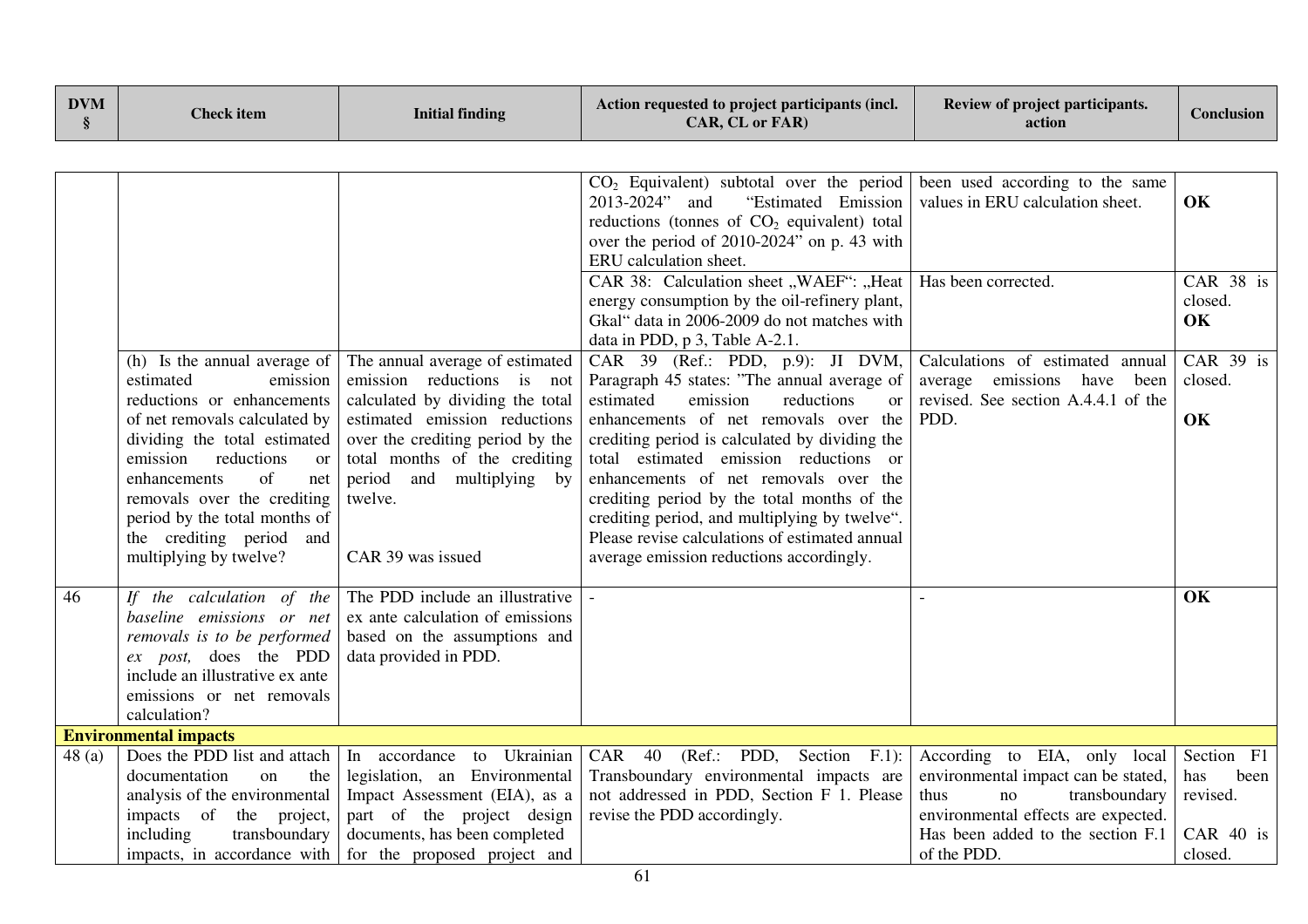| <b>DVM</b><br>§ | <b>Check</b> item                                                                                                                                                                                                                                                          | <b>Initial finding</b>                                                                                                                                                                                                                                 | Action requested to project participants (incl.<br>CAR, CL or FAR)                                                                                                                                                                                                                                                                                                                                   | Review of project participants.<br>action                                                                                                                                                                                                                                                | <b>Conclusion</b>                                                                    |
|-----------------|----------------------------------------------------------------------------------------------------------------------------------------------------------------------------------------------------------------------------------------------------------------------------|--------------------------------------------------------------------------------------------------------------------------------------------------------------------------------------------------------------------------------------------------------|------------------------------------------------------------------------------------------------------------------------------------------------------------------------------------------------------------------------------------------------------------------------------------------------------------------------------------------------------------------------------------------------------|------------------------------------------------------------------------------------------------------------------------------------------------------------------------------------------------------------------------------------------------------------------------------------------|--------------------------------------------------------------------------------------|
|                 | procedures as determined by<br>the host Party?                                                                                                                                                                                                                             | approved by local authority. The<br>statement about emissions from<br>the cogeneration unit operation<br>has been published in the<br>newspaper "Dobryj Vecher" #45<br>$(257)$ on November 13 <sup>th</sup> , 2008.<br>No transboundary impacts of the |                                                                                                                                                                                                                                                                                                                                                                                                      |                                                                                                                                                                                                                                                                                          | OK                                                                                   |
|                 |                                                                                                                                                                                                                                                                            | project were mentioned in PDD.<br>CAR 40 was issued.                                                                                                                                                                                                   |                                                                                                                                                                                                                                                                                                                                                                                                      |                                                                                                                                                                                                                                                                                          |                                                                                      |
| 48(b)           | If the analysis in $48$ (a)<br>that<br>indicates<br>the<br>environmental impacts are<br>considered significant by the<br>project participants or the<br>host Party, does the PDD<br>provide conclusion and all<br>references to<br>supporting<br>documentation<br>of<br>an | PDD is missing the description<br>of how Environmental Impact<br>Assessment<br>(EIA)<br>was<br>organized and the summary of<br>EIA results. CAR 41 and CAR<br>42 were issued.                                                                          | CAR 41: PDD Section F1 - Tn accordance to<br>Ukrainian legislation, an Environmental<br>Impact Assessment (EIA), as a part of the<br>project design documents, has<br>been<br>completed for the proposed project and<br>approved by local authority". Please explain<br>how EIA was organized and provide<br>supporting evidences, as due to ДБН А.2.2-<br>1-2003 standard, correct PDD accordingly. | Information on EIA of the project<br>has been added to the section F1.<br>See section F1 of the PDD.                                                                                                                                                                                     | <b>PDD</b><br>was<br>revised in<br>Section F1.<br>CAR 41 is<br>closed.<br>OK         |
|                 | environmental<br>impact<br>undertaken in<br>assessment<br>accordance<br>with<br>the<br>procedures as required by the<br>host Party?                                                                                                                                        |                                                                                                                                                                                                                                                        | CAR 42 (Ref.: PDD, Section F.2): Please<br>provide a brief summary of the EIA results:<br>reference feasibility studies made for the<br>$project - e.g.$ Report of "Ekotechnika" on the<br>influence of project's activity on atmosphere<br>(section F2, PDD).                                                                                                                                       | According to the Report on the<br>influence of the project's activity,<br>all concentrations of polluting<br>substances are below the maximum<br>permissible concentrations. Thus,<br>no considerable impact on the air is<br>foreseen. Has been indicated in<br>section F.2 of the PDD. | CAR 42 is<br>closed.<br>OK                                                           |
|                 | <b>Stakeholder consultations</b>                                                                                                                                                                                                                                           |                                                                                                                                                                                                                                                        |                                                                                                                                                                                                                                                                                                                                                                                                      |                                                                                                                                                                                                                                                                                          |                                                                                      |
| 49              | If stakeholder consultation<br>undertaken<br>in<br>was<br>accordance<br>with<br>the<br>procedure as required by the<br>host Party, does the PDD<br>provide:                                                                                                                | Ukrainian<br>legislation<br>on<br>conducting the environmental<br>impact assessment stipulates that<br>for every EIA, a public<br>stakeholder<br>consultation<br>process, during which the                                                             | CAR 43: PDD, Section G.1: please provide a<br>description on how the local stakeholder<br>process was undertaken as according to ДБН<br>A.2.2-1-2003 standard, specifically section<br>1.6.                                                                                                                                                                                                          | Information<br>the<br>on<br>local<br>stakeholder process has been added<br>to the section G.1. See section G.1<br>of the PDD.<br>The statement about emissions                                                                                                                           | Information<br>on the local<br>stakeholder<br>process has<br>been added<br>the<br>to |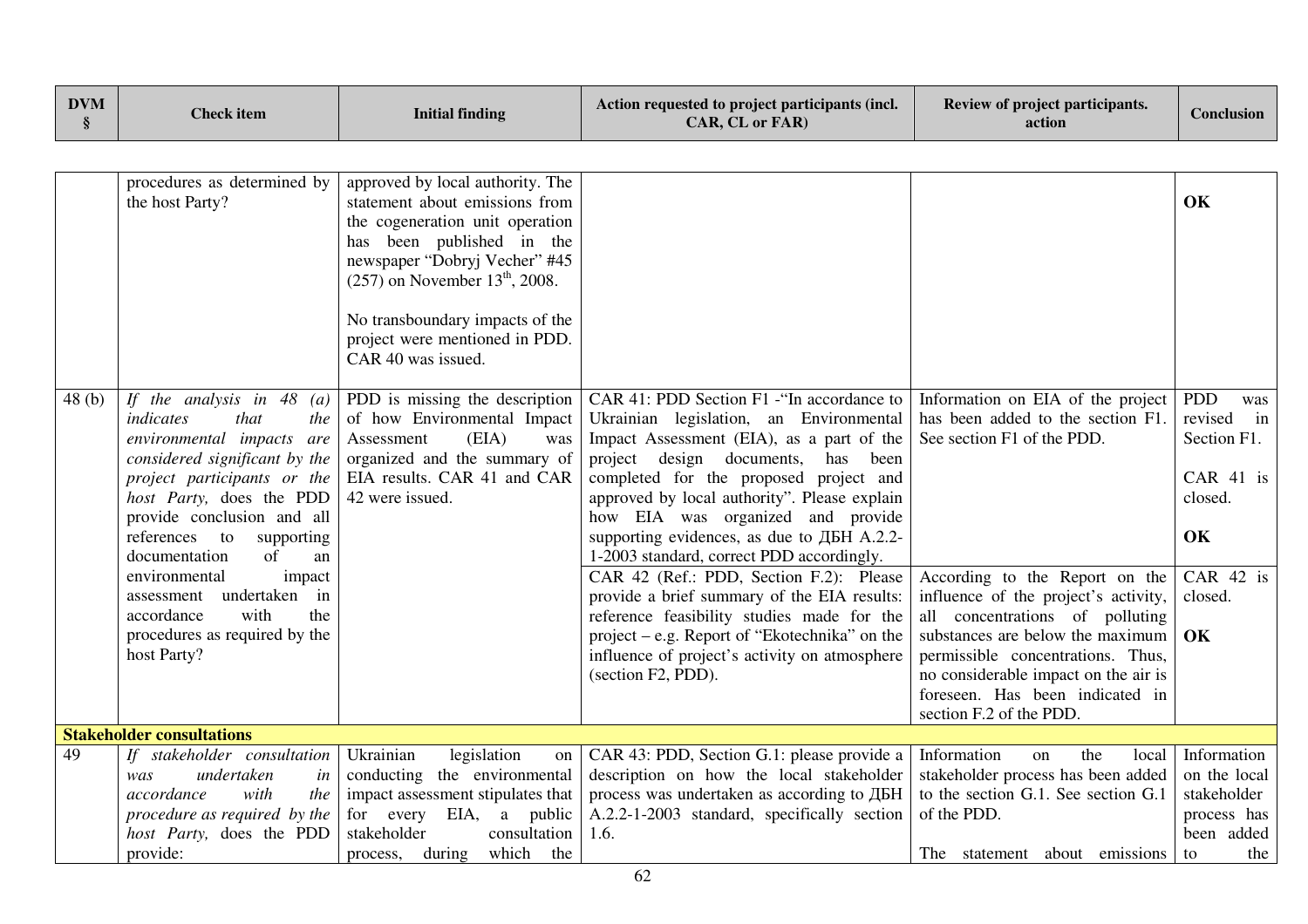| <b>DVM</b><br>§ | <b>Check</b> item                                                                                                                                                                                                                                                                                                                                                                                                                | <b>Initial finding</b>                                                                                                                                                                                                                                                                                                                                                             | Action requested to project participants (incl.<br>CAR, CL or FAR) | Review of project participants.<br>action                                                                                                                                                          | <b>Conclusion</b>                            |
|-----------------|----------------------------------------------------------------------------------------------------------------------------------------------------------------------------------------------------------------------------------------------------------------------------------------------------------------------------------------------------------------------------------------------------------------------------------|------------------------------------------------------------------------------------------------------------------------------------------------------------------------------------------------------------------------------------------------------------------------------------------------------------------------------------------------------------------------------------|--------------------------------------------------------------------|----------------------------------------------------------------------------------------------------------------------------------------------------------------------------------------------------|----------------------------------------------|
|                 |                                                                                                                                                                                                                                                                                                                                                                                                                                  |                                                                                                                                                                                                                                                                                                                                                                                    |                                                                    |                                                                                                                                                                                                    |                                              |
|                 | A list of stakeholders<br>(a)<br>from whom comments on the<br>projects have been received,<br>if any?                                                                                                                                                                                                                                                                                                                            | affected public is informed of<br>the proposed project activity and<br>invited to provide comments. No<br>information on this subject is<br>found in PDD. CAR 43 was<br>issued.                                                                                                                                                                                                    |                                                                    | the<br>cogeneration<br>from<br>unit<br>operation has been published in the<br>newspaper "Dobryj Vecher" #45<br>$(257)$ on November 13 <sup>th</sup> , 2008. No<br>negative comments were received. | section G.1.<br>CAR $43$ is<br>closed.<br>OK |
|                 | The nature of the<br>(b)<br>comments?                                                                                                                                                                                                                                                                                                                                                                                            | vs. 49(a)                                                                                                                                                                                                                                                                                                                                                                          |                                                                    |                                                                                                                                                                                                    | OK                                           |
|                 | (c) A description on whether<br>and how the comments have<br>been addressed?                                                                                                                                                                                                                                                                                                                                                     | vs. 49(a)                                                                                                                                                                                                                                                                                                                                                                          |                                                                    |                                                                                                                                                                                                    | OK                                           |
|                 |                                                                                                                                                                                                                                                                                                                                                                                                                                  | Determination regarding small-scale projects (additional elements for assessment)                                                                                                                                                                                                                                                                                                  |                                                                    |                                                                                                                                                                                                    |                                              |
| 50              | Does the PDD appropriately<br>specify and justify the SSC<br>type(s)<br>project<br>and<br>category(ies) that fall under:<br>One of the types and<br>(a)<br>thresholds of JI SSC projects<br>as defined in "Provisions for<br>joint implementation small-<br>scale projects? If the project<br>contains more than one JI<br>SSC project type component,<br>does each component meet<br>relevant<br>threshold<br>the<br>criterion? | In section A.4.2. PDD states in<br>relation to the type of the project<br>activity: "The small scale<br>project conforms to the type (ii):<br>Energy efficiency improvement<br>project activities and category F.<br>Supply-side energy efficiency<br>improvements – generation.<br>cf. JISC "Provisions for Joint<br>Implementation<br>small-scale<br>projects" Version 3, §§7-8. |                                                                    |                                                                                                                                                                                                    | OK                                           |
|                 | (b) One of the SSC project                                                                                                                                                                                                                                                                                                                                                                                                       | cf. $50a$                                                                                                                                                                                                                                                                                                                                                                          |                                                                    |                                                                                                                                                                                                    | OK                                           |
|                 | categories defined in the<br>most recent version<br>of                                                                                                                                                                                                                                                                                                                                                                           |                                                                                                                                                                                                                                                                                                                                                                                    |                                                                    |                                                                                                                                                                                                    |                                              |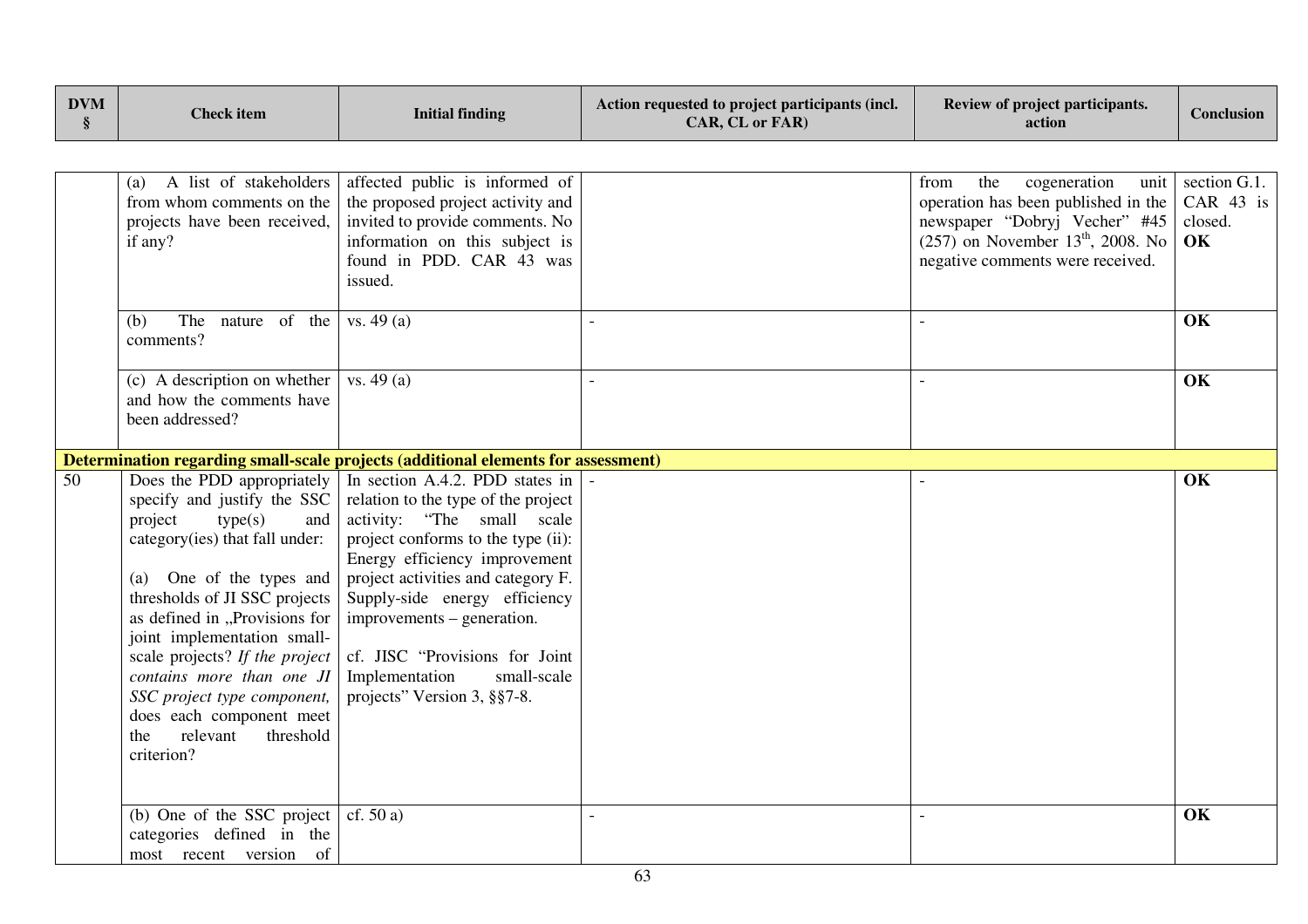| <b>DVM</b><br>$\S$ | <b>Check</b> item                                                                                                                                                                                                                                                                                                                                    | <b>Initial finding</b>                                                                                                                                                                                                                                                                                                                         | Action requested to project participants (incl.<br>CAR, CL or FAR) | Review of project participants.<br>action | <b>Conclusion</b> |
|--------------------|------------------------------------------------------------------------------------------------------------------------------------------------------------------------------------------------------------------------------------------------------------------------------------------------------------------------------------------------------|------------------------------------------------------------------------------------------------------------------------------------------------------------------------------------------------------------------------------------------------------------------------------------------------------------------------------------------------|--------------------------------------------------------------------|-------------------------------------------|-------------------|
|                    |                                                                                                                                                                                                                                                                                                                                                      |                                                                                                                                                                                                                                                                                                                                                |                                                                    |                                           |                   |
|                    | appendix $B$ of annex $\overline{II}$ to<br>decision 4/CMP.1, or an<br>additional project category<br>approved by the JISC in<br>accordance with the relevant<br>provision in "Provisions for<br>joint implementation small-<br>scale projects"?                                                                                                     |                                                                                                                                                                                                                                                                                                                                                |                                                                    |                                           |                   |
| 51                 | Does the PDD confirm and<br>show that the project JI SSC<br>project is not a debundled<br>component of a large project<br>by explaining that there does<br>not exist a JI (SSC) project<br>with a publicly available<br>determination in accordance<br>with paragraph 34 of the JI<br>guidelines:<br>(a) Which has the same<br>project participants? | In PDD, Section A.4.5 is stated<br>"The proposed project is not a<br>debundled component of a<br>larger project. LEGU is not a<br>project participant to any joint<br>implementation or small-scale<br>joint implementation project<br>with a publicly available<br>determination in accordance<br>with paragraph 34 of the JI<br>guidelines". |                                                                    |                                           | OK                |
|                    | (b) Which applies the same<br>technology/measure<br>and<br>pertains to the same project<br>category?                                                                                                                                                                                                                                                 | cf. 51 a)                                                                                                                                                                                                                                                                                                                                      |                                                                    |                                           | OK                |
|                    | (c) Whose determination has<br>been made publicly available<br>accordance<br>with<br>in<br>paragraph 34 of the JI<br>guidelines<br>within<br>the<br>previous 2 years?                                                                                                                                                                                | cf. 51 a)                                                                                                                                                                                                                                                                                                                                      |                                                                    |                                           | OK                |
|                    | (d) Whose project boundary<br>is within 1 km of the project<br>boundary of the proposed JI<br>SSC project at the closest                                                                                                                                                                                                                             | cf. 51 a)                                                                                                                                                                                                                                                                                                                                      |                                                                    |                                           | OK                |